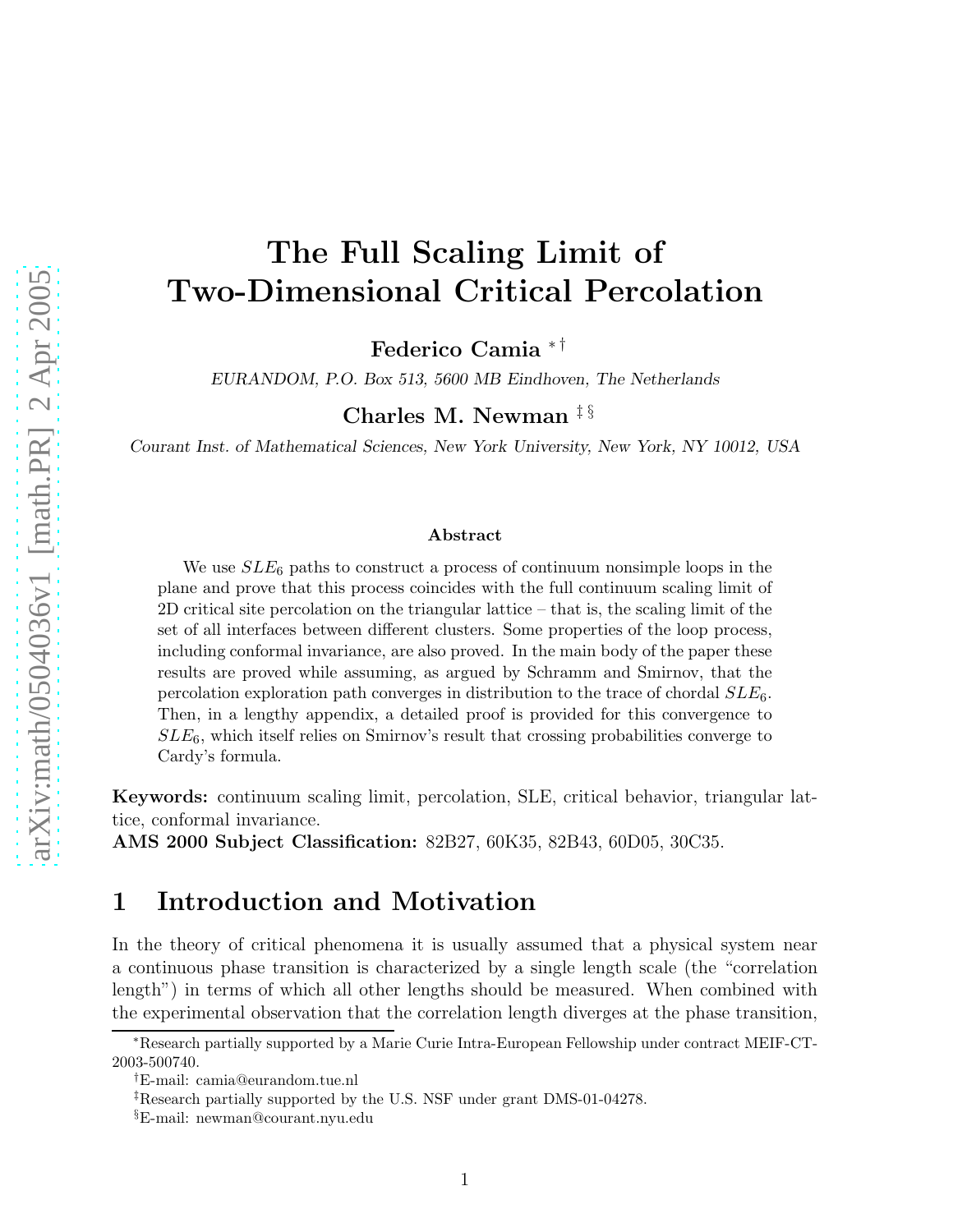this simple but strong assumption, known as the scaling hypothesis, leads to the belief that at criticality the system has no characteristic length, and is therefore invariant under scale transformations. This suggests that all thermodynamic functions at criticality are homogeneous functions, and predicts the appearance of power laws. It also means that it should be possible to rescale a critical system appropriately and obtain a continuum model (the "continuum scaling limit") which may have more symmetries and be easier to study than the original discrete model defined on a lattice.

Indeed, thanks to the work of Polyakov [23] and others [4, 5], it was understood by physicists since the early seventies that critical statistical mechanical models should possess continuum scaling limits with a global conformal invariance that goes beyond simple scale invariance, as long as the discrete models have "enough" rotation invariance. This property gives important information, enabling the determination of two- and three-point functions at criticality, when they are nonvanishing. Because the conformal group is in general a finite dimensional Lie group, the resulting constraints are limited in number; however, the situation becomes particularly interesting in two dimensions, since there every analytic function  $\omega = f(z)$  defines a conformal transformation, at least at points where  $f'(z) \neq 0$ . As a consequence, the conformal group in two dimensions is infinitedimensional.

After this observation was made, a large number of critical problems in two dimensions were analyzed using conformal methods, which were applied, among others, to Ising and Potts models, Brownian motion, Self-Avoiding Walk (SAW), percolation, and Diffusion Limited Aggregation (DLA). The large body of knowledge and techniques that resulted, starting with the work of Belavin, Polyakov and Zamolodchikov [4, 5] in the early eighties, goes under the name of Conformal Field Theory (CFT). In two dimensions, one of the main goals of CFT and its most important application to statistical mechanics is a complete classification of all universality classes via irreducible representations of the infinite-dimensional Virasoro algebra.

Partly because of the success of CFT, work in recent years on critical phenomena seemed to slow down somewhat, probably due to the feeling that most of the leading problems had been resolved. Nonetheless, however powerful and successful it may be, CFT has some limitations and leaves various open problems. First of all, the theory deals primarily with correlation functions of *local* (or quasi-local) operators, and is therefore not always the best tool to investigate other quantities. Secondly, given some critical lattice model, there is no way, within the theory itself, of deciding to which CFT it corresponds. A third limitation, of a different nature, is due to the fact that the methods of CFT, although very powerful, are generally speaking not completely rigorous from a mathematical point of view.

In a somewhat surprising twist, the most recent developments in the area of twodimensional critical phenomena have emerged in the mathematics literature and have followed a new direction, which has provided new tools and a way of coping with at least some of the limitations of CFT. The new approach may even provide a reinterpretation of CFT, and seems to be complementary to the traditional one in the sense that questions that are difficult to pose and/or answer within CFT are easy and natural in this new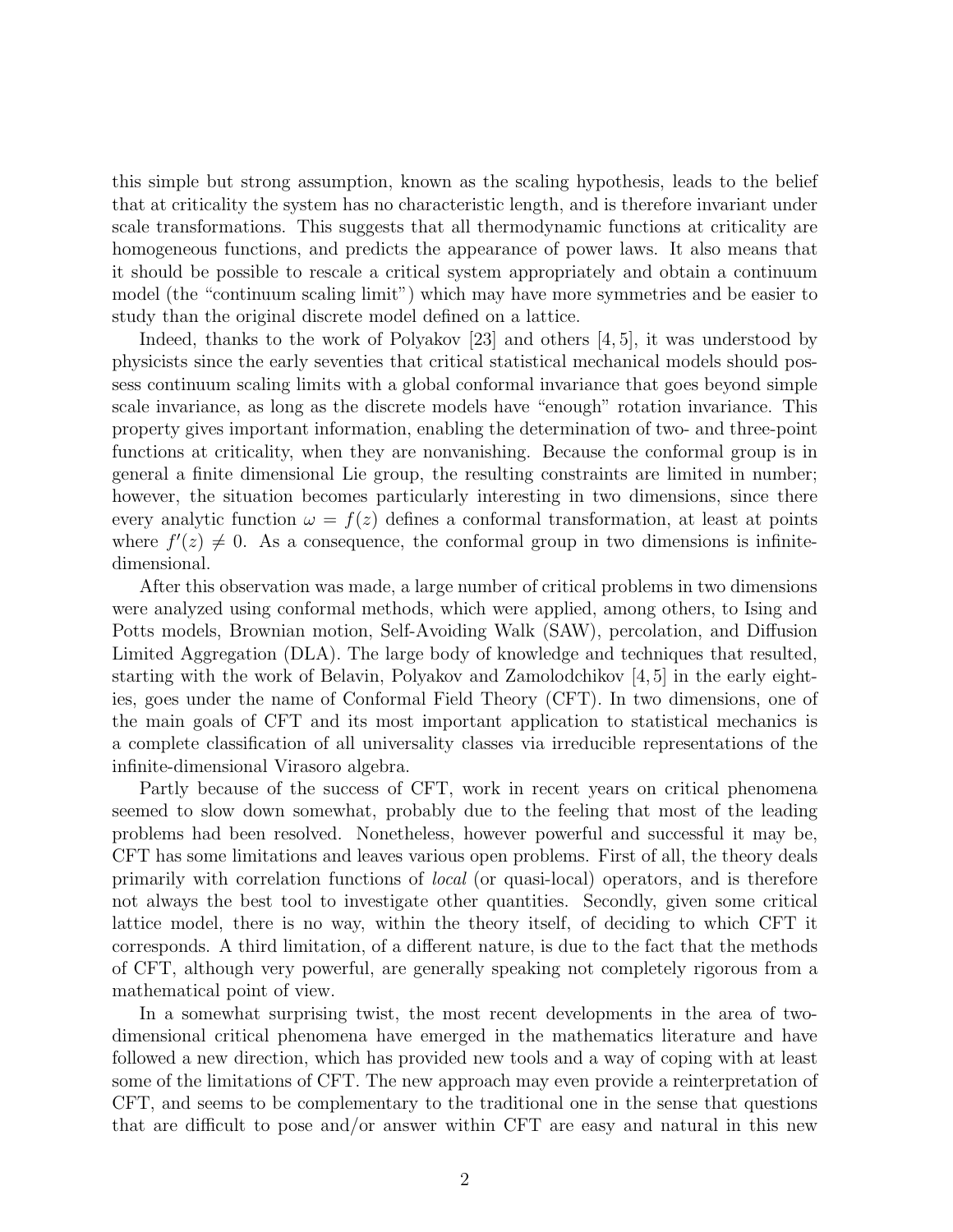approach and vice versa.

The main tool of this radically new approach is the Stochastic Loewner Evolution (SLE), or Schramm Loewner Evolution, as it is also known, introduced by Schramm [28]. The new approach, which is probabilistic in nature, focuses directly on non-local structures that characterize a given system, such as cluster boundaries in Ising, Potts and percolation models, or loops in the  $O(n)$  model. At criticality, these non-local objects become, in the continuum limit, random curves whose distributions can be uniquely identified thanks to their conformal invariance and a certain "Markovian" property. There is a one-parameter family of SLEs, indexed by a positive real number  $\kappa$ , and they appear to be the only possible candidates for the scaling limits of interfaces of two-dimensional critical systems that are believed to be conformally invariant.

In particular, substantial progress has been made in recent years, thanks to SLE, in understanding the fractal and conformally invariant nature of (the scaling limit of) large percolation clusters, which has attracted much attention and is of interest both for intrinsic reasons, given the many applications of percolation, and as a paradigm for the behavior of other systems. The work of Schramm [28] and Smirnov [30] has identified the scaling limit of a certain percolation interface with  $SLE_6$ , providing, along with the work of Lawler-Schramm-Werner [19, 20] and Smirnov-Werner [34], a confirmation of many results in the physics literature, as well as some new results.

However,  $SLE_6$  describes a single interface, which can be obtained by imposing special boundary conditions, and is not in itself sufficient to immediately describe the full scaling limit of the system. In fact, not only the nature and properties, but the very existence of the full scaling limit remained an open question. This is true of all models, such as Ising and Potts models, that are represented in terms of clusters. Werner [36] considered this problem in the context of  $SLE_{\kappa}$  for values of  $\kappa$  between 8/3 and 4. For percolation (corresponding to  $\kappa = 6$ ), the same problem was addressed in [7], where  $SLE_6$  was used to construct a random process of continuous loops in the plane, which was identified with the full scaling limit of critical two-dimensional percolation, but without detailed proofs.

In this paper, we complete the analysis of [7], making rigorous the connection between the construction given there and the full scaling limit of percolation, and we prove some properties of the full scaling limit, the Continuum Nonsimple Loop process, including (one version of) conformal invariance. We do this in two parts. First, we give proofs in which we assume the validity of what we will call statement (S) (see Section [5\)](#page-16-0), which is a specific version of the results of Schramm and of Smirnov [28, 30–33] concerning convergence of percolation exploration paths to  $SLE_6$  (see the discussion towards the end of Section [4.1\)](#page-11-0). Since no detailed proof of statement (S) (or indeed, any version of convergence to  $SLE_6$ ) has been available, in [A](#page-35-0)ppendix A we give a proof based only on that part of Smirnov's results about the convergence of crossing probabilities to Cardy's formula  $[30]$  (see Theorem [4](#page-36-0) in Appendix [A\)](#page-35-0). We note that statement  $(S)$  is restricted to Jordan domains while no such restriction is indicated in [30, 31].

The rest of the paper is organized as follows. In Section [2,](#page-3-0) we give necessary definitions and introduce  $SLE_6$ . Section [3](#page-6-0) is devoted to the construction of the Continuum Nonsimple Loop process. In Section [4,](#page-9-0) we introduce the discrete model and a discrete construction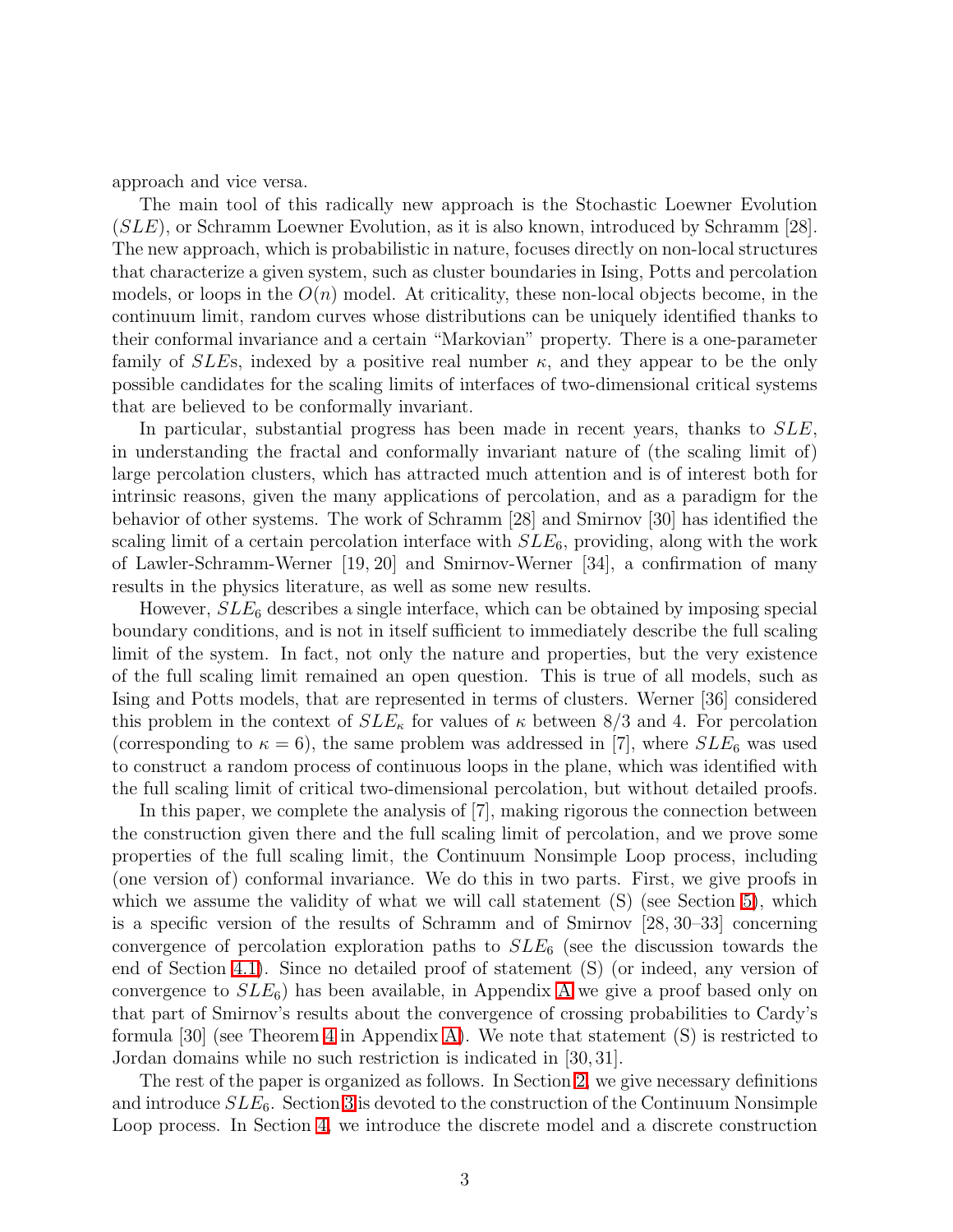analogous to the continuum one presented in Section [3.](#page-6-0) Most of the main results of this paper are stated in Section [5,](#page-16-0) while Section [6](#page-21-0) contains the proofs of those results, which use (S). The long Appendix [A](#page-35-0) contains the proof of statement (S) (it is a consequence of Corollary [A.1](#page-58-0) there) and the short Appendix [B](#page-59-0) contains convergence results for sequences of conformal maps which are used throughout the paper.

We remark that although our proof in Appendix [A](#page-35-0) of convergence of exploration paths to  $SLE_6$  roughly follows Smirnov's outline [30, 31], based on his proof [30, 31] of convergence of crossing probabilities to Cardy's formula and on the Markovian properties of hulls and tips, there are at least two technically significant modifications. The first is that we use a different sequence of stopping times to obtain a Markov chain approximation to  $SLE_6$ , which results in a different geometry for the approximation (see Remark [A.2\)](#page-41-0). The second is that the control of "close encounters" by the exploration path to the domain boundary is not handled by general results for "three-arms" events at the boundary of a half-plane, but rather by an argument based on continuity of crossing probabilities with respect to domain boundaries (see Lemmas [A.2,](#page-53-0) [A.3,](#page-54-0) [A.4](#page-54-1) and [A.5\)](#page-55-0). Moreover, we cannot use directly Smirnov's result on convergence of crossing probabilities (see Theorem [4\)](#page-36-0), but need an extended version which is given in Theorem [6](#page-42-0) of Appendix [A.](#page-35-0)

We conclude by noting that the convergence results of Appendix [A](#page-35-0) are sufficient not only for our purposes of obtaining the full scaling limit, but also for obtaining the critical exponents (see [34]).

### <span id="page-3-0"></span>2 Preliminary Definitions

We will find it convenient to identify the real plane  $\mathbb{R}^2$  and the complex plane  $\mathbb{C}$ . We will also refer to the Riemann sphere  $\mathbb{C} \cup \infty$  and the open upper half-plane  $\mathbb{H} = \{x+iy : y > 0\}$ (and its closure  $\mathbb{H}$ ), where chordal  $SLE$  will be defined (see Section [2.3\)](#page-5-0).  $\mathbb{D}$  will denote the open unit disc  $\mathbb{D} = \{z \in \mathbb{C} : |z| < 1\}.$ 

A domain  $D$  of the complex plane  $\mathbb C$  is a nonempty, connected, open subset of  $\mathbb C$ ; a simply connected domain  $D$  is said to be a Jordan domain if its (topological) boundary  $\partial D$  is a Jordan curve (i.e., a simple continuous loop).

We will make repeated use of Riemann's mapping theorem, which states that if  $D$  is any simply connected domain other than the entire plane  $\mathbb C$  and  $z_0 \in D$ , then there is a unique conformal map f of D onto  $\mathbb D$  such that  $f(z_0) = 0$  and  $f'(z_0) > 0$ .

### 2.1 Compactification of  $\mathbb{R}^2$

When taking the scaling limit  $\delta \to 0$  one can focus on fixed finite regions,  $\Lambda \subset \mathbb{R}^2$ , or consider the whole  $\mathbb{R}^2$  at once. The second option avoids dealing with boundary conditions, but requires an appropriate choice of metric.

A convenient way of dealing with the whole  $\mathbb{R}^2$  is to replace the Euclidean metric with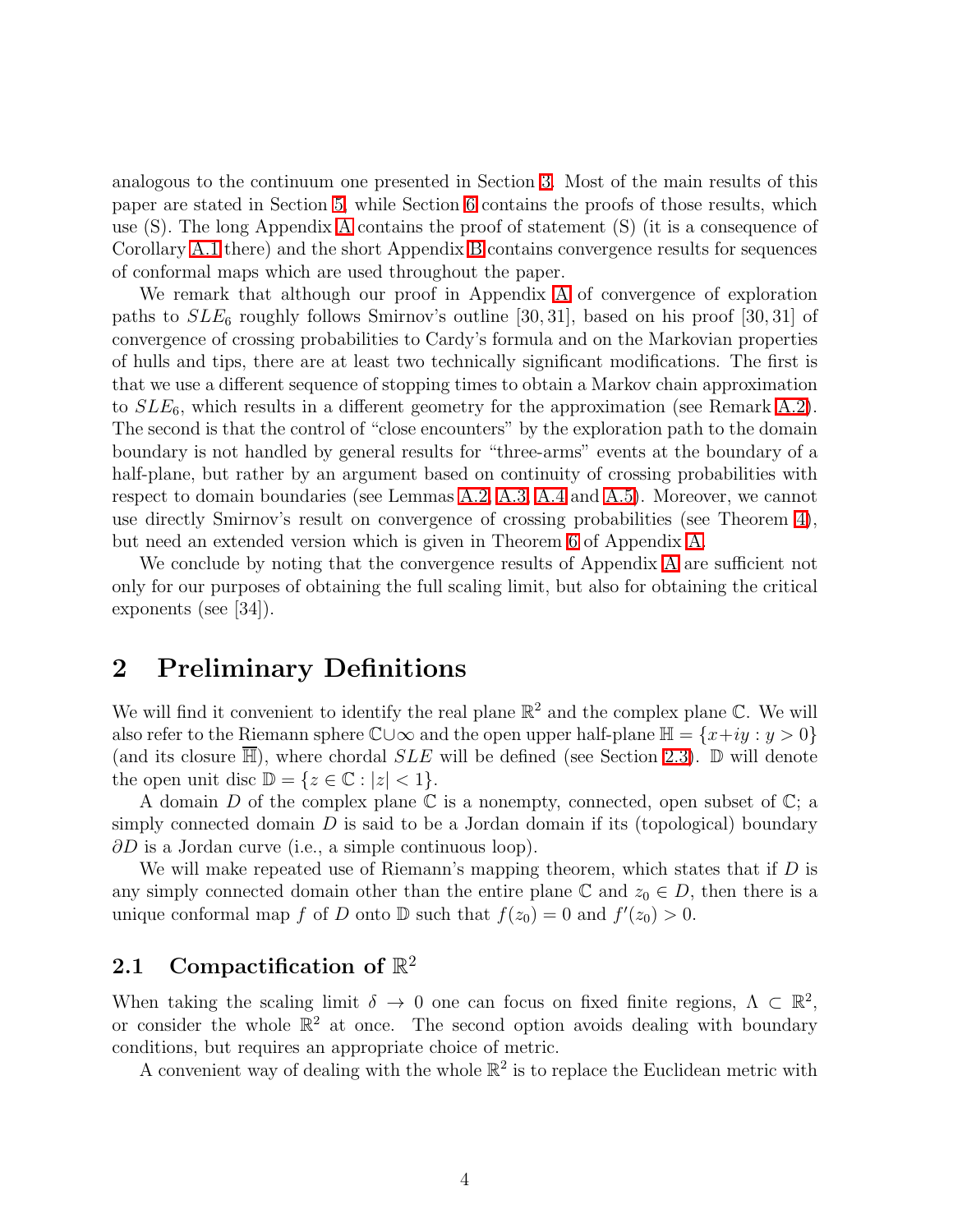a distance function  $\Delta(\cdot, \cdot)$  defined on  $\mathbb{R}^2 \times \mathbb{R}^2$  by

$$
\Delta(u,v) = \inf_{\varphi} \int (1 + |\varphi|^2)^{-1} ds,\tag{1}
$$

where the infimum is over all smooth curves  $\varphi(s)$  joining u with v, parametrized by arclength s, and where  $|\cdot|$  denotes the Euclidean norm. This metric is equivalent to the Euclidean metric in bounded regions, but it has the advantage of making  $\mathbb{R}^2$  precompact. Adding a single point at infinity yields the compact space  $\mathbb{R}^2$  which is isometric, via stereographic projection, to the two-dimensional sphere.

#### <span id="page-4-3"></span>2.2 The Space of Curves

In dealing with the scaling limit we use the approach of Aizenman-Burchard [2]. Denote by  $S_R$  the complete separable metric space of continuous curves in the closure  $\overline{\mathbb{D}}_R$  of the disc  $\mathbb{D}_R$  of radius R with the metric [\(2\)](#page-4-0) defined below. Curves are regarded as equivalence classes of continuous functions from the unit interval to  $\mathbb{D}_R$ , modulo monotonic reparametrizations.  $\gamma$  will represent a particular curve and  $\gamma(t)$  a parametrization of  $\gamma$ ; F will represent a set of curves (more precisely, a closed subset of  $\mathcal{S}_R$ ).  $d(\cdot, \cdot)$  will denote the uniform metric on curves, defined by

<span id="page-4-0"></span>
$$
d(\gamma_1, \gamma_2) \equiv \inf \sup_{t \in [0,1]} |\gamma_1(t) - \gamma_2(t)|,\tag{2}
$$

<span id="page-4-1"></span>where the infimum is over all choices of parametrizations of  $\gamma_1$  and  $\gamma_2$  from the interval [0, 1]. The distance between two closed sets of curves is defined by the induced Hausdorff metric as follows:

$$
dist(\mathcal{F}, \mathcal{F}') \le \varepsilon \Leftrightarrow \forall \gamma \in \mathcal{F}, \exists \gamma' \in \mathcal{F}' \text{ with } d(\gamma, \gamma') \le \varepsilon, \text{ and vice versa.} \tag{3}
$$

The space  $\Omega_R$  of closed subsets of  $\mathcal{S}_R$  (i.e., collections of curves in  $\overline{\mathbb{D}}_R$ ) with the metric [\(3\)](#page-4-1) is also a complete separable metric space. We denote by  $\mathcal{B}_R$  its Borel  $\sigma$ -algebra.

For each fixed  $\delta > 0$ , the random curves that we consider are polygonal paths on the edges of the hexagonal lattice  $\delta \mathcal{H}$ , dual to the triangular lattice  $\delta \mathcal{T}$ . A superscript  $\delta$  is added to indicate that the curves correspond to a model with a "short distance cutoff" of magnitude  $\delta$ .

We will also consider the complete separable metric space  $S$  of continuous curves in  $\mathbb{R}^2$  with the distance

<span id="page-4-2"></span>
$$
D(\gamma_1, \gamma_2) \equiv \inf \sup_{t \in [0,1]} \Delta(\gamma_1(t), \gamma_2(t)), \tag{4}
$$

where the infimum is again over all choices of parametrizations of  $\gamma_1$  and  $\gamma_2$  from the interval  $[0, 1]$ . The distance between two closed sets of curves is again defined by the induced Hausdorff metric as follows:

$$
Dist(\mathcal{F}, \mathcal{F}') \le \varepsilon \Leftrightarrow \forall \gamma \in \mathcal{F}, \exists \gamma' \in \mathcal{F}' \text{ with } D(\gamma, \gamma') \le \varepsilon, \text{ and vice versa.} \tag{5}
$$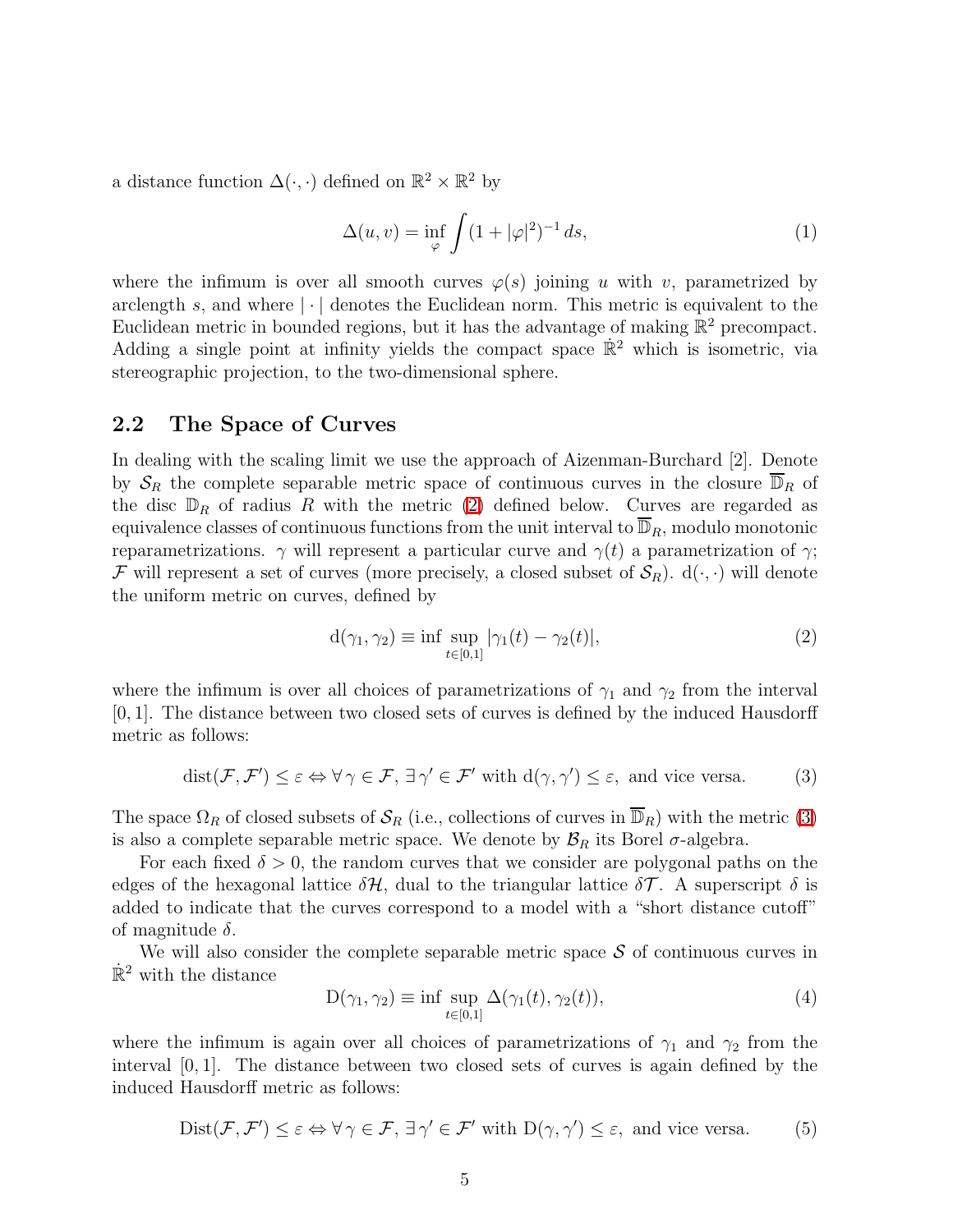The space  $\Omega$  of closed sets of  $\mathcal S$  (i.e., collections of curves in  $\mathbb R^2$ ) with the metric [\(5\)](#page-4-2) is also a complete separable metric space. We denote by  $\beta$  its Borel  $\sigma$ -algebra.

When we talk about convergence in distribution of random curves, we always mean with respect to the uniform metric  $(2)$ , while when we deal with closed collections of curves, we always refer to the metric [\(3\)](#page-4-1) or [\(5\)](#page-4-2).

<span id="page-5-1"></span>**Remark 2.1.** In this paper, the space  $\Omega$  of closed sets of S is generally used for collections *of exploration paths and cluster boundary loops and their scaling limits,* SLE<sup>6</sup> *paths and continuum nonsimple loops. There is one place however, in the statements and proofs of Lemmas* [A.2,](#page-53-0) [A.4](#page-54-1) *and* [A.5,](#page-55-0) *where we also apply*  $\Omega$  *in essentially the original setting of Aizenman and Burchard [1, 2], i.e., for collections of blue and yellow simple* T *-paths (see Section [4](#page-9-0) for precise definitions) and their scaling limits. The slight modification needed to keep track of both the paths and their colors is easily managed.*

#### <span id="page-5-0"></span>2.3 Chordal *SLE* in the Upper Half-Plane

The Stochastic Loewner Evolution (SLE) was introduced by Schramm [28] as a tool for studying the scaling limit of two-dimensional discrete (defined on a lattice) probabilistic models whose scaling limits are expected to be conformally invariant. In this section we define the chordal version of SLE; for more on the subject, the interested reader can consult the original paper [28] as well as the fine reviews by Lawler [17], Kager and Nienhuis [14], and Werner [37], and Lawler's book [18].

Let  $\mathbb H$  denote the upper half-plane. For a given continuous real function  $U_t$  with  $U_0 = 0$ , define, for each  $z \in \overline{\mathbb{H}}$ , the function  $g_t(z)$  as the solution to the ODE

$$
\partial_t g_t(z) = \frac{2}{g_t(z) - U_t},\tag{6}
$$

with  $g_0(z) = z$ . This is well defined as long as  $g_t(z) - U_t \neq 0$ , i.e., for all  $t < T(z)$ , where

$$
T(z) \equiv \sup \{ t \ge 0 : \min_{s \in [0,t]} |g_s(z) - U_s| > 0 \}. \tag{7}
$$

Let  $K_t \equiv \{z \in \overline{\mathbb{H}} : T(z) \leq t\}$  and let  $\mathbb{H}_t$  be the unbounded component of  $\mathbb{H} \setminus K_t$ ; it can be shown that  $K_t$  is bounded and that  $g_t$  is a conformal map from  $\mathbb{H}_t$  onto  $\mathbb{H}$ . For each t, it is possible to write  $q_t(z)$  as

$$
g_t(z) = z + \frac{2t}{z} + o(\frac{1}{z}),
$$
\n(8)

when  $z \to \infty$ . The family  $(K_t, t \geq 0)$  is called the **Loewner chain** associated to the driving function  $(U_t, t \ge 0)$ .

**Definition 2.1. Chordal**  $SLE_{\kappa}$  is the Loewner chain  $(K_t, t \geq 0)$  that is obtained when *the driving function*  $U_t = \sqrt{\kappa} B_t$  *is*  $\sqrt{\kappa}$  *times a standard real-valued Brownian motion*  $(B_t, t \ge 0)$  *with*  $B_0 = 0$ .

For all  $\kappa \geq 0$ , chordal  $SLE_{\kappa}$  is almost surely generated by a continuous random curve  $\gamma$  in the sense that, for all  $t \geq 0$ ,  $\mathbb{H}_t \equiv \mathbb{H} \setminus K_t$  is the unbounded connected component of  $\mathbb{H} \setminus \gamma[0, t]; \gamma$  is called the **trace** of chordal  $SLE_{\kappa}$ .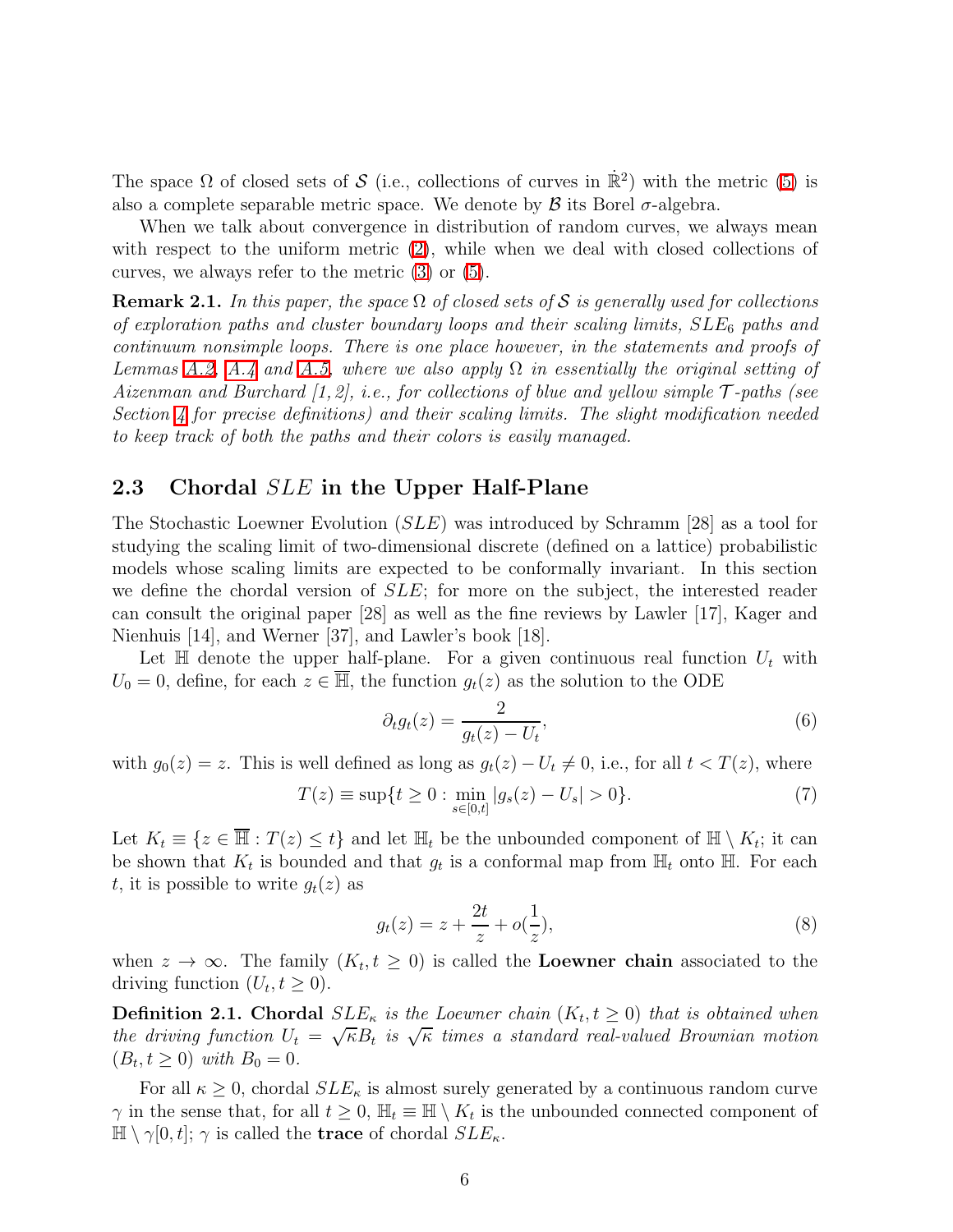#### <span id="page-6-1"></span>2.4 Chordal SLE in an Arbitrary Simply Connected Domain

Let  $D \subset \mathbb{C}$  ( $D \neq \mathbb{C}$ ) be a simply connected domain whose boundary is a continuous curve. By Riemann's mapping theorem, there are (many) conformal maps from the upper halfplane H onto D. In particular, given two distinct points  $a, b \in \partial D$  (or more accurately, two distinct prime ends), there exists a conformal map f from  $\mathbb H$  onto D such that  $f(0) = a$ and  $f(\infty) \equiv \lim_{|z| \to \infty} f(z) = b$ . In fact, the choice of the points a and b on the boundary of D only characterizes  $f(\cdot)$  up to a multiplicative factor, since  $f(\lambda)$  would also do.

Suppose that  $(K_t, t \geq 0)$  is a chordal  $SLE_{\kappa}$  in  $\mathbb{H}$  as defined above; we define chordal  $SLE_{\kappa}$   $(\tilde{K}_t, t \geq 0)$  in D from a to b as the image of the Loewner chain  $(K_t, t \geq 0)$  under f. It is possible to show, using scaling properties of  $SLE_{\kappa}$ , that the law of  $(\tilde{K}_t, t \ge 0)$  is unchanged, up to a linear time-change, if we replace  $f(\cdot)$  by  $f(\lambda \cdot)$ . This makes it natural to consider  $(\tilde{K}_t, t \geq 0)$  as a process from a to b in D, ignoring the role of f.

We are interested in the case  $\kappa = 6$ , for which  $(K_t, t \ge 0)$  is generated by a continuous, nonsimple, non-self-crossing curve  $\gamma$  with Hausdorff dimension 7/4. We will denote by  $\gamma_{D,a,b}$  the image of  $\gamma$  under f and call it the trace of chordal  $SLE_6$  in D from a to b;  $\gamma_{D,a,b}$  is a continuous nonsimple curve inside  $D$  from  $a$  to  $b$ , and it can be given a parametrization  $\gamma_{D,a,b}(t)$  such that  $\gamma_{D,a,b}(0) = a$  and  $\gamma_{D,a,b}(1) = b$ , so that we are in the metric framework described in Section [2.2.](#page-4-3) It will be convenient to think of  $\gamma_{D,a,b}$  as an oriented path, with orientation from a to b.

### <span id="page-6-0"></span>3 Construction of the Continuum Nonsimple Loops

#### <span id="page-6-2"></span>3.1 Construction of a Single Loop

As a preview to the full construction, we explain how to construct a single loop using two  $SLE_6$  paths inside a domain D whose boundary is assumed to have a given orientation (clockwise or counterclockwise). This is done in three steps (see Figure [1\)](#page-7-0), of which the first consists in choosing two points a and b on the boundary  $\partial D$  of D and "running" a chordal  $SLE_6$ ,  $\gamma = \gamma_{D,a,b}$ , from a to b inside D. As explained in Section [2.4,](#page-6-1) we consider  $\gamma$  as an oriented path, with orientation from a to b. The set  $D \setminus \gamma_{D,a,b}[0,1]$  is a countable union of its connected components, which are open and simply connected. If z is a deterministic point in D, then with probability one, z is not touched by  $\gamma$  [26] and so it belongs to a unique domain in  $D \setminus \gamma_{D,a,b}[0,1]$  that we denote  $D_{a,b}(z)$ .

The elements of  $D \setminus \gamma_{D,a,b}[0,1]$  can be conveniently thought of in terms of how a point z in the interior of the component was first "trapped" at some time  $t_1$  by  $\gamma[0, t_1]$ , perhaps together with either  $\partial_{a,b}D$  or  $\partial_{b,a}D$  (the portions of the boundary  $\partial D$  from a to b counterclockwise or clockwise respectively): (1) those components whose boundary contains a segment of  $\partial_{b,a}D$  between two successive visits at  $\gamma_0(z) = \gamma(t_0)$  and  $\gamma_1(z) =$  $\gamma(t_1)$  to  $\partial_{b,a}D$  (where here and below  $t_0 < t_1$ ), (2) the analogous components with  $\partial_{b,a}D$ replaced by the other part of the boundary  $\partial_{a,b}D$ , (3) those components formed when  $\gamma_0(z) = \gamma(t_0) = \gamma(t_1) = \gamma_1(z) \in D$  with  $\gamma$  winding about z in a counterclockwise direction between  $t_0$  and  $t_1$ , and finally (4) the analogous clockwise components.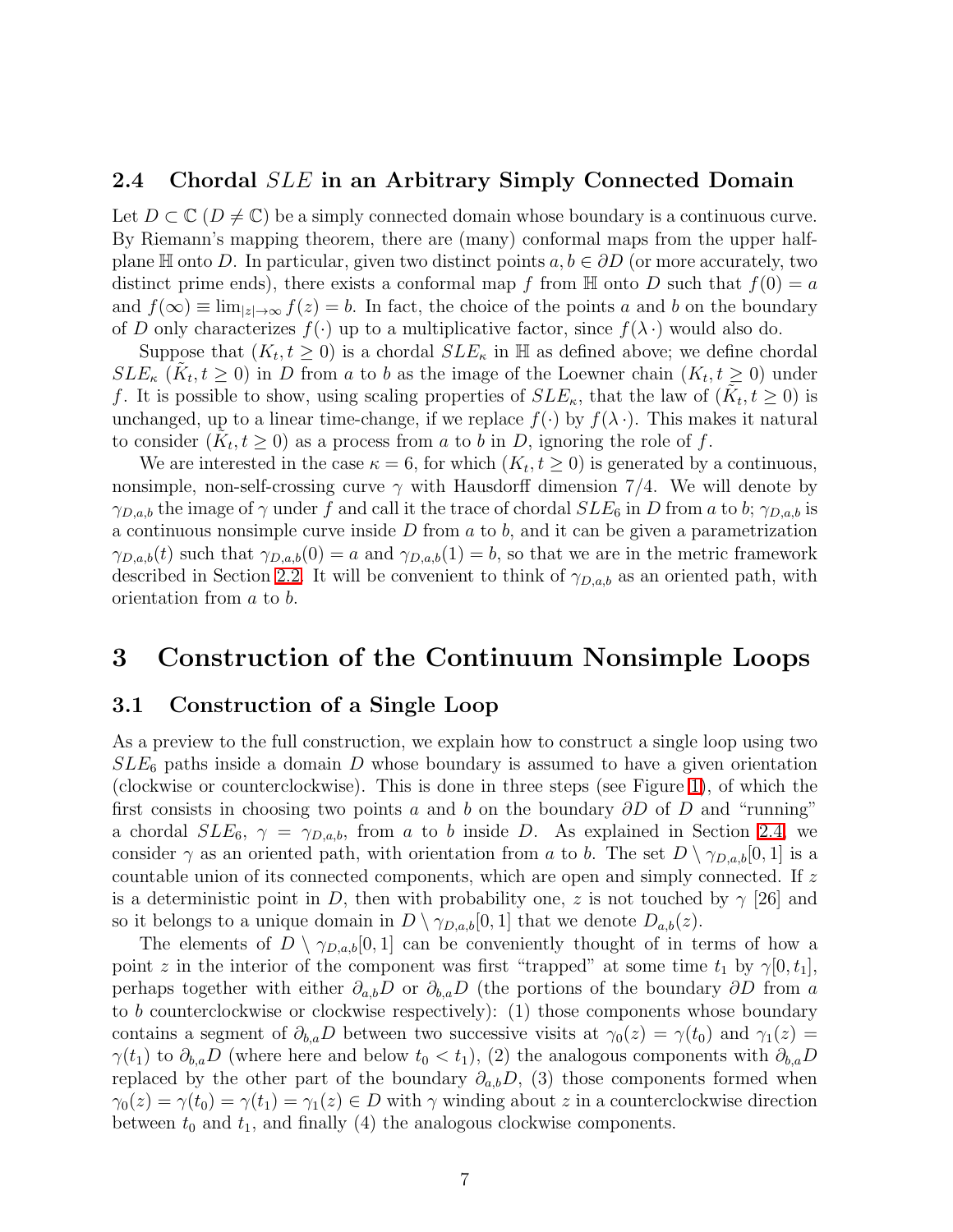We give to the boundary of a domain of type 3 or 4 the orientation induced by how the curve  $\gamma$  winds around the points inside that domain. For a domain  $D' \ni z$  of type 1 or 2 which is produced by an "excursion"  $\mathcal E$  from  $\gamma_0(z) \in \partial D$  to  $\gamma_1(z) \in \partial D$ , the part of the boundary that corresponds to the inner perimeter of the excursion  $\mathcal{E}$  (i.e., the perimeter of  $\gamma$  seen from z) is oriented according to the direction of  $\gamma$ , i.e., from  $\gamma_0(z)$  to  $\gamma_1(z)$ .

If we assume that  $\partial D$  is oriented from a to b clockwise, then the boundaries of domains of type 2 have a well defined orientation, while the boundaries of domains of type 1 do not, since they are composed of two parts which are both oriented from the beginning to the end of the excursion that produced the domain.

Now, let  $D'$  be a domain of type 1 and let A and B be respectively the starting and ending point of the excursion that generated  $D'$ . The second step to construct a loop is to run a chordal  $SLE_6$ ,  $\gamma' = \gamma_{D',B,A}$ , inside  $D'$  from B to A; the third and final step consists in pasting together  $\mathcal E$  and  $\gamma'$ .

Running  $\gamma'$  inside D' from B to A partitions  $D' \setminus \gamma'$  into new domains. Notice that if we assign an orientation to the boundaries of these domains according to the same rules used above, all of those boundaries have a well defined orientation, so that the construction of loops just presented can be iterated inside each one of these domains (as well as inside each of the domains of type 2, 3 and 4 generated by  $\gamma_{D,a,b}$  in the first step). This will be done in the next section.



<span id="page-7-0"></span>Figure 1: Construction of a continuum loop around z in three steps. A domain D is formed by the solid curved. The dashed curve is an excursion  $\mathcal E$  (from A to B) of an  $SLE_6$  in D that creates a subdomain D' containing z. The dotted curve  $\gamma'$  is an  $SLE_6$ in D' from B to A. A loop is formed by  $\mathcal E$  followed by  $\gamma'$ .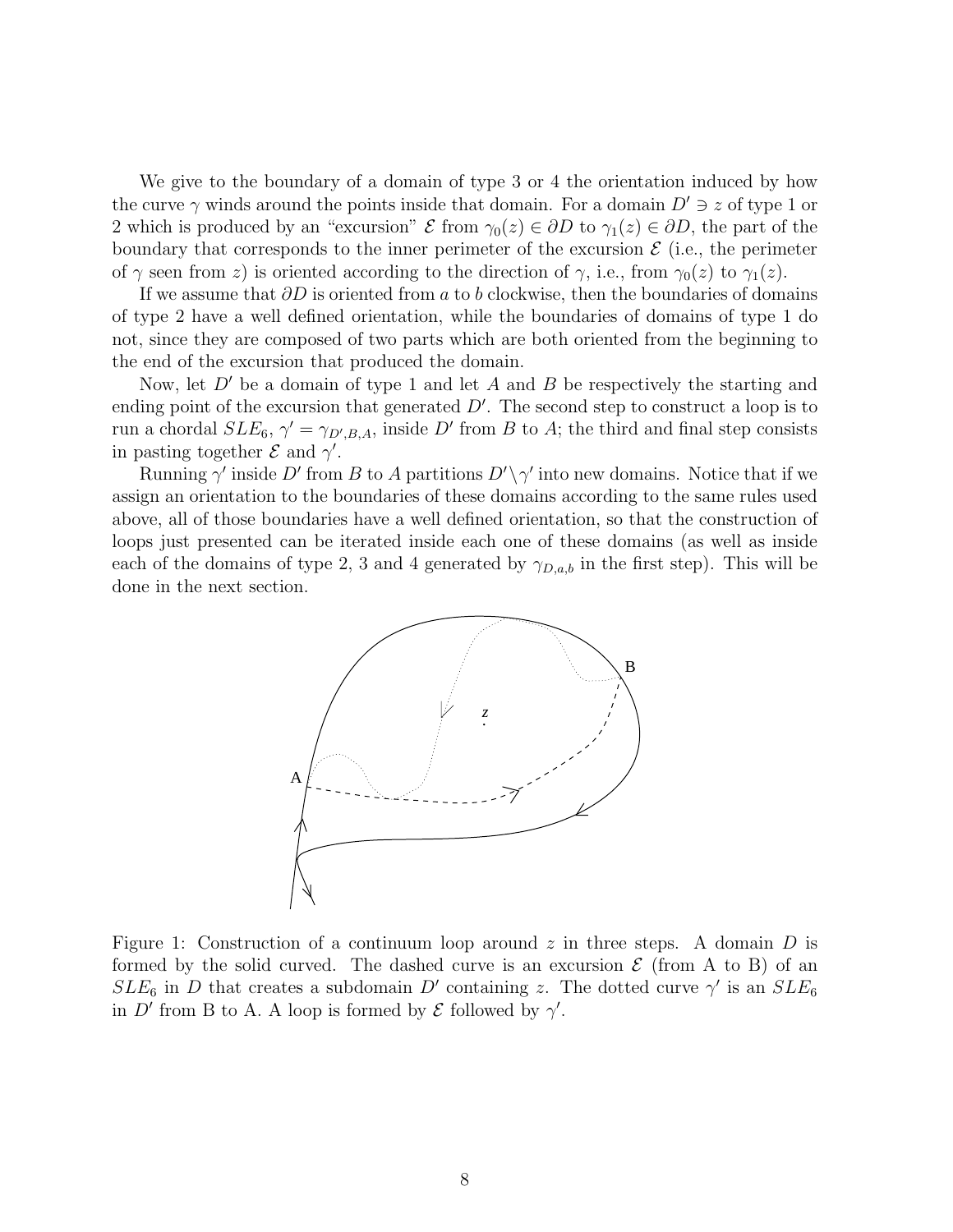#### <span id="page-8-0"></span>3.2 The Full Construction Inside The Unit Disc

In this section we define the Continuum Nonsimple Loop process inside the unit disc  $\mathbb{D} = \mathbb{D}_1$  via an inductive procedure. Later, in order to define the continuum nonsimple loops in the whole plane, the unit disc will be replaced by a growing sequence of large discs,  $\mathbb{D}_R$ , with  $R \to \infty$  (see Theorem [2\)](#page-19-0). The basic ingredient in the algorithmic construction, given in the previous section, consists of a chordal  $SLE_6$  path  $\gamma_{D,a,b}$  between two points a and b of the boundary  $\partial D$  of a given simply connected domain  $D \subset \mathbb{C}$ .

We will organize the inductive procedure in steps, each one corresponding to one  $SLE_6$ inside a certain domain generated by the previous steps. To do that, we need to order the domains present at the end of each step, so as to choose the one to use in the next step. For this purpose, we introduce a deterministic countable set of points  $\mathcal P$  that are dense in C and are endowed with a deterministic order (here and below by deterministic we mean that they are assigned before the beginning of the construction and are independent of the  $SLE_6$ 's).

The first step consists of an  $SLE_6$  path,  $\gamma_1 = \gamma_{\mathbb{D},-i,i}$ , inside  $\mathbb{D}$  from  $-i$  to i, which produces many domains that are the connected components of the set  $\mathbb{D} \setminus \gamma_1[0, 1]$ . These domains can be priority-ordered according to the maximal  $x$ - or  $y$ - coordinate distances between points on their boundaries and using the rank of the points in  $P$  (contained in the domains) to break ties, as follows. For a domain D, let  $d_m(D)$  be the maximal xor y-distance between points on its boundary, whichever is greater. Domains with larger  $d_m$  have higher priority, and if two domains have the same  $d_m$ , the one containing the highest ranking point of  $P$  from those two domains has higher priority. The priority order of domains of course changes as the construction proceeds and new domains are formed.

The second step of the construction consists of an  $SLE_6$  path,  $\gamma_2$ , that is produced in the domain with highest priority (after the first step). Since all the domains that are produced in the construction are Jordan domains, as explained in the discussion following Corollary [5.1,](#page-18-0) for all steps we can use the definition of chordal SLE given in Section [2.4.](#page-6-1)

As a result of the construction, the  $SLE_6$  paths are naturally ordered:  $\{\gamma_i\}_{i\in\mathbb{N}}$ . It will be shown (see especially the proof of Theorem [1](#page-18-1) below) that every domain that is formed during the construction is eventually used (this is in fact one important requirement in deciding how to order the domains and therefore how to organize the construction).

So far we have not explained how to choose the starting and ending points of the  $SLE_6$ paths on the boundaries of the domains. In order to do this, we give an orientation to the boundaries of the domains produced by the construction according to the rules explained in Section [3.1.](#page-6-2) We call monochromatic a boundary which gets, as a consequence of those rules, a well defined (clockwise or counterclockwise) orientation; the choice of this term will be clarified when we discuss the lattice version of the loop construction below. We will generally take our initial domain  $\mathbb{D}_1$  (or  $\mathbb{D}_R$ ) to have a monochromatic boundary (either clockwise or counterclockwise orientation).

It is easy to see by induction that the boundaries that are not monochromatic are composed of two "pieces" joined at two special points (call them A and B, as in the example of Section [3.1\)](#page-6-2), such that one piece is a portion of the boundary of a previous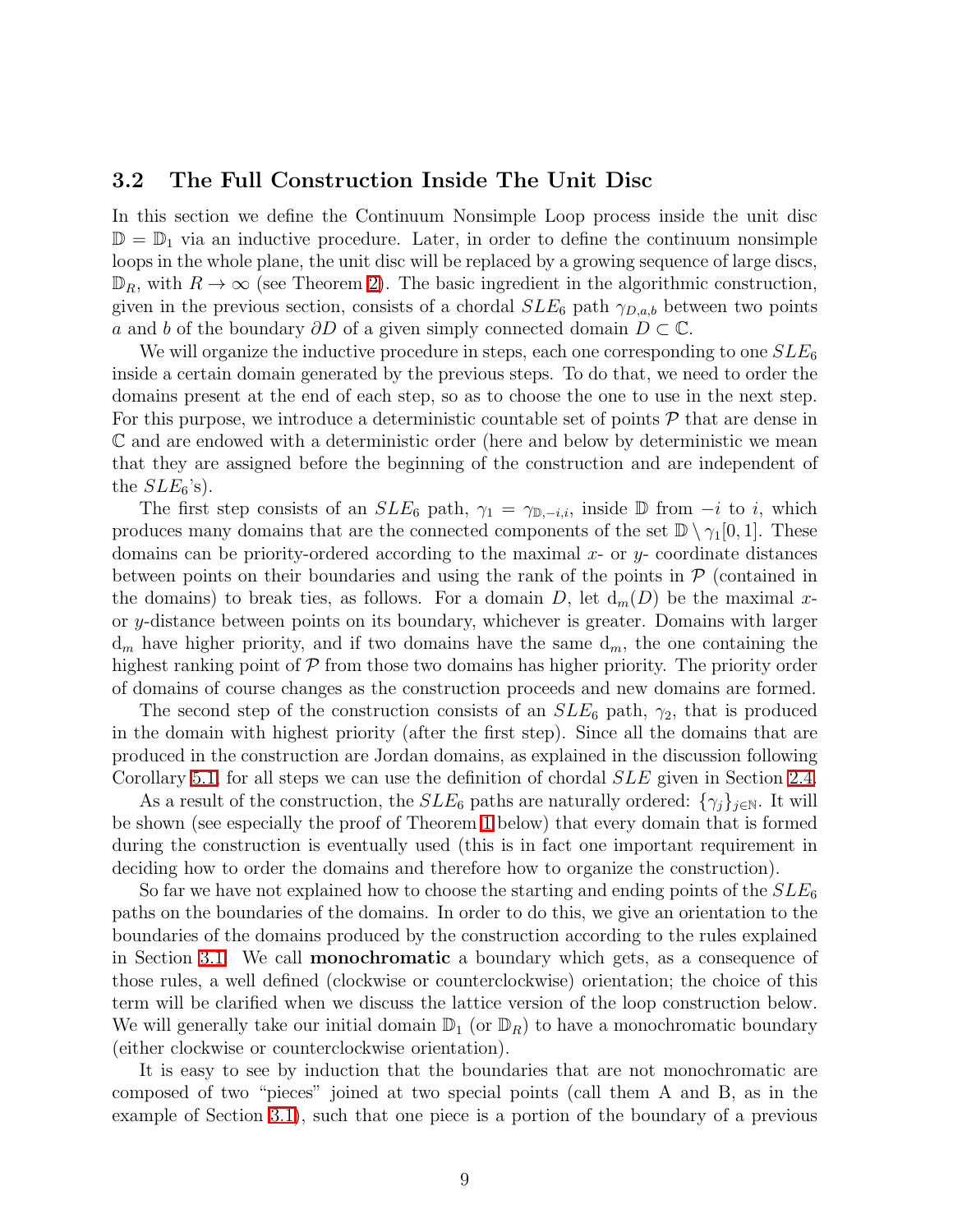domain, and the other is the inner perimeter of an excursion (see again Section [3.1\)](#page-6-2). Both pieces are oriented in the same direction, say from A to B (see Figure [1\)](#page-7-0).

For a domain whose boundary is not monochromatic, we make the "natural" choice of starting and ending points, corresponding to the end and beginning of the excursion that produced the domain (the points B and A respectively, in the example above). As explained in Section [3.1,](#page-6-2) when such a domain is used with this choice of points on the boundary, a loop is produced, together with other domains, whose boundaries are all monochromatic.

For a domain whose boundary is monochromatic, and therefore has a well defined orientation, there are various procedures which would yield the "correct" distribution for the resulting Continuum Nonsimple Loop process; one possibility is as follows.

Given a domain D, a and b are chosen so that, of all pairs  $(u, v)$  of points in  $\partial D$ , they maximize  $|\text{Re}(u - v)|$  if  $|\text{Re}(u - v)| \geq |\text{Im}(u - v)|$ , or else they maximize  $|\text{Im}(u - v)|$ . If the choice is not unique, to restrict the number of pairs one looks at those pairs, among the ones already obtained, that maximize the other of  $\{|\text{Re}(u - v)|, |\text{Im}(u - v)|\}$ . Notice that this leaves at most two pairs of points; if that's the case, the pair that contains the point with minimal real (and, if necessary, imaginary) part is chosen. The iterative procedure produces a loop every time a domain whose boundary is not monochromatic is used. Our basic loop process consists of the collection of all loops generated by this inductive procedure (i.e., the limiting object obtained from the construction by letting the number of steps  $k \to \infty$ , to which we add a "trivial" loop for each z in D, so that the collection of loops is closed in the appropriate sense [2]. The Continuum Nonsimple Loop process in the whole plane is introduced in Theorem [2,](#page-19-0) Section [5.](#page-16-0) There, a "trivial" loop for each  $z \in \mathbb{C} \cup \infty$  has to be added to make the space of loops closed.

### <span id="page-9-0"></span>4 Lattices and Paths

We will denote by  $\mathcal T$  the two-dimensional triangular lattice, whose sites we think of as the elementary cells of a regular hexagonal lattice  $\mathcal H$  embedded in the plane as in Figure [2.](#page-10-0) A sequence  $(\xi_0, \ldots, \xi_n)$  of sites of T such that  $\xi_{i-1}$  and  $\xi_i$  are neighbors in T for all  $i = 1, \ldots, n$  and  $\xi_i \neq \xi_j$  whenever  $i \neq j$  will be called a **T-path** and denoted by  $\pi$ . If the first and last sites of the path are neighbors in  $\mathcal{T}$ , the path will be called a  $\mathcal{T}$ -loop.

We say that a finite subset D of T is simply connected if both D and  $\mathcal{T} \setminus D$  are connected (by the edges of  $\mathcal T$ ). For a simply connected set D of hexagons, we denote by  $\Delta D$  its external site boundary, or s-boundary (i.e., the set of hexagons that do not belong to D but are adjacent to hexagons in D), and by  $\partial D$  the topological boundary of D when D is considered as a domain of  $\mathbb C$ . We will call a bounded, simply connected subset D of  $\mathcal T$  a **Jordan set** if its s-boundary  $\Delta D$  is a  $\mathcal T$ -loop.

For a Jordan set  $D \subset \mathcal{T}$ , a vertex  $x \in \mathcal{H}$  that belongs to  $\partial D$  can be either of two types, according to whether the edge incident on x that is not in  $\partial D$  belongs to a hexagon in D or not. We call a vertex of the second type an e-vertex (e for "external" or "exposed").

Given a Jordan set D and two e-vertices  $x, y$  in  $\partial D$ , we denote by  $\partial_{x,y}D$  the portion of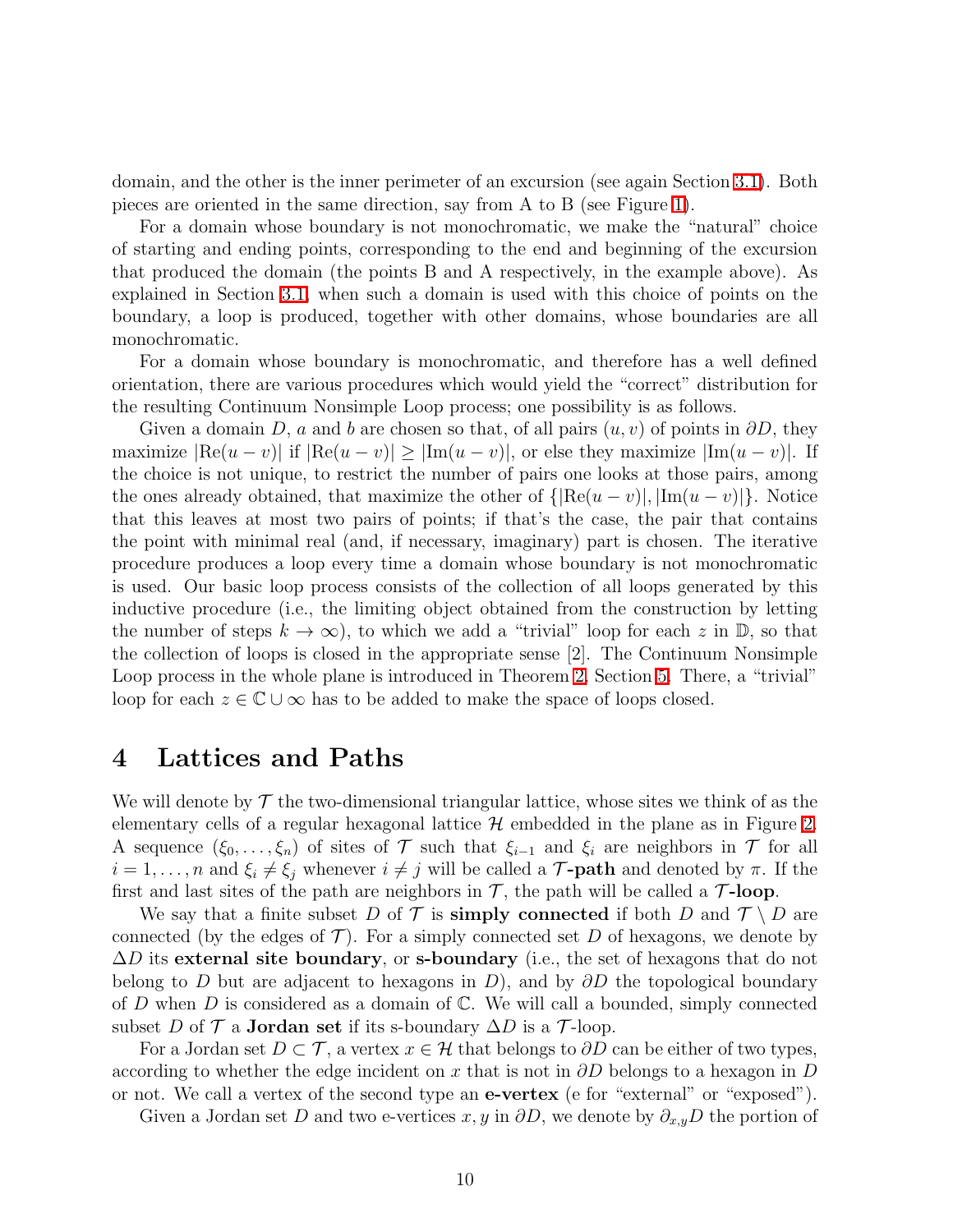$\partial D$  traversed counterclockwise from x to y, and call it the **right boundary**; the remaining part of the boundary is denote by  $\partial_{y,x}D$  and is called the **left boundary**. Analogously, the portion of  $\Delta_{x,y}D$  of  $\Delta D$  whose hexagons are adjacent to  $\partial_{x,y}D$  is called the **right** s-boundary and the remaining part the left s-boundary.



<span id="page-10-0"></span>Figure 2: Portion of the hexagonal lattice.

A percolation configuration  $\sigma = {\{\sigma(\xi)\}}_{\xi \in \mathcal{T}} \in {\{-1,+1\}}^{\mathcal{T}}$  on  $\mathcal{T}$  is an assignment of  $-1$  (equivalently, yellow) or  $+1$  (blue) to each site of  $\mathcal T$ . For a domain D of the plane, the restriction to the subset  $D \cap \mathcal{T}$  of  $\mathcal{T}$  of the percolation configuration  $\sigma$  is denoted by  $\sigma_D$ . On the space of configurations  $\Sigma = \{-1, +1\}^7$ , we consider the usual product topology and denote by  $\mathbb P$  the uniform measure, corresponding to Bernoulli percolation with equal density of yellow (minus) and blue (plus) hexagons, which is critical percolation in the case of the triangular lattice.

A (percolation) **cluster** is a maximal, connected, monochromatic subset of  $\mathcal{T}$ ; we will distinguish between blue (plus) and yellow (minus) clusters. The boundary of a cluster D is the set of edges of  $\mathcal H$  that surround the cluster (i.e., its Peierls contour); it coincides with the topological boundary of D considered as a domain of  $\mathbb{C}$ . The set of all boundaries is a collection of "nested" simple loops along the edges of  $H$ .

Given a percolation configuration  $\sigma$ , we associate an arrow to each edge of H belonging to the boundary of a cluster in such a way that the hexagon to the right of the edge with respect to the direction of the arrow is blue (plus). The set of all boundaries then becomes a collection of nested, oriented, simple loops. A boundary path (or b-path)  $\gamma$  is a sequence  $(e_0, \ldots, e_n)$  of distinct edges of H belonging to the boundary of a cluster and such that  $e_{i-1}$  and  $e_i$  meet at a vertex of H for all  $i = 1, \ldots, n$ . To each b-path, we can associate a direction according to the direction of the edges in the path.

Given a b-path  $\gamma$ , we denote by  $\Gamma_B(\gamma)$  (respectively,  $\Gamma_Y(\gamma)$ ) the set of blue (resp., yellow) hexagons (i.e., sites of T) adjacent to  $\gamma$ ; we also let  $\Gamma(\gamma) \equiv \Gamma_B(\gamma) \cup \Gamma_Y(\gamma)$ .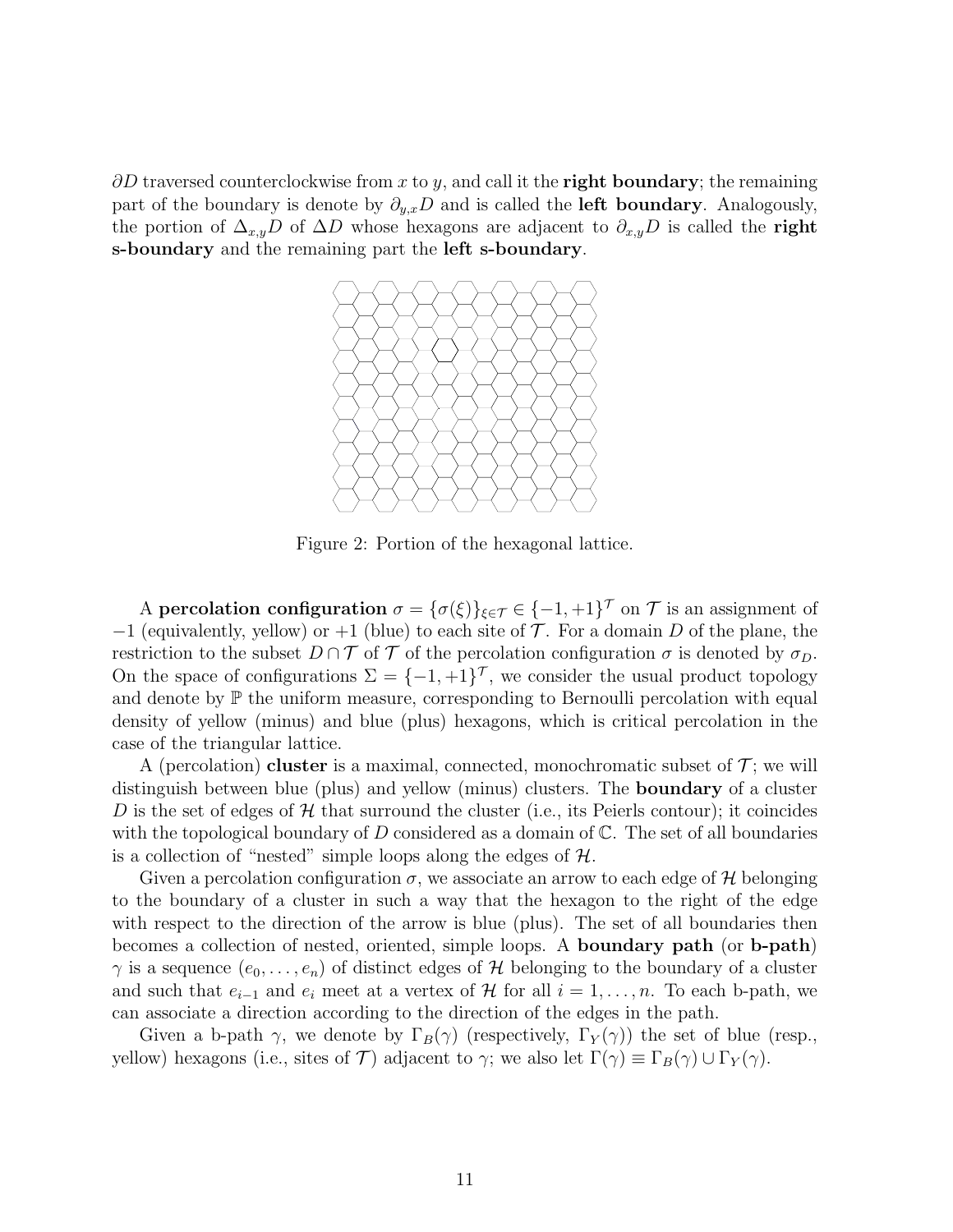#### <span id="page-11-0"></span>4.1 The Percolation Exploration Process and Path

For a Jordan set  $D \subset \mathcal{T}$  and two e-vertices  $x, y$  in  $\partial D$ , imagine coloring blue all the hexagons in  $\Delta_{x,y}D$  and yellow all those in  $\Delta_{y,x}D$ . Then, for any percolation configuration  $\sigma_D$  inside D, there is a unique b-path  $\gamma$  from x to y which separates the blue cluster adjacent to  $\Delta_{x,y}D$  from the yellow cluster adjacent to  $\Delta_{y,x}D$ . We call  $\gamma = \gamma_{D,x,y}(\sigma_D)$  a percolation exploration path (see Figure [3\)](#page-12-0).

An exploration path  $\gamma$  can be decomposed into left excursions  $\mathcal{E}$ , i.e., maximal bsubpaths of  $\gamma$  that do not use edges of the left boundary  $\partial_{y,x}D$ . Successive left excursions are separated by portions of  $\gamma$  that contain only edges of the left boundary  $\partial_{y,x}D$ . Analogously,  $\gamma$  can be decomposed into **right excursions**, i.e., maximal b-subpaths of  $\gamma$  that do not use edges of the right boundary  $\partial_{x,y}D$ . Successive right excursions are separated by portions of  $\gamma$  that contain only edges of the right boundary  $\partial_{x,y}D$ .

Notice that the exploration path  $\gamma = \gamma_{D,x,y}(\sigma_D)$  only depends on the percolation configuration  $\sigma_D$  inside D and the positions of the e-vertices x and y; in particular, it does not depend on the color of the hexagons in  $\Delta D$ , since it is defined by imposing fictitious  $\pm$  boundary conditions on D. To see this more clearly, we next show how to construct the percolation exploration path dynamically, via the percolation exploration process defined below.

Given a Jordan set  $D \subset \mathcal{T}$  and two e-vertices  $x, y$  in  $\partial D$ , assign to  $\partial_{x,y}D$  a counterclockwise orientation (i.e., from x to y) and to  $\partial_{y,x}D$  a clockwise orientation. Call  $e_x$  the edge incident on x that does not belong to  $\partial D$  and orient it in the direction of x; this is the "starting edge" of an exploration procedure that will produce an oriented path inside D along the edges of H, together with two *nonsimple* monochromatic paths on T. From  $e_x$ , the process moves along the edges of hexagons in D according to the rules below. At each step there are two possible edges (left or right edge with respect to the current direction of exploration) to choose from, both belonging to the same hexagon  $\xi$  contained in  $D$  or  $\Delta D$ .

- If  $\xi$  belongs to D and has not been previously "explored," its color is determined by flipping a fair coin and then the edge to the left (with respect to the direction in which the exploration is moving) is chosen if  $\xi$  is blue (plus), or the edge to the right is chosen if  $\xi$  is yellow (minus).
- If  $\xi$  belongs to D and has been previously explored, the color already assigned to it is used to choose an edge according to the rule above.
- If  $\xi$  belongs to the right external boundary  $\Delta_{x,y}D$ , the left edge is chosen.
- If  $\xi$  belongs to the left external boundary  $\Delta_{y,x}D$ , the right edge is chosen.
- $\bullet$  The exploration process stops when it reaches  $b$ .

We can assign an arrow to each edge in the path in such a way that the hexagon to the right of the edge with respect to the arrow is blue; for edges in  $\partial D$ , we assign the arrows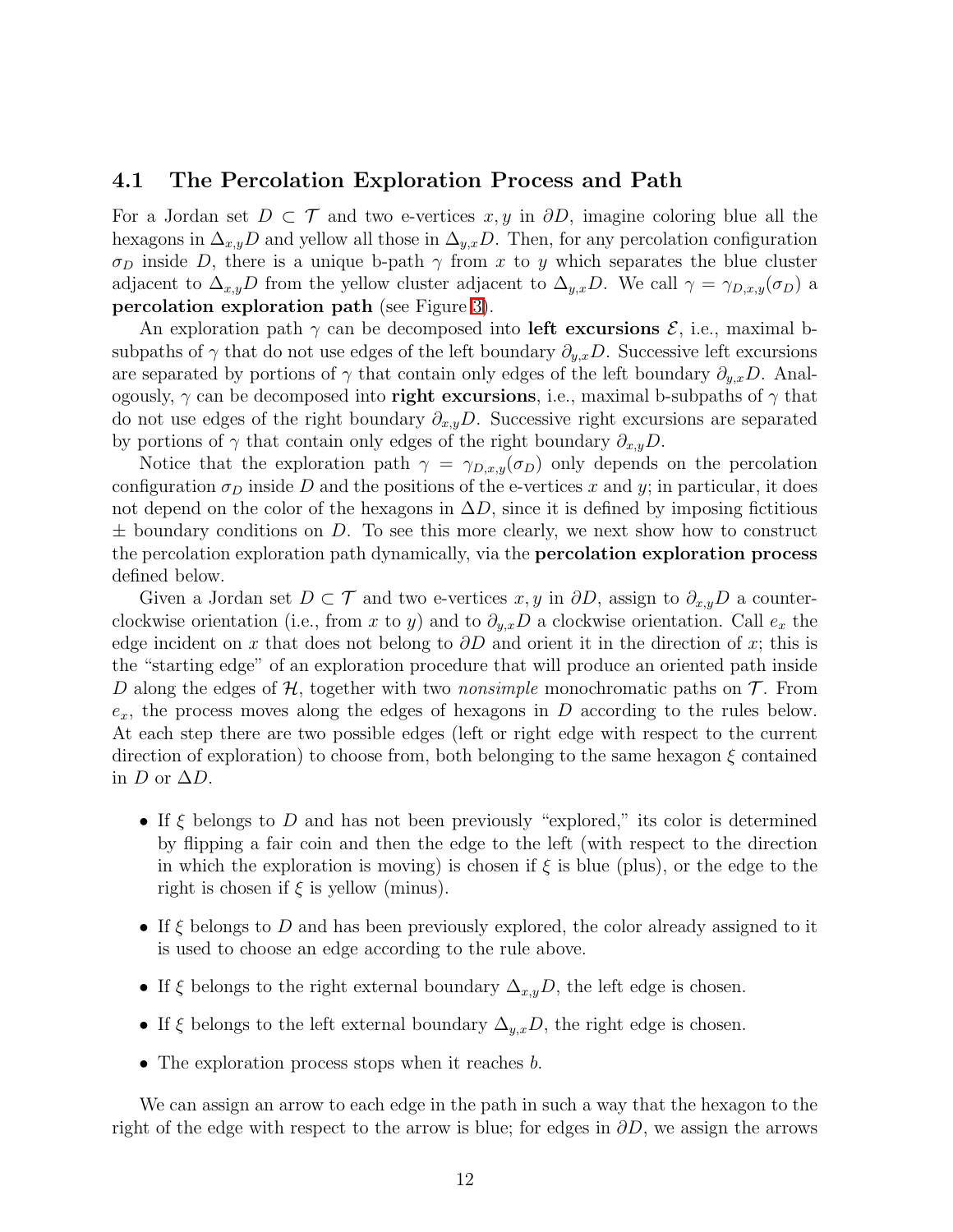according to the direction assigned to the boundary. In this way, we get an oriented path, whose shape and orientation depend solely on the color of the hexagons explored during the construction of the path.



<span id="page-12-0"></span>Figure 3: Percolation exploration process in a portion of the hexagonal lattice with  $\pm$ boundary conditions on the first column, corresponding to the boundary of the region where the exploration is carried out. The colored hexagons that do not belong to the first column have been "explored" during the exploration process. The heavy line between yellow (light) and blue (dark) hexagons is the exploration path produced by the exploration process.

When we present the discrete construction, we will encounter Jordan sets D with two e-vertices  $x, y \in \partial D$  assigned in some way to be discussed later. Such domains will have either monochromatic (plus or minus) boundaries or  $\pm$  boundary conditions, corresponding to having both  $\Delta_{x,y}D$  and  $\Delta_{y,x}D$  monochromatic, but of different colors.

As explained, the exploration path  $\gamma_{D,x,y}$  does not depend on the color of  $\Delta D$ , but the interpretation of  $\gamma_{D,x,y}$  does. For domains with  $\pm$  boundary conditions, the exploration path represents the interface between the yellow cluster containing the yellow portion of the s-boundary of D and the blue cluster containing its blue portion.

For domains with monochromatic blue (resp., yellow) boundary conditions, the exploration path represents portions of the boundaries of yellow (resp., blue) clusters touching  $\partial_{y,x}D$  and adjacent to blue (resp., yellow) hexagons that are the starting point of a blue (resp., yellow) path (possibly an empty path) that reaches  $\partial_{x,y}D$ , pasted together using portions of  $\partial_{u,x}D$ .

<span id="page-12-1"></span>In order to study the continuum scaling limit of an exploration path, we introduce the following definitions.

Definition 4.1. *Given a bounded, simply connected domain* D *of the plane, we denote by*  $D^{\delta}$  the largest Jordan set of hexagons of the scaled hexagonal lattice  $\delta \mathcal{H}$  that is contained *in* D*, and call it the* δ-approximation *of* D*.*

It is clear that if D is a Jordan domain, then as  $\delta \to 0$ ,  $\partial D^{\delta}$  converges to  $\partial D$  in the metric [\(2\)](#page-4-0).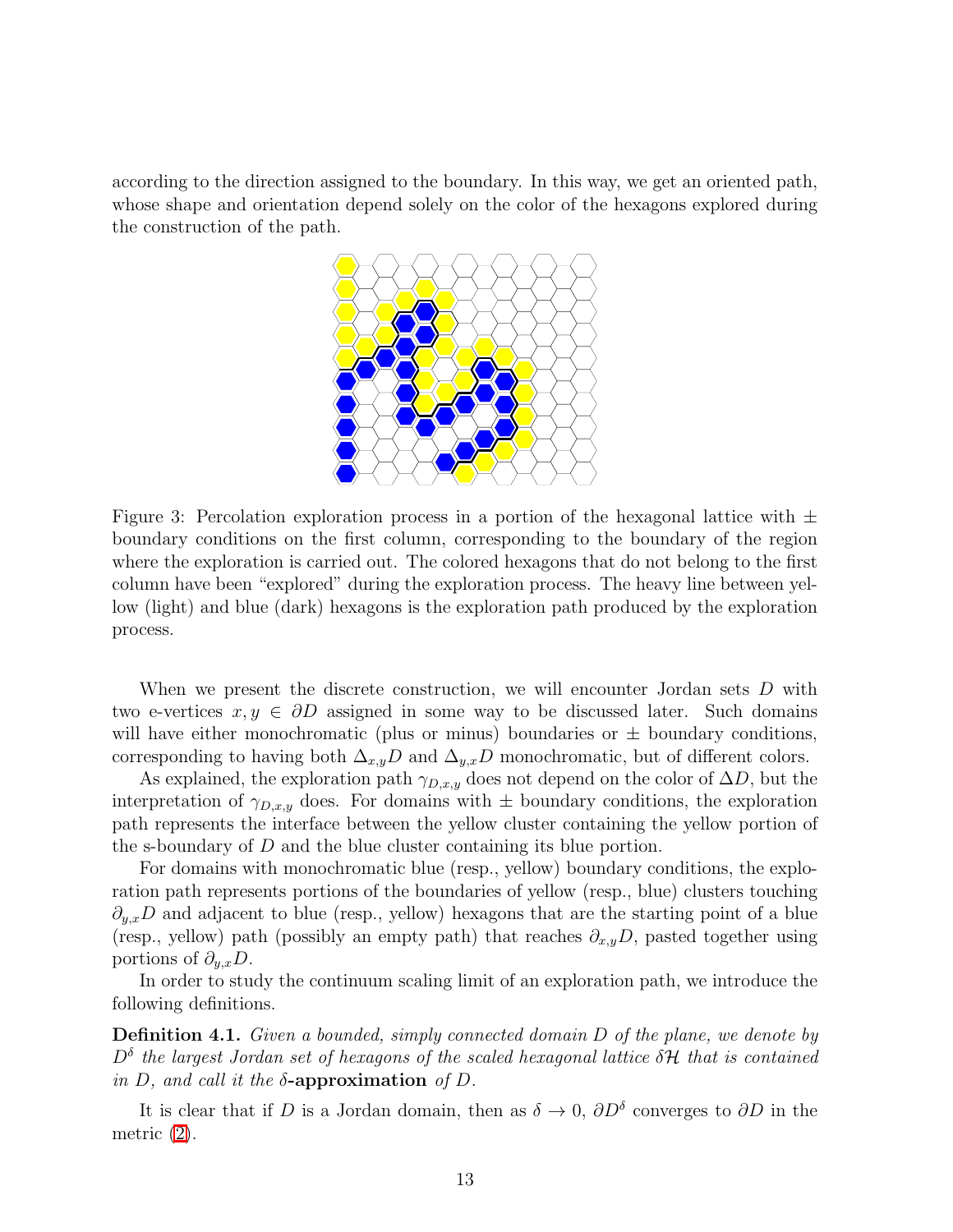**Definition 4.2.** Let D be a bounded domain of the plane and  $D^{\delta}$  its  $\delta$ -approximation. *For*  $a, b \in \partial D$ , choose the pair  $(x_a, x_b)$  of e-vertices in  $\partial D^{\delta}$  closest to, respectively, a and b *(if there are two such vertices closest to* a*, we choose, say, the first one encountered going clockwise along*  $\partial D^{\delta}$ *, and analogously for b). Given a percolation configuration*  $\sigma$ *, we define the* **exploration path**  $\gamma_{D,a,b}^{\delta}(\sigma) \equiv \gamma_{D^{\delta},x_a,x_b}(\sigma)$ *.* 

For a fixed  $\delta > 0$ , the measure P on percolation configurations  $\sigma$  induces a measure  $\mu_{D,a,b}^{\delta}$  on exploration paths  $\gamma_{D,a,b}^{\delta}(\sigma)$ . In the continuum scaling limit,  $\delta \to 0$ , one is interested in the weak convergence of  $\mu_{D,a,b}^{\delta}$  to a measure  $\mu_{D,a,b}$  supported on continuous curves, with respect to the uniform metric [\(2\)](#page-4-0) on continuous curves.

One of the main tools in this paper is the result on convergence to  $SLE_6$  announced by Smirnov [30] (see also [31]), whose detailed proof is to appear [32]: *The distribution of*  $\gamma_{D,a,b}^{\delta}$  *converges, as*  $\delta \to 0$ *, to that of the trace of chordal SLE<sub>6</sub> <i>inside* D *from* a *to b*, *with respect to the uniform metric [\(2\)](#page-4-0) on continuous curves*.

Actually, we will rather use a slightly stronger conclusion, given as statement (S) at the beginning of Section [5](#page-16-0) below, a version of which, according to [34] (see p. 734 there), and [33], will be contained in [32]. This stronger statement is that the convergence of the percolation process to SLE<sup>6</sup> takes place *locally uniformly* with respect to the shape of the domain D and the positions of the starting and ending points a and b on its boundary  $\partial D$ . We will use this version of convergence to  $SLE_6$  to identify the Continuum Nonsimple Loop process with the scaling limit of *all* critical percolation clusters. Statement (S) is a direct consequence of Corollary [A.1,](#page-58-0) which is proved in Appendix [A.](#page-35-0) Although the convergence statements in Corollary [A.1](#page-58-0) and in (S) are stronger than those in [30,31], we note that they are restricted to Jordan domains, a restriction not present in [30, 31].

Before concluding this section, we give one more definition. Consider the exploration path  $\gamma = \gamma_{D,x,y}^{\delta}$  and the set  $\Gamma(\gamma) = \Gamma_Y(\gamma) \cup \Gamma_B(\gamma)$ . The set  $D^{\delta} \setminus \Gamma(\gamma)$  is the union of its connected components (in the lattice sense), which are simply connected. If the domain D is large and the e-vertices  $x_a, y_a \in \partial D^{\delta}$  are not too close to each other, then with high probability the exploration process inside  $D^{\delta}$  will make large excursions into  $D^{\delta}$ , so that  $D^{\delta} \backslash \Gamma(\gamma)$  will have more than one component. Given a point  $z \in \mathbb{C}$  contained in  $D^{\delta} \backslash \Gamma(\gamma)$ , we will denote by  $D_{a,b}^{\delta}(z)$  the domain corresponding to the unique element of  $D^{\delta} \setminus \Gamma(\gamma)$ that contains z (notice that for a deterministic  $z \in D$ ,  $D^{\delta}_{a,b}(z)$  is well defined with high probability for  $\delta$  small, i.e., when  $z \in D^{\delta}$  and  $z \notin \Gamma(\gamma)$ .

#### 4.2 Discrete Loop Construction

Next, we show how to construct, by twice using the exploration process described in Section [4.1,](#page-11-0) a loop  $\Lambda$  along the edges of  $\mathcal H$  corresponding to the external boundary of a monochromatic cluster contained in a large, simply connected, Jordan set D with monochromatic blue (say) boundary conditions (see Figures [4](#page-15-0) and [5\)](#page-16-1).

Consider the exploration path  $\gamma = \gamma_{D,x,y}$  and the sets  $\Gamma_Y(\gamma)$  and  $\Gamma_B(\gamma)$  (see Figure [4\)](#page-15-0). The set  $D \setminus {\{\Gamma_Y(\gamma) \cup \Gamma_B(\gamma)\}}$  is the union of its connected components (in the lattice sense), which are simply connected. If the domain D is large and the e-vertices  $x, y \in \partial D$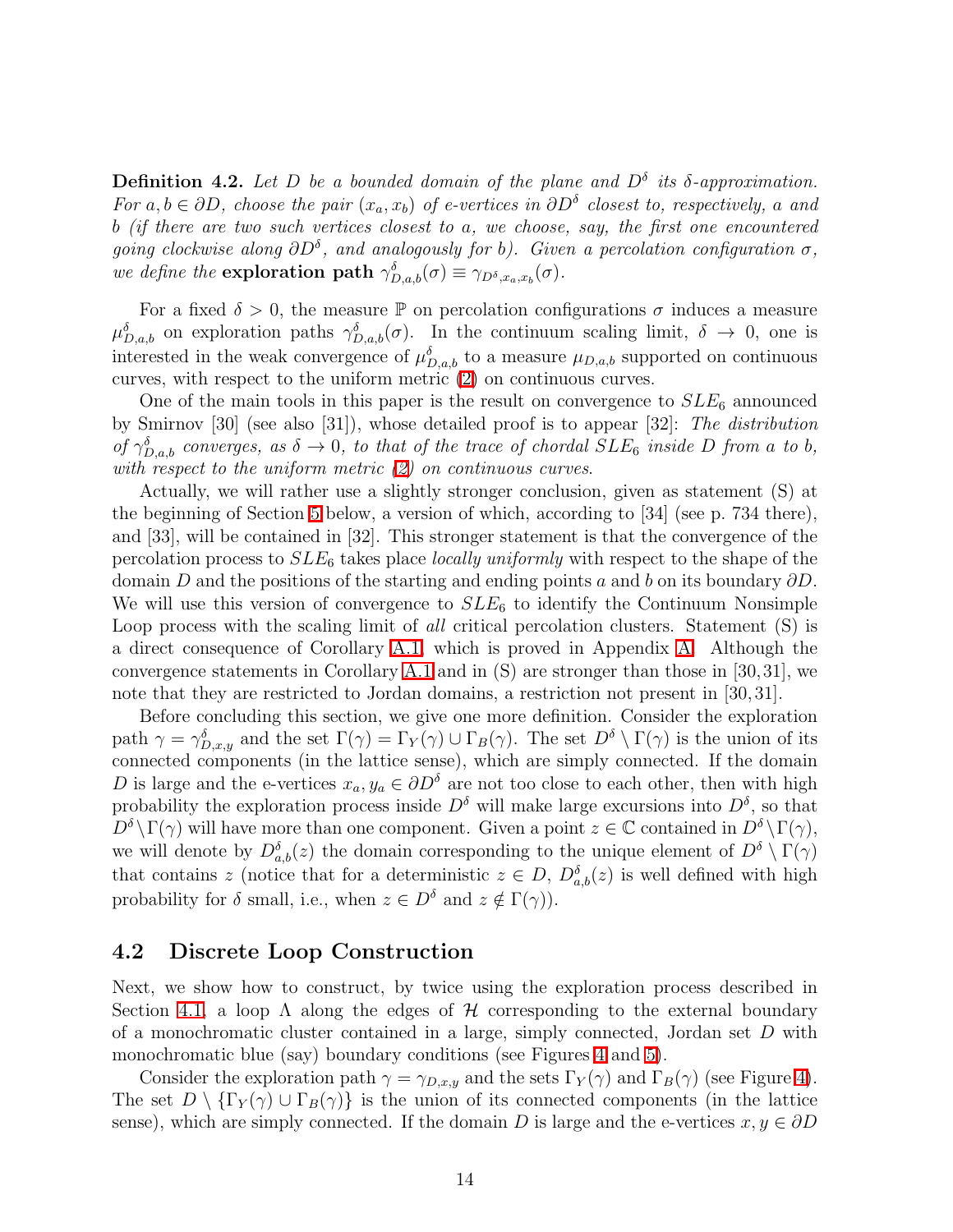are chosen not too close to each other, with large probability the exploration process inside D will make large excursions into D, so that  $D \setminus {\{\Gamma_Y(\gamma) \cup \Gamma_B(\gamma)\}}$  will have many components.

There are four types of components which may be usefully thought of in terms of their external site boundaries: (1) those components whose site boundary contains both sites in  $\Gamma_Y(\gamma)$  and  $\Delta_{y,x}D$ , (2) the analogous components with  $\Delta_{y,x}D$  replaced by  $\Delta_{x,y}D$  and  $\Gamma_Y(\gamma)$  by  $\Gamma_B(\gamma)$ , (3) those components whose site boundary only contains sites in  $\Gamma_Y(\delta)$ , and finally (4) the analogous components with  $\Gamma_Y(\gamma)$  replaced by  $\Gamma_B(\gamma)$ .

Notice that the components of type 1 are the only ones with  $\pm$  boundary conditions, while all other components have monochromatic s-boundaries. For a given component  $D'$ of type 1, we can identify the two edges that separate the yellow and blue portions of its s-boundary. The vertices  $x'$  and  $y'$  of  $\mathcal{H}$  where those two edges intersect  $\partial D'$  are e-vertices and are chosen to be the starting and ending points of the exploration path  $\gamma_{D',x',y'}$  inside  $D^{\prime}$ .

If  $x'', y'' \in \partial D$  are respectively the ending and starting points of the left excursion  $\mathcal E$  of  $\gamma_{D,x,y}$  that "created" D', by pasting together  $\mathcal E$  and  $\gamma_{D',x',y'}$  with the help of the edges of  $\partial D$  contained between x' and x" and between y' and y", we get a loop  $\Lambda$  which corresponds to the boundary of a yellow cluster adjacent to  $\partial_{y,x}D$  (see Figure [5\)](#page-16-1). Notice that the path  $\gamma_{D',x',y'}$  in general splits D' into various other domains, all of which have monochromatic boundary conditions.

#### <span id="page-14-0"></span>4.3 Full Discrete Construction

We now give the algorithmic construction for discrete percolation which is the analogue of the continuum one. Each step of the construction is a single percolation exploration process; the order of successive steps is organized as in the continuum construction detailed in Section [3.2.](#page-8-0) We start with the smallest Jordan set  $D_0^{\delta} = \mathbb{D}^{\delta}$  of hexagons that covers the unit disc  $\mathbb D$ . We will also make use of the countable set  $\mathcal P$  of points dense in  $\mathbb C$  that was introduced earlier.

The first step consists of an exploration process inside  $D_0^{\delta}$ . For this, we need to select two points x and y in  $\partial D_0^{\delta}$  (which identify the starting and ending edges). We choose for x the e-vertex closest to  $-i$ , and for y the e-vertex closest to i (if there are two such vertices closest to  $-i$ , we can choose, say, the one with smallest real part, and analogously for *i*). The first exploration produces a path  $\gamma_1^{\delta}$  and, for  $\delta$  small, many new domains of all four types. These domains are ordered according to the maximal x- or y- distance  $d_m$ between points on their boundaries and, if necessary, with the help of points in  $P$ , as in the continuum case, and that order is used, at each step of the construction, to determine the next exploration process. With this choice, the exploration processes and paths are naturally ordered:  $\gamma_1^{\delta}, \gamma_2^{\delta}, \ldots$ .

Each exploration process of course requires choosing a starting and ending vertex and edge. For domains of type 1, with a  $\pm$  or  $\mp$  boundary condition, the choice is the natural one, explained before.

For a domain  $D_k^{\delta}$  (used at the kth step) of type other than 1, and therefore with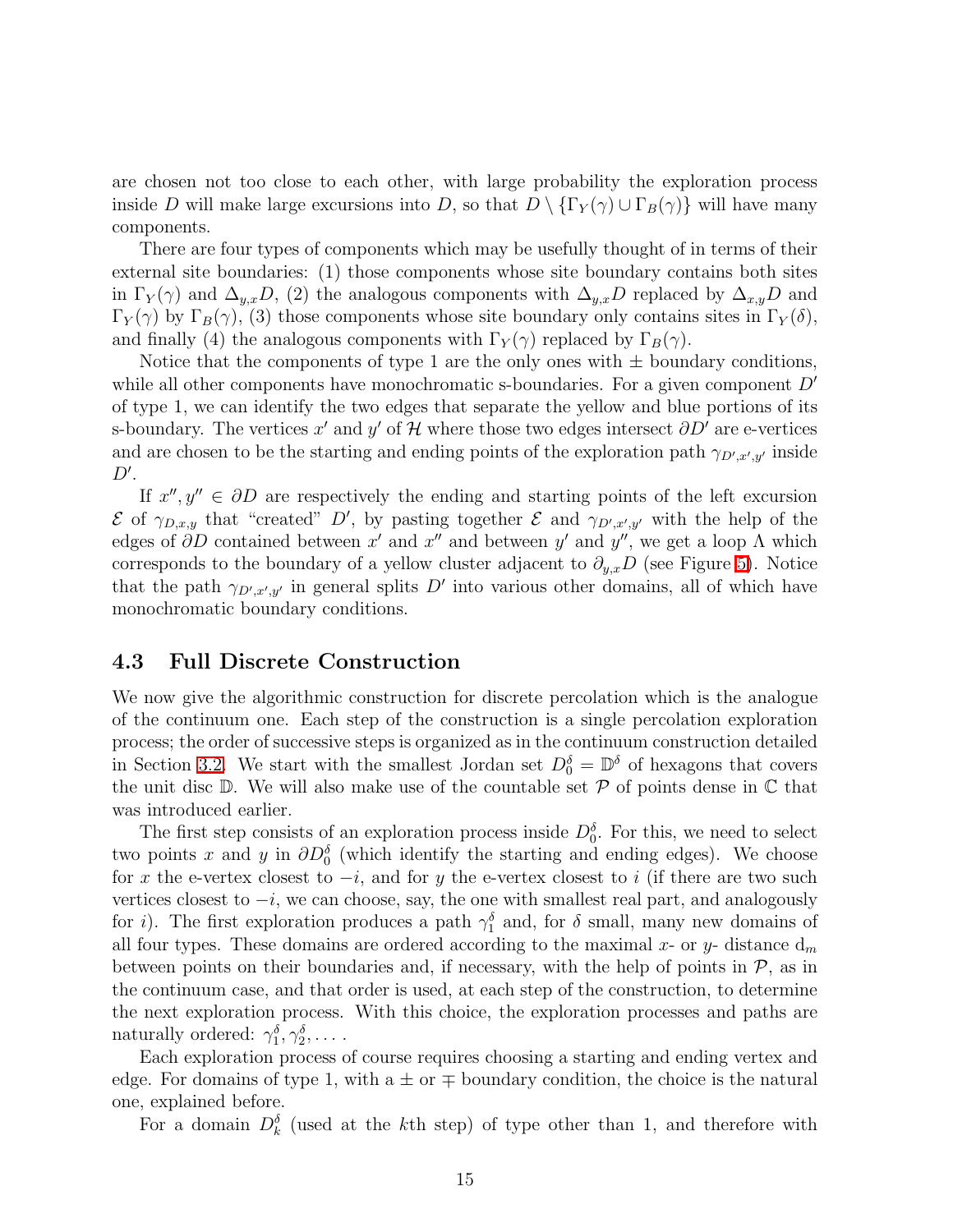

<span id="page-15-0"></span>Figure 4: First step of the construction of the outer contour of a cluster of yellow/minus (light in the figure) hexagons consists of an exploration from the vertex x to y (heavy line). The outer layer of hexagons does not belong to the domain where the explorations are carried out, but represents its monochromatic blue/plus external site boundary.  $x''$  and  $y''$  are the ending and starting points of a left excursion that determines a new domain  $D'$ , and  $x'$  and  $y'$  are the vertices where the edges that separate the yellow and blue portions of the s-boundary of  $D'$  intersect  $\partial D'$ .

a monochromatic boundary, the starting and ending edges are chosen with a procedure that mimics what is done in the continuum case. Once again, the exact procedure used to choose the pair of points is not important, as long as they are not chosen too close to each other. This is clear in the discrete case because the procedure that we are presenting is only "discovering" the cluster boundaries. In more precise terms, it is clear that one could couple the processes obtained with different rules by means of the same percolation configuration, thus obtaining exactly the same cluster boundaries.

As in the continuum case, we can choose the following procedure. (In Theorem [1](#page-18-1) we will slightly reorganize the procedure by using a coupling to the continuum construction to guarantee that the order of exploration of domains of the discrete and continuum procedures match despite the rules for breaking ties.) Given a domain  $D, x$  and y are chosen so that, of all pairs  $(u, v)$  of points in  $\partial D$ , they maximize  $|Re(u-v)|$  if  $|Re(u-v)| \ge$  $|\text{Im}(u - v)|$ , or else they maximize  $|\text{Im}(u - v)|$ . If the choice is not unique, to restrict the number of pairs one looks at those pairs, among the ones already obtained, that maximize the other of  $\{|\text{Re}(u-v)|, |\text{Im}(u-v)|\}$ . Notice that this leaves at most two pairs of points;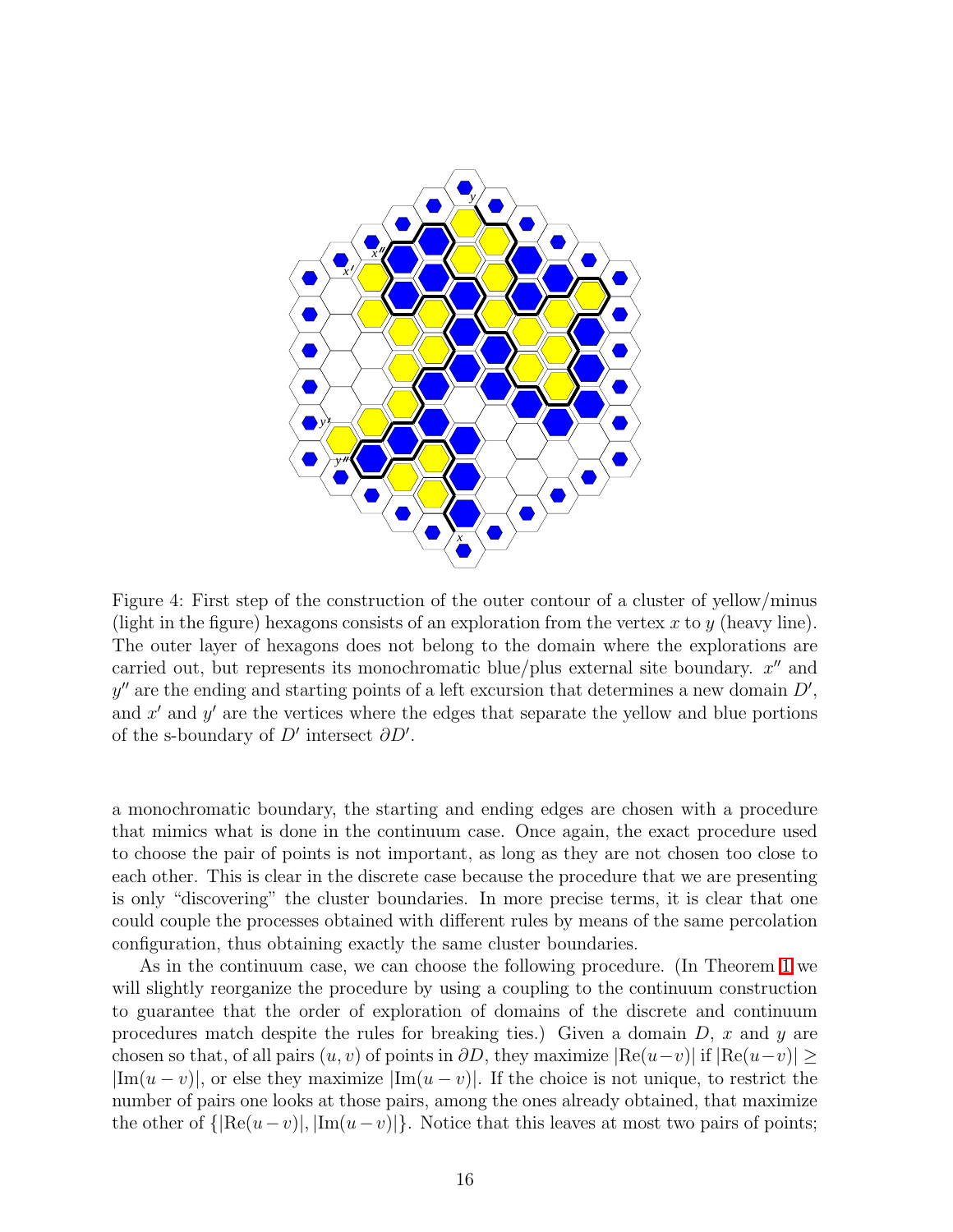

<span id="page-16-1"></span>Figure 5: Second step of the construction of the outer contour of a cluster of yellow/minus (light in the figure) hexagons consisting of an exploration from  $x'$  to  $y'$  whose resulting path (heavy broken line) is pasted to the left excursion generated by the previous exploration with the help of edges (indicated again by a heavy broken line) of  $\partial D$  contained between  $x'$  and  $x''$  and between  $y'$  and  $y''$ .

if that's the case, the pair that contains the point with minimal real (and, if necessary, imaginary) part is chosen.

The procedure continues iteratively, with regions that have monochromatic boundaries playing the role played in the first step by the unit disc. Every time a region with  $\pm$ boundary conditions is used, a new loop, corresponding to the outer boundary contour of a cluster, is formed by pasting together, as explained in Section [3.1,](#page-6-2) the new exploration path and the excursion containing the region where the last exploration was carried out. All the new regions created at a step when a loop is formed have monochromatic boundary conditions.

### <span id="page-16-0"></span>5 Main Results

In this section we collect our main results about the Continuum Nonsimple Loop process. Before doing that, we state a precise version, called statement (S), on convergence of exploration paths to  $SLE_6$  that we will use in the proofs of these results, presented in Section [6.](#page-21-0) (A proof of statement (S) is given in Appendix [A;](#page-35-0) it is an immediate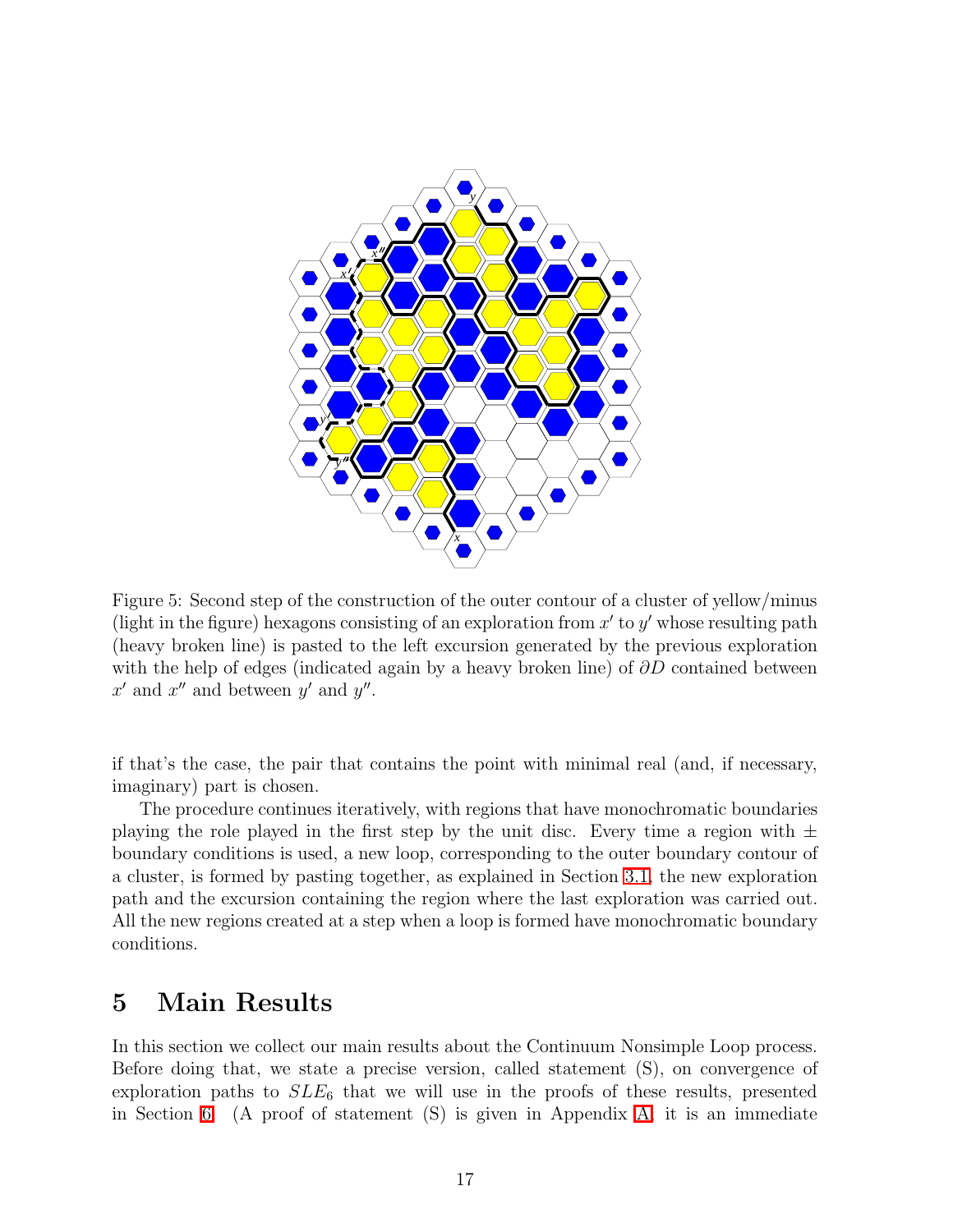consequence of Corollary [A.1](#page-58-0) there. The proof relies, among other things, on the result of Smirnov [30] concerning convergence of crossing probabilities to Cardy's formula [10, 11] – see Theorem [4.](#page-36-0)) We note that (S) or (Corollary [A.1\)](#page-58-0) is both more general and more special than the convergence statements in  $[30, 31]$  — more general in that the domain can vary with  $\delta$  as  $\delta \to 0$ , but more special in the restriction to Jordan domains.

Given a Jordan domain D with two distinct points  $a, b \in \partial D$  on its boundary, let  $\mu_{D,a,b}$  denote the law of  $\gamma_{D,a,b}$ , the trace of chordal  $SLE_6$ , and let  $\mu_{D,a,b}^{\delta}$  denote the law of the percolation exploration path  $\gamma_{D,a,b}^{\delta}$ . Let X be the space of continuous curves inside D from a to b. We define  $\rho(\mu_{D,a,b}, \mu_{D,a,b}^{\delta}) \equiv \inf \{ \varepsilon > 0 : \mu_{D,a,b}(U) \leq \mu_{D,a,b}^{\delta}(\bigcup_{x \in U} B_d(x, \varepsilon)) +$  $\varepsilon$  for all Borel  $U \subset X$  (where  $B_d(x, \varepsilon)$  denotes the open ball of radius  $\varepsilon$  centered at x in the metric [\(2\)](#page-4-0)) and denote by  $d_P(\mu_{D,a,b}, \mu_{D,a,b}^{\delta}) \equiv \max{\{\rho(\mu_{D,a,b}, \mu_{D,a,b}^{\delta}), \rho(\mu_{D,a,b}^{\delta}, \mu_{D,a,b})\}}$ the Prohorov distance; weak convergence is equivalent to convergence in the Prohorov metric. Statement (S) is the following; it is used in the proofs of all the results of this section *except* for Lemmas [5.1](#page-17-0)[-5.2.](#page-17-1)

(S) For Jordan domains, there is convergence in distribution of the percolation exploration path to the trace of chordal SLE<sup>6</sup> that is *locally uniform* in the shape of the boundary with respect to the uniform metric on continuous curves [\(2\)](#page-4-0), and in the location of the starting and ending points with respect to the Euclidean metric; i.e., for  $(D, a, b)$  a Jordan domain with  $a, b \in \partial D$ ,  $\forall \varepsilon > 0$ ,  $\exists \alpha_0 = \alpha_0(\varepsilon)$  and  $\delta_0 = \delta_0(\varepsilon)$  such that for all  $(D', a', b')$  with  $D'$  Jordan and with max  $(d(\partial D, \partial D'), |a - a'|, |b - b'|) \leq \alpha_0$ and  $\delta \leq \delta_0$ ,  $d_P(\mu_{D',a',b'},\mu_{D',a',b'}^{\delta}) \leq \varepsilon$ .

#### 5.1 Preliminary Results

We first give some important results which are needed in the proofs of the main theorems. We start with two lemmas which are consequences of [2], of standard bounds on the probability of events corresponding to having a certain number of monochromatic crossings of an annulus (see Lemma 5 of [16] and Appendix A of [20]), but which do *not* depend on statement (S).

<span id="page-17-0"></span>**Lemma 5.1.** Let  $\gamma_{\mathbb{D},-i,i}^{\delta}$  be the percolation exploration path on the edges of  $\delta \mathcal{H}$  inside (the <sup>δ</sup>*-approximation of )* <sup>D</sup> *between (the e-vertices closest to)* <sup>−</sup><sup>i</sup> *and* <sup>i</sup>*. For any fixed point*  $z \in \mathbb{D}$ , *chosen independently of*  $\gamma_{\mathbb{D},-i,i}^{\delta}$  *as*  $\delta \to 0$ ,  $\gamma_{\mathbb{D},-i,i}^{\delta}$  *and the boundary*  $\partial \mathbb{D}_{-i,i}^{\delta}(z)$  *of the*  $domain \mathbb{D}_{-i,i}^{\delta}(z)$  *that contains* z *jointly have limits in distribution along subsequences of*  $\delta$ *with respect to the uniform metric [\(2\)](#page-4-0) on continuous curves. Moreover, any subsequence limit of*  $\partial \mathbb{D}_{-i,i}^{\delta}(z)$  *is almost surely a simple loop [3].* 

<span id="page-17-1"></span>**Lemma 5.2.** *Using the notation of Lemma [5.1,](#page-17-0) let*  $\gamma_{\mathbb{D},-i,i}$  *be the limit in distribution of*  $\gamma_{\mathbb{D},-i,i}^{\delta}$  *as*  $\delta \to 0$  *along some convergent subsequence*  $\{\delta_k\}$  *and*  $\partial \mathbb{D}_{-i,i}(z)$  *the boundary of the*  $domain \mathbb{D}_{-i,i}(z)$  *of*  $\mathbb{D} \setminus \gamma_{D,-i,i}[0,1]$  *that contains* z. Then, as  $k \to \infty$ ,  $(\gamma_{\mathbb{D},-i,i}^{\delta_k}, \partial \mathbb{D}_{-i,i}^{\delta_k}(z))$ *converges in distribution to*  $(\gamma_{\mathbb{D},-i,i}, \partial \mathbb{D}_{-i,i}(z)).$ 

The two lemmas above are important ingredients in the proof of Theorem [1](#page-18-1) below. The second one says that, for every subsequence limit, the discrete boundaries converge to the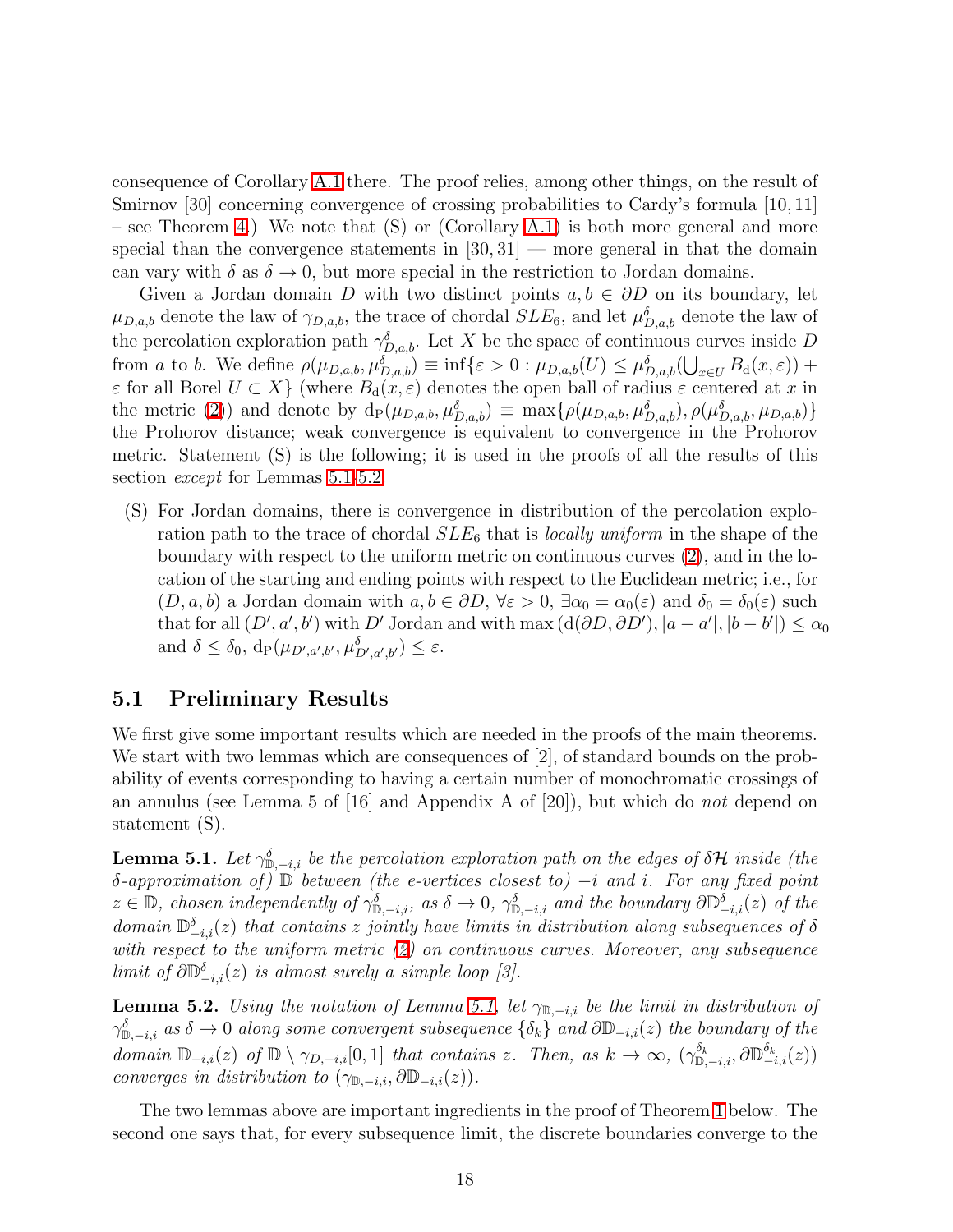boundaries of the domains generated by the limiting continuous curve. If we use statement (S), then the limit  $\gamma_{\mathbb{D},-i,i}$  of  $\gamma_{\mathbb{D},-i,i}^{\delta_k}$  is the trace of chordal  $SLE_6$  for every subsequence  $\delta_k \downarrow 0$ , and we can use Lemmas [5.2](#page-17-1) and [5.1](#page-17-0) to deduce that all the domains produced in the continuum construction are Jordan domains. The key step in that direction is represented by the following result, our proof of which relies on (S).

<span id="page-18-0"></span>Corollary 5.1. *For any deterministic*  $z \in \mathbb{D}$ , the boundary  $\partial \mathbb{D}_{-i,i}(z)$  of a domain  $\mathbb{D}_{-i,i}(z)$ *of the continuum construction is almost surely a Jordan curve.*

The corollary says that the domains that appear after the first step of the continuum construction are Jordan domains. The steps in the second stage of the continuum construction consist of  $SLE_6$  paths inside Jordan domains, and therefore Corollary [5.1,](#page-18-0) combined with Riemann's mapping theorem and the conformal invariance of  $SLE_6$ , implies that the domains produced during the second stage are also Jordan. By induction, we deduce that all the domains produced in the continuum construction are Jordan domains.

<span id="page-18-2"></span>We end this section with one more lemma which is another key ingredient in the proof of Theorem [1;](#page-18-1) we remark that its proof requires (S) in a fundamental way.

Lemma 5.3. *Let* (D, a, b) *denote a* random *Jordan domain, with* a, b *two points on* ∂D. Let  $\{(D_k, a_k, b_k)\}_{k\in\mathbb{N}}, a_k, b_k \in \partial D_k$ , be a sequence of random *Jordan domains with points on their boundaries such that, as*  $k \to \infty$ ,  $(\partial D_k, a_k, b_k)$  *converges in distribution to* (∂D, a, b) *with respect to the uniform metric [\(2\)](#page-4-0) on continuous curves, and the Euclidean metric on*  $(a, b)$ *. For any sequence*  $\{\delta_k\}_{k \in \mathbb{N}}$  *with*  $\delta_k \downarrow 0$  *as*  $k \to \infty$ ,  $\gamma_{D_i}^{\delta_k}$  $\overset{o_k}{D_k},_{a_k,b_k}$  converges in *distribution to*  $\gamma_{D,a,b}$  *with respect to the uniform metric* [\(2\)](#page-4-0) *on continuous curves.* 

#### 5.2 The Main Theorems

In this section we state the main theorems of this paper and a corollary, our most important result, that the Continuum Nonsimple Loop process is the scaling limit of the set of all cluster boundaries for critical site percolation on the triangular lattice. The corollary is obtained by combining the first two theorems. The proofs of all these results rely on statement (S). As noted before, statement (S) is proved in Appendix [A.](#page-35-0)

<span id="page-18-1"></span>**Theorem 1.** For any  $k \in \mathbb{N}$ , the first k steps of (a suitably reorganized version of) the full *discrete construction inside the unit disc (of Section [4.3\)](#page-14-0) converge, jointly in distribution, to the first* k *steps of the full continuum construction inside the unit disc (of Section [3.2\)](#page-8-0). Furthermore, the scaling limit of the full (original or reorganized) discrete construction is the full continuum construction.*

*Moreover, if for any fixed*  $\varepsilon > 0$  *we let*  $K_{\delta}(\varepsilon)$  *denote the number of steps needed to find all the cluster boundaries of Euclidean diameter larger than* ε *in the discrete construction, then*  $K_{\delta}(\varepsilon)$  *is bounded in probability as*  $\delta \to 0$ *; i.e.,*  $\lim_{C \to \infty} \lim_{\delta \to 0} \mathbb{P}(K_{\delta}(\varepsilon) > C) = 0$ *. This is so in both the original and reorganized versions of the discrete construction.*

The second part of Theorem [1](#page-18-1) means that both versions of the discrete construction used in the theorem find all large contours in a number of steps which does not diverge as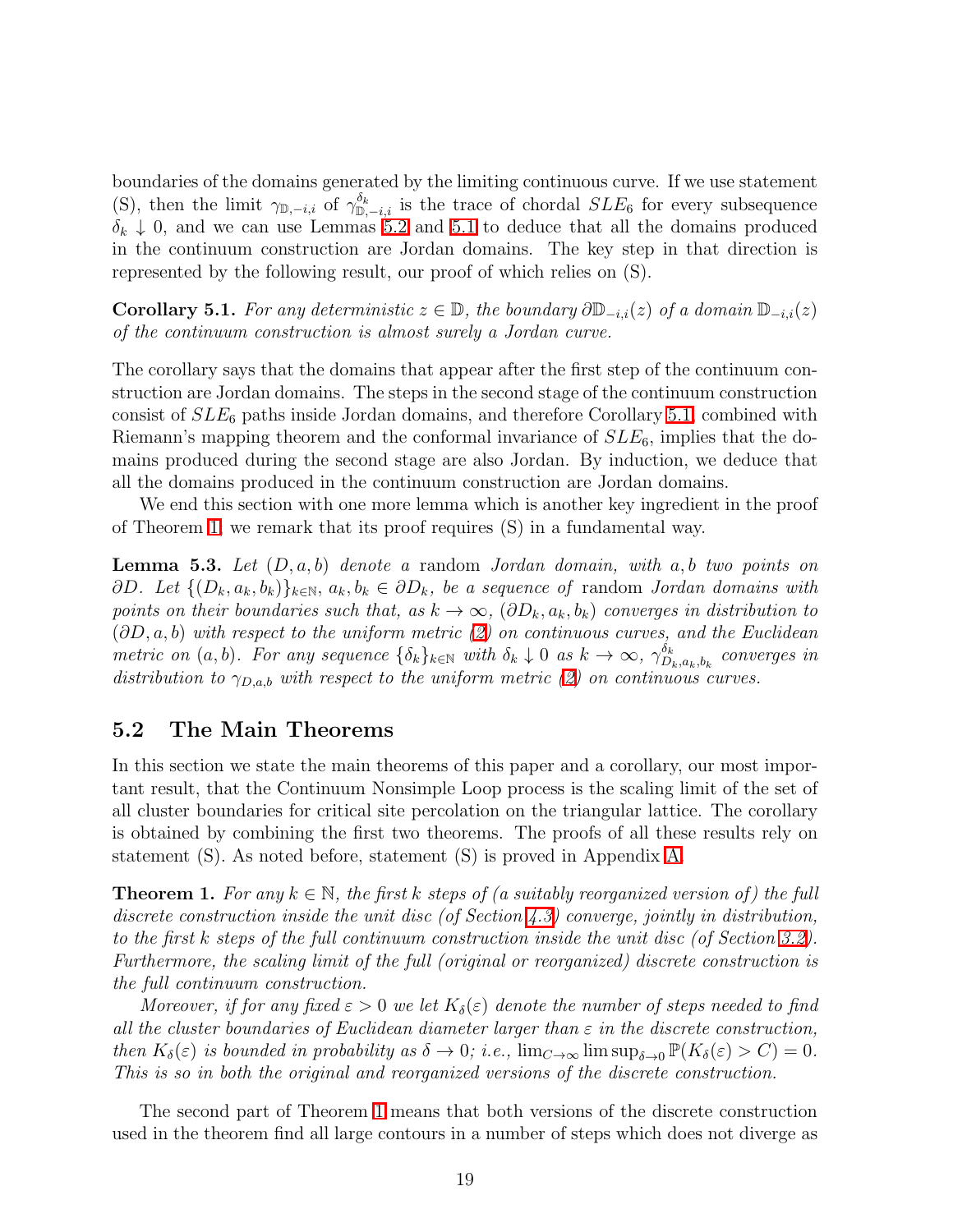$\delta \to 0$ . This, together with the first part of the same theorem, implies that the continuum construction does indeed describe all macroscopic contours contained inside the unit disc (with blue boundary conditions) as  $\delta \to 0$ .

The construction presented in Section [3.2](#page-8-0) can of course be repeated for the disc  $\mathbb{D}_R$  of radius R, for any R, so we should take a "thermodynamic limit" by letting  $R \to \infty$ . In this way, we would eliminate the boundary (and the boundary conditions) and obtain a process on the whole plane. Such an extension from the unit disc to the plane is contained in the next theorem.

Let  $P_R$  be the (limiting) distribution of the set of curves (all continuum nonsimple loops) generated by the continuum construction inside  $\mathbb{D}_R$  (i.e., the limiting measure, defined by the inductive construction, on the complete separable metric space  $\Omega_R$  of collections of continuous curves in  $\mathbb{D}_R$ ).

For a domain D, we denote by  $I_D$  the mapping (on  $\Omega$  or  $\Omega_R$ ) in which all portions of curves that exit  $D$  are removed. When applied to a configuration of loops in the plane, I<sub>D</sub> gives a set of curves which either start and end at points on  $\partial D$  or form closed loops completely contained in  $D$ . Let  $I_D$  be the same mapping lifted to the space of probability measures on  $\Omega$  or  $\Omega_R$ .

<span id="page-19-0"></span>Theorem 2. *Theorem [1](#page-18-1) implies that there exists a unique probability measure* P *on the space*  $\Omega$  *of collections of continuous curves in*  $\mathbb{R}^2$  *such that*  $P_R \to P$  *as*  $R \to \infty$  *in the sense that for every bounded domain*  $D$ *, as*  $R \to \infty$ *,*  $\hat{I}_D P_R \to \hat{I}_D P$ *.* 

Remark 5.1. *We remark that we will generally take monochromatic blue boundary conditions on the disc* D<sup>R</sup> *of radius* R*. But one could also take monochromatic boundary conditions with color depending on* R *or even non-monochromatic boundary conditions without any essential change in the results or the proofs.*

<span id="page-19-1"></span>Corollary 5.2. *The Continuum Nonsimple Loop process* P *in the plane defined in Theorem [2](#page-19-0) is the scaling limit of the collection of all boundary contours for critical site percolation on the triangular lattice.*

<span id="page-19-2"></span>The next theorem states some properties of the Continuum Nonsimple Loop process in the plane.

Theorem 3. *The Continuum Nonsimple Loop process in the plane has the following properties, the first three of which are valid with probability one:*

- *1. The Continuum Nonsimple Loop process is a random collection of noncrossing continuous loops in the plane. The loops can and do touch themselves and each other many times, but there are no triple points; i.e. no three or more loops can come together at the same point, and a single loop cannot touch the same point more than twice, nor can a loop touch a point where another loop touches itself.*
- *2. Any deterministic point (i.e., chosen independently of the loop process) of the plane is surrounded by an infinite family of nested loops with diameters going to both zero and infinity; any annulus about that point with inner radius*  $r_1 > 0$  *and outer radius*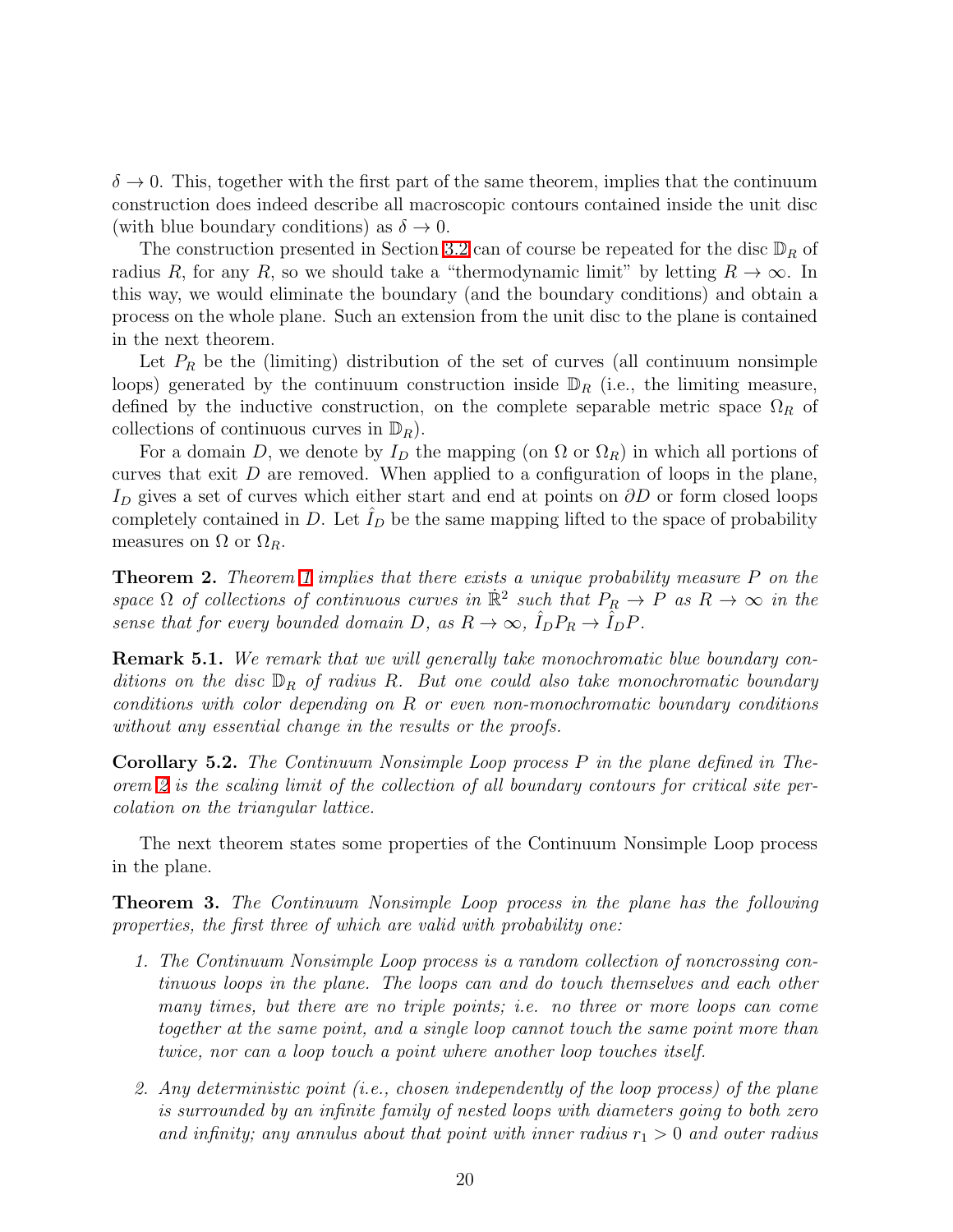$r_2 < \infty$  *contains only a finite number of those loops. Consequently, any two distinct deterministic points of the plane are separated by loops winding around each of them.*

- *3. Any two loops are connected by a finite "path" of touching loops.*
- *4. The Continuum Nonsimple Loop process is conformally invariant in the sense that, given a Jordan domain*  $D$  *and a conformal homeomorphism*  $f : D \to D'$  *onto*  $D'$ *, the scaling limits,*  $P_D$  *and*  $P_{D'}$ *, of the loops inside*  $D$  *and*  $D'$  *taken with, say, blue boundary conditions are related by*  $f * P_D = P_{D'}$ *. (Here*  $f * P_D$  *denotes the probability distribution of the loop process*  $f(X)$  *when* X *is distributed by*  $P_D$ *.*)

To conclude this section, we show how to recover chordal  $SLE_6$  from the Continuum Nonsimple Loop process, i.e., given a (deterministic) Jordan domain D with two boundary points a and b, we give a construction that uses the continuum nonsimple loops of  $P$  to generate a process distributed like chordal  $SLE_6$  inside D from a to b.

Remember, first of all, that each continuum nonsimple loop has either a clockwise or counterclockwise direction, with the set of all loops surrounding any deterministic point alternating in direction. For convenience, let us suppose that  $a$  is at the "bottom" and  $b$ is at the "top" of  $D$  so that the boundary is divided into a left and right part by these two points. Fix  $\varepsilon > 0$  and call  $LR(\varepsilon)$  the set of all the directed segments of loops that connect from the left to the right part of the boundary touching  $\partial D$  at a distance larger than  $\varepsilon$  from both a and b, and  $RL(\varepsilon)$  the analogous set of directed segments from the right to the left portion of  $\partial D$ . For a fixed  $\varepsilon > 0$ , there is only a finite number of such segments, and, if they are ordered moving along the left boundary of  $D$  from  $a$  to  $b$ , they alternate in direction (i.e., a segment in  $LR(\varepsilon)$  is followed by one in  $RL(\varepsilon)$  and so on).

Between a segment in  $RL(\varepsilon)$  and the next segment in  $LR(\varepsilon)$ , there are countably many portions of loops intersecting D which start and end on  $\partial D$  and are maximal in the sense that they are not contained inside any other portion of loop of the same type; they all have counterclockwise direction and can be used to make a "bridge" between the right-to-left segment and the next one (in  $LR(\varepsilon)$ ). This is done by pasting the portions of loops together with the help of points in  $\partial D$  and a limit procedure to produce a connected (nonsimple) path.

If we do this for each pair of successive segments on both sides of the boundary of  $D$ , we get a path that connects two points on  $\partial D$ . By letting  $\varepsilon \to 0$  and taking the limit of this procedure, since almost surely a and b are surrounded by an infinite family of nested loops with diameters going to zero, we obtain a path that connects a with b; this path is distributed as chordal  $SLE_6$  inside D from a to b. The last claim follows from considering the analogous procedure for percolation on the discrete lattice  $\delta \mathcal{H}$ , using segments of boundaries. It is easy to see that in the discrete case this procedure produces exactly the same path as the percolation exploration process. By Corollary [5.2,](#page-19-1) the scaling limit of this discrete procedure is the continuum one described above, therefore the claim follows from (S).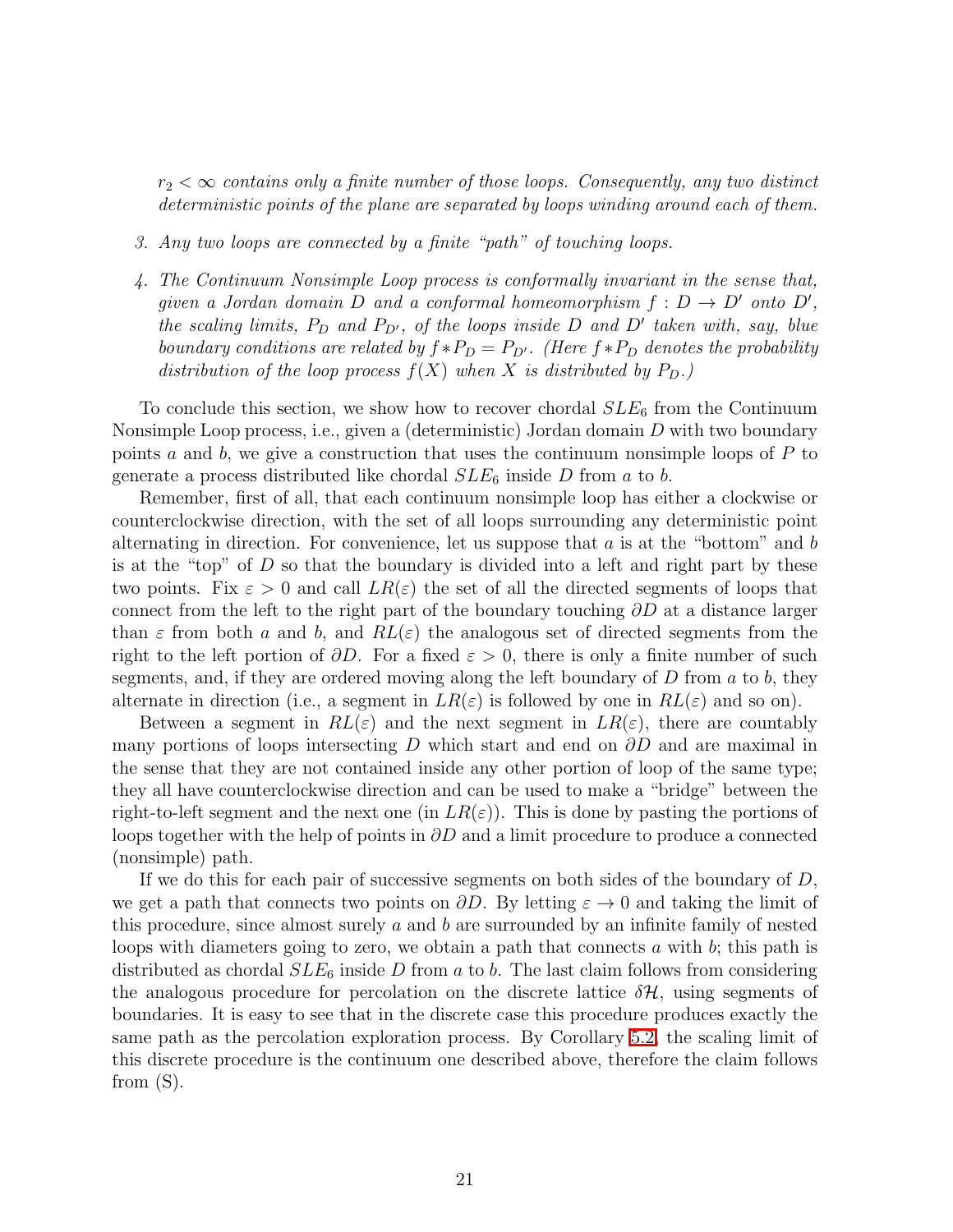### <span id="page-21-0"></span>6 Proofs

In this section we present the proofs of the results stated in Section [5.](#page-16-0)

**Proof of Lemma [5.1.](#page-17-0)** The first part of the lemma is a direct consequence of [2]; it is enough to notice that the (random) polygonal curves  $\gamma_{\mathbb{D},-i,i}^{\delta}$  and  $\partial \mathbb{D}_{-i,i}^{\delta}(z)$  satisfy the conditions in [2] and thus have a scaling limit in terms of continuous curves, at least along subsequences of  $\delta$ .

To prove the second part, we use standard percolation bounds (see Lemma 5 of [16] and Appendix A of [20]) to show that, in the limit  $\delta \to 0$ , the loop  $\partial \mathbb{D}_{-i,i}^{\delta}(z)$  does not collapse on itself but remains a simple loop.

Let us assume that this is not the case and that the limit  $\tilde{\gamma}$  of  $\partial \mathbb{D}_{-i,i}^{\delta_k}(z)$  along some subsequence  $\{\delta_k\}_{k\in\mathbb{N}}$  touches itself, i.e.,  $\tilde{\gamma}(t_0) = \tilde{\gamma}(t_1)$  for  $t_0 \neq t_1$  with positive probability. If that happens, we can take  $\varepsilon > \varepsilon' > 0$  small enough so that the annulus  $B(\tilde{\gamma}(t_1), \varepsilon)$  $B(\tilde{\gamma}(t_1), \varepsilon')$  is crossed at least four times by  $\tilde{\gamma}$  (here  $B(u, r)$  is the ball of radius r centered at  $u$ ).

Because of the choice of topology, the convergence in distribution of  $\partial \mathbb{D}_{-i,i}^{\delta_k}(z)$  to  $\tilde{\gamma}$ implies that we can find coupled versions of  $\partial \mathbb{D}_{-i,i}^{\delta_k}(z)$  and  $\tilde{\gamma}$  on some probability space  $(\Omega', \mathcal{B}', \mathbb{P}')$  such that  $d(\partial \mathbb{D}_{-i,i}^{\delta}(z), \tilde{\gamma}) \to 0$ , for all  $\omega' \in \Omega'$  as  $k \to \infty$  (see, for example, Corollary 1 of [6]).

Using this coupling, we can choose k large enough (depending on  $\omega'$ ) so that  $\partial \mathbb{D}_{-i,i}^{\delta_k}(z)$ stays in an  $\varepsilon'/2$ -neighborhood  $\mathcal{N}(\tilde{\gamma}, \varepsilon'/2) \equiv \bigcup_{u \in \tilde{\gamma}} B(u, \varepsilon'/2)$  of  $\tilde{\gamma}$ . This event however would correspond to (at least) four paths of one color (corresponding to the four crossings by  $\partial \mathbb{D}_{-i,i}^{\delta_k}(z)$  and two of the other color of the annulus  $B(\tilde{\gamma}(t_1), \varepsilon - \varepsilon'/2) \setminus B(\tilde{\gamma}(t_1), 3 \varepsilon'/2)$ . As  $\delta_k \to 0$ , we can let  $\varepsilon' \to 0$ , in which case the probability of seeing the event just described somewhere inside  $\mathbb D$  goes to zero [16, 20], leading to a contradiction.  $\Box$ 

**Proof of Lemma [5.2.](#page-17-1)** Let  $\{\delta_k\}_{k\in\mathbb{N}}$  be a convergent subsequence for  $\gamma_{\mathbb{D},-i,i}^{\delta}$  and  $\gamma\equiv\gamma_{\mathbb{D},-i,i}$ the limit in distribution of  $\gamma_{\mathbb{D},-i,i}^{\delta_k}$  as  $k \to \infty$ . For simplicity of notation, in the rest of the proof we will drop the k and write  $\delta$  instead of  $\delta_k$ . Because of the choice of topology, the convergence in distribution of  $\gamma^{\delta} \equiv \gamma_{\mathbb{D},-i,i}^{\delta}$  to  $\gamma$  implies that we can find coupled versions of  $\gamma^{\delta}$  and  $\gamma$  on some probability space  $(\Omega', \mathcal{B}', \mathbb{P}')$  such that  $d(\gamma^{\delta}(\omega'), \gamma(\omega')) \to 0$ , for all  $\omega'$  as  $k \to \infty$  (see, for example, Corollary 1 of [6]). Using this coupling, our first task will be to prove the following claim:

(C) For two (deterministic) points  $u, v \in \mathbb{D}$ , the probability that  $\mathbb{D}_{-i,i}(u) = \mathbb{D}_{-i,i}(v)$  but  $\mathbb{D}^{\delta}_{-i,i}(u) \neq \mathbb{D}^{\delta}_{-i,i}(v)$  or vice versa goes to zero as  $\delta \to 0$ .

Let us consider first the case of u, v such that  $\mathbb{D}_{-i,i}(u) = \mathbb{D}_{-i,i}(v)$  but  $\mathbb{D}_{-i,i}^{\delta}(u) \neq$  $\mathbb{D}_{-i,i}^{\delta}(v)$ . Since  $\mathbb{D}_{-i,i}(u)$  is an open subset of  $\mathbb{C}$ , there exists a continuous curve  $\gamma_{u,v}$  joining u and v and a constant  $\varepsilon > 0$  such that the  $\varepsilon$ -neighborhood  $\mathcal{N}(\gamma_{u,v}, \varepsilon)$  of the curve is contained in  $\mathbb{D}_{-i,i}(u)$ , which implies that  $\gamma$  does not intersect  $\mathcal{N}(\gamma_{u,v}, \varepsilon)$ . Now, if  $\gamma^{\delta}$  does not intersect  $\mathcal{N}(\gamma_{u,v}, \varepsilon/2)$ , for  $\delta$  small enough, then there is a  $\mathcal{T}$ -path  $\pi$  of unexplored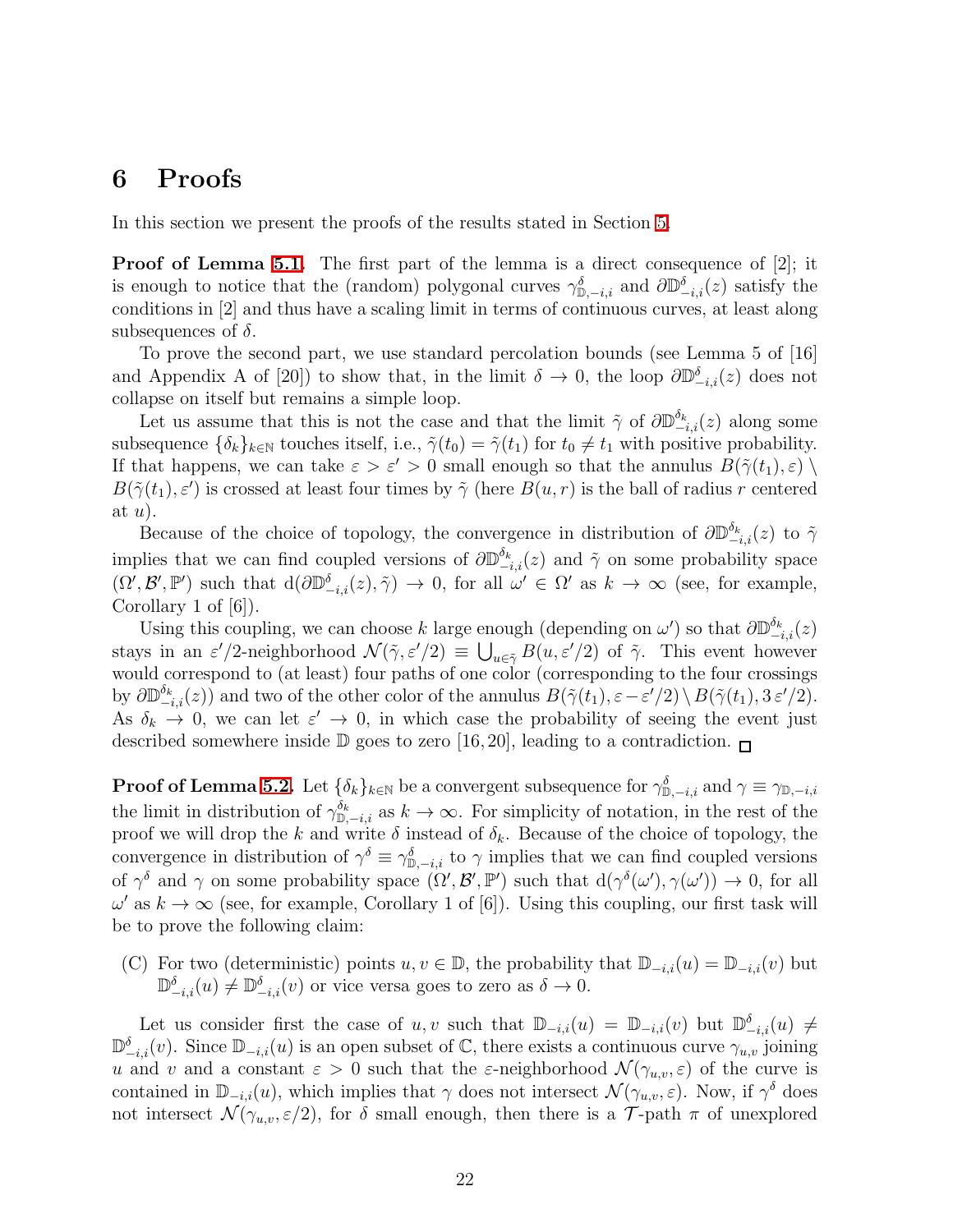hexagons connecting the hexagon that contains u with the hexagon that contains  $v$ , and we conclude that  $\mathbb{D}^{\delta}_{-i,i}(u) = \mathbb{D}^{\delta}_{-i,i}(v)$ .

This shows that the event that  $\mathbb{D}_{-i,i}(u) = \mathbb{D}_{-i,i}(v)$  but  $\mathbb{D}_{-i,i}^{\delta}(u) \neq \mathbb{D}_{-i,i}^{\delta}(v)$  implies the existence of a curve  $\gamma_{u,v}$  whose  $\varepsilon$ -neighborhood  $\mathcal{N}(\gamma_{u,v}, \varepsilon)$  is not intersected by  $\gamma$  but whose  $\varepsilon/2$ -neighborhood  $\mathcal{N}(\gamma_{u,v}, \varepsilon/2)$  is intersected by  $\gamma^{\delta}$ . This implies that  $\forall u, v \in \mathbb{D}$ ,  $\exists \varepsilon > 0$  such that  $\mathbb{P}'(\mathbb{D}_{-i,i}(u) = \mathbb{D}_{-i,i}(v)$  but  $\mathbb{D}_{-i,i}^{\delta}(u) \neq \mathbb{D}_{-i,i}^{\delta}(v) \leq \mathbb{P}'(\mathrm{d}(\gamma^{\delta}, \gamma) \geq \varepsilon/2)$ . But the right hand side goes to zero for every  $\varepsilon > 0$  as  $\delta \to 0$ , which concludes the proof of one direction of the claim.

To prove the other direction, we consider two points  $u, v \in D$  such that  $D_{-i,i}(u) \neq$  $D_{-i,i}(v)$  but  $D_{-i,i}^{\delta}(u) = D_{-i,i}^{\delta}(v)$ . Assume that u is trapped before v by  $\gamma$  and suppose for the moment that  $\mathbb{D}_{-i,i}(u)$  is a domain of type 3 or 4; the case of a domain of type 1 or 2 is analogous and will be treated later. Let  $t_1$  be the first time u is trapped by  $\gamma$  with  $\gamma(t_0) = \gamma(t_1)$  the double point of  $\gamma$  where the domain  $\mathbb{D}_{-i,i}(u)$  containing u is "sealed off." At time  $t_1$ , a new domain containing u is created and v is disconnected from u.

Choose  $\varepsilon > 0$  small enough so that neither u nor v is contained in the ball  $B(\gamma(t_1), \varepsilon)$ of radius  $\varepsilon$  centered at  $\gamma(t_1)$ , nor in the  $\varepsilon$ -neighborhood  $\mathcal{N}(\gamma[t_0, t_1], \varepsilon)$  of the portion of  $\gamma$  which surrounds u. Then it follows from the coupling that, for  $\delta$  small enough, there are appropriate parameterizations of  $\gamma$  and  $\gamma^{\delta}$  such that the portion  $\gamma^{\delta}[t_0, t_1]$  of  $\gamma^{\delta}(t)$  is inside  $\mathcal{N}(\gamma[t_0, t_1], \varepsilon)$ , and  $\gamma^{\delta}(t_0)$  and  $\gamma^{\delta}(t_1)$  are contained in  $B(\gamma(t_1), \varepsilon)$ .

For  $u$  and  $v$  to be contained in the same domain in the discrete construction, there must be a  $\mathcal{T}$ -path  $\pi$  of unexplored hexagons connecting the hexagon that contains u to the hexagon that contains  $v$ . From what we said in the previous paragraph, any such T-path connecting u and v would have to go though a "bottleneck" in  $B(\gamma(t_1), \varepsilon)$ .

Assume now, for concreteness but without loss of generality, that  $\mathbb{D}_{-i,i}(u)$  is a domain of type 3, which means that  $\gamma$  winds around u counterclockwise, and consider the hexagons to the "left" of  $\gamma^{\delta}[t_0, t_1]$ . Those hexagons form a "quasi-loop" around u since they wind around it (counterclockwise) and the first and last hexagons are both contained in  $B(\gamma(t_1),\varepsilon)$ . The hexagons to the left of  $\gamma^{\delta}[t_0,t_1]$  belong to the set  $\Gamma_Y(\gamma^{\delta})$ , which can be seen as a (nonsimple) path by connecting the centers of the hexagons in  $\Gamma_Y(\gamma^{\delta})$  by straight segments. Such a path shadows  $\gamma^{\delta}$ , with the difference that it can have double (or even triple) points, since the same hexagon can be visited more than once. Consider  $\Gamma_Y(\gamma^{\delta})$  as a path  $\hat{\gamma}^{\delta}$  with a given parametrization  $\hat{\gamma}^{\delta}(t)$ , chosen so that  $\hat{\gamma}^{\delta}(t)$  is inside  $B(\gamma(t_1), \varepsilon)$  when  $\gamma^{\delta}(t)$  is, and it winds around u together with  $\gamma^{\delta}(t)$ .

Now suppose that there were two times,  $\hat{t}_0$  and  $\hat{t}_1$ , such that  $\hat{\gamma}^{\delta}(\hat{t}_1) = \hat{\gamma}^{\delta}(\hat{t}_0) \in$  $B(\gamma(t_1),\varepsilon)$  and  $\hat{\gamma}^{\delta}[\hat{t}_0,\hat{t}_1]$  winds around u. This would imply that the "quasi-loop" of explored yellow hexagons around u is actually completed, and that  $D_{a,b}^{\delta}(v) \neq D_{a,b}^{\delta}(u)$ . Thus, for  $u$  and  $v$  to belong to the same discrete domain, this cannot happen.

For any  $0 < \varepsilon' < \varepsilon$ , if we take  $\delta$  small enough,  $\hat{\gamma}^{\delta}$  will be contained inside  $\mathcal{N}(\gamma, \varepsilon')$ , due to the coupling. Following the considerations above, the fact that  $u$  and  $v$  belong to the same domain in the discrete construction but to different domains in the continuum construction implies, for  $\delta$  small enough, that there are four disjoint yellow  $\mathcal{T}\text{-paths}$ crossing the annulus  $B(\gamma(t_1), \varepsilon) \setminus B(\gamma(t_1), \varepsilon')$  (the paths have to be disjoint because, as we said,  $\hat{\gamma}^{\delta}$  cannot, when coming back to  $B(\gamma(t_1), \varepsilon)$  after winding around u, touch itself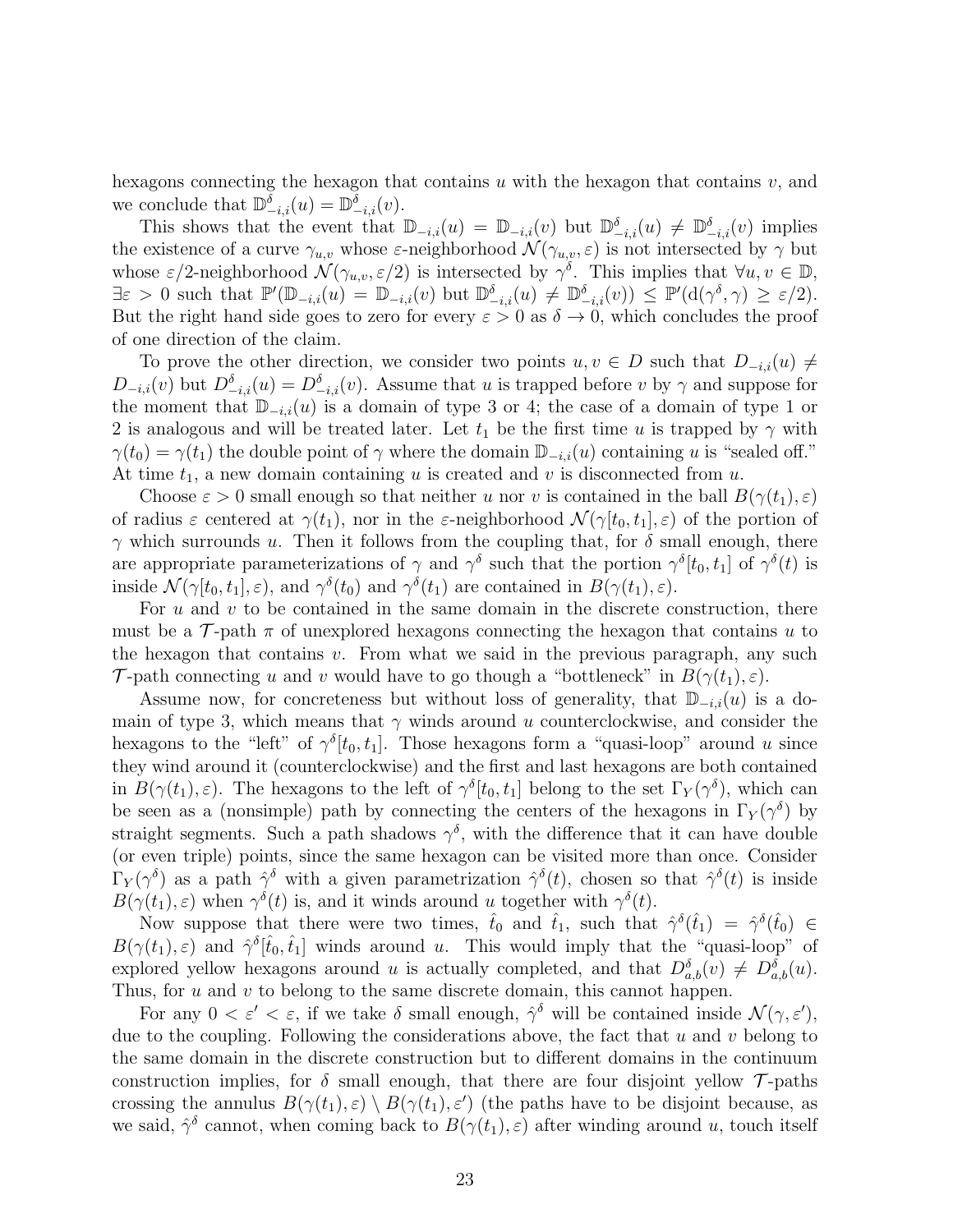inside  $B(\gamma(t_1),\varepsilon)$ . Since  $B(\gamma(t_1),\varepsilon) \setminus B(\gamma(t_1),\varepsilon')$  is also crossed by at least two blue T-paths from  $\Gamma_B(\gamma^{\delta})$ , there is a total of at least six T-paths, not all of the same color, crossing the annulus  $B(\gamma(t_1), \varepsilon) \setminus B(\gamma(t_1), \varepsilon')$ .

Let us call  $\mathcal{A}_w(\varepsilon,\varepsilon')$  the event described above, where  $\gamma(t_1) = w$ ; a standard bound [16] on the probability of six disjoint crossings (not all of the same color) of an annulus gives that the probability of  $\mathcal{A}_w(\varepsilon,\varepsilon')$  scales as  $\left(\frac{\varepsilon'}{\varepsilon}\right)$  $(\frac{\varepsilon'}{\varepsilon})^{2+\alpha}$  with  $\alpha > 0$ . As  $\delta \to 0$ , we can let  $\varepsilon'$ go to zero (keeping  $\varepsilon$  fixed); when we do this, the probability of  $\mathcal{A}_w(\varepsilon,\varepsilon')$  goes to zero sufficiently rapidly with  $\varepsilon'$  to conclude, like in the proof of Lemma [5.1,](#page-17-0) that the probability to see such an event anywhere in D goes to zero.

In the case in which u belongs to a domain of type 1 or 2, let  $\mathcal E$  be the excursion that traps u and  $\gamma(t_0) \in \partial \mathbb{D}$  be the point on the boundary of  $\mathbb{D}$  where  $\mathcal{E}$  starts and  $\gamma(t_1) \in \partial \mathbb{D}$ the point where it ends. Choose  $\varepsilon > 0$  small enough so that neither u nor v is contained in the balls  $B(\gamma(t_0),\varepsilon)$  and  $B(\gamma(t_1),\varepsilon)$  of radius  $\varepsilon$  centered at  $\gamma(t_0)$  and  $\gamma(t_1)$ , nor in the ε-neighborhood  $\mathcal{N}(\mathcal{E}, \varepsilon)$  of the excursion  $\mathcal{E}$ . Because of the coupling, for δ small enough (depending on  $\varepsilon$ ),  $\gamma^{\delta}$  shadows  $\gamma$  along  $\mathcal{E}$ , staying within  $\mathcal{N}(\mathcal{E}, \varepsilon)$ . If this is the case, any  $\mathcal{T}$ -path of unexplored hexagons connecting the hexagon that contains u with the hexagon that contains  $v$  would have to go through one of two "bottlenecks," one contained in  $B(\gamma(t_0),\varepsilon)$  and the other in  $B(\gamma(t_1),\varepsilon)$ .

Assume for concreteness (but without loss of generality) that  $u$  is in a domain of type 1, which means that  $\gamma$  winds around u counterclockwise. If we parameterize  $\gamma$  and  $\gamma^{\delta}$ so that  $\gamma^{\delta}(t_0) \in B(\gamma(t_0), \varepsilon)$  and  $\gamma^{\delta}(t_1) \in B(\gamma(t_1), \varepsilon)$ ,  $\gamma^{\delta}[t_0, t_1]$  forms a "quasi-excursion" around u since it winds around it (counterclockwise) and it starts inside  $B_{\varepsilon}(\gamma(t_0))$  and ends inside  $B_\varepsilon(\gamma(t_1))$ . Notice that if  $\gamma^{\delta}$  touched  $\partial \mathbb{D}^{\delta}$ , inside both  $B_\varepsilon(\gamma(t_0))$  and  $B_\varepsilon(\gamma(t_1))$ , this would imply that the "quasi-excursion" is a real excursion and that  $D_{a,b}^{\delta}(v) \neq D_{a,b}^{\delta}(u)$ .

For any  $0 < \varepsilon' < \varepsilon$ , if we take  $\delta$  small enough,  $\gamma^{\delta}$  will be contained inside  $\mathcal{N}(\gamma, \varepsilon')$ , due to the coupling. Therefore, the fact that  $\mathbb{D}_{a,b}^{\delta}(v) = \mathbb{D}_{a,b}^{\delta}(u)$  implies, with probability going to one as  $\delta \to 0$ , that for  $\varepsilon > 0$  fixed and any  $0 < \varepsilon' < \varepsilon$ ,  $\gamma^{\delta}$  enters the ball  $B(\gamma(t_i), \varepsilon')$  and does not touch  $\partial \mathbb{D}^{\delta}$  inside the larger ball  $B(\gamma(t_i), \varepsilon)$ , for  $i = 0$  or 1. This is equivalent to having at least two yellow and one blue  $\mathcal{T}$ -paths (contained in  $\mathbb{D}^{\delta}$ ) crossing the annulus  $B(\gamma(t_i),\varepsilon) \setminus B(\gamma(t_i),\varepsilon')$ . Let us call  $\mathcal{B}_w(\varepsilon,\varepsilon')$  the event described above, where  $\gamma(t_i) = w$ ; a standard bound [20] (this bound can also be derived from the one obtained in [16]) on the probability of disjoint crossings (not all of the same color) of a semi-annulus in the upper half-plane gives that the probability of  $\mathcal{B}_{w}(\varepsilon, \varepsilon')$  scales as  $(\frac{\varepsilon'}{\varepsilon})$  $(\frac{\varepsilon'}{\varepsilon})^{1+\beta}$  with  $\beta > 0$ . (We can apply the bound to our case because the unit disc is a convex subset of the halfplane  $\{x + iy : y > -1\}$  and therefore the intersection of an annulus centered at say  $-i$ with the unit disc is a subset of the intersection of the same annulus with the half-plane  $\{x+iy: y > -1\}$ .) As  $\delta \to 0$ , we can let  $\varepsilon'$  go to zero (keeping  $\varepsilon$  fixed), concluding that the probability that such an event occurs anywhere on the boundary of the disc goes to zero.

We have shown that, for two fixed points  $u, v \in \mathbb{D}$ , having  $\mathbb{D}_{-i,i}(u) \neq \mathbb{D}_{-i,i}(v)$  but  $\mathbb{D}^{\delta}_{-i,i}(u) = \mathbb{D}^{\delta}_{-i,i}(v)$  or vice versa implies the occurrence of an event whose probability goes to zero as  $\delta \to 0$ , and the proof of the claim is concluded.

We now introduce the Hausdorff distance  $d_H(A, B)$  between two closed nonempty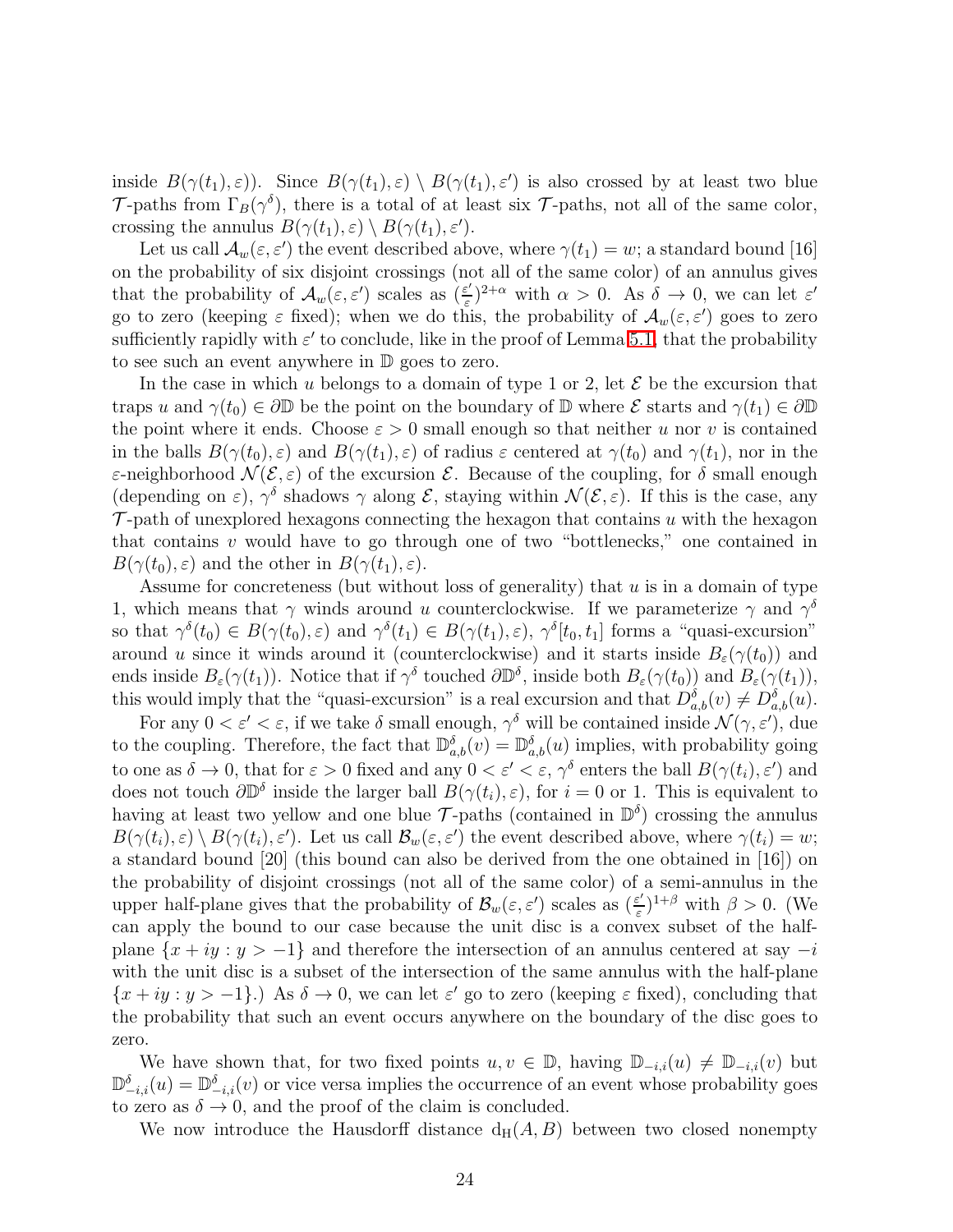<span id="page-24-0"></span>subsets of  $\overline{\mathbb{D}}$ :

$$
d_H(A, B) \equiv \inf \{ \ell \ge 0 : B \subset \cup_{a \in A} B(a, \ell), A \subset \cup_{b \in B} B(b, \ell) \}. \tag{9}
$$

With this metric, the collection of closed subsets of  $\overline{D}$  is a compact space. We will next prove that  $\partial \mathbb{D}_{i,i}^{\delta}(z)$  converges in distribution to  $\partial \mathbb{D}_{i,i}(z)$  as  $\delta \to 0$ , in the topology induced by [\(9\)](#page-24-0). (Notice that the coupling between  $\gamma^{\delta}$  and  $\gamma$  provides a coupling between  $\partial \mathbb{D}_{i,i}^{\delta}(z)$  and  $\partial \mathbb{D}_{-i,i}(z)$ , seen as boundaries of domains produced by the two paths.)

We will now use Lemma [5.1](#page-17-0) and take a further subsequence  $k_n$  of the  $\delta$ 's that for simplicity of notation we denote by  $\{\delta_n\}_{n\in\mathbb{N}}$  such that, as  $n \to \infty$ ,  $\{\gamma^{\delta_n}, \partial \mathbb{D}_{-i,i}^{\delta_n}(z)\}\)$  converge jointly in distribution to  $\{\gamma, \tilde{\gamma}\}\$ , where  $\tilde{\gamma}$  is a simple loop. For any  $\varepsilon > 0$ , since  $\tilde{\gamma}$ is a compact set, we can find a covering of  $\tilde{\gamma}$  by a finite number of balls of radius  $\varepsilon/2$ centered at points on  $\tilde{\gamma}$ . Each ball contains both points in the interior int( $\tilde{\gamma}$ ) of  $\tilde{\gamma}$  and in the exterior ext( $\tilde{\gamma}$ ) of  $\tilde{\gamma}$ , and we can choose (independently of n) one point from  $int(\tilde{\gamma})$ and one from  $ext(\tilde{\gamma})$  inside each ball.

Once again, the convergence in distribution of  $\partial \mathbb{D}_{-i,i}^{\delta_n}(z)$  to  $\tilde{\gamma}$  implies the existence of a coupling such that, for n large enough, the selected points that are in  $int(\tilde{\gamma})$  are contained in  $\mathbb{D}_{-i,i}^{\delta_n}(z)$ , and those that are in  $ext(\tilde{\gamma})$  are contained in the complement of  $\mathbb{D}_{-i,i}^{\delta_n}(z)$ . But by claim (C), each one of the selected points that is contained in  $\mathbb{D}_{-i,i}^{\delta_n}(z)$  is also contained in  $\mathbb{D}_{-i,i}(z)$  with probability going to 1 as  $n \to \infty$ ; analogously, each one of the selected points contained in the complement of  $\mathbb{D}_{-i,i}^{\delta_n}(z)$  is also contained in the complement of  $\mathbb{D}_{-i,i}(z)$  with probability going to 1 as  $n \to \infty$ . This implies that  $\partial \mathbb{D}_{-i,i}(z)$  crosses each one of the balls in the covering of  $\tilde{\gamma}$ , and therefore  $\tilde{\gamma} \subset \bigcup_{u \in \partial \mathbb{D}_{-i,i}(z)} B(u, \varepsilon)$ . From this and the coupling between  $\partial \mathbb{D}_{-i,i}^{\delta_n}(z)$  and  $\tilde{\gamma}$ , it follows immediately that, for *n* large enough,  $\partial \mathbb{D}^{\delta_n}_{-i,i}(z) \subset \bigcup_{u \in \partial \mathbb{D}_{-i,i}(z)} B(u,\varepsilon)$  with probability close to one.

A similar argument (analogous to the previous one but simpler, since it does not require the use of  $\tilde{\gamma}$ ), with the roles of  $\mathbb{D}_{-i,i}^{\delta_n}(z)$  and  $\mathbb{D}_{-i,i}(z)$  inverted, shows that  $\partial \mathbb{D}_{-i,i}(z) \subset$  $\cup_{u\in\partial\mathbb{D}_{-i,i}^{\delta_n}(z)}B(u,\varepsilon)$  with probability going to 1 as  $n\to\infty$ . Therefore, for all  $\varepsilon>0$ ,  $\mathbb{P}(\mathrm{d}_{\mathrm{H}}(\partial \mathbb{D}_{-i,i}^{\delta_n}(z),\partial \mathbb{D}_{-i,i}(z)) > \varepsilon) \to 0$  as  $n \to \infty$ , which implies convergence in distribution of  $\partial \mathbb{D}_{-i,i}^{\delta_n}(z)$  to  $\partial \mathbb{D}_{-i,i}(z)$ , as  $\delta_n \to 0$ , in the topology induced by [\(9\)](#page-24-0). But Lemma [5.1](#page-17-0) implies that  $\partial \mathbb{D}_{-i,i}^{\delta_n}(z)$  converges in distribution (using [\(2\)](#page-4-0)) to a simple loop, therefore  $\partial \mathbb{D}_{-i,i}(z)$  must also be a simple loop; and we have convergence in the topology induced by [\(2\)](#page-4-0).

It is also clear that the argument above is independent of the subsequence  $\{\delta_n\}$ , so the limit of  $\partial \mathbb{D}_{-i,i}^{\delta}(z)$  is unique and coincides with  $\partial \mathbb{D}_{-i,i}(z)$ . Hence, we have convergence in distribution of  $\partial \mathbb{D}_{-i,i}^{\delta}(z)$  to  $\partial \mathbb{D}_{-i,i}(z)$ , as  $\delta \to 0$ , in the topology induced by [\(2\)](#page-4-0), and indeed joint convergence of  $(\gamma^{\delta}, \partial \mathbb{D}_{-i,i}^{\delta}(z))$  to  $(\gamma, \partial \mathbb{D}_{-i,i}(z))$ .

Proof of Corollary [5.1.](#page-18-0) The corollary follows immediately from Lemma [5.1](#page-17-0) and Lemma [5.2,](#page-17-1) as already seen in the proof of Lemma [5.2.](#page-17-1)  $\Box$ 

**Proof of Lemma [5.3.](#page-18-2)** First of all recall that the convergence of  $(\partial D_k, a_k, b_k)$  to  $(\partial D, a, b)$ in distribution implies the existence of coupled versions of  $(\partial D_k, a_k, b_k)$  and  $(\partial D, a, b)$  on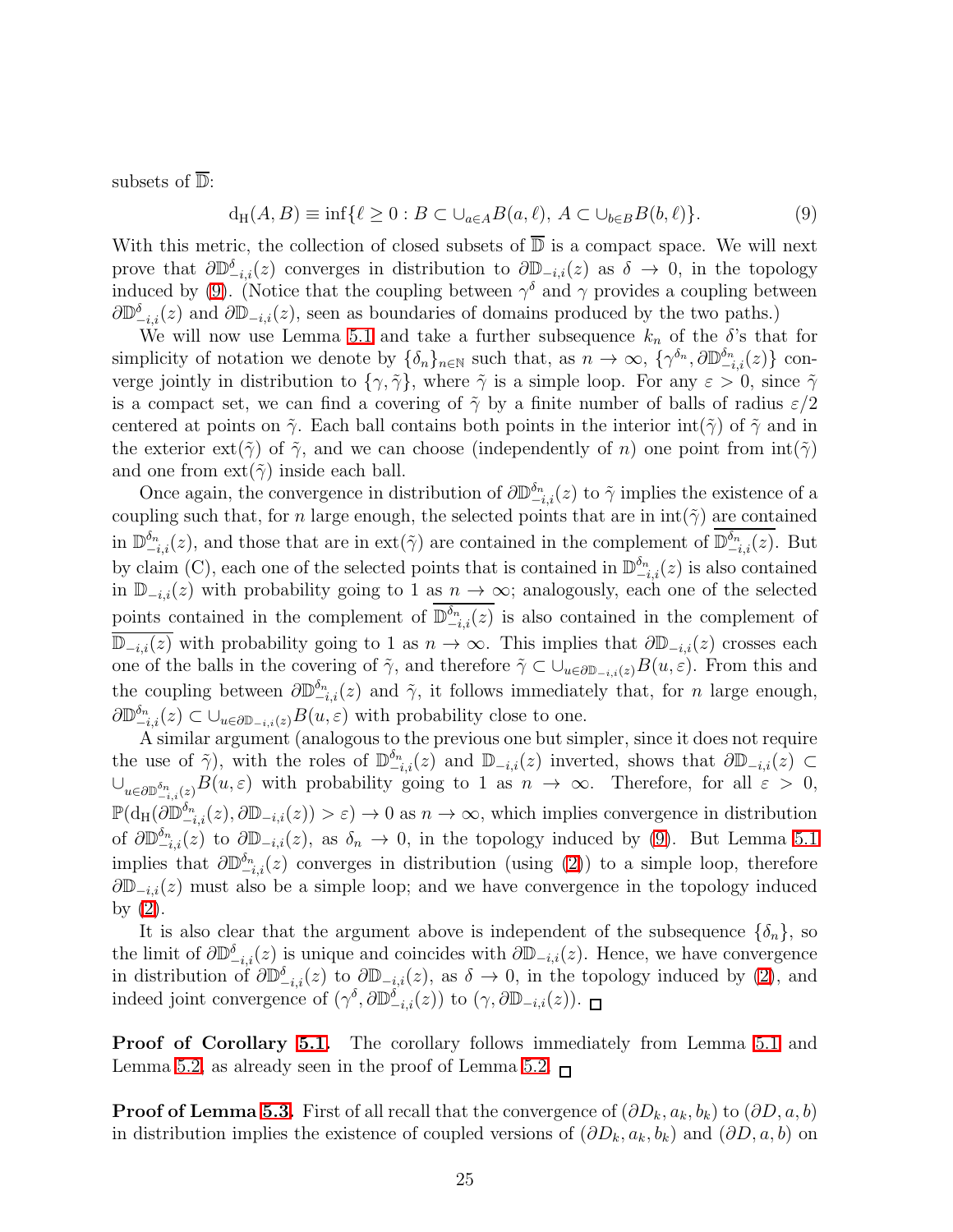some probability space  $(\Omega', \mathcal{B}', \mathbb{P}')$  such that  $d(\partial D(\omega'), \partial D_k(\omega')) \to 0$ ,  $a_k(\omega') \to a(\omega')$ ,  $b_k(\omega') \to b(\omega')$  for all  $\omega'$  as  $k \to \infty$  (see, for example, Corollary 1 of [6]). This immediately implies that the conditions to apply Radó's theorem (see Theorem [9](#page-59-1) of Appendix [B\)](#page-59-0) are satisfied. Let  $f_k$  be the conformal map that takes the unit disc  $\mathbb D$  onto  $D_k$  with  $f_k(0) = 0$ and  $f'_k(0) > 0$ , and let f be the conformal map from  $\mathbb D$  onto  $D$  with  $f(0) = 0$  and  $f'(0) > 0$ . Then, by Theorem [9,](#page-59-1)  $f_k$  converges to f uniformly in  $\overline{\mathbb{D}}$ , as  $k \to \infty$ .

Let  $\gamma$  (resp.,  $\gamma_k$ ) be the chordal  $SLE_6$  inside D (resp.,  $D_k$ ) from a to b (resp., from  $a_k$  to  $(b_k)$ ,  $\tilde{\gamma} = f^{-1}(\gamma)$ ,  $\tilde{a} = f^{-1}(a)$ ,  $\tilde{b} = f^{-1}(b)$ , and  $\tilde{\gamma}_k = f_k^{-1}(\gamma_k)$ ,  $\tilde{a}_k = f_k^{-1}(a_k)$ ,  $\tilde{b}_k = f_k^{-1}(b_k)$ . We note that, because of the conformal invariance of chordal  $SLE_6$ ,  $\tilde{\gamma}$  (resp.,  $\tilde{\gamma}_k$ ) is distributed as chordal  $SLE_6$  in  $\mathbb D$  from  $\tilde{a}$  to b (resp., from  $\tilde{a}_k$  to  $b_k$ ). Since  $|a - a_k| \to 0$ and  $|b - b_k| \to 0$  for all  $\omega'$ , and  $f_k \to f$  uniformly in  $\overline{\mathbb{D}}$ , we conclude that  $|\tilde{a} - \tilde{a}_k| \to 0$  and  $|\tilde{b} - \tilde{b}_k| \to 0$  for all  $\omega'$ .

Later we will prove a "continuity" property of  $SLE_6$  (Lemma [6.1\)](#page-25-0) that allows us to conclude that, under these conditions,  $\tilde{\gamma}_k$  converges in distribution to  $\tilde{\gamma}$  in the uniform metric [\(2\)](#page-4-0) on continuous curves. Once again, this implies the existence of coupled versions of  $\tilde{\gamma}_k$  and  $\tilde{\gamma}$  on some probability space  $(\Omega', \mathcal{B}', \mathbb{P}')$  such that  $d(\tilde{\gamma}(\omega'), \tilde{\gamma}_k(\omega')) \to 0$ , for all  $\omega'$  as  $k \to \infty$ . Therefore, thanks to the convergence of  $f_k$  to f uniformly in  $\overline{\mathbb{D}}$ ,  $d(f(\tilde{\gamma}(\omega')), f_k(\tilde{\gamma}_k(\omega'))) \to 0$ , for all  $\omega'$  as  $k \to \infty$ . But since  $f(\tilde{\gamma}_k)$  is distributed as  $\gamma_{D_k,a_k,b_k}$  and  $f(\tilde{\gamma})$  is distributed as  $\gamma_{D,a,b}$ , we conclude that, as  $k \to \infty$ ,  $\gamma_{D_k,a_k,b_k}$  converges in distribution to  $\gamma_{D,a,b}$  in the uniform metric [\(2\)](#page-4-0) on continuous curves.

We now note that (S) implies that, as  $\delta \to 0$ ,  $\gamma_{D_k,a_k,b_k}^{\delta}$  converges in distribution to  $\gamma_{D_k,a_k,b_k}$  *uniformly* in k, for k large enough. Therefore, as  $k \to \infty$ ,  $\gamma_{D_j}^{\delta_k}$  $b_{k,a_k,b_k}^{\delta_k}$  converges in distribution to  $\gamma_{D,a,b}$ , and the proof is concluded.  $\Box$ 

<span id="page-25-0"></span>**Lemma 6.1.** *Let*  $\mathbb{D} \subset \mathbb{C}$  *be the unit disc, a and b two distinct points on its boundary, and*  $\gamma$  *the trace of chordal*  $SLE_6$  *inside*  $\mathbb{D}$  *from* a *to b.* Let  $\{a_k\}$  *and*  $\{b_k\}$  *be two sequences of points in*  $\partial \mathbb{D}$  *such that*  $a_k \to a$  *and*  $b_k \to b$ *. Then, as*  $k \to \infty$ *, the trace*  $\gamma_k$  *of chordal*  $SLE_6$  *inside*  $\mathbb{D}$  *from*  $a_k$  *to*  $b_k$  *converges in distribution to*  $\gamma$  *in the uniform topology* [\(2\)](#page-4-0) *on continuous curves.*

**Proof.** Let  $f_k(z) = e^{i\alpha_k} \frac{z-z_k}{1-\overline{z}_k}$  $\frac{z-z_k}{1-\bar{z}_kz}$  be the (unique) linear fractional transformation that takes the unit disc D onto itself, mapping a to  $a_k$ , b to  $b_k$ , and a third point  $c \in \partial \mathbb{D}$  distinct from a and b to itself.  $\alpha_k$  and  $z_k$  depend continuously on  $a_k$  and  $b_k$ . As  $k \to \infty$ , since  $a_k \to a$  and  $b_k \to b$ ,  $f_k$  converges uniformly to the identity in  $\mathbb{D}$ .

Using the conformal invariance of chordal  $SLE_6$ , we couple  $\gamma_k$  and  $\gamma$  by writing  $\gamma_k = f_k(\gamma)$ . The uniform convergence of  $f_k$  to the identity implies that  $d(\gamma, \gamma_k) \to 0$ as  $k \to \infty$ , which is enough to conclude that  $\gamma_k$  converges to  $\gamma$  in distribution.  $\blacksquare$ 

**Proof of Theorem [1.](#page-18-1)** Let us prove the second part of the theorem first. We will do this for the original version of the discrete construction, but essentially the same proof works for the reorganized version we will describe below, as we will explain later. Suppose that at step k of this discrete construction an exploration process  $\gamma_k^{\delta}$  is run inside a domain  $D_{k-1}^{\delta}$ , and write  $D_{k-1}^{\delta} \setminus \Gamma(\gamma_k^{\delta}) = \bigcup_j D_{k,j}^{\delta}$ , where  $\{D_{k,j}^{\delta}\}$  are the maximal connected domains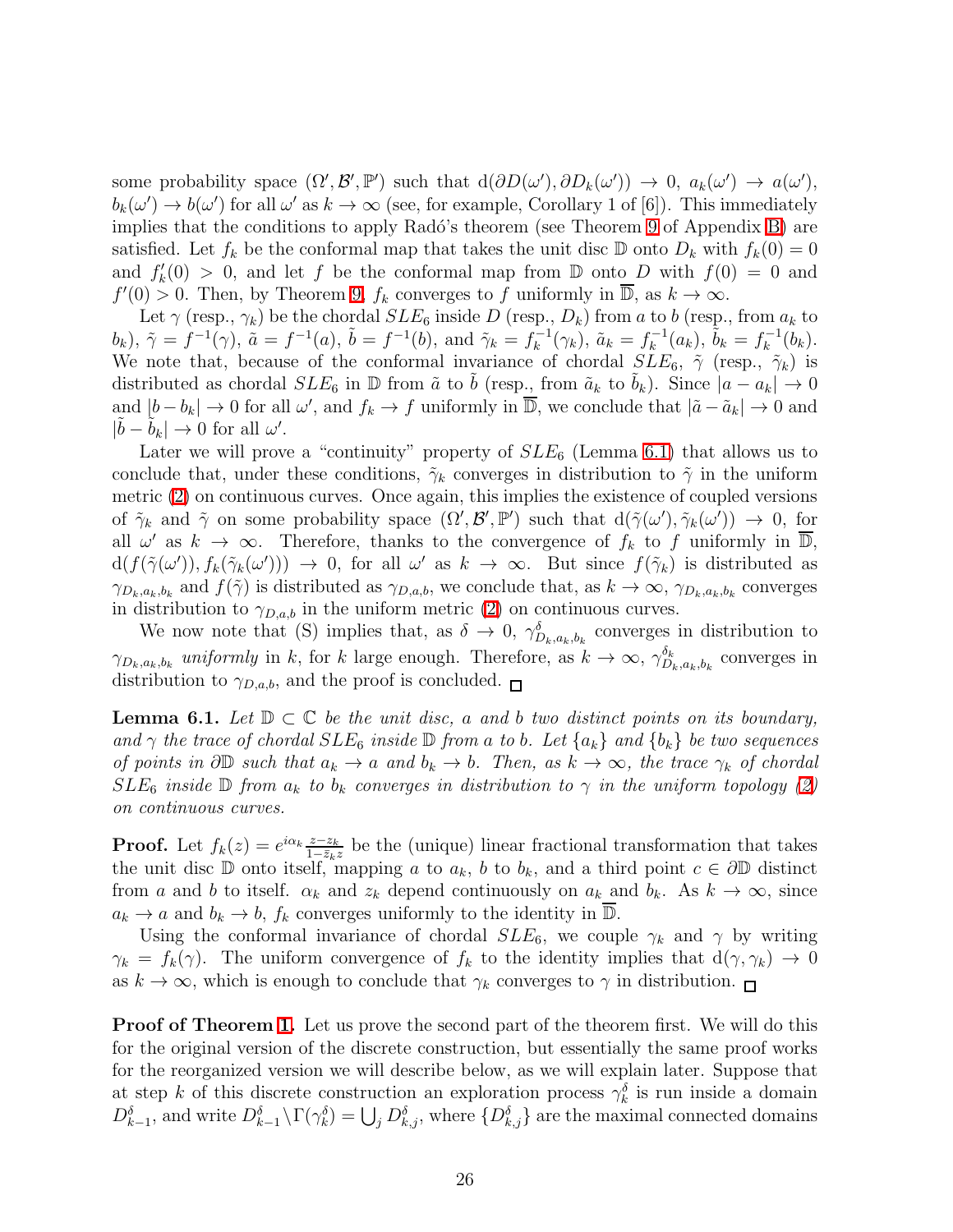of unexplored hexagons into which  $D_{k-1}^{\delta}$  is split by removing the set  $\Gamma(\gamma_k^{\delta})$  of hexagons explored by  $\gamma_k^{\delta}$ .

Let  $d_x(D_{k-1}^{\delta})$  and  $d_y(D_{k-1}^{\delta})$  be respectively the maximal x- and y-distances between pairs of points in  $\partial D_{k-1}^{\delta}$ . Suppose, without loss of generality, that  $d_x(D_{k-1}^{\delta}) \geq d_y(D_{k-1}^{\delta})$ , and consider the rectangle  $R$  (see Figure [6\)](#page-26-0) whose vertical sides are aligned to the y-axis, have length  $d_x(D_{k-1}^{\delta})$ , and are each placed at x-distance  $\frac{1}{3} d_x(D_{k-1}^{\delta})$  from points of  $\partial D_{k-1}^{\delta}$ with minimal or maximal x-coordinate in such a way that the horizontal sides of  $R$  have length  $\frac{1}{3} d_x(D_{k-1}^{\delta})$ ; the bottom and top sides of R are placed in such a way that they are at equal y-distance from the points of  $\partial D_{k-1}^{\delta}$  with minimal or maximal y-coordinate, respectively.



<span id="page-26-0"></span>Figure 6: Schematic drawing of a domain D with  $d_x(D) \geq d_y(D)$  and the associated rectangle R.

It follows from the Russo-Seymour-Welsh lemma [27, 29] (see also [13, 15]) that the probability to have two vertical  $\mathcal T$ -crossings of  $\mathcal R$  of different colors is bounded away from zero by a positive constant  $p_0$  that does not depend on  $\delta$  (for  $\delta$  small enough). If that happens, then  $\max_j d_x(D_{k,j}^{\delta}) \leq \frac{2}{3}$  $\frac{2}{3}d_x(D_{k-1}^{\delta})$ . The same argument of course applies to the maximal y-distance when  $d_y(D_{k-1}^{\delta}) \geq d_x(D_{k-1}^{\delta})$ . We can summarize the above observation in the following lemma.

<span id="page-26-1"></span>Lemma 6.2. *Suppose that at step* k *of the full discrete construction an exploration process*  $\gamma_k^{\delta}$  is run inside a domain  $D_{k-1}^{\delta}$ . If  $d_x(D_{k-1}^{\delta}) \geq d_y(D_{k-1}^{\delta})$ , then for  $\delta$  small enough (i.e.,  $\delta \leq C \, \mathrm{d}_x(D^{\delta}_{k-1})$  for some constant C),  $\max_j \mathrm{d}_x(D^{\delta}_{k,j}) \leq \frac{2}{3}$  $\frac{2}{3}d_x(D_{k-1}^{\delta})$  *with probability at least*  $p_0$  *independent of*  $\delta$ *. The same holds for the maximal y-distances when*  $d_y(D_{k-1}^{\delta}) \ge$  $d_x(D_{k-1}^{\delta}).$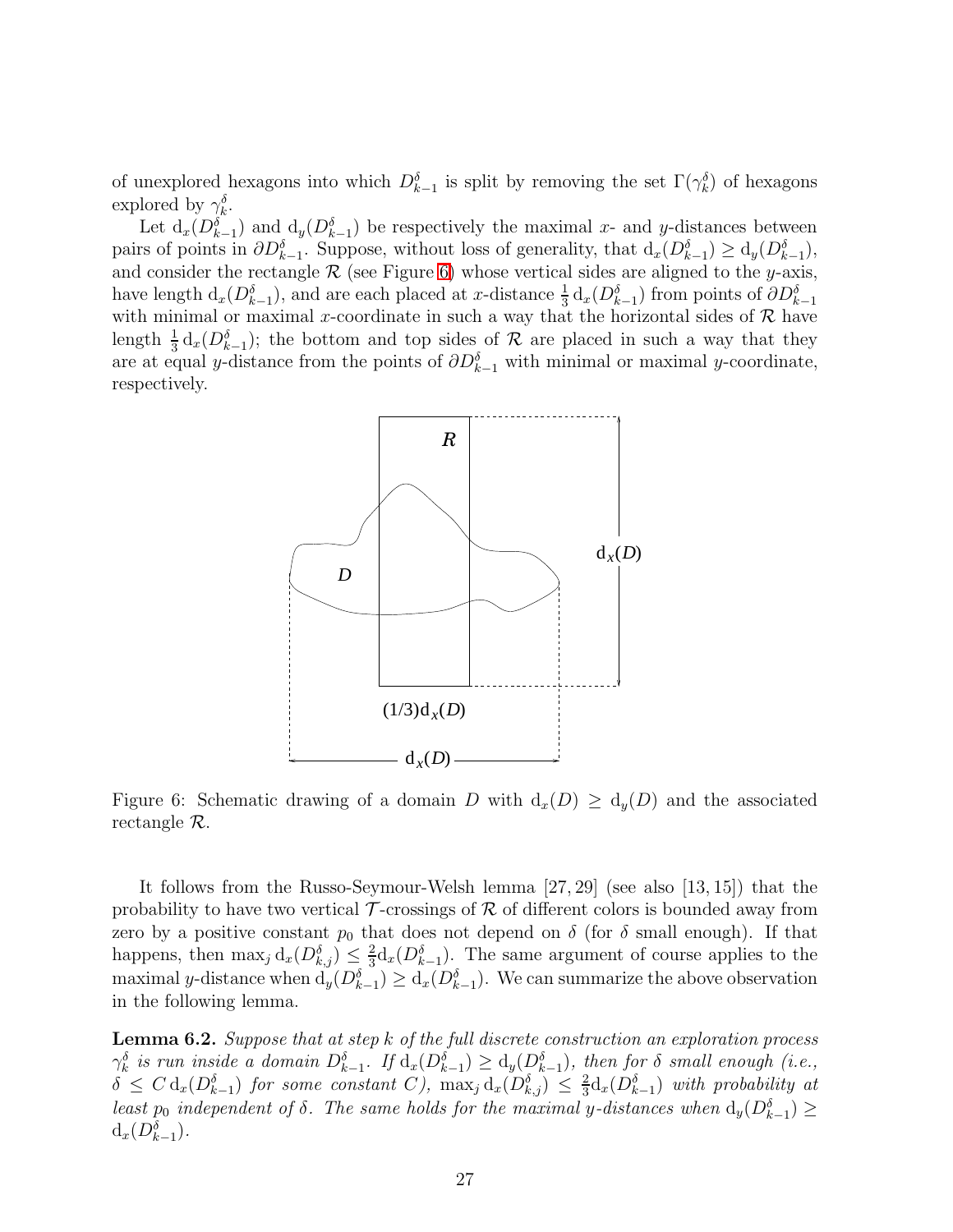Here is another lemma that will be useful later on.

<span id="page-27-0"></span>**Lemma 6.3.** *Two "daughter" subdomains,*  $D_{k,j}^{\delta}$  and  $D_{k,j'}^{\delta}$ , either have disjoint s-bounda*ries, or else their common s-boundary consists of exactly two adjacent hexagons (of the same color)* where the exploration path  $\gamma_k^{\delta}$  came within 2 hexagons of touching itself just *when completing the s-boundary of one of the two subdomains.*

**Proof.** Suppose that the two daughter subdomains have s-boundaries  $\Delta D_{k,j}^{\delta}$  and  $\Delta D_{k,j'}^{\delta}$ that are not disjoint and let  $S = \{\xi_1, \ldots, \xi_i\}$  be the set of (sites of  $\mathcal T$  that are the centers of the) hexagons that belong to both s-boundaries. S can be partitioned into subsets consisting of single hexagons that are not adjacent to any another hexagon in S and groups of hexagons that form simple  $\mathcal{T}\text{-paths}$  (because the s-boundaries of the two subdomains are simple  $\mathcal{T}$ -loops). Let  $\{\xi_1, \ldots, \xi_m\}$  be such a subset of hexagons of S that form a simple  $\mathcal{T}$ -path  $\pi_0 = (\xi_1, \ldots, \xi_m)$ . Then there is a  $\mathcal{T}$ -path  $\pi_1$  of hexagons in  $\Delta D_{k,j}^{\delta}$ that goes from  $\xi_l$  to  $\xi_m$  without using any other hexagon of  $\pi_0$  and a different  $\mathcal{T}$ -path  $\pi_2$  in  $\Delta D_{k,j'}^{\delta}$  that goes from  $\xi_m$  to  $\xi_l$  without using any other hexagon of  $\pi_0$ . But then, all the hexagons in  $\pi_0$  other than  $\xi_l$  and  $\xi_m$  are "surrounded" by  $\pi_1 \cup \pi_2$  and therefore cannot have been explored by the exploration process that produced  $D_{k,j}^{\delta}$  and  $D_{k,j'}^{\delta}$ , and cannot belong to  $\Delta D_{k,j}^{\delta}$  or  $\Delta D_{k,j'}^{\delta}$ , leading to a contradiction, unless  $\pi_0 = (\xi_l, \xi_m)$ . Similar arguments lead to a contradiction if S is partitioned into more than one subset.

If  $\xi_i \in S$  is not adjacent to any other hexagon in S, then it is adjacent to two other hexagons of  $\Delta D_{k,j}^{\delta}$  and two hexagons of  $\Delta D_{k,j'}^{\delta}$ . Since  $\xi_i$  has only six neighbors and neither the two hexagons of  $\Delta D_{k,j}^{\delta}$  adjacent to  $\xi_i$  nor those of  $\Delta D_{k,j'}^{\delta}$  can be adjacent to each other, each hexagon of  $\Delta D_{k,j}^{\delta}$  is adjacent to one of  $\Delta D_{k,j'}^{\delta}$ . But then, as before,  $\xi_i$ is "surrounded" by  $\{\Delta D_{k,j}^{\delta} \cup \Delta D_{k,j'}^{\delta}\}\$   $\xi_i$  and therefore cannot have been explored by the exploration process that produced  $D_{k,j}^{\delta}$  and  $D_{k,j'}^{\delta}$ , and cannot belong to  $\Delta D_{k,j}^{\delta}$  or  $\Delta D_{k,j'}^{\delta}$ , leading once again to a contradiction. The proof is now complete, since the only case remaining is the one where S consists of a single pair of adjacent hexagons as stated in the lemma.  $\Box$ 

With these lemmas, we can now proceed with the proof of the second part of the theorem. Lemma [6.2](#page-26-1) tells us that large domains are "chopped" with bounded away from zero probability ( $\geq p_0 > 0$ ), but we need to keep track of domains of diameter larger than  $\varepsilon$  in such a way as to avoid "double counting" as the lattice construction proceeds. More accurately, we will keep track of domains  $\tilde{D}^{\delta}$  having  $d_m(\tilde{D}^{\delta}) \geq \frac{1}{\sqrt{n}}$  $\frac{1}{2}\varepsilon$ , since only these can have diameter larger than  $\varepsilon$ . To do so, we will associate with each domain  $\tilde{D}^{\delta}$  having  $d_m(\tilde{D}^{\delta}) \geq \frac{1}{\sqrt{\delta}}$  $\frac{1}{2} \varepsilon$  that we encounter as we do the lattice construction a non-negative integer label. The first domain is  $D_0^{\delta} = \mathbb{D}^{\delta}$  (see the beginning of Section [4.3\)](#page-14-0) and this gets label 1. After each exploration process in a domain  $\tilde{D}^{\delta}$  with  $d_m(\tilde{D}^{\delta}) \geq \frac{1}{\sqrt{\delta}}$  $\frac{1}{2}\varepsilon$ , if the number  $\tilde{m}$ of "daughter" subdomains  $\tilde{D}_j^{\delta}$  with  $d_m(\tilde{D}_j^{\delta}) \geq \frac{1}{\sqrt{n}}$  $\frac{1}{2} \varepsilon$  is 0, then the label of  $\tilde{D}^{\delta}$  is no longer used, if instead  $\tilde{m} \geq 1$ , then one of these  $\tilde{m}$  subdomains (chosen by any procedure – e.g., the one with the highest priority for further exploration) is assigned the *same* label as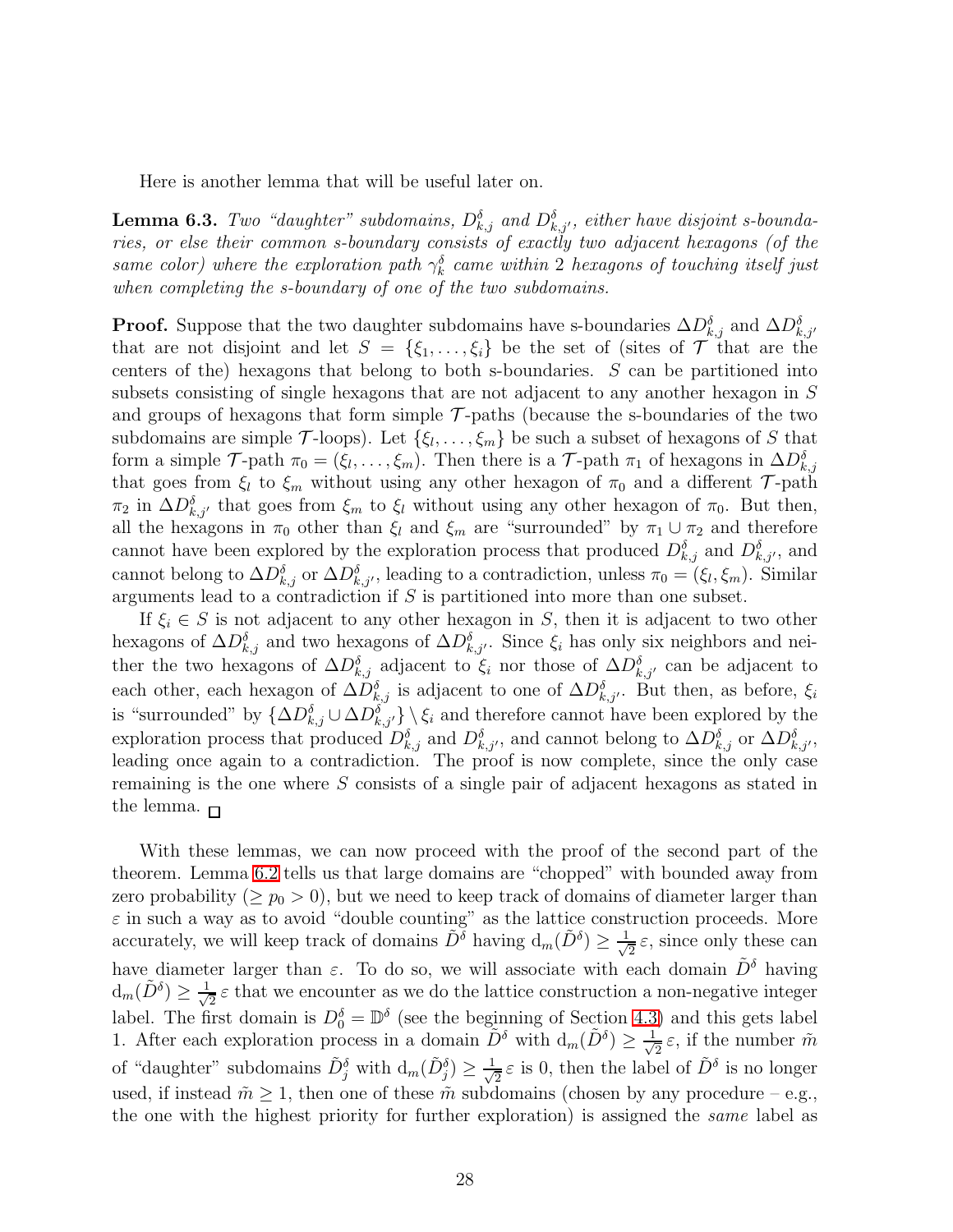<span id="page-28-0"></span> $\tilde{D}^{\delta}$  and the rest are assigned the next  $\tilde{m} - 1$  integers that have never before been used as labels. Note that once all domains have  $d_m < \frac{1}{\sqrt{2}}$  $\frac{1}{2}\varepsilon$ , there are no more labelled domains.

**Lemma 6.4.** Let  $M_{\varepsilon}^{\delta}$  denote the total number of labels used in the above procedure; then for  $\lim_{M \to \infty} \frac{d}{dx} \varepsilon > 0$ ,  $M_{\varepsilon}^{\delta}$  is bounded in probability as  $\delta \to 0$ ; i.e.,  $\lim_{M \to \infty} \limsup_{\delta \to 0} \mathbb{P}(M_{\varepsilon}^{\delta} > 0)$  $M$ ) = 0.

**Proof.** Except for  $D_0^{\delta}$ , every domain comes with (at least) a "physically correct" monochromatic "half-boundary" (notice that we are considering s-boundaries and that a halfboundary coming from the "artificially colored" boundary of  $D_0^{\delta}$  is not considered a physically correct monochromatic half-boundary). Let us assume, without loss of generality, that  $M_{\varepsilon}^{\delta} > 1$ . If we associate with each label the "last" (in terms of steps of the discrete construction) domain which used that label (its daughter subdomains all had  $d_m < \frac{1}{\sqrt{n}}$  $\frac{1}{2}$   $\varepsilon$ ), then we claim that it follows from Lemma [6.3](#page-27-0) that (with high probability) any two such last domains that are labelled have disjoint s-boundaries. This is a consequence of the fact that the two domains are subdomains of two "ancestors" that are distinct daughter subdomains of the *same* domain (possibly  $D_0^{\delta}$ ) and whose s-boundaries are therefore (by Lemma [6.3\)](#page-27-0) either disjoint or else overlap at a pair of hexagons where an exploration path had a close encounter of distance two hexagons with itself. But since we are dealing only with macroscopic domains (of diameter at least order  $\varepsilon$ ), such a close encounter would imply, like in Lemmas [5.1](#page-17-0) and [5.2,](#page-17-1) the existence of six crossings, not all of the same color, of an annulus whose outer radius can be kept fixed while the inner radius is sent to zero together with  $\delta$ . The probability of such an event goes to zero as  $\delta \to 0$  and hence the unit disc  $\mathbb D$  contains, with high probability, at least  $M_{\varepsilon}^{\delta}$  disjoint monochromatic  $\mathcal T$ -paths of diameter at least  $\frac{1}{\sqrt{2}}$  $\frac{1}{2}\varepsilon$ , corresponding to the physically correct half-boundaries of the  $M_{\varepsilon}^{\delta}$  labelled domains.

Now take the collection of squares  $s_j$  of side length  $\varepsilon' > 0$  centered at the sites  $c_j$  of a scaled square lattice  $\varepsilon' \mathbb{Z}^2$  of mesh size  $\varepsilon'$ , and let  $N(\varepsilon')$  be the number of squares of side  $\varepsilon'$  needed to cover the unit disc. Let  $\varepsilon' < \varepsilon/2$  and consider the event  $\{M_{\varepsilon}^{\delta} \geq 6 N(\varepsilon')\},\$ which implies that, with high probability, the unit disc contains at least  $6 N(\epsilon')$  disjoint monochromatic  $\mathcal{T}$ -paths of diameter at least  $\frac{1}{\sqrt{2}}$  $\frac{1}{2} \varepsilon$  and that, for at least one  $j = j_0$ , the square  $s_{j_0}$  intersects at least six disjoint monochromatic  $\mathcal{T}$ -paths of diameter larger that  $\frac{1}{\sqrt{2}}$  $\frac{1}{2}\varepsilon$ , so that the "annulus"  $B(c_{j_0}, \frac{1}{2y})$  $\frac{1}{2\sqrt{2}}\epsilon$   $\setminus$   $s_{j_0}$  is crossed by at least six disjoint monochromatic  $\mathcal{T}$ -paths contained inside the unit disc.

If all these  $\mathcal{T}$ -paths crossing  $B(c_{j_0}, \frac{1}{2\sqrt{N}})$  $(\frac{1}{2\sqrt{2}}\varepsilon)\setminus s_{j_0}$  have the same color, say blue, then since they are portions of boundaries of domains discovered by exploration processes, they are "shadowed" by exploration paths and therefore between at least one pair of blue  $\mathcal{T}$ -paths, there is at least one yellow  $\mathcal{T}$ -path crossing  $B(c_{j_0}, \frac{1}{2\sqrt{N}})$  $\frac{1}{2\sqrt{2}}\epsilon$   $\setminus$   $s_{j_0}$ . Therefore, whether the original monochromatic  ${\cal T}$ -paths are all of the same color or not,  $B(c_{j_0}, \frac{1}{2\sqrt{N}})$  $\frac{1}{2\sqrt{2}}\epsilon)$  \s<sub>j0</sub> is crossed by at least six disjoint monochromatic  $\mathcal{T}$ -paths not all of the same color contained in the unit disc. Let  $g(\varepsilon, \varepsilon')$  denote the lim sup as  $\delta \to 0$  of the probability that such an event happens anywhere inside the unit disc. We have shown that the event  ${M_{\varepsilon}^{\delta} \ge 6 N(\varepsilon') }$ implies a "six-arms" event unless not all labelled domains have disjoint s-boundaries. But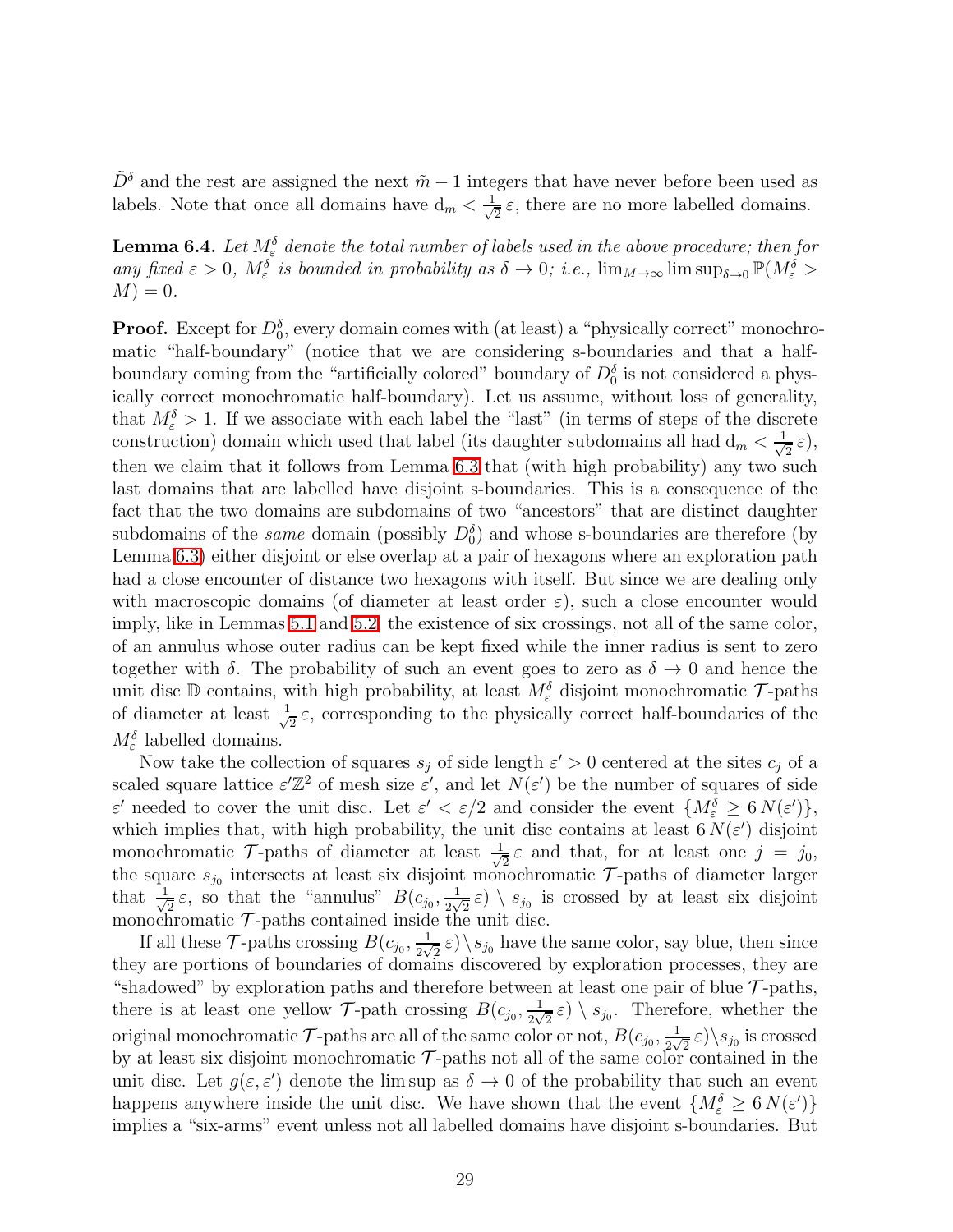the latter also implies a "six-arms" event, as discussed before; therefore

$$
\limsup_{\delta \to 0} \mathbb{P}(M_{\varepsilon}^{\delta} \ge 6 N(\varepsilon')) \le 2 g(\varepsilon, \varepsilon'). \tag{10}
$$

Since  $B(c_{j_0}, \frac{1}{2\sqrt{2}})$  $\frac{1}{2\sqrt{2}}\,\varepsilon)\setminus B(c_{j_0},\frac{1}{\sqrt{2}})$  $(\frac{1}{2} \varepsilon') \subset B(c_{j_0}, \frac{1}{2\sqrt{j_0}})$  $\frac{1}{2\sqrt{2}}\epsilon$   $\setminus$   $s_{j_0}$ , bounds in [16] imply that, for  $\epsilon$ fixed,  $g(\varepsilon, \varepsilon') \to 0$  as  $\varepsilon' \to 0$ , which shows that

$$
\lim_{M \to \infty} \limsup_{\delta \to 0} \mathbb{P}(M_{\varepsilon}^{\delta} > M) = 0
$$
\n(11)

and concludes the proof of the lemma.  $\Box$ 

Now, let  $N_i^{\delta}$  denote the number of distinct domains that had label i (this is equal to the number of steps that label i survived). Let us also define  $H(\varepsilon)$  to be the smallest integer  $h \geq 1$  such that  $(\frac{2}{3})^h < \frac{1}{\sqrt{2}}$  $\frac{1}{2} \varepsilon$  and  $G_h$  to be the random variable corresponding to how many Bernoulli trials (with probability  $p_0$  of success) it takes to have h successes. Then, we may apply (sequentially) Lemma [6.2](#page-26-1) to conclude that for any  $i$ 

$$
\mathbb{P}(N_i^{\delta} \ge k+1) \le \mathbb{P}(G_{H(\varepsilon)} + G'_{H(\varepsilon)} \ge k),\tag{12}
$$

where  $G'_{h}$  is an independent copy of  $G_{h}$ .

Now let  $\tilde{N}_1(\varepsilon), \tilde{N}_2(\varepsilon), \ldots$  be i.i.d. random variables equidistributed with  $G_{H(\varepsilon)} + G'_{H(\varepsilon)}$ . Let  $\tilde{K}_\delta(\varepsilon)$  be the number of steps needed so that all domains left to explore have  $d_m < \frac{1}{\sqrt{\delta}}$  $\frac{1}{2}$   $\varepsilon$ . Then, for any positive integer M,

$$
\mathbb{P}(\tilde{K}_{\delta}(\varepsilon) > C) \le \mathbb{P}(M_{\varepsilon}^{\delta} \ge M + 1) + \mathbb{P}(\tilde{N}_1(\varepsilon) + \dots + \tilde{N}_M(\varepsilon) \ge C). \tag{13}
$$

Notice that, for fixed  $M$ ,  $\mathbb{P}(\tilde{N}_1(\varepsilon) + \ldots + \tilde{N}_M(\varepsilon) \ge C) \to 0$  as  $C \to \infty$ . Moreover, for any  $\hat{\varepsilon} > 0$ , by Lemma [6.4,](#page-28-0) we can choose  $M_0 = M_0(\hat{\varepsilon})$  large enough so that  $\limsup_{\delta \to 0} \mathbb{P}(M_{\varepsilon}^{\delta} >$  $M_0$ )  $< \hat{\varepsilon}$ . So, for any  $\hat{\varepsilon} > 0$ , it follows that

$$
\limsup_{C \to \infty} \limsup_{\delta \to 0} \mathbb{P}(\tilde{K}_{\delta}(\varepsilon) > C) < \hat{\varepsilon},\tag{14}
$$

which implies that

$$
\lim_{C \to \infty} \limsup_{\delta \to 0} \mathbb{P}(\tilde{K}_{\delta}(\varepsilon) > C) = 0.
$$
\n(15)

To conclude this part of the proof, notice that the discrete construction cannot "skip" a contour and move on to explore its interior, so that all the contours with diameter larger than  $\varepsilon$  must have been found by step k if all the domains present at that step have diameter smaller than  $\varepsilon$ . Therefore,  $K_{\delta}(\varepsilon) \leq \tilde{K}_{\delta}(\varepsilon)$ , which shows that  $K_{\delta}(\varepsilon)$  is bounded in probability as  $\delta \to 0$ .

For the first part of the theorem, we need to prove, for any fixed  $k \in \mathbb{N}$ , joint convergence in distribution of the first  $k$  steps of a suitably reorganized discrete construction to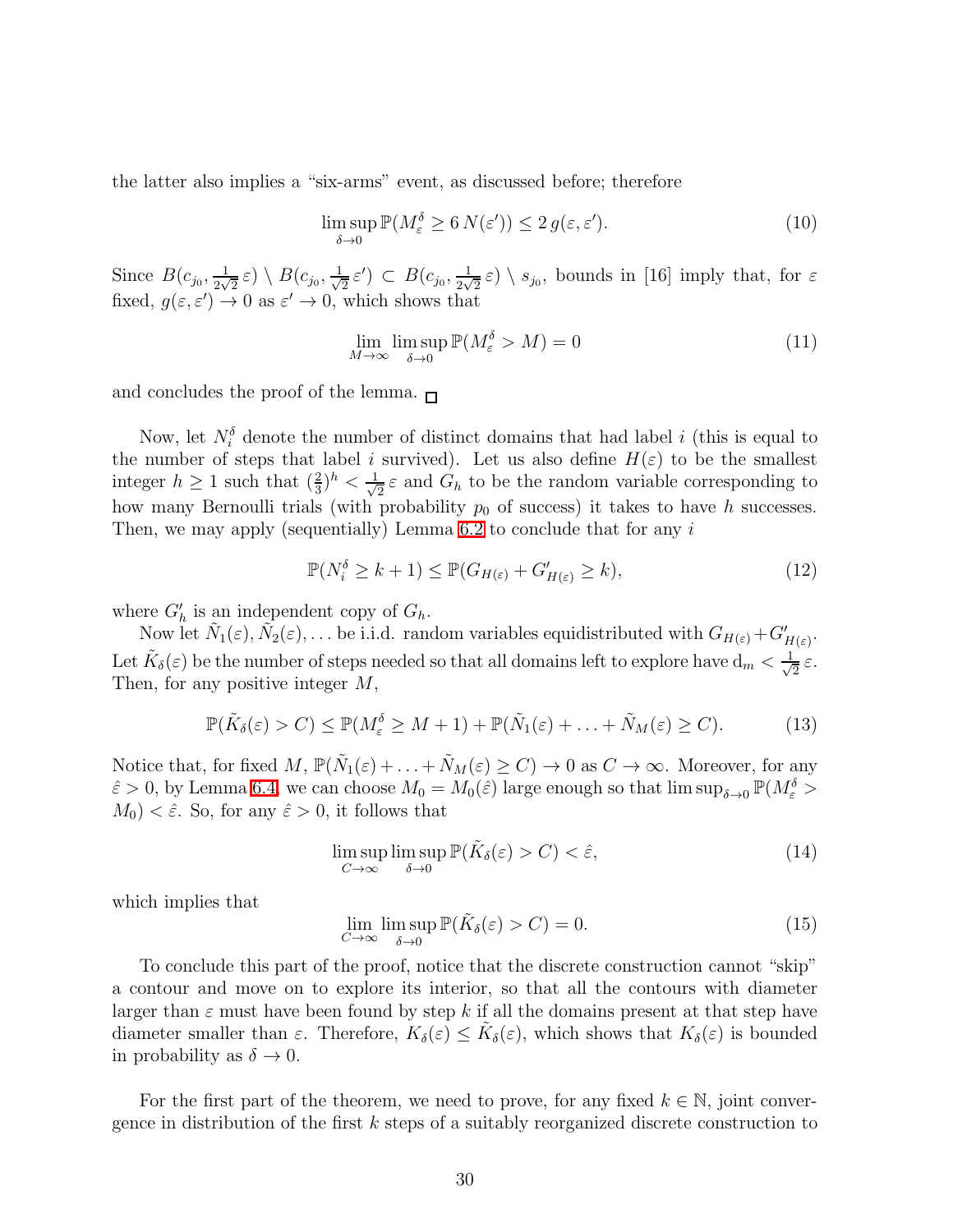the first k steps of the continuum one. Later we will explain why this reorganized con-struction has the same scaling limit as the one defined in Section [4.3.](#page-14-0) For each  $k$ , the first k steps of the reorganized discrete construction will be coupled to the first  $k$  steps of the continuum one with suitable couplings in order to obtain the convergence in distribution of those steps of the discrete construction to the analogous steps of the continuum one; the proof will proceed by induction in  $k$ . We will explain how to reorganize the discrete construction as we go along; in order to explain the idea of the proof, we will consider first the cases  $k = 1, 2$  and 3, and then extend to all  $k > 3$ .

k = 1. The first step of the continuum construction consists of an  $SLE_6$   $\gamma_1$  from  $-i$ to  $i$  inside  $D$ . Correspondingly, the first step of the discrete construction consists of an exploration path  $\gamma_1^{\delta}$  inside  $\mathbb{D}^{\delta}$  from the e-vertex closest to  $-i$  to the e-vertex closest to i. The convergence in distribution of  $\gamma_1^{\delta}$  to  $\gamma_1$  is covered by statement (S).

 $k = 2$ . The convergence in distribution of the percolation exploration path to chordal  $SLE_6$  implies that we can couple  $\gamma_1^{\delta}$  and  $\gamma_1$  generating them as random variables on some probability space  $(\Omega', \mathcal{B}', \mathbb{P}')$  such that  $d(\gamma_1(\omega'), \gamma_1(\omega')) \to 0$  for all  $\omega'$  as  $k \to \infty$  (see, for example, Corollary 1 of [6]).

Now, let  $D_1$  be the domain generated by  $\gamma_1$  that is chosen for the second step of the continuum construction, and let  $c_1 \in \mathcal{P}$  be the highest ranking point of  $\mathcal P$  contained in  $D_1$ . For  $\delta$  small enough,  $c_1$  is also contained in  $\mathbb{D}^{\delta}$ ; let  $D_1^{\delta} = D_1^{\delta}(c_1)$  be the unique connected component of the set  $\mathbb{D}^{\delta} \setminus \Gamma(\gamma_1^{\delta})$  containing  $c_1$  (this is well-defined with probability close to 1 for small  $\delta$ );  $D_1^{\delta}$  is the domain where the second exploration process is to be carried out. From the proof of Lemma [5.2,](#page-17-1) we know that the boundaries  $\partial D_1^{\delta}$  and  $\partial D_1$  of the domains  $D_1^{\delta}$  and  $D_1$  produced respectively by the path  $\gamma_1^{\delta}$  and  $\gamma_1$  are close with probability close to one for  $\delta$  small enough.

For the next step of the discrete construction, we choose the two e-vertices  $x_1$  and  $y_1$ in  $\partial D_1^{\delta}$  that are closest to the points  $a_1$  and  $b_1$  of  $\partial D_1$  selected for the coupled continuum construction (if the choice is not unique, we can select the e-vertices with any rule to break the tie) and call  $\gamma_2^{\delta}$  the percolation exploration path inside  $D_1^{\delta}$  from  $x_1$  to  $y_1$ . It follows from [2] that  $\{\gamma_1^{\delta}, \partial D_1^{\delta}, \gamma_2^{\delta}\}$  converge jointly in distribution along some subsequence to some limit  $\{\tilde{\gamma}_1, \partial \tilde{D}_1, \tilde{\gamma}_2\}$ . We already know that  $\tilde{\gamma}_1$  is distributed like  $\gamma_1$  and we can deduce from the joint convergence in distribution of  $(\gamma_1^{\delta}, \partial D_1^{\delta})$  to  $(\gamma_1, \partial D_1)$  (Lemma [5.2\)](#page-17-1), that  $\partial \tilde{D}_1$  is distributed like  $\partial D_1$ . Therefore, if we call  $\gamma_2$  the  $SLE_6$  path inside  $D_1$  from  $a_1$  to  $b_1$ , Lemma [5.3](#page-18-2) implies that  $\tilde{\gamma}_2$  is distributed like  $\gamma_2$  and indeed that, as  $\delta \to 0$ ,  $\{\gamma_1^{\delta}, \partial D_1^{\delta}, \gamma_2^{\delta}\}\)$  converge jointly in distribution to  $\{\gamma_1, \partial D_1, \gamma_2\}.$ 

 $k = 3$ . So far, we have proved the convergence in distribution of the (paths and boundaries produced in the) first two steps of the discrete construction to the (paths and boundaries produced in the) first two steps of the discrete construction. The third step of the continuum construction consists of an  $SLE_6$  path  $\gamma_3$  from  $a_2 \in \partial D_2$  to  $b_2 \in \partial D_2$ , inside the domain  $D_2$  with highest priority after the second step has been completed. Let  $c_2 \in \mathcal{P}$  be the highest ranking point of  $P$  contained in  $D_2$ ,  $D_2^{\delta}$  the domain of the discrete construc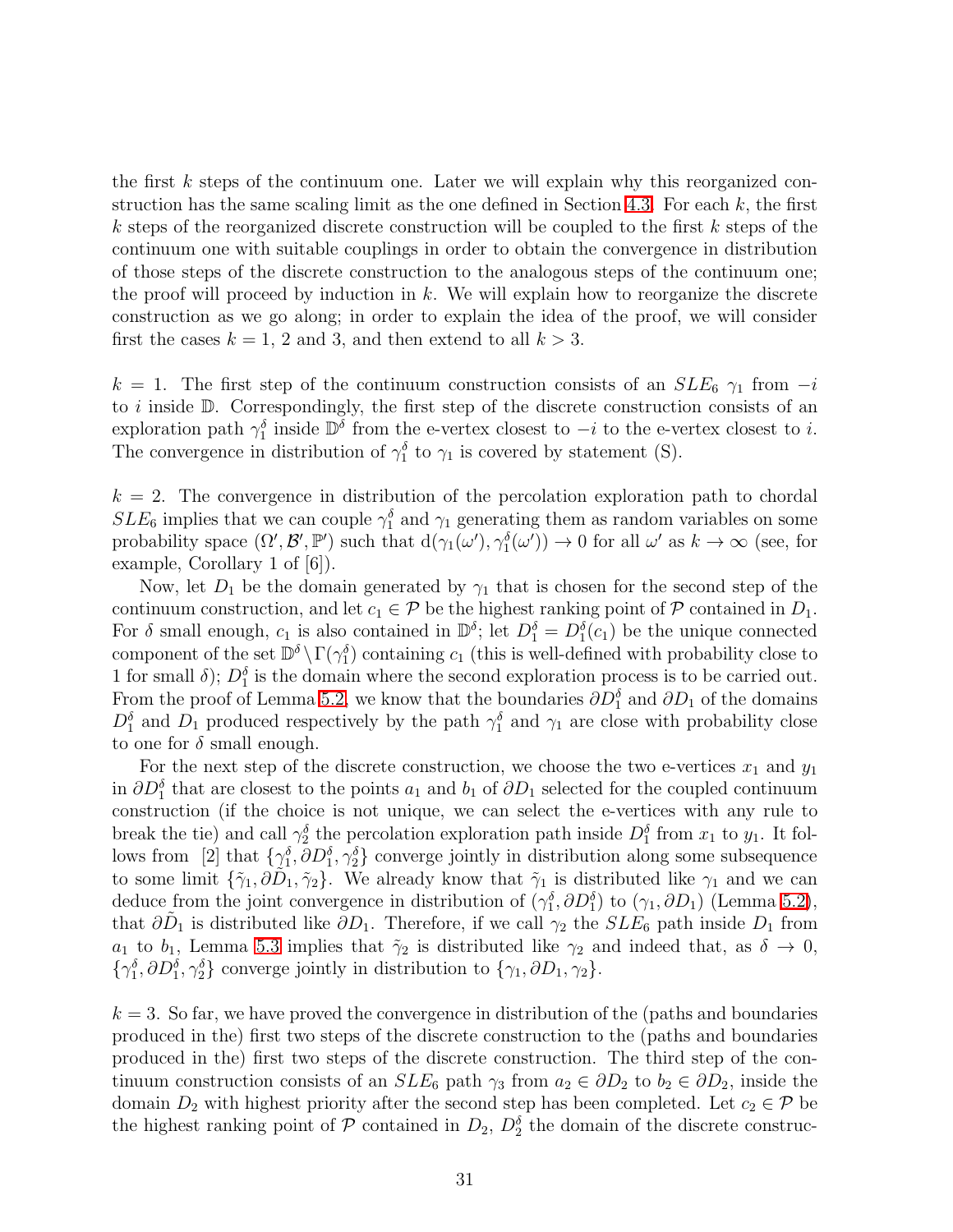tion containing  $c_2$  after the second step of the discrete construction has been completed (this is well defined with probability close to 1 for small  $\delta$ ), and choose the two e-vertices  $x_2$  and  $y_2$  in  $\partial D_2^{\delta}$  that are closest to the points  $a_2$  and  $b_2$  of  $\partial D_2$  selected for the coupled continuum construction (if the choice is not unique, we can select the e-vertices with any rule to break the tie). The third step of the discrete construction consists of an exploration path  $\gamma_3^{\delta}$  from  $x_2$  to  $y_2$  inside  $D_2^{\delta}$ .

It follows from [2] that  $\{\gamma_1^{\delta}, \partial D_1^{\delta}, \gamma_2^{\delta}, \partial D_2^{\delta}, \gamma_3^{\delta}\}\)$  converge jointly in distribution along some subsequence to some limit  $\{\tilde{\gamma}_1, \partial \tilde{D}_1, \tilde{\gamma}_2, \partial \tilde{D}_2, \tilde{\gamma}_3\}$ . We already know that  $\tilde{\gamma}_1$  is distributed like  $\gamma_1$ ,  $\partial \tilde{D}_1$  like  $\partial D_1$  and  $\tilde{\gamma}_2$  like  $\gamma_2$ , and we would like to apply Lemma [5.3](#page-18-2) to conclude that  $\tilde{\gamma}_3$  is distributed like  $\gamma_3$  and indeed that, as  $\delta \to 0$ ,  $(\gamma_1^{\delta}, \partial D_1^{\delta}, \gamma_2^{\delta}, \partial D_2^{\delta}, \gamma_3^{\delta})$ converges in distribution to  $(\gamma_1, \partial D_1, \gamma_2, \partial D_2, \gamma_3)$ . In order to do so, we have to first show that  $\partial \tilde{D}_2$  is distributed like  $\partial D_2$ . If  $D_2^{\delta}$  is a subset of  $\mathbb{D}^{\delta} \setminus \Gamma(\gamma_1^{\delta})$ , this follows from Lemma [5.2,](#page-17-1) as in the previous case, but if the s-boundary of  $D_2^{\delta}$  contains hexagons of  $\Gamma(\gamma_2^{\delta})$ , then we cannot use Lemma [5.2](#page-17-1) directly, although the proof of the lemma can be easily adapted to the present case, as we now explain.

Indeed, the only difference is in the proof of claim  $(C)$  and is due to the fact that, when dealing with a domain of type 1 or 2, we cannot use the bound on the probability of three disjoint crossings of a semi-annulus because the domains we are dealing with may not be convex (like the unit disc). On the other hand, the discrete domains like  $D_1^{\delta}$  and  $D_2^{\delta}$ where we have to run exploration processes at various steps of the discrete construction are themselves generated by previous exploration processes, so that any hexagon of the s-boundary of such a domain has three adjacent hexagons which are the starting points of three disjoint  $\mathcal{T}$ -paths (two of one color and one of the other). Two of these  $\mathcal{T}$ paths belong to the s-boundary of the domain, while the third belongs to the adjacent percolation cluster (see Figure [7\)](#page-32-0). This allows us to use the bound on the probability of *six* disjoint crossings of an annulus.

To see this, let  $\pi_1, \pi_2$  be the  $\mathcal T$ -paths contained in the s-boundary of the discrete domain (i.e.,  $D_1^{\delta}$  in the present context) and  $\pi_3$  the  $\mathcal{T}$ -path belonging to the adjacent cluster, all starting from hexagons adjacent to some hexagon  $\xi$  (centered at u) in the s-boundary of  $D_1^{\delta}$ . For  $0 < \varepsilon' < \varepsilon$  and  $\delta$  small enough, let  $\mathcal{A}_u(\varepsilon, \varepsilon')$  be the event that the exploration path  $\gamma_2^{\delta}$  enters the ball  $B(u,\varepsilon')$  without touching  $\partial D_1^{\delta}$  inside the larger ball  $B(u,\varepsilon)$ .  $\mathcal{A}_u(\varepsilon,\varepsilon')$ implies having (at least) three disjoint  $\mathcal{T}\text{-paths}$  (two of one color and one of the other),  $\pi_4$ ,  $\pi_5$  and  $\pi_6$ , contained in  $D_1^{\delta}$  and crossing the annulus  $B(u,\varepsilon) \setminus B(u,\varepsilon')$ , with  $\pi_4$ ,  $\pi_5$  and  $\pi_6$  disjoint from  $\pi_1, \pi_2$  and  $\pi_3$ . Hence,  $\mathcal{A}_u(\varepsilon, \varepsilon')$  implies the event that there are (at least) six disjoint crossings (not all of the same color) of the annulus  $B(u, \varepsilon) \setminus B(u, \varepsilon')$ .

Once claim (C) is proved, the rest of the proof of Lemma [5.2](#page-17-1) applies to the present case. Therefore, we have convergence in distribution of  $\partial D_2^{\delta}$  to  $\partial D_2$ , which allows us to use Lemma [5.3](#page-18-2) and conclude that  $(\gamma_1^{\delta}, \gamma_2^{\delta}, \gamma_3^{\delta})$  converges in distribution to  $(\gamma_1, \gamma_2, \gamma_3)$ .

 $k > 3$ . We proceed by induction in k, iterating the steps explained above; there are no new difficulties; all steps for  $k \geq 4$  are analogous to the case  $k = 3$ .

To conclude the proof of the theorem, we need to show that the scaling limit of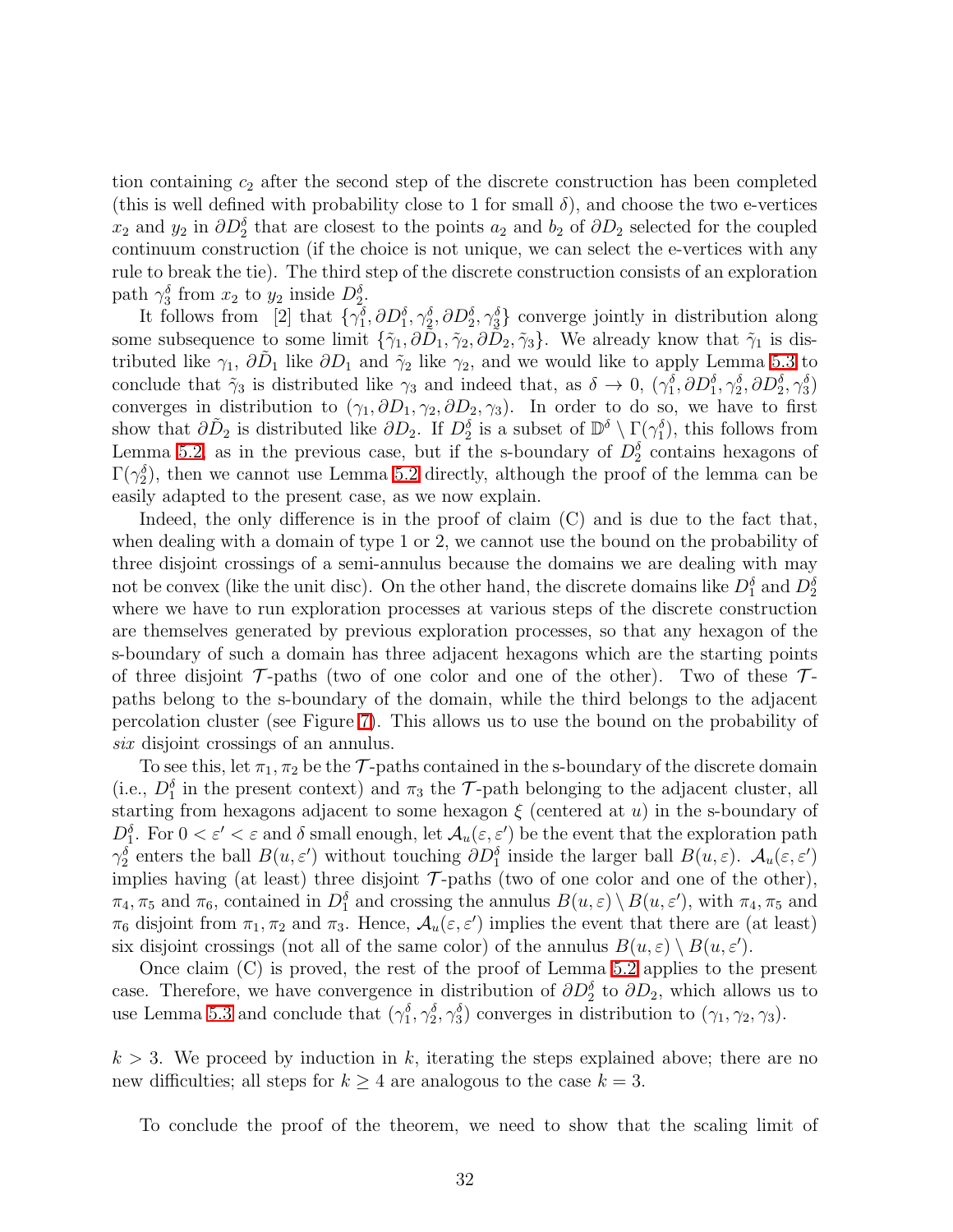

<span id="page-32-0"></span>Figure 7: Hexagon X, in the s-boundary of the domain  $D_j^{\delta}$  to the left of the exploration path indicated by a heavy line, has three neighbors that are the starting points of two disjoint yellow  $\mathcal{T}$ -paths (denoted 1 and 2) belonging to the s-boundary of  $D_j^{\delta}$  and one blue  $\mathcal{T}$ -path (denoted 3) belonging to the adjacent percolation cluster.

the original full discrete construction defined in Section [4.3](#page-14-0) is the same as that of the reorganized one just used in the proof of the first part of the theorem. In order to do so, we can couple the two constructions by using the same percolation configuration for both, so that the two constructions have at their disposal the same set of loops to discover. We proved above that the original discrete construction finds *all* the "macroscopic" loops, so we have to show that this is true also for the reorganized version of the discrete construction. This is what we will do next, using essentially the same arguments as those employed for the original discrete construction; we present these arguments for the sake of completeness since there are some changes.

Consider the reorganized discrete construction described above, where the starting and ending points of the exploration processes at each step are chosen to be close to those of the corresponding (coupled) continuum construction. Suppose that at step  $k$  of this discrete construction an exploration process  $\gamma_k^{\delta}$  is run inside a domain  $D_{k-1}^{\delta}$ , and write  $D_{k-1}^{\delta} \setminus \Gamma(\gamma_k^{\delta}) = \bigcup_j D_{k,j}^{\delta}$ , where  $\{D_{k,j}^{\delta}\}\$ are the connected domains into which  $D_{k-1}^{\delta}$  is split by the set  $\Gamma(\gamma_k^{\delta})$  of hexagons explored by  $\gamma_k^{\delta}$ .

Let  $d_x(D_{k-1})$  (resp.,  $d_x(D_{k-1}^{\delta})$ ) and  $d_y(D_{k-1})$  (resp.,  $d_y(D_{k-1}^{\delta})$ ) be respectively the maximal x- and y-distance between pairs of points in  $\partial D_{k-1}$  (resp.,  $\partial D_{k-1}^{\delta}$ ). If  $d_x(D_{k-1}^{\delta}) \ge$  $d_y(D_{k-1}^{\delta})$  and the e-vertices on  $\partial D_{k-1}^{\delta}$  are chosen to be closest to two points of  $\partial D_{k-1}$ with maximal  $x$ -distance, then the same construction and argument spelled out earlier in the first part of the proof (corresponding to the second part of the theorem) show that  $\max_j \mathrm{d}_x(D_{k,j}^{\delta}) \leq \frac{2}{3}$  $\frac{2}{3}d_x(D_{k-1}^{\delta})$  with bounded away from zero probability.

If the e-vertices on  $\partial D_{k-1}^{\delta}$  are chosen to be closest to two points of  $\partial D_{k-1}$  with maximal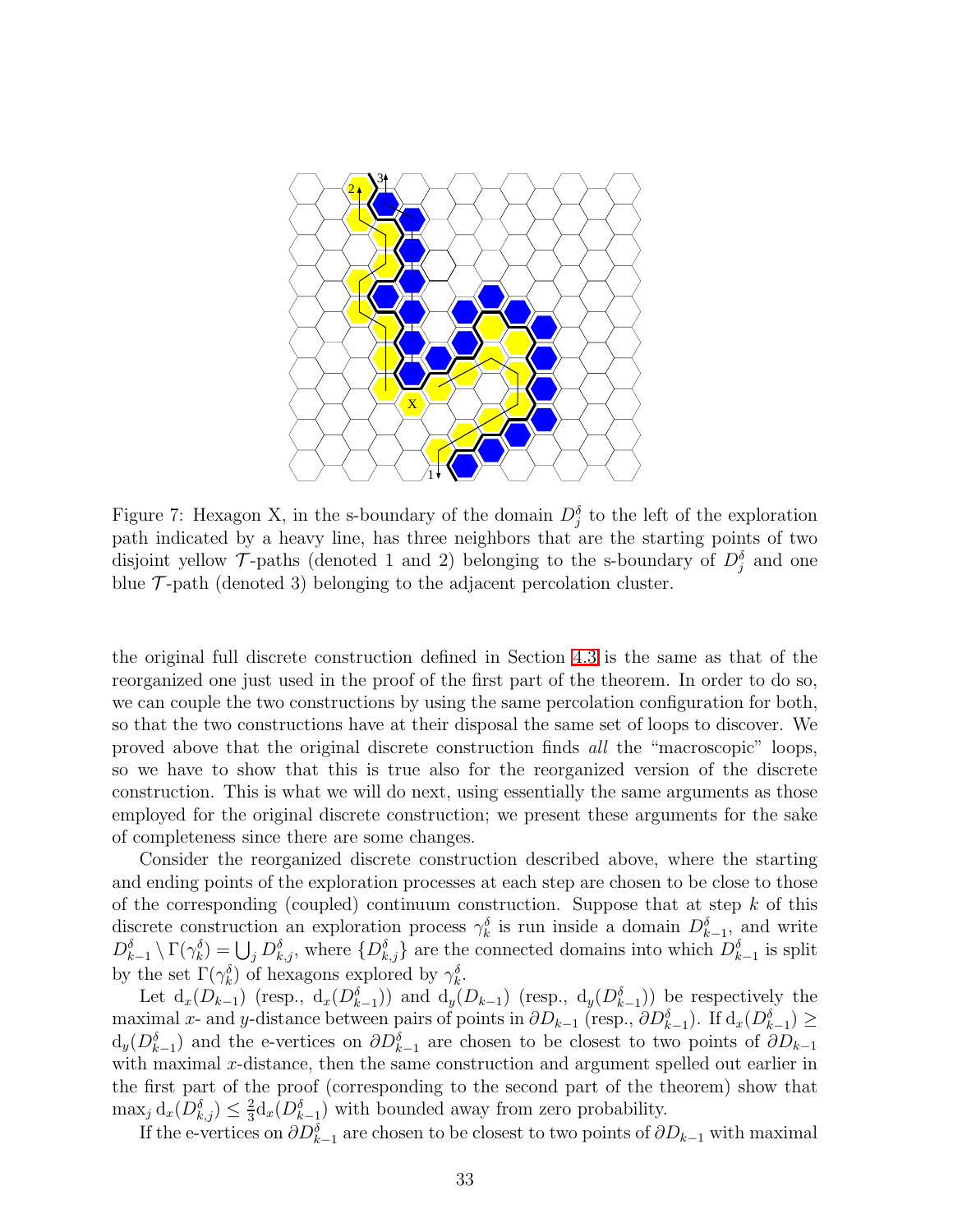x-distance but  $d_x(D_{k-1}^{\delta}) \leq d_y(D_{k-1}^{\delta})$ , then consider the rectangle  $\mathcal{R}'$  whose vertical sides x−ustance but  $a_x(D_{k-1}) \le a_y(D_{k-1})$ , then consider the rectangle  $\Lambda$  whose vertical sides<br>are aligned to the y-axis, have length  $d_y(D_{k-1}^{\delta})$ , and are each placed at the same x-distance from the points of  $\partial D_{k-1}^{\delta}$  with minimal or maximal x-coordinate in such a way that the horizontal sides of  $\mathcal{R}'$  have length  $\frac{1}{3} d_y(D_{k-1}^{\delta})$ ; the bottom and top sides of  $\mathcal{R}'$  are placed in such a way that they touch the points of  $\partial D_{k-1}^{\delta}$  with minimal or maximal y-coordinate, respectively. Notice that, because of the coupling between the continuum and discrete constructions, for any  $\tilde{\varepsilon} > 0$ , for k large enough,  $|d_x(D_{k-1}^{\delta}) - d_x(D_{k-1})| \leq \tilde{\varepsilon}$  and  $|d_y(D_{k-1}^{\delta}) - d_x(D_{k-1}^{\delta})|$  $d_y(D_{k-1}) \leq \tilde{\varepsilon}$ . Since in the case under consideration we have  $d_y(D_{k-1}^{\delta}) \geq d_x(D_{k-1}^{\delta})$  and  $d_x(D_{k-1}) \ge d_y(D_{k-1}),$  for  $\delta$  large enough, we must also have  $|d_y(D_{k-1}^{\delta}) - d_x(D_{k-1}^{\delta})| \le 2 \tilde{\varepsilon}.$ Once again, it follows from the Russo-Seymour-Welsh lemma that the probability to have two vertical  $\mathcal T$ -crossings of  $\mathcal R'$  of different colors is bounded away from zero by a positive constant that does not depend on  $\delta$  (for  $\delta$  small enough). If that happens, then  $\max_j \mathrm{d}_x(D_{k,j}^{\delta}) \leq \frac{2}{3}$  $\frac{2}{3}d_x(D_{k-1}^{\delta})+\frac{1}{3}\tilde{\varepsilon}.$ 

All other cases are handled in the same way, implying that the maximal  $x$ - and  $y$ distances of domains that appear in the discrete construction have a positive probability (bounded away from zero) to decrease by (approximately) a factor 2/3 at each step of the discrete construction in which an exploration process is run in that domain.

With this result at our disposal, the rest of the proof, that for any  $\varepsilon > 0$  the number of steps needed to find all the loops of diameter larger than  $\varepsilon$  is bounded in probability as  $\delta \rightarrow 0$  (which implies that *all* the "macroscopic" loops are discovered), proceeds exactly like for the original discrete construction.  $\Box$ 

**Proof of Theorem [2.](#page-19-0)** First of all, we want to show that  $P^D \equiv \hat{I}_D P_R$  does not depend on R, provided D is strictly contained in  $\mathbb{D}_R$  and  $\partial D \cap \partial \mathbb{D}_R = \emptyset$ . In order to do this, we assume that the above conditions are satisfied for the pair D, R and show that  $I_D P_R = I_D P_{R'}$  for all  $R' > R$ .

Take two copies of the scaled hexagonal lattice,  $\delta \mathcal{H}$  and  $\delta \mathcal{H}'$ , their dual lattices  $\delta \mathcal{T}$ and  $\delta \mathcal{T}'$ , and two percolation configurations,  $\sigma_{\mathbb{D}_R}$  and  $\sigma'_{\mathbb{D}_{R'}}$ , both with blue boundary conditions and coupled in such a way that  $\sigma_{\mathbb{D}_R} = \sigma'_{\mathbb{D}_R}$ . The laws of the boundaries of  $\sigma$  and  $\sigma'$  are also coupled, in such a way that the boundaries or portions of boundaries contained inside D are identical for all small enough  $\delta$ . Therefore, letting  $\delta \to 0$  and using the convergence of the percolation boundaries inside  $\mathbb{D}_R$  and  $\mathbb{D}_{R'}$  to the continuum nonsimple loop processes  $P_R$  and  $P_{R'}$  respectively, we conclude that  $\hat{I}_D P_R = \hat{I}_D P_{R'}$ .

From what we have just proved, it follows that the probability measures  $P^{\mathbb{D}_R}$  on  $(\Omega_R, \mathcal{B}_R)$ , for  $R \in \mathbb{R}_+$ , satisfy the consistency conditions  $P^{\mathbb{D}_{R_1}} = \hat{I}_{\mathbb{D}_{R_1}} P^{\mathbb{D}_{R_2}}$  for all  $R_1 \leq R_2$ . Since  $\Omega_R$ ,  $\Omega$  are complete separable metric spaces, the measurable spaces  $(\Omega_R, \mathcal{B}_R)$ ,  $(\Omega, \mathcal{B})$ are standard Borel spaces and so we can apply Kolmogorov's extension theorem (see, for example, [12]) and conclude that there exists a unique probability measure on  $(\Omega, \mathcal{B})$  with  $P^{\mathbb{D}_R} = \hat{I}_{\mathbb{D}_R} P$  for all  $R \in \mathbb{R}_+$ . It follows that, for  $R' > R$  and all D strictly contained in  $\mathbb{D}_R$ and such that  $\partial D \cap \partial \mathbb{D}_R = \emptyset$ ,  $\hat{I}_D P_R = P^D = \hat{I}_D P_{R'} = \hat{I}_D \hat{I}_{\mathbb{D}_R} P_R = \hat{I}_D P^{\mathbb{D}_R} = \hat{I}_D \hat{I}_{\mathbb{D}_R} P =$  $I_D P$ , which concludes the proof.  $\Box$ 

Proof of Corollary [5.2.](#page-19-1) The corollary is an immediate consequence of Theorems [1](#page-18-1)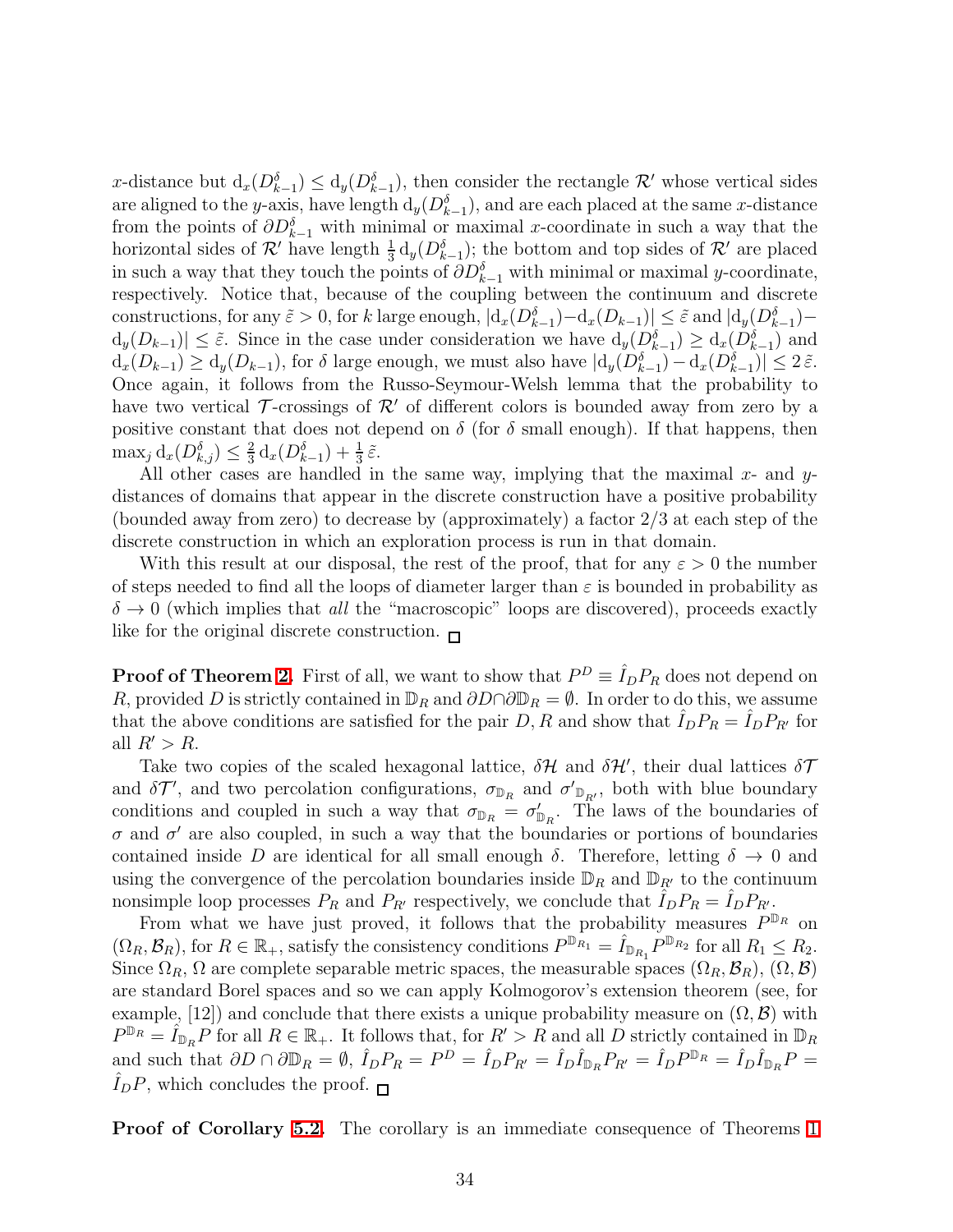and [2,](#page-19-0) where the full scaling limit is intended in the topology induced by  $(5)$ .

**Proof of Theorem [3.](#page-19-2)** 1. The fact that the Continuum Nonsimple Loop process is a random collection of noncrossing continuous loops is a direct consequence of its definition. The fact that the loops touch themselves is a consequence of their being constructed out of  $SLE_6$ , while the fact that they touch each other follows from the observation that a chordal  $SLE_6$  path  $\gamma_{D,a,b}$  touches  $\partial D$  with probability one. Therefore, each new loop in the continuum construction touches one or more previous ones (many times).

The nonexistence of triple points follows directly from Lemma 5 of [16] on the number of crossings of an annulus, combined with Corollary [5.2,](#page-19-1) which allows to transport discrete results to the continuum case. In fact, a triple point would imply, for discrete percolation, at least six crossings (not all of the same color) of an annulus whose ratio of inner to outer radius goes to zero in the scaling limit, leading to a contradiction.

*2.* This follows from straightforward Russo-Seymour-Welsh type arguments for percolation (for more details, see, for example, Lemma 3 of [16]), combined with Corollary [5.2.](#page-19-1)

*3.* Combining Russo-Seymour-Welsh type arguments for percolation (see, for example, Lemma 3 of  $(16)$ ) with Corollary [5.2,](#page-19-1) we know that P-a.s. there exists a (random)  $R^* = R^*(R)$ , with  $R^* < \infty$ , such that  $\mathbb{D}_R$  is surrounded by a continuum nonsimple loop contained in  $\mathbb{D}_{R^*}$ . From (the proof of) Theorem [2,](#page-19-0) we also know that  $\hat{I}_{\mathbb{D}_{R''}}P = P^{\mathbb{D}_{R''}} = I_{\mathbb{D}_{R''}}P_{R'}$  for all  $R' > R''$ . This implies that by taking R' large enough and performing the continuum construction inside  $\mathbb{D}_{R'}$ , we have a positive probability of generating a loop  $\lambda$  contained in the annulus  $\mathbb{D}_{R''} \setminus \mathbb{D}_R$ , with  $R' > R'' > R$ . If that is the case, all the loops contained inside  $\mathbb{D}_R$  are connected, by construction, to the loop  $\lambda$  surrounding  $\mathbb{D}_R$  by a finite sequence (a "path") of loops (remember that in the continuum construction each loop is generated by pasting together portions of  $SLE_6$  paths inside domains whose boundaries are determined by previously formed loops or excursions). Therefore, any two loops contained inside  $\mathbb{D}_R$  are connected to each other by a "path" of loops.

Using again the fact that  $\hat{I}_{\mathbb{D}_{R''}}P = P^{\mathbb{D}_{R''}} = I_{\mathbb{D}_{R''}}P_{R'}$  for all  $R' > R''$ , and letting first R' and then R'' go to  $\infty$ , we see from the discussion above (with  $R \to \infty$  as well) that any two loops are connected by a finite "path" of intermediate loops,  $P$ -a.s.

4. In order to prove the claim, we will define a discrete construction inside D' coupled to the continuum construction inside  $D$ , by means of the conformal map f from  $D$  to  $D'$ . Roughly speaking, this new discrete construction for  $D'$  is one in which the  $(x, y)$  pairs at each step are chosen to be closest to the  $(f(a), f(b))$  points in D' mapped from D via f, where the pairs  $(a, b)$  are those that appear at the corresponding steps of the continuum construction inside D.

More precisely, let  $\gamma_1$  be the first  $SLE_6$  path in D from  $a_1$  to  $b_1$ . Because of the conformal invariance of  $SLE_6$ , the image  $f(\gamma_1)$  of  $\gamma_1$  under f is a path distributed as the trace of chordal  $SLE_6$  in D' from  $f(a_1)$  to  $f(b_1)$ . Therefore, the exploration path  $\gamma_1^{\delta}$ inside D' from  $x_1$  to  $y_1$ , chosen to be closest to  $f(a_1)$  and  $f(b_1)$  respectively, converges in distribution to  $f(\gamma_1)$ , as  $\delta \to 0$ , which means that there exist a coupling between  $\gamma_1^{\delta}$  and  $f(\gamma_1)$  such that the paths stay close for  $\delta$  small.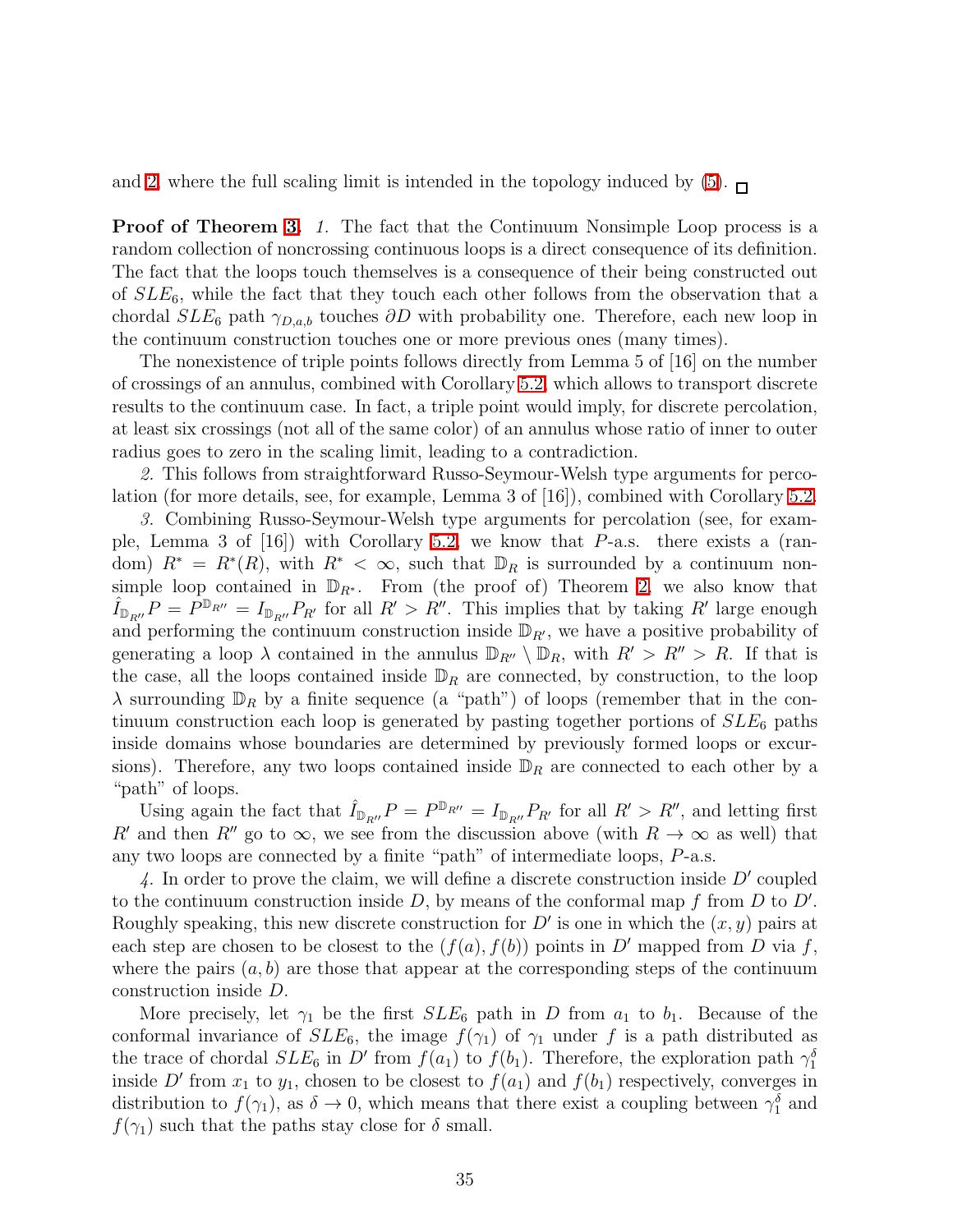We see already that one can use the same strategy as in the proof of the first part of Theorem [1,](#page-18-1) and obtain a discrete construction whose exploration paths are coupled to the  $SLE_6$  paths  $f(\gamma_k)$  that are the images of the paths  $\gamma_k$  in D. Then, for this discrete construction, the scaling limit of the exploration paths will be distributed as the images of the  $SLE_6$  paths in D.

In order to conclude the proof, we just have to show that the discrete construction inside  $D'$  defined above finds all the boundaries in a number of steps that is bounded in probability as  $\delta \to 0$  (this is equivalent to the second part of Theorem [1\)](#page-18-1). To do that, we use the second part of Theorem [1,](#page-18-1) which implies that, for any fixed  $\varepsilon > 0$  and  $C < \infty$ , the number of steps of the discrete construction in  $D$  that are necessary to ensure that only domains with diameter less than  $\varepsilon/C$  are present is bounded in probability as  $\delta \to 0$ . Since  $f$  (can be extended to a function that) is continuous in the compact set  $D$ ,  $f$  is uniformly continuous and so we can now choose  $C = C(f) < \infty$  such that any subdomain of D of diameter at most  $\varepsilon/C$  is mapped by f to a subdomain of D' of diameter at most  $\varepsilon$ . This, combined with the coupling between  $SLE_6$  paths and exploration paths inside D', assures that the number of steps necessary for the new discrete construction inside D' to find all the loops of diameter at least  $\varepsilon$  is bounded in probability as  $\delta \to 0$ .

Therefore, the scaling limit, as  $\delta \to 0$ , of this new discrete construction for D' gives the measure  $P_{D'}$ . It follows by construction that  $f * P_D = P_{D'}$ , which concludes the proof.

## Appendix A: Convergence of the Percolation Exploration Path

<span id="page-35-0"></span>In this first appendix, we provide a detailed proof of statement (S). The existence of subsequential limits for the percolation exploration path, which follows from the work of Aizenman and Burchard [2], means that the proof can be divided into two parts: first we will give a characterization of chordal  $SLE_6$  in terms of two properties that determine it uniquely; then we will show that any subsequential scaling limit of the percolation exploration path satisfies these two properties.

The characterization part will follow from known properties of hulls and of  $SLE_6$ (see [22] and [35]). The second part will follow from an extension of Smirnov's result about the convergence of crossing probabilities to Cardy's formula [10,11] (see Theorem [6](#page-42-0) below) for sequences of Jordan domains  $D_k$ , with the domain  $D_k$  changing together with the mesh  $\delta_k$  of the lattice, combined with the proof of a certain spatial Markov property for subsequential limits of percolation exploration hulls (Theorem [7\)](#page-48-0). We note that although Theorem [6](#page-42-0) represents only a slight extension to Smirnov's result on convergence of crossing probabilities, this extension and its proof play a major role in the technically important Lemmas [A.2,](#page-53-0) [A.4](#page-54-1) and [A.5,](#page-55-0) which control the "close encounters" of exploration paths to domain boundaries. The proof of Theorem [6](#page-42-0) is modelled after a simpler geometric argument involving only rectangles used in [8].

Let  $D'$  be a bounded simply connected domain containing the origin whose boundary  $\partial D'$  is a continuous curve. Let  $f: \mathbb{D} \to D'$  be the (unique) conformal map from the unit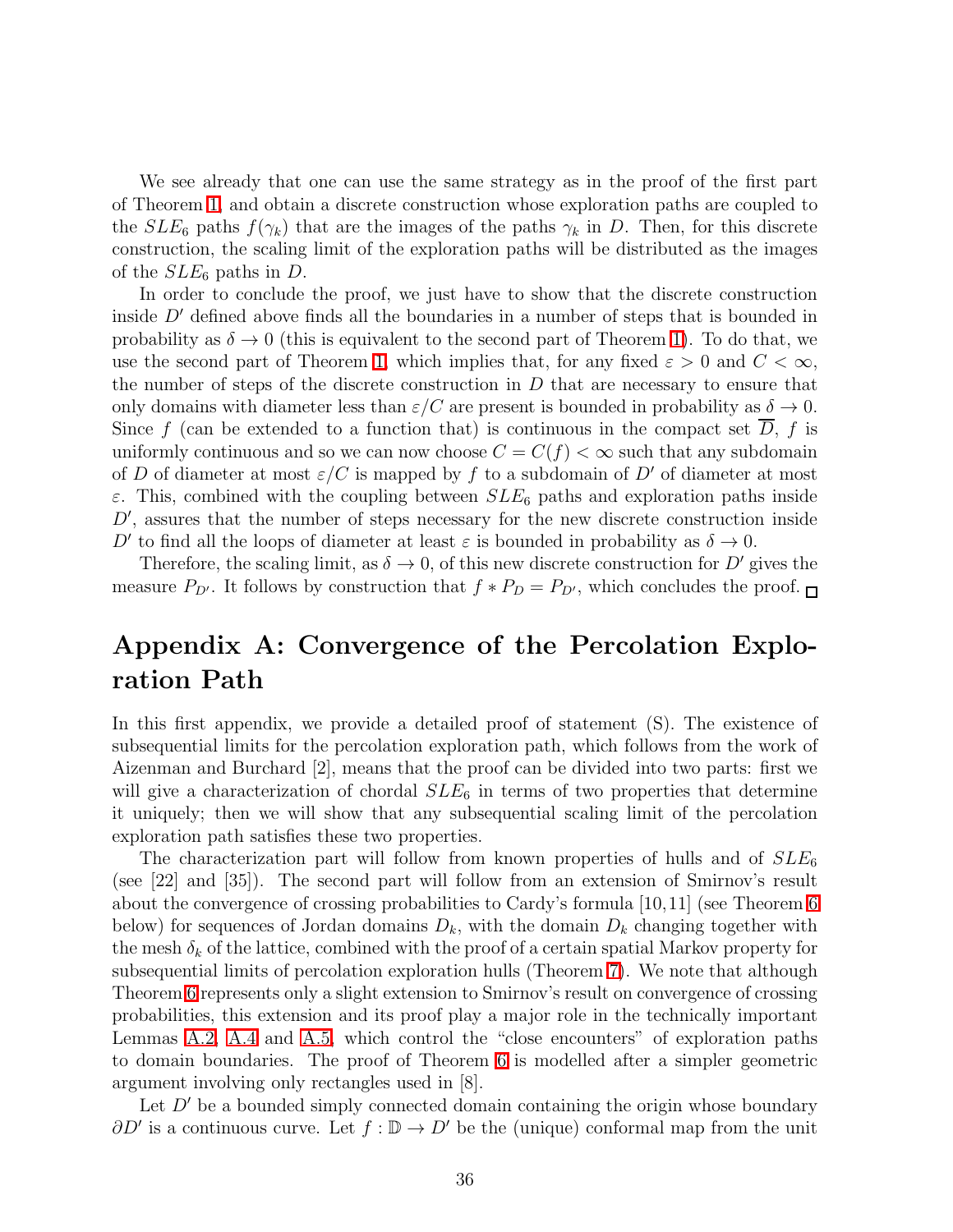disc to D' with  $f(0) = 0$  and  $f'(0) > 0$ ; note that by Theorem [10](#page-60-0) of Appendix [B,](#page-59-0) f has a continuous extension to  $\overline{\mathbb{D}}$ . Let  $z_1, z_2, z_3, z_4$  be four points of  $\partial D'$  (or more accurately, four prime ends) in counterclockwise order – i.e., such that  $z_j = f(w_j)$ ,  $j = 1, 2, 3, 4$ , with  $w_1, \ldots, w_4$  in counterclockwise order. Also, let  $\eta = \frac{(w_1 - w_2)(w_3 - w_4)}{(w_1 - w_3)(w_2 - w_4)}$  $\frac{(w_1-w_2)(w_3-w_4)}{(w_1-w_3)(w_2-w_4)}$ . Cardy's formula [10,11] for the probability  $\Phi_{D'}(z_1, z_2; z_3, z_4)$  of a "crossing" inside  $D'$  from the counterclockwise arc  $\overline{z_1z_2}$  to the counterclockwise arc  $\overline{z_3z_4}$  is

<span id="page-36-1"></span>
$$
\Phi_{D'}(z_1, z_2; z_3, z_4) = \frac{\Gamma(2/3)}{\Gamma(4/3)\Gamma(1/3)} \eta^{1/3} {}_2F_1(1/3, 2/3; 4/3; \eta),\tag{16}
$$

where  ${}_2F_1$  is a hypergeometric function.

For a given mesh  $\delta > 0$ , the probability of a crossing inside D' from the counterclockwise arc  $\overline{z_1z_2}$  to the counterclockwise arc  $\overline{z_3z_4}$  is the probability of the existence of a blue  $\mathcal{T}$ -path contained in  $(D')^{\delta}$ , the  $\delta$ -approximation of  $D'$  (see Definition [4.1](#page-12-1) above), that starts at a hexagon adjacent to one intersecting  $\overline{z_1z_2}$  and ends at a hexagon adjacent to one intersecting  $\overline{z_3z_4}$ . Smirnov proved the following major theorem, concerning the conjectured behavior [10, 11] of crossing probabilities in the scaling limit.

<span id="page-36-0"></span>**Theorem 4.** (Smirnov [30]) In the limit  $\delta \to 0$ , the crossing probability becomes confor*mally invariant and converges to Cardy's formula [\(16\)](#page-36-1).*

Remark A.1. *We actually only need Theorem [4](#page-36-0) for Jordan domains, as can be seen by a careful reading of the proof of Theorem [6.](#page-42-0) We note that Smirnov does not restrict attention to that case.*

Let us now specify the objects that we are interested in. Suppose  $D$  is a simply connected domain whose boundary  $\partial D$  is a continuous curve, and a, b are two distinct points in  $\partial D$  (or more accurately, two distinct prime ends), and let  $\tilde{\mu}_{D,a,b}$  be a probability measure on continuous (non-self-crossing) curves  $\tilde{\gamma} = \tilde{\gamma}_{D,a,b} : [0, \infty) \to \overline{D}$  with  $\tilde{\gamma}(0) = a$ and  $\tilde{\gamma}(\infty) \equiv \lim_{t \to \infty} \tilde{\gamma}(t) = b$  (we remark that the use of  $[0, \infty)$  instead of  $[0, 1]$  for the time parametrization is purely for convenience). Let  $D_t \equiv D \setminus \tilde{K}_t$  denote the (unique) connected component of  $D \setminus \tilde{\gamma}[0, t]$  whose closure contains b, where  $\tilde{K}_t$ , the filling of  $\tilde{\gamma}[0,t]$ , is a closed connected subset of  $\overline{D}$ .  $\tilde{K}_t$  is called a **hull** if it satisfies the condition

<span id="page-36-2"></span>
$$
\widetilde{K}_t \cap D = \widetilde{K}_t. \tag{17}
$$

We will generally be interested in curves  $\tilde{\gamma}$  such that  $\tilde{K}_t$  is a hull for each t, although we normally only consider  $\tilde{K}_T$  at certain stopping times T. (An example of such a curve that we are particularly interested in is the trace of chordal  $SLE_6$ .)

Let  $C' \subset D$  be a closed subset of D such that  $a \notin C'$ ,  $b \in C'$ , and  $D' = D \setminus C'$  is a bounded simply connected domain whose boundary contains the counterclockwise arc cd that does not belong to  $\partial D$  (except for its endpoints c and d – see Figure [8\)](#page-37-0). Let  $T' = \inf\{t : \tilde{K}_t \cap C' \neq \emptyset\}$  be the first time that  $\tilde{\gamma}(t)$  hits  $C'$  and assume that the filling  $\tilde{K}_{T'}$  of  $\tilde{\gamma}[0,T']$  is a hull; we denote by  $\tilde{\nu}_{D',a,c,d}$  the distribution of  $\tilde{K}_{T'}$ . To explain what we mean by the distribution of a hull, consider the set  $\tilde{A}$  of closed subsets  $\tilde{A}$  of  $\overline{D'}$  that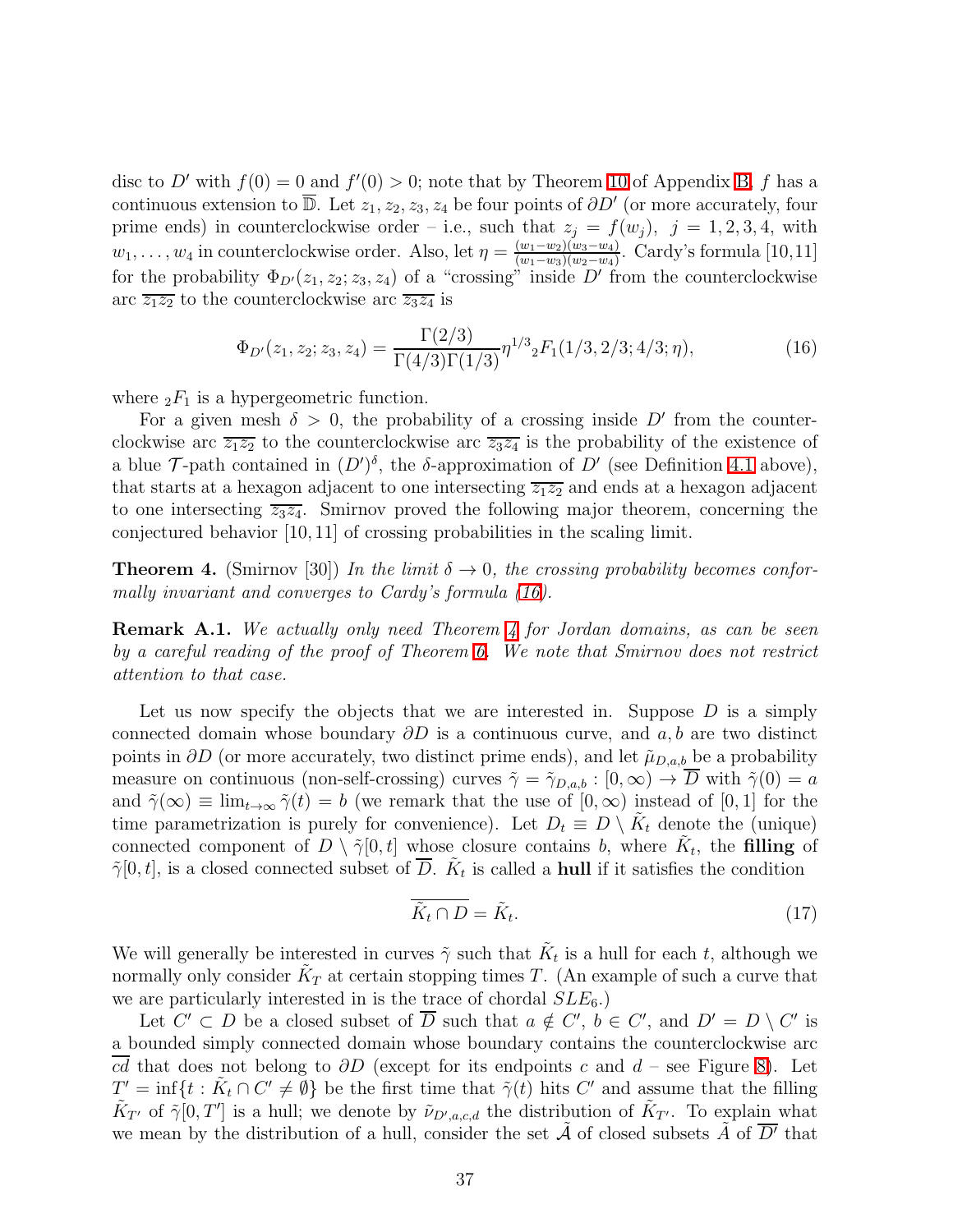

<span id="page-37-0"></span>Figure 8: D is the upper half-plane  $\mathbb H$  with the shaded portion removed,  $C'$  is an unbounded subdomain, and  $D' = D \setminus C'$  is indicated in the figure.



<span id="page-37-1"></span>Figure 9: Example of a hull K and a set  $\tilde{A}_1 \cup \tilde{A}_2$  in A. Here,  $D = \mathbb{H}$  and  $D'$  is the semi-disc centered at a.

do not contain a and such that  $\partial \tilde{A} \setminus \partial D'$  is a simple (continuous) curve contained in D' starting at a point on  $\partial D' \cap D$  and ending at a point on  $\partial D$  (see Figure [9\)](#page-37-1). Let A be the set of closed subsets of  $\overline{D'}$  of the form  $\tilde{A}_1 \cup \tilde{A}_2$ , where  $\tilde{A}_1, \tilde{A}_2 \in \tilde{\mathcal{A}}$  and  $\tilde{A}_1 \cap \tilde{A}_2 = \emptyset$ .

For a given  $C'$  and corresponding  $T'$ , let  $K$  be the set whose elements are possible hulls at time T'; we claim that the events  $\{K \in \mathcal{K} : K \cap A = \emptyset\}$ , for  $A \in \mathcal{A}$ , form a  $\pi$ -system  $\Pi$  (i.e., they are closed under finite intersections; we also include the empty set in Π), and we consider the  $\sigma$ -algebra  $\Sigma = \sigma(\Pi)$  generated by these events. To see that Π is closed under pairwise intersections, notice that, if  $A_1, A_2 \in \mathcal{A}$ , then  $\{K \in \mathcal{K} : K \cap A_1 =$  $\emptyset$ }  $\cap$  { $K \in \mathcal{K} : K \cap A_2 = \emptyset$ } = { $K \in \mathcal{K} : K \cap \{A_1 \cup A_2\} = \emptyset$ } and  $A_1 \cup A_2 \in \mathcal{A}$  (or else  ${K \in \mathcal{K} : K \cap {A_1 \cup A_2} = \emptyset}$  is empty). We are interested in probability spaces of the form  $(K, \Sigma, \mathbb{P}^*).$ 

We say that the exit distribution of  $\tilde{\gamma}(t)$  is determined by Cardy's formula if, for any C' and any counterclockwise arc  $\overline{xy}$  of cd, the probability that  $\tilde{\gamma}$  hits C' at time T' on  $\overline{xy}$ is given by

$$
\mathbb{P}^*(\tilde{\gamma}(T') \in \overline{xy}) = \Phi_{D'}(a, c; x, d) - \Phi_{D'}(a, c; y, d). \tag{18}
$$

It is easy to see that if the hitting distribution of  $\tilde{\gamma}(t)$  is determined by Cardy's formula, then the probabilities of events in  $\Pi$  are also determined by Cardy's formula in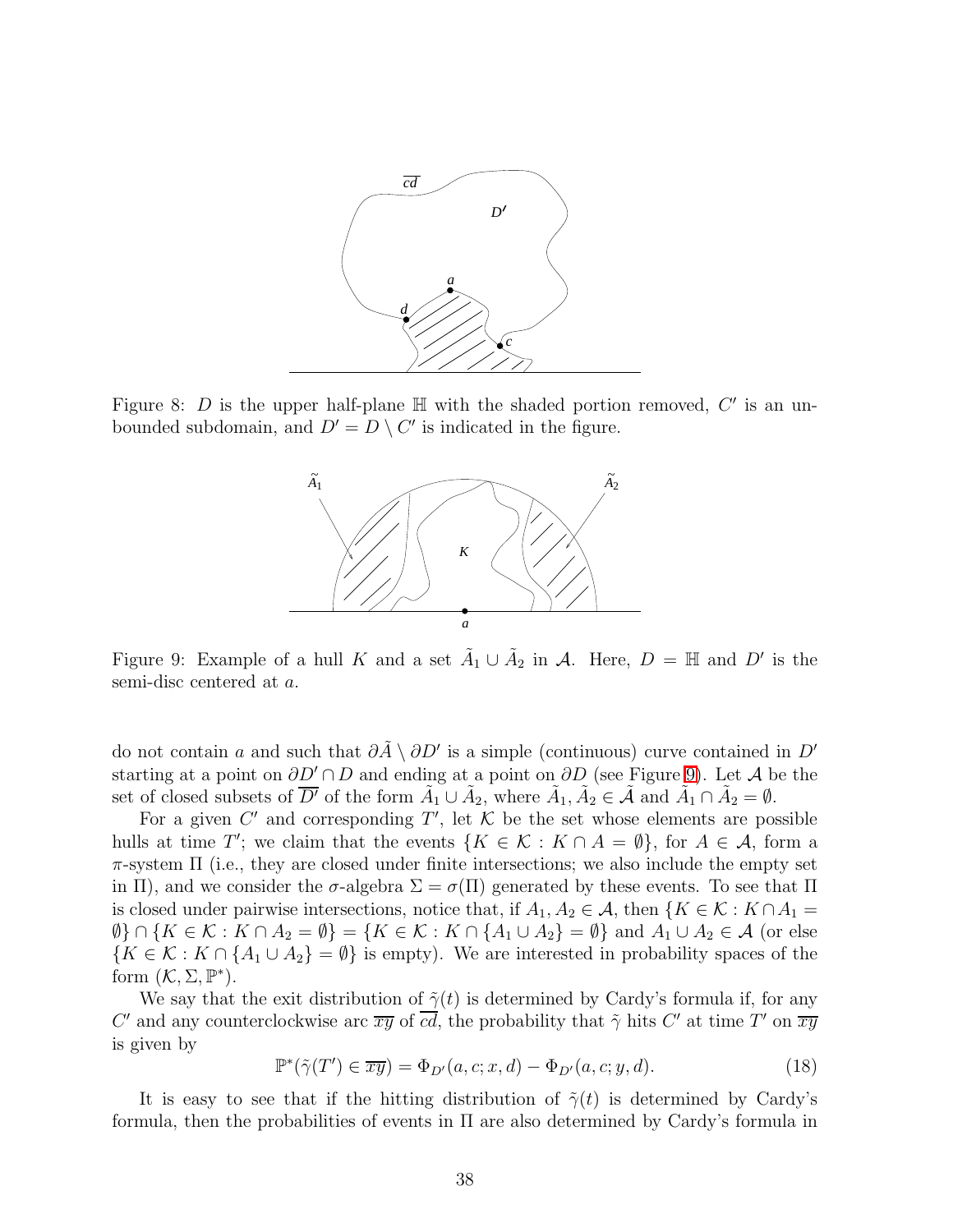the following way. Let  $A \in \mathcal{A}$  be the union of  $\tilde{A}_1, \tilde{A}_2 \in \tilde{\mathcal{A}}$ , with  $\partial \tilde{A}_1 \setminus \partial D'$  given by a curve from  $u_1 \in \partial D' \cap D$  to  $v_1 \in \partial D$  and  $\partial \tilde{A}_2 \setminus \partial D'$  given by a curve from  $u_2 \in \partial D' \cap D$  to  $v_2 \in \partial D$ ; then, assuming that a,  $v_1$ ,  $u_1$ ,  $u_2$ ,  $v_2$  are ordered counterclockwise around  $\partial D'$ ,

$$
\mathbb{P}^*(\tilde{K}_{T'} \cap A = \emptyset) = \Phi_{D' \setminus A}(a, v_1; u_1, v_2, ) - \Phi_{D' \setminus A}(a, v_1; u_2, v_2).
$$
\n(19)

Since  $\Pi$  is a  $\pi$ -system, the probabilities of the events in  $\Pi$  determine uniquely the distribution of the hull in the sense described above. Therefore, if we let  $\gamma_{D,a,b}$  denote the trace of chordal  $SLE_6$  inside D from a to b,  $K_t$  its hull up to time t, and  $\tau = \inf\{t : K_t \cap C' \neq \emptyset\}$ the first time that  $\gamma_{D,a,b}$  hits C', we have the following simple but useful lemma.

<span id="page-38-0"></span>**Lemma A.1.** *With the notation introduced above, if the hitting distribution of*  $\tilde{\gamma}_{DA,b}$  *is determined by Cardy's formula and*  $\tilde{K}_{T'}$  *is a hull, then*  $\tilde{K}_{T'}$  *is distributed like the hull*  $K_{\tau}$ *of chordal* SLE6*.*

**Proof.** It is enough to note that the hitting distribution for chordal  $SLE_6$  is determined by Cardy's formula [19].  $\Box$ 

Now let  $\tilde{f}_0$  be a conformal map from D to the upper half-plane H such that  $\tilde{f}_0(a) = 0$ and  $\lim_{z\to b} \tilde{f}_0(z) = \infty$  (these two conditions determine  $\tilde{f}_0$  only up to a multiplicative constant). For  $\varepsilon > 0$  fixed, let  $C(u, \varepsilon) = \{z : |u - z| < \varepsilon\} \cap \mathbb{H}$  denote the semi-ball of radius  $\varepsilon$  centered at u on the real line and let  $\tilde{T}_1 = \tilde{T}_1(\varepsilon)$  denote the first time  $\tilde{\gamma}(t)$  hits  $D \setminus \tilde{G}_{1}$ , where  $\tilde{G}_1 \equiv \tilde{f}_0^{-1}(C(0,\varepsilon))$ . Define recursively  $\tilde{T}_{j+1}$  as the first time  $\tilde{\gamma}[\tilde{T}_j,\infty)$  hits  $\tilde{D}_{\tilde{T}_j} \setminus \tilde{G}_{j+1}$ , where  $\tilde{D}_{\tilde{T}_j} \equiv D \setminus \tilde{K}_{\tilde{T}_j}, \tilde{G}_{j+1} \equiv \tilde{f}_{\tilde{T}_j}^{-1}(C(0, \varepsilon)),$  and  $\tilde{f}_{\tilde{T}_j}$  is a conformal map from  $\tilde{D}_{\tilde{T}_j}$  to  $\mathbb H$  that maps  $\tilde{\gamma}(\tilde{T}_j)$  to 0 and b to  $\infty$ . We also define  $\tilde{\tau}_{j+1} \equiv \tilde{T}_{j+1} - \tilde{T}_j$ , so that  $\tilde{T}_j = \tilde{\tau}_1 + \ldots + \tilde{\tau}_j$ . We note that, like  $\tilde{f}_0$ , the conformal maps  $\tilde{f}_{\tilde{T}_j}$  are only defined up to a multiplicative factor.

Notice that  $\tilde{G}_{j+1}$  is a bounded simply connected domain chosen so that the conformal transformation which maps  $\tilde{D}_{\tilde{T}_j}$  to  $\mathbb{H}$  maps  $\tilde{G}_{j+1}$  to the semi-ball  $C(0,\varepsilon)$  centered at the origin on the real line. With these definitions, consider the (discrete-time) stochastic process  $\tilde{X}_j \equiv (\tilde{K}_{\tilde{T}_j}, \tilde{\gamma}(\tilde{T}_j))$  for  $j = 1, 2, \ldots$ ; we say that  $\tilde{K}_t$  satisfies the **spatial Markov property** if each  $\tilde{K}_{\tilde{T}_j}$  is a hull and  $\tilde{X}_j$  for  $j = 1, 2, \ldots$  is a Markov chain (for any choice of the multitplicative factors for  $\tilde{f}_0$ ,  $\tilde{f}_{\tilde{T}_1}$ ,  $\tilde{f}_{\tilde{T}_2}$ ,...). Notice that the trace of chordal  $SLE_6$ satisfies the spatial Markov property, due to the conformal invariance and Markovian properties [28] of  $SLE_6$ .

Next, we give the main characterization theorem.

<span id="page-38-1"></span>**Theorem 5.** If the filling process  $\tilde{K}_t$  of  $\tilde{\gamma}_{D,a,b}$  satisfies the spatial Markov property and *its hitting distribution is determined by Cardy's formula, then*  $\tilde{\gamma}_{D,a,b}$  *is distributed like the trace*  $\gamma_{D,a,b}$  *of chordal*  $SLE_6$  *inside* D *started at a and aimed at b.* 

**Proof.** Since the trace  $\gamma_{D,a,b}$  of chordal  $SLE_6$  in a bounded Jordan domain D is defined (up to a linear time change) as  $f(\gamma)$ , where  $\gamma = \gamma_{\text{H},0,\infty}$  is the trace of chordal  $SLE_6$  in the upper half-plane started at 0 and  $f$  is any conformal map from the upper half-plane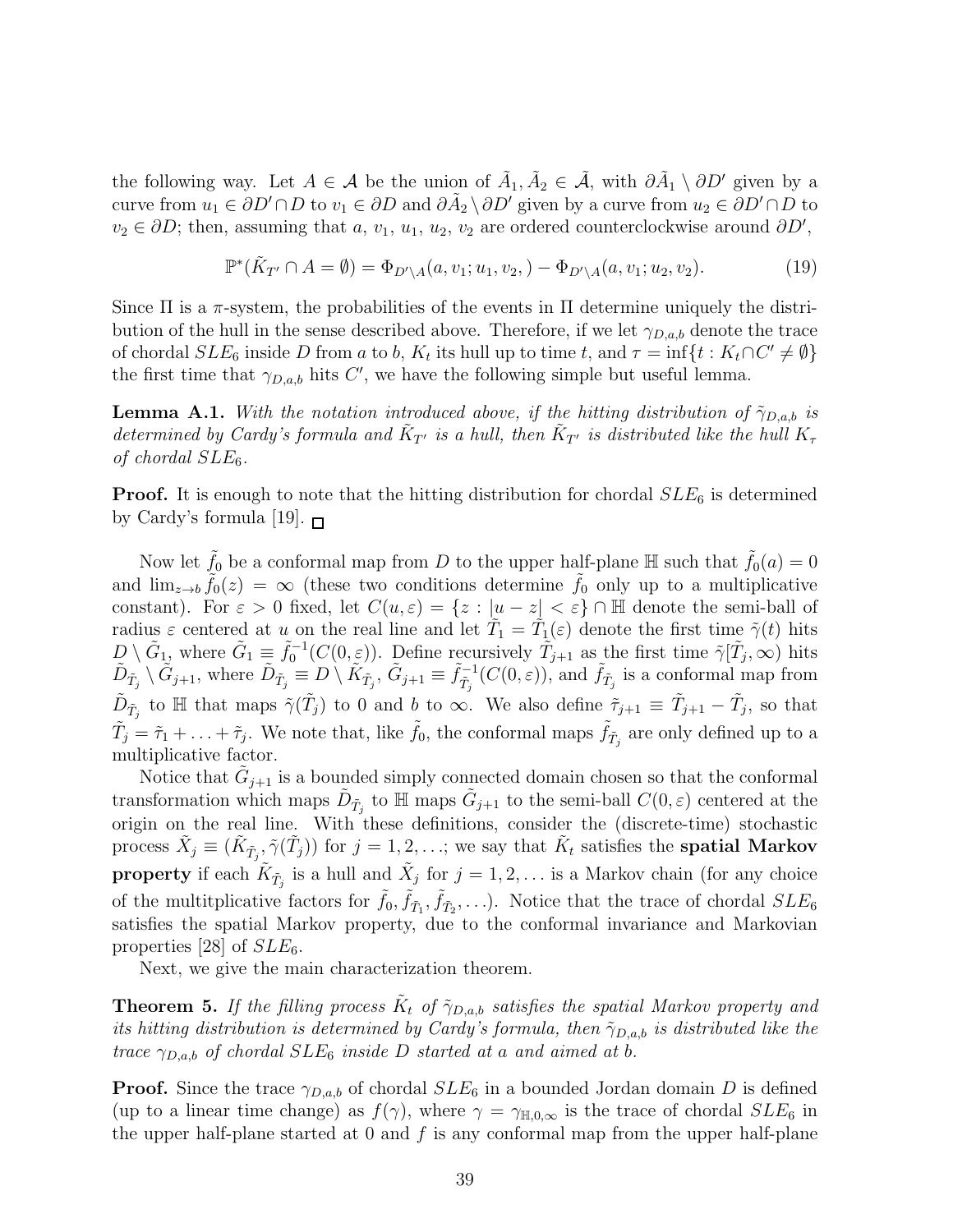$\mathbb{H}$  to *D* such that  $f(0) = a$  and  $f(\infty) = b$ , it is enough to show that  $\hat{\gamma} = f^{-1}(\tilde{\gamma}_{D,a,b})$ is distributed like the trace of chordal  $SLE_6$  in the upper half-plane. Let  $\hat{K}_t$  denote the filling of  $\hat{\gamma}(t)$  at time t and let  $\hat{g}_t(z)$  be the unique conformal transformation that maps  $\mathbb{H} \setminus \hat{K}_t$  onto  $\mathbb{H}$  with the following expansion at infinity:

<span id="page-39-0"></span>
$$
\hat{g}_t(z) = z + \frac{\hat{a}(t)}{z} + o(\frac{1}{z}).
$$
\n(20)

We choose to parametrize  $\hat{\gamma}(t)$  so that  $t = \frac{\hat{a}(t)}{2}$  $\frac{v}{2}$  (this is often called parametrization by capacity,  $\hat{a}(t)$  being the capacity of the filling up to time t).

<span id="page-39-1"></span>We want to compare  $\hat{\gamma}(t)$  with the trace  $\gamma(t)$  of chordal  $SLE_6$  in the upper half-plane parametrized in the same way (i.e., with  $a(t) = 2t$ ), so that, if  $K_t$  denotes the filling of  $\gamma$  at time t,  $\mathbb{H} \setminus K_t$  is mapped onto  $\mathbb{H}$  by a conformal transformation with the following expansion at infinity:

$$
g_t(z) = z + \frac{2t}{z} + o(\frac{1}{z}).
$$
\n(21)

Our strategy will be to construct suitable polygonal approximations  $\hat{\gamma}_{\varepsilon}$  and  $\gamma_{\varepsilon}$  of  $\hat{\gamma}$  and  $\gamma$  which converge, as  $\varepsilon \to 0$ , to the original curves (in the uniform metric on continuous curves [\(2\)](#page-4-0)), and show that  $\hat{\gamma}_{\varepsilon}$  and  $\gamma_{\varepsilon}$  have the same distribution. This implies that the distributions of  $\hat{\gamma}$  and  $\gamma$  must coincide.

Let us describe first the construction for  $\gamma_{\varepsilon}(t)$ ; we use exactly the same construction for  $\hat{\gamma}_{\varepsilon}(t)$ . We remark that the important features in the construction of the polygonal approximations are the spatial Markov property of the fillings and Cardy's formula, which are valid for both  $\gamma$  and  $\hat{\gamma}$ .

For  $\varepsilon > 0$  fixed, as above let  $C(u, \varepsilon) = \{z : |u - z| < \varepsilon\} \cap \mathbb{H}$  denote the semi-ball of radius  $\varepsilon$  centered at u on the real line. Let  $T_1 = T_1(\varepsilon)$  denote the first time  $\gamma(t)$  hits  $\mathbb{H} \setminus G_1$ , where  $G_1 \equiv C(0,\varepsilon)$ , and define recursively  $T_{j+1}$  as the first time  $\gamma[T_j,\infty)$  hits  $\mathbb{H}_{T_j} \setminus G_{j+1}$ , where  $\mathbb{H}_{T_j} = \mathbb{H} \setminus K_{T_j}$  and  $G_{j+1} \equiv g_{T_j}^{-1}(C(g_{T_j}(\gamma(T_j)), \varepsilon))$ . Notice that  $G_{j+1}$  is a bounded simply connected domain chosen so that the conformal transformation which maps  $\mathbb{H}_{T_j}$  to  $\mathbb{H}$  maps  $G_{j+1}$  to the semi-ball  $C(g_{T_j}(\gamma(T_j)), \varepsilon)$  centered at the point of the real line where the "tip"  $\gamma(T_j)$  of the hull  $K_{T_j}$  is mapped. The spatial Markov property and the conformal invariance of the hull of  $SLE_6$  imply that if we write  $T_j = \tau_1 + \ldots + \tau_j$ , with  $\tau_{j+1} \equiv T_{j+1} - T_j$ , the  $\tau_j$ 's are i.i.d. random variables, and also that the distribution of  $K_{T_{j+1}}$  is the same as the distribution of  $K_{T_j} \cup g_{T_j}^{-1}(K'_{T_1} + g_{T_j}(\gamma(T_j))),$  where  $K'_{T_1}$  is equidistributed with  $K_{T_1}$ , but also is independent of  $K_{T_1}$ . The polygonal approximation  $\gamma_{\varepsilon}$  is obtained by joining, for all j,  $\gamma(T_i)$  to  $\gamma(T_{i+1})$  with a straight segment, where the speed  $\gamma'_{\varepsilon}(t)$  is chosen to be constant.

Now let  $\hat{T}_1 = \hat{T}_1(\varepsilon)$  denote the first time  $\hat{\gamma}(t)$  hits  $\mathbb{H} \setminus \hat{G}_1$ , where  $\hat{G}_1 \equiv C(0,\varepsilon)$ , and define recursively  $\hat{T}_{j+1}$  as the first time  $\hat{\gamma}[\hat{T}_j,\infty)$  hits  $\hat{\mathbb{H}}_{\hat{T}_j} \setminus \hat{G}_{j+1}$ , where  $\hat{\mathbb{H}}_{\hat{T}_j} \equiv \mathbb{H} \setminus \hat{K}_{\hat{T}_j}$  and  $\hat{G}_{j+1} \equiv \hat{g}_{T_j}^{-1}(C(\hat{g}_{\hat{T}_j}(\hat{\gamma}(\hat{T}_j)),\varepsilon)).$  We also define  $\hat{\tau}_{j+1} \equiv \hat{T}_{j+1} - \hat{T}_j$ , so that  $\hat{T}_j = \hat{\tau}_1 + \ldots + \hat{\tau}_j$ . Once again,  $\hat{G}_{j+1}$  is a bounded simply connected domain chosen so that the conformal  $\text{transformation which maps } \hat{\mathbb{H}}_{\hat{T}_j} \text{ to } \mathbb{H} \text{ maps } \hat{G}_{j+1} \text{ to the semi-ball } C(\hat{g}_{\hat{T}_j}(\hat{\gamma}(\hat{T}_j)), \varepsilon) \text{ centered}$ at the point on the real line where the "tip"  $\hat{\gamma}(\hat{T}_j)$  of the hull  $\hat{K}_{\hat{T}_j}$  is mapped. The polygonal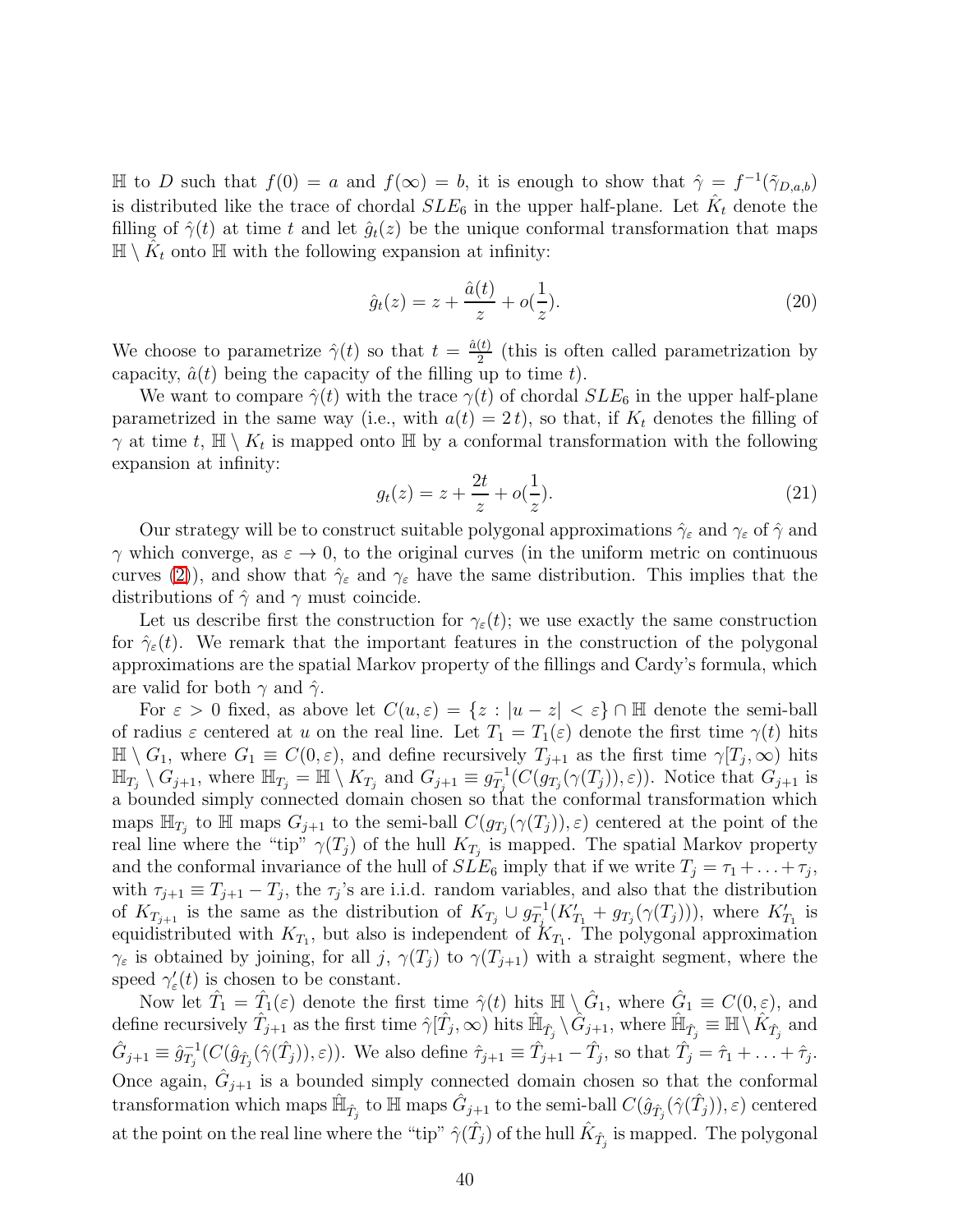approximation  $\hat{\gamma}_{\varepsilon}$  is obtained by joining, for all  $j$ ,  $\hat{\gamma}(\hat{T}_j)$  to  $\hat{\gamma}(\hat{T}_{j+1})$  with a straight segment, where the speed  $\hat{\gamma}_{\varepsilon}'(t)$  is chosen to be constant.

Consider the sequence of times  $\tilde{T}_j$  defined in the natural way so that  $\tilde{\gamma}(\tilde{T}_j) = f(\hat{\gamma}(\hat{T}_j))$ and the (discrete-time) stochastic processes  $\hat{X}_j \equiv (\hat{K}_{\hat{T}_j}, \hat{\gamma}(\hat{T}_j))$  and  $\tilde{X}_j \equiv (\tilde{K}_{\tilde{T}_j}, \tilde{\gamma}(\tilde{T}_j))$ related by  $\hat{X}_j = f^{-1}(\tilde{X}_j)$ . If for  $x \in \mathbb{R}$  we let  $\theta[x]$  denote the translation that maps x to 0 and define the family of conformal maps  $\tilde{f}_{\tilde{T}_j} = \theta[g_{\hat{T}_j}(\hat{\gamma}(\hat{T}_j))] \circ g_{\hat{T}_j} \circ f^{-1}$  from  $D \setminus \tilde{K}_{\tilde{T}_j}$  to  $\mathbb{H}$ , then  $\tilde{f}_{\tilde{T}_j}$  sends  $\tilde{\gamma}(\tilde{T}_j)$  to 0 and b to  $\infty$ , and  $\tilde{T}_{j+1}$  is the first time  $\tilde{\gamma}[\tilde{T}_j,\infty)$  hits  $\tilde{\mathbb{H}}_{\hat{T}_j} \setminus \tilde{G}_{j+1}$ , where  $\tilde{\mathbb{H}}_{\tilde{T}_j} = \mathbb{H} \setminus \tilde{K}_{\hat{T}_j}$  and  $\tilde{G}_{j+1} = \tilde{f}_{\tilde{T}_j}^{-1}(C(0,\varepsilon))$ . Therefore,  $\{\tilde{T}_j\}$  is a sequence of stopping times like those used in the definition of the spatial Markov property and, thanks to the relation  $\hat{X}_j = f^{-1}(\tilde{X}_j)$ , the fact that  $\tilde{K}_t$  satisfies the spatial Markov property implies that  $\hat{X}_j$  is a Markov chain. We also note that the fact that the hitting distribution of  $\tilde{\gamma}(t)$ is determined by Cardy's formula implies the same for the hitting distribution of  $\hat{\gamma}(t)$ , thanks to the conformal invariance of Cardy's formula. We next use these properties to show that  $\hat{\gamma}_{\varepsilon}$  is distributed like  $\gamma_{\varepsilon}$ .

To do so, we first note that the conformal transformations  $g_{T_j}$  and  $\hat{g}_{\hat{T}_j}$  are random and that their distributions are functionals of the distributions of the hulls  $K_{T_j}$  and  $\hat{K}_{\hat{T}_j}$ , since there is a one-to-one correspondence between hulls and conformal maps (with the normalization we have chosen in [\(20\)](#page-39-0)–[\(21\)](#page-39-1)). Therefore, since  $\hat{K}_{\hat{T}_1}$  is distributed like  $K_{T_1}$ (see Lemma [A.1\)](#page-38-0),  $g_{T_1}$  and  $\hat{g}_{\hat{T}_1}$  have the same distribution, which also implies that  $\hat{T}_1$ is distributed like  $T_1$  because, due to the parametrization by capacity of  $\gamma$  and  $\hat{\gamma}$ ,  $2T_1$  is exactly the coefficient of the term  $1/z$  in the expansion at infinity of  $g_{T_1}$ , and  $2\hat{T}_1$  is exactly the coefficient of the term  $1/z$  in the expansion at infinity of  $\hat{g}_{\hat{T}_1}$ . Moreover, it is also clear that  $\hat{\gamma}(\hat{T}_1)$  is distributed like  $\gamma(T_1)$ , because their distributions are both determined by Cardy's formula, and so  $\hat{g}_{\hat{T}_1}(\hat{\gamma}(\hat{T}_1))$  is distributed like  $g_{T_1}(\gamma(T_1))$ . Notice that the law of the hull  $\hat{K}_{\hat{T}_1}$  is conformally invariant because, by Lemma [A.1,](#page-38-0) it coincides with the law of the  $SLE_6$  hull  $K_{T_1}$ .

Using now the Markovian character of  $\hat{X}_j$ , which implies that, conditioned on  $\hat{X}_1$  =  $(\hat{K}_{\hat{T}_1}, \hat{\gamma}(\hat{T}_1)), \hat{K}_{\hat{T}_2} \setminus \hat{K}_{\hat{T}_1}$  and  $\hat{\gamma}(\hat{T}_2)$  are determined by Cardy's formula in  $\hat{G}_2$ , from the fact that  $\hat{K}_{\hat{T}_1}$  is equidistributed with  $K_{T_1}$  and therefore  $\hat{G}_2$  is equidistributed with  $G_2$ , we obtain that the hull  $\hat{K}_{\hat{T}_2}$  is distributed like  $K_{T_2}$  and its "tip"  $\hat{\gamma}(\hat{T}_2)$  is distributed like the "tip"  $\gamma(T_2)$  of the hull  $K_{T_2}$ , and we can conclude that the joint distribution of  $\{\hat{\gamma}(\hat{T}_1), \hat{\gamma}(\hat{T}_2)\}\$ is the same as the joint distribution of  $\{\gamma(T_1), \gamma(T_2)\}\$ . It also follows immediately that  $\hat{g}_{\hat{T}_2}$  is equidistributed with  $g_{T_2}$  and  $\hat{\tau}_2$  is equidistributed with  $\tau_2$  or indeed with  $\tau_1$ .

By repeating this argument recursively, using at each step the Markovian character of the hulls and tips, we obtain that, for all j, the joint distribution of  $\{\hat{\gamma}(\hat{T}_1), \ldots, \hat{\gamma}(\hat{T}_j)\}$ is the same as the joint distribution of  $\{\gamma(T_1), \ldots, \gamma(T_j)\}\)$ . This immediately implies that  $\hat{\gamma}_{\varepsilon}$  has the same distribution as  $\gamma_{\varepsilon}$ .

In order to conclude the proof, we just have to show that, as  $\varepsilon \to 0$ ,  $\hat{\gamma}_{\varepsilon}$  converges to  $\hat{\gamma}$ and  $\gamma_{\varepsilon}$  to  $\gamma$  in the uniform metric on continuous curves [\(2\)](#page-4-0). This, however, follows easily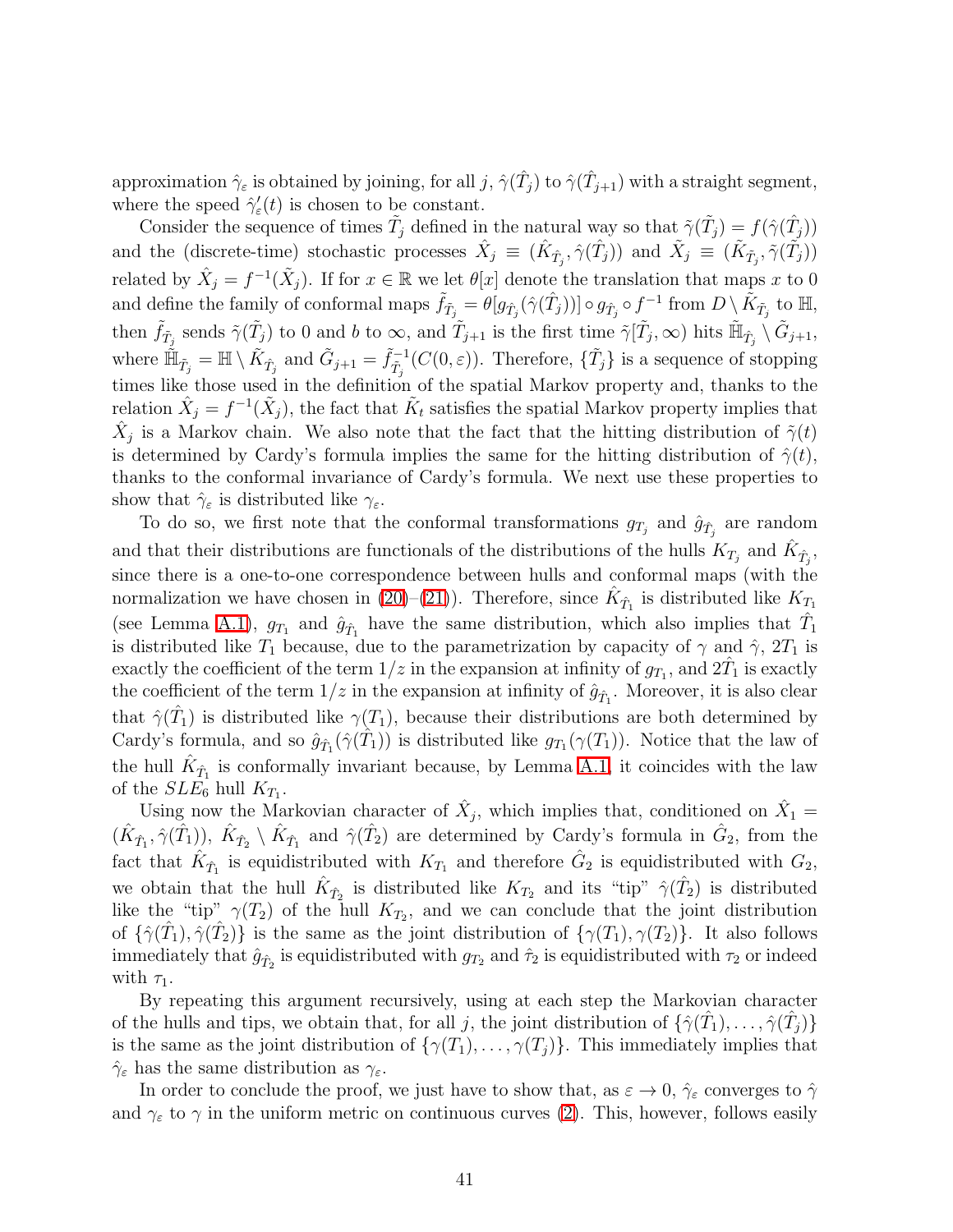from properties of continuous curves, if we can show that the time intervals  $\hat{T}_{j+1} - \hat{T}_j = \hat{\tau}_{j+1}$ and  $T_{j+1} - T_j = \tau_{j+1}$  go to 0 as  $\varepsilon \to 0$ . To see this, we recall that  $\hat{\tau}_{j+1}$  and  $\tau_{j+1}$  are distributed like  $\tau_1$  and use Lemma 2.1 of [21], which implies the (deterministic) bound  $\tau_1(\varepsilon)\leq \frac{1}{2}$  $\frac{1}{2} \varepsilon^2$ , which follows from the well-know bound  $a(t) \leq \varepsilon^2$  for the capacity  $a(t) = 2 t$ of  $(21)$ .  $\Box$ 

<span id="page-41-0"></span>**Remark A.2.** *The procedure for constructing the polygonal approximations of*  $\hat{\gamma}$  *and*  $\gamma$ *and the recursive strategy for proving that they have the same distribution include significant modifications to the sketched argument for convergence of the percolation exploration process to chordal* SLE<sup>6</sup> *given by Smirnov in [30] and [31]. One modification is that we use "conformal semi-balls" instead of balls (see [30, 31]) to define the sequences of stopping times*  $\{\hat{T}_j\}$  *and*  $\{T_j\}$ *. Since the paths we are dealing with touch themselves (or almost do), if one were to use balls, some of them would intersect multiple disjoint pieces of the past hull, making it impossible to use Cardy's formula in the "triangular setting" proposed by (Carleson and) Smirnov and used here. The use of conformally mapped semiballs ensures, thanks to the choice of the conformal maps, that the domains used to define the stopping times intersect a single piece of the past hull. This seems to be a natural choice (exploiting the conformal invariance) to obtain a good polygonal approximation of the paths while still being able to use Cardy's formula to determine hitting distributions.*

We will next prove a version of Smirnov's result (Theorem [4](#page-36-0) above) extended to cover the convergence of crossing probabilities to Cardy's formula for the case of sequences of domains. The statement of Theorem [6](#page-42-0) below is certainly not optimal, but it is sufficient for our purposes. We remark that a weaker statement restricted, for instance, only to Jordan domains would not be sufficient – see Figure [19](#page-53-1) and the discussion referring to it in the proof of Theorem [7](#page-48-0) below. First, we introduce some definitions that will simplify the notation in the rest of the paper.

We will consider bounded simply connected domains D whose boundaries  $\partial D$  are continuous curves. Let  $f : \mathbb{D} \to D$  be the (unique) conformal map from the unit disc to D with  $f(0) = 0$  and  $f'(0) > 0$ ; note that by Theorem [10](#page-60-0) of Appendix [B,](#page-59-0) f has a continuous extension to D. Let a, c, d be three points of  $\partial D$  (or more accurately, three prime ends) in counterclockwise order – i.e., such that  $a = f(a^*)$ ,  $c = f(c^*)$  and  $d = f(d^*)$ , with  $a^*$ ,  $c^*$ and  $d^*$  in counterclockwise order. We will call D **admissible** with respect to  $(a, c, d)$  if the counterclockwise arcs  $\overline{ac}$ ,  $\overline{cd}$  and  $\overline{da}$  are simple curves,  $\overline{cd}$  does not touch the interior of either  $\overline{ac}$  or  $\overline{da}$ , and from each point in  $\overline{cd}$  there is a path to infinity that does not cross ∂D.

Notice that, according to our definition, the interiors of the arcs  $\overline{ac}$  and  $\overline{da}$  can touch. If that happens, the double-points of the boundary (belonging to both arcs) are counted twice and considered as two distinct points (and are two different prime ends). The significance of the notion of admissible is that certain domains arising naturally in the proof of Theorem [7](#page-48-0) (and thus in the proof of convergence to  $SLE_6$ ) are not Jordan but are admissible – see Figure [19.](#page-53-1)

Consider a sequence of admissible domains  $D_k$  with j distinct selected points  $u_k^1, \ldots, u_k^j$ k on  $\partial D_k$  on each of their boundaries. If D is an admissible domain with j selected distinct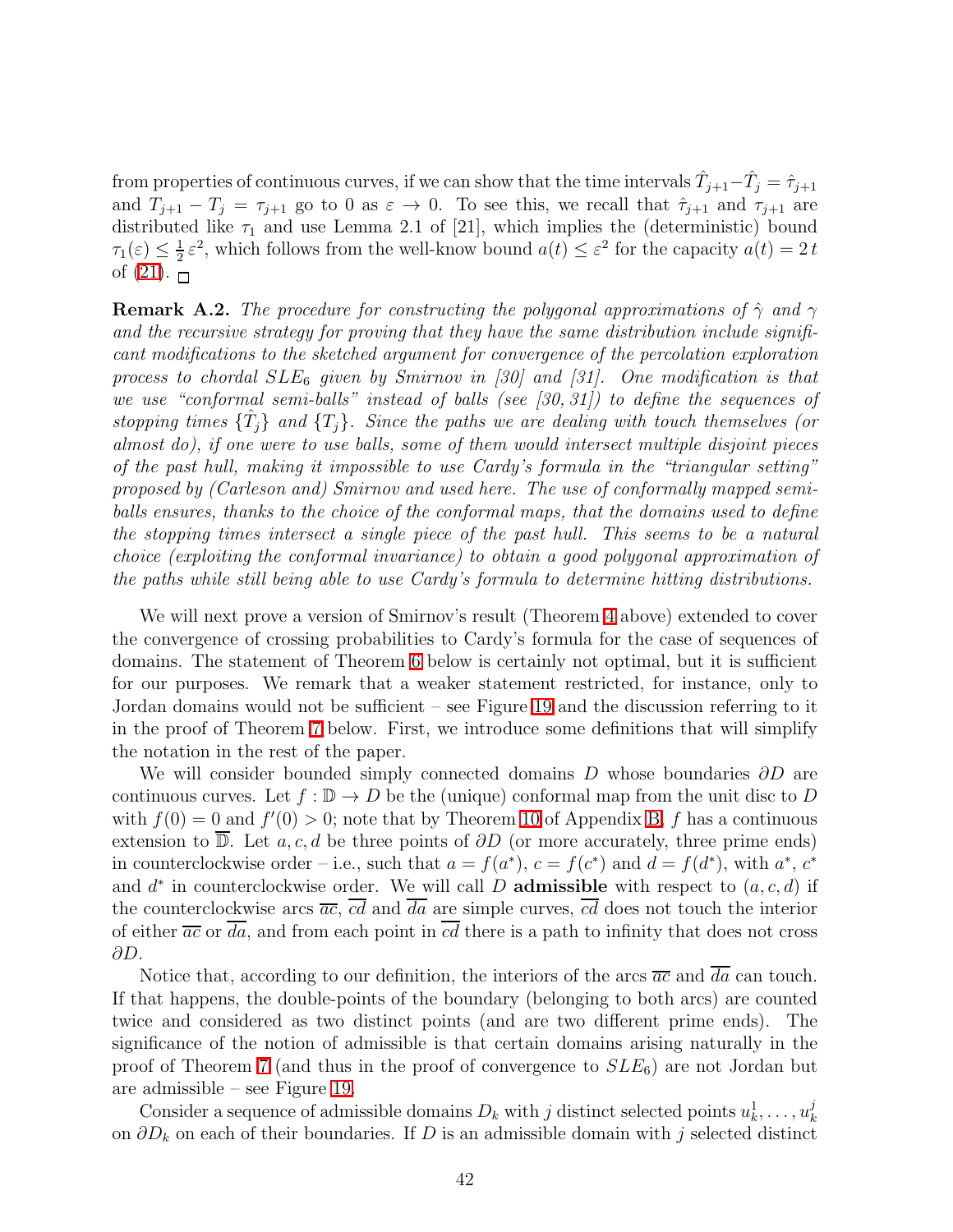points  $u^1, \ldots, u^j$  on its boundary such that, as  $k \to \infty$ ,  $d(\partial D_k, \partial D) \to 0$  and  $|u^1_k |u^1|, \ldots, |u^j_k - u^j| \to 0$ , we say that  $(D_k, u^1_k, \ldots, u^j_k)$  $(k)$  converges to  $(D, u^1, \ldots, u^j)$  and write  $(D_k, u_k^1, \ldots, u_k^j)$  $\lambda_k^j$   $\rightarrow$   $(D, u^1, \ldots, u^j)$ .

<span id="page-42-0"></span>**Theorem 6.** *Consider a sequence*  $\{(D_k, a_k, b_k, c_k, d_k)\}$  *of domains containing the origin, admissible with respect to*  $(a_k, c_k, d_k)$ , and with  $b_k$  belonging to the interior of the counter*clockwise arc*  $\overline{c_kd_k}$ . Assume that  $(D_k, a_k, b_k, c_k, d_k)$  *converges, as*  $k \to \infty$ *, to*  $(D, a, b, c, d)$ *,* where  $D$  is a domain containing the origin, admissible with respect to  $(a, c, d)$ , and b *belongs to the interior of the counterclockwise arc*  $\overline{cd}$ *. Then, for any sequence*  $\delta_k \downarrow 0$ *, the probability*  $\Phi_k^{\delta_k}$  $_{k}^{\delta_{k}}(\equiv\Phi_{D}^{\delta_{k}}% (\varepsilon_{N})\equiv\frac{1}{2}(\delta_{N}\cdot\gamma_{N})\sum_{k}\left( \delta_{k}\right) ^{k}\left( \delta_{k}\right) ^{k}$  $\binom{\delta_{k}}{D_{k}}$  of a blue crossing inside  $D_{k}$  from the counterclockwise segment  $\overline{a_kc_k}$  *of*  $\partial D_k$  *to the counterclockwise segment*  $\overline{b_kd_k}$  *of*  $\partial D_k$  *converges, as*  $k \to \infty$ *, to Cardy's formula*  $\Phi_D$  *(see [\(16\)](#page-36-1)) for a crossing inside* D *from the counterclockwise segment*  $\overline{ac}$  *of* ∂D *to the counterclockwise segment* cd *of* ∂D*.*

**Proof.** We will construct for each small  $\varepsilon > 0$ , two domains with boundary points,  $(\tilde{D}, \tilde{a}, \tilde{b}, \tilde{c}, \tilde{d})$  and  $(\hat{D}, \hat{a}, \hat{b}, \hat{c}, \hat{d})$ , approximating  $(D, a, b, c, d)$  in such a way that not only does  $\tilde{\Phi}_{\varepsilon} \equiv \Phi_{\tilde{D}}(\tilde{a}, \tilde{c}; \tilde{b}, \tilde{d}) \stackrel{\varepsilon \to 0}{\longrightarrow} \Phi \equiv \Phi_D(a, c; b, d)$  (by the continuity of Cardy's formula – see Lemma [B.2\)](#page-63-0) and the same for  $\hat{\Phi}_{\varepsilon}$ , but also so that

<span id="page-42-1"></span>
$$
\tilde{\Phi}_{\varepsilon} = \liminf_{k \to \infty} \Phi_{\tilde{D}(\varepsilon)}^{\delta_k} \le \liminf_{k \to \infty} \Phi_k^{\delta_k} \le \limsup_{k \to \infty} \Phi_k^{\delta_k} \le \limsup_{k \to \infty} \Phi_{\tilde{D}(\varepsilon)}^{\delta_k} = \hat{\Phi}_{\varepsilon}.
$$
 (22)

This yields the desired result. The construction of the approximating domains uses fairly straightforward conformal mapping arguments. We provide details for  $D$ ; the construction of  $\hat{D}$  is analogous. Before providing the construction details for  $\hat{D}$ , we give several paragraphs of overview.

To construct  $\tilde{D}$ , we will first need to take an inner approximation  $\underline{E} = \underline{E}(D, \varepsilon)$  of  $∂D$ , where <u>E</u> is a simple loop surrounded by  $∂D$  and with  $d(∂D, E) ≤ ε$ . We will then construct a Jordan domain  $G(\varepsilon)$  whose boundary  $\partial G$  is composed of pieces of  $\partial D$  and of  $E$ , plus four segments joining  $\partial D$  with  $E$  (see Figure [10\)](#page-43-0), as we explain below.

Next, we will take an outer approximation  $\overline{E} = \overline{E}(G,\varepsilon)$  of  $\partial G$ , where  $\overline{E}$  is a simple loop surrounding  $\partial G$  and with  $d(\partial G, \overline{E}) \leq \varepsilon$ . We will also need four simple curves  $\{\partial_a, \partial_b, \partial_c, \partial_d\}$  in the interior of the (topological) annulus between E and E and connecting their endpoints  $\{(a,\overline{a}), (b, b), (c, \overline{c}), (d, d)\}\$  on  $\underline{E}$  and  $\overline{E}$  with each of the four curves touching ∂D at exactly one point which is either in the interior of the counterclockwise segment  $\overline{ac}$  (for  $\partial_a$  and  $\partial_c$ ) or else the counterclockwise segment  $\overline{bd}$  (for  $\partial_b$  and  $\partial_d$ ). Furthermore each of these connecting curves is close to its corresponding point  $a, b, c,$  or  $d$ ; i.e.,  $d(\partial_a, a) \leq \varepsilon$ , etc. (see Figure [10](#page-43-0) where each connecting segment represents "half" of one of these connecting curves).

We will take  $\tilde{a} = \overline{a}$ ,  $\tilde{b} = \overline{b}$ ,  $\tilde{c} = \overline{c}$ , and  $\tilde{d} = \overline{d}$  with  $\partial \tilde{D}$  the concatenation of:  $\partial_a$  from  $\underline{a}$ to  $\overline{a}$ , the portion of  $\overline{E}$  from  $\overline{a}$  to  $\overline{c}$  counterclockwise,  $\partial_c$  from  $\overline{c}$  to  $\overline{c}$ , the portion of  $\underline{E}$  from <u>c</u> to <u>b</u> counterclockwise,  $\partial_b$  from <u>b</u> to  $\overline{b}$ , the portion of  $\overline{E}$  from  $\overline{b}$  to  $\overline{d}$  counterclockwise,  $\partial_d$  from  $\overline{d}$  to  $\underline{d}$ , and the portion of  $\underline{E}$  from  $\underline{d}$  to  $\underline{a}$  counterclockwise. It is important that (for fixed  $\varepsilon$  and  $\tilde{D}$ ) there is a strictly positive minimal distance between  $\underline{E}$  and  $\partial D$ , and between  $\partial D$  and the union of the two counterclockwise segments cb and da of  $\partial D$ . These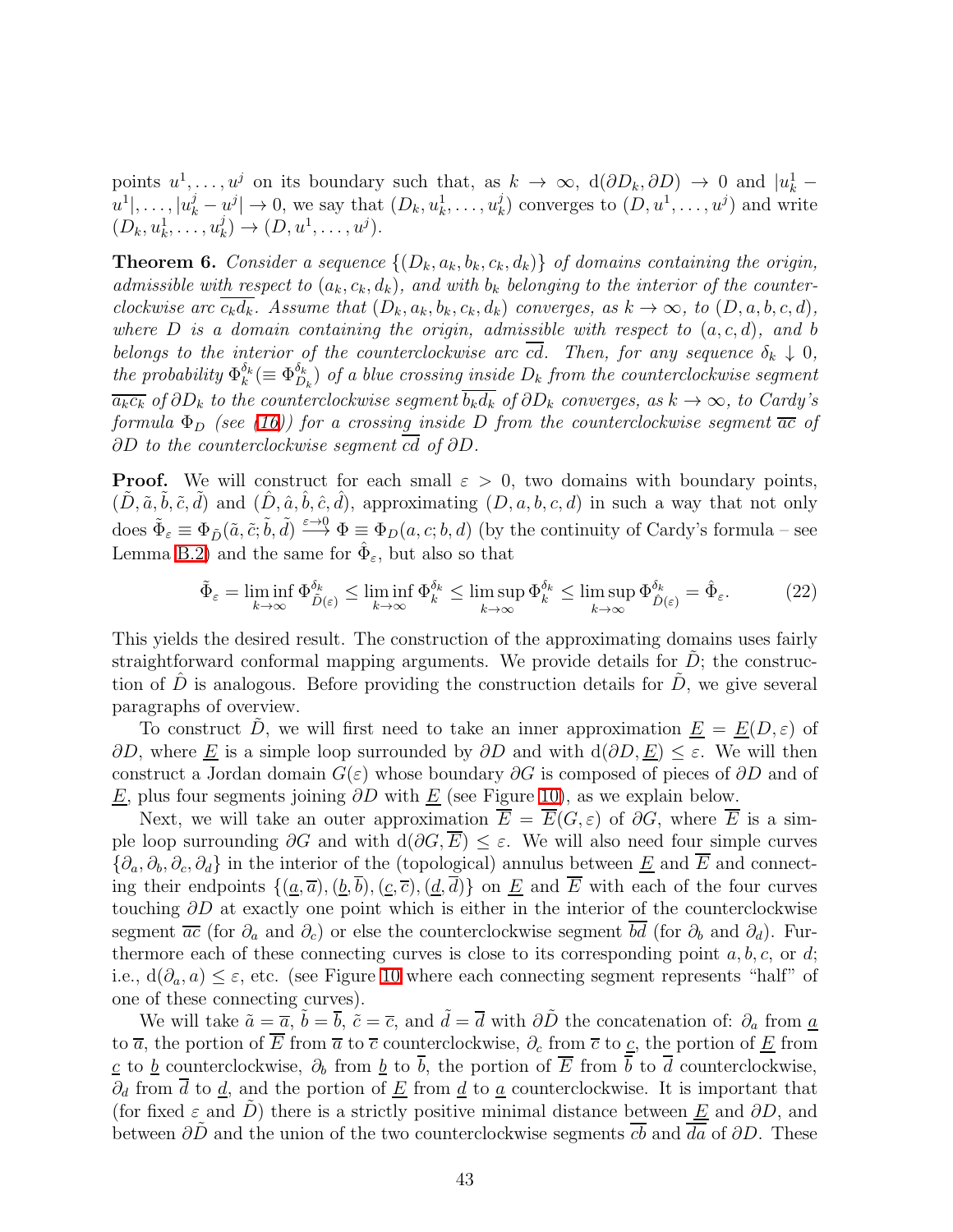

<span id="page-43-0"></span>Figure 10: Schematic figure for the construction of  $E$  and of the new simple loop  $\partial G$  of which E will be an outer approximation. The outer loop represents  $\partial D$  and the inner one E. The dotted portions of E are not used to construct  $\partial G$ , which is obtained pasting together the remaining portions of  $\underline{E}$ , portions of  $\partial D$  and the segments connecting  $\underline{E}$  and ∂D.

features will guarantee (as we explain with more detail below) that for fixed  $\varepsilon$ , once k is large enough, a continuous curve within  $D$  that corresponds to the crossing event whose probability is  $\Phi_{\tilde{D}}(\tilde{a}, \tilde{c}; \tilde{b}, \tilde{d})$  must have a subpath corresponding to the crossing event in  $D_k$  whose probability is  $\Phi_{D_k}(a_k, c_k; b_k, d_k)$ . This is the key feature of  $\tilde{D}$ , which will yield the first inequality of [\(22\)](#page-42-1).

We now give a more detailed explanation of the construction of  $D$ . We first construct the parts of  $\partial D$  that are inside  $\partial D$ . Let f be the conformal map from D onto D with  $f(0) = 0$  and  $f'(0) > 0$ , and consider the image  $f(\partial \mathbb{D}_{1-\varepsilon})$  of the circle  $\partial \mathbb{D}_{1-\varepsilon'} = \{z : |z| = 0\}$  $1 - \varepsilon'$  under f and the inverse images,  $a^*, b^*, c^*, d^*$ , under  $f^{-1}$  of  $a, b, c, d$ . Let  $\partial_a^*(\varepsilon', \varepsilon_a)$ be the straight segment between  $e^{-i\varepsilon_a}a^*$  on the unit circle  $\partial\mathbb{D}$ , and  $(1-\varepsilon')e^{-i\varepsilon_a}a^*$  on the circle  $\partial \mathbb{D}_{1-\varepsilon}$ , and define  $\partial_b^*, \partial_c^*$ , and  $\partial_d^*$  similarly, but using *clockwise* rotations by  $e^{+i\varepsilon_c}$  and  $e^{+i\varepsilon_d}$  for  $c^*$  and  $d^*$  (see Figure [11\)](#page-44-0).  $f(\partial \mathbb{D}_{1-\varepsilon'})$  is a candidate for  $\underline{E}(D,\varepsilon)$  and  $f(\partial_{\sharp}^*(\varepsilon',\varepsilon_{\sharp}))$ is a candidate for half of  $\partial_{\sharp}$  (where  $\sharp = a$  or b or c or d), so we must choose  $\varepsilon'$  and the  $\varepsilon_{\sharp}$ 's small enough so that  $d(\partial D, f(\mathbb{D}_{1-\varepsilon'})) \leq \varepsilon$ ,  $d(f(\partial_a^*(\varepsilon', \varepsilon_a)), a) \leq \varepsilon$ , etc. We then define  $\underline{a} = f((1 - \varepsilon')e^{-i\varepsilon_a}a^*)$  and similarly for <u>b</u>, <u>c</u> and <u>d</u> (see Figure [12\)](#page-44-1).

Consider now the Jordan domain  $G = G(\varepsilon)$  whose boundary  $\partial G$  is given by the concatenation of:  $f(\partial_a^*)$  from <u>a</u> to  $f(e^{-i\varepsilon_a}a^*)$ , the portion of  $\partial D$  from  $f(e^{-i\varepsilon_a}a^*)$  to  $f(e^{i\varepsilon_c}c^*)$ counterclockwise,  $f(\partial_c^*)$  from  $f(e^{i\varepsilon_c}c^*)$  to  $\underline{c}$ , the portion of  $\underline{E}$  from  $\underline{c}$  to  $\underline{b}$  counterclockwise,  $f(\partial_b^*)$  from <u>b</u> to  $f(e^{-i\varepsilon_b}b^*)$ , the portion of  $\partial D$  from  $f(e^{-i\varepsilon_b}b^*)$  to  $f(e^{i\varepsilon_d}d^*)$  counterclockwise,  $f(\partial_d^*)$  from  $f(e^{i\varepsilon_d}d^*)$  to <u>d</u>, and the portion of <u>E</u> from <u>d</u> to <u>a</u> counterclockwise (see Figure [13\)](#page-45-0).

The exterior of this new Jordan domain G is a connected domain for which we can do a construction analogous to the one for the original domain D using a conformal map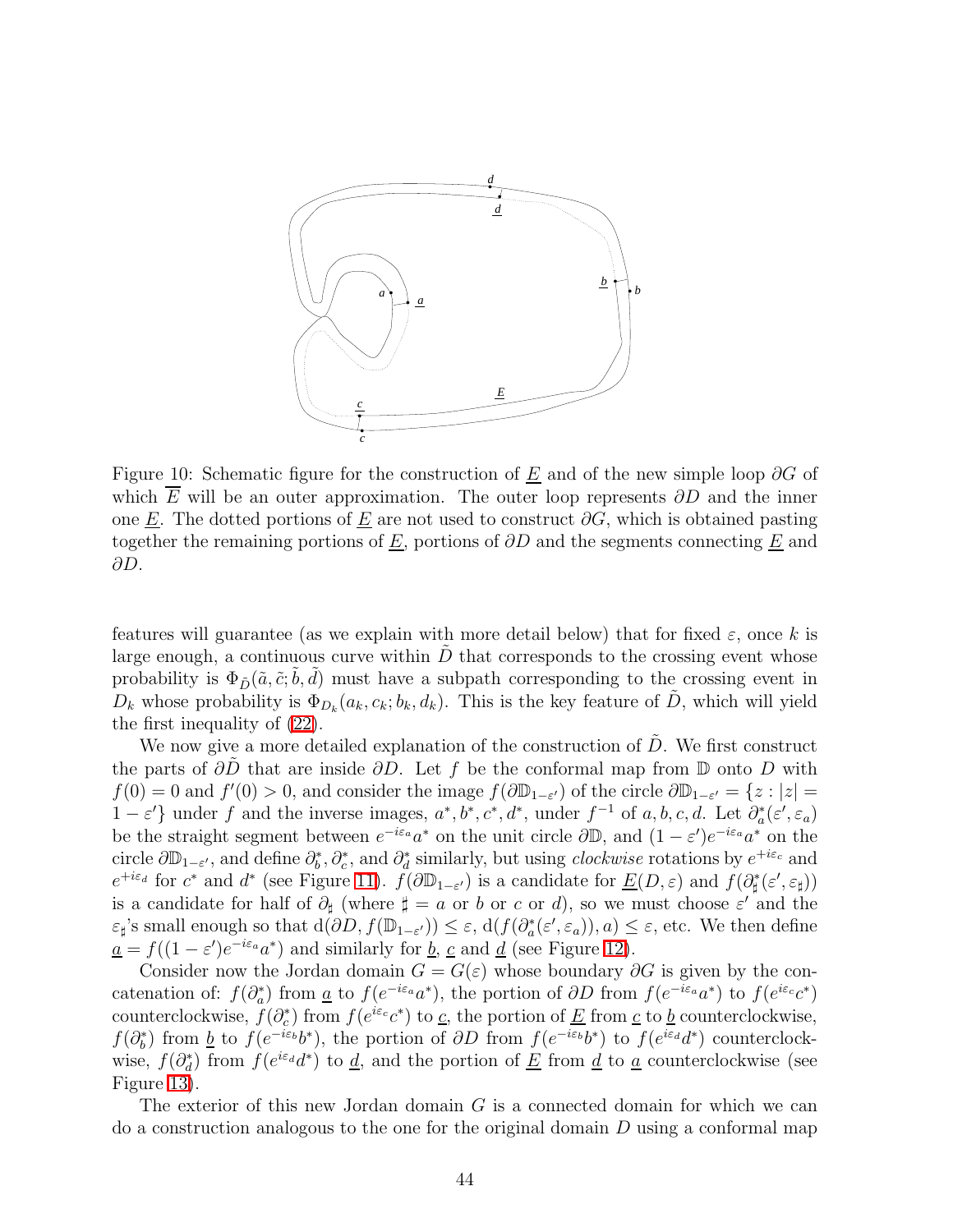

<span id="page-44-0"></span>Figure 11: The figure shows  $\partial_a^*, \partial_b^*, \partial_c^*, \partial_d^*$  represented as heavy segments between the unit circle and the circle of radius  $1 - \varepsilon'$  near  $a^*, b^*, c^*, d^*$ .



<span id="page-44-1"></span>Figure 12: The outer loop is the boundary ∂D of a bounded simply connected domain D. The boundary has a double point at e. The inner loop is  $\underline{E} = f(\partial \mathbb{D}_{1-\varepsilon'})$ , where f is the conformal map from  $\mathbb D$  to D. The four segments are the images under f of the segments  $\partial_a^*, \partial_b^*, \partial_c^*, \partial_d^*$  of Figure [11.](#page-44-0)

from D to obtain candidates for  $\overline{E}(D, \varepsilon)$  and for the exterior halves of the  $\partial_{\sharp}$ 's. To do this, we use a conformal map from  $\mathbb D$  to the exterior of  $\partial G$  and use  $\underline{a}, \underline{b}, \underline{c}, \underline{d}$  as replacements for  $a, b, c, d$  (see Figure [14\)](#page-45-1).

Finally, we use the freedom to choose the exterior replacements for  $\varepsilon'$  and the  $\varepsilon_{\sharp}$ 's differently from the interior values to make sure that the interior and exterior halves of the  $\partial_{\sharp}$ 's match up. We also choose the exterior values for  $\varepsilon'$  small enough so that E stays between a and  $f(e^{-i\varepsilon_a}a^*)$ , between b and  $f(e^{-i\varepsilon_b}b^*)$ , between c and  $f(e^{i\varepsilon_c}c^*)$ , between d and  $f(e^{i\varepsilon_d}d^*)$  (see Figure [15\)](#page-46-0).

Once all the pieces of  $\partial D(\varepsilon)$  are available, they are put together as explained above,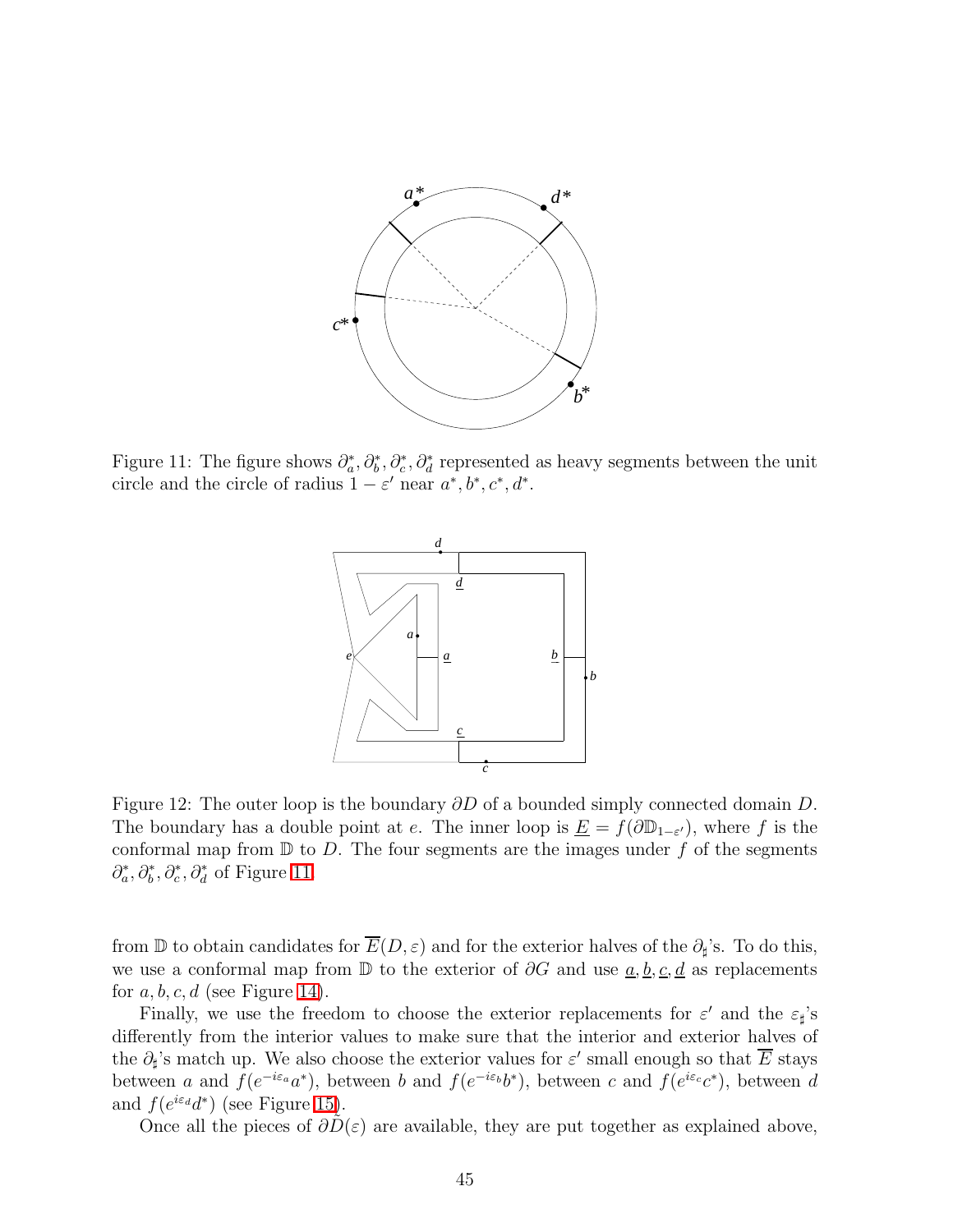

<span id="page-45-0"></span>Figure 13: The pieces of  $\partial D$  (heavier lines) and of E used in the construction of  $\partial G$  are indicated by full lines, the ones that are not used by dashed lines. The boundary  $\partial G$  of the new Jordan domain  $G$  is the resulting full line loop.



<span id="page-45-1"></span>Figure 14: The inner (full) loop is  $\partial G$ , the outer (dashed) one is its outer approximation  $\overline{E}$ . The four dotted segments between  $\partial G$  and  $\overline{E}$ , ending at  $\overline{a}$ ,  $\overline{b}$ ,  $\overline{c}$  and  $\overline{d}$ , are the other halves of  $\partial_a$ ,  $\partial_b$ ,  $\partial_c$  and  $\partial_d$ , respectively.

and as show in Figures [16](#page-46-1) and [17](#page-47-0) below.

It should be clear that for a given approximation  $\partial \hat{D}$  of  $\partial D$  constructed as described above there is a strictly positive  $\tilde{\varepsilon}$  such that the distance between  $\partial D$  and the portions of  $\partial \tilde{D}$  that belong to  $\underline{E}$  and  $\overline{E}$  is not smaller than  $\tilde{\varepsilon}$ , and the distance between the union  $\overline{cb} \cup \overline{da}$ , two counterclockwise segments of  $\partial D$ , and  $\partial_a \cup \partial_b \cup \partial_c \cup \partial_d$  is also not smaller than  $\tilde{\varepsilon}$ . On the other hand, for any  $\tilde{\varepsilon} > 0$ , there exists  $k_0 = k_0(\tilde{\varepsilon})$  such that for all  $k \ge k_0$ ,  $\partial D_k$  is contained inside the  $\tilde{\varepsilon}$ -neighborhood of  $\partial D$  with the counterclockwise segment  $\overline{c_k b_k}$ (resp.,  $\overline{d_k a_k}$ ) in the  $\tilde{\varepsilon}$ -neighborhood of the counterclockwise segment  $\overline{cb}$  (resp.,  $\overline{da}$ ). This implies that for k large enough, any blue path crossing inside  $\tilde{D}$  from the counterclockwise segment  $\overline{\overline{a}\overline{c}}$  of  $\partial\overline{D}$  to the counterclockwise segment  $\overline{\overline{b}\overline{d}}$  of  $\partial\overline{D}$  must have a subpath that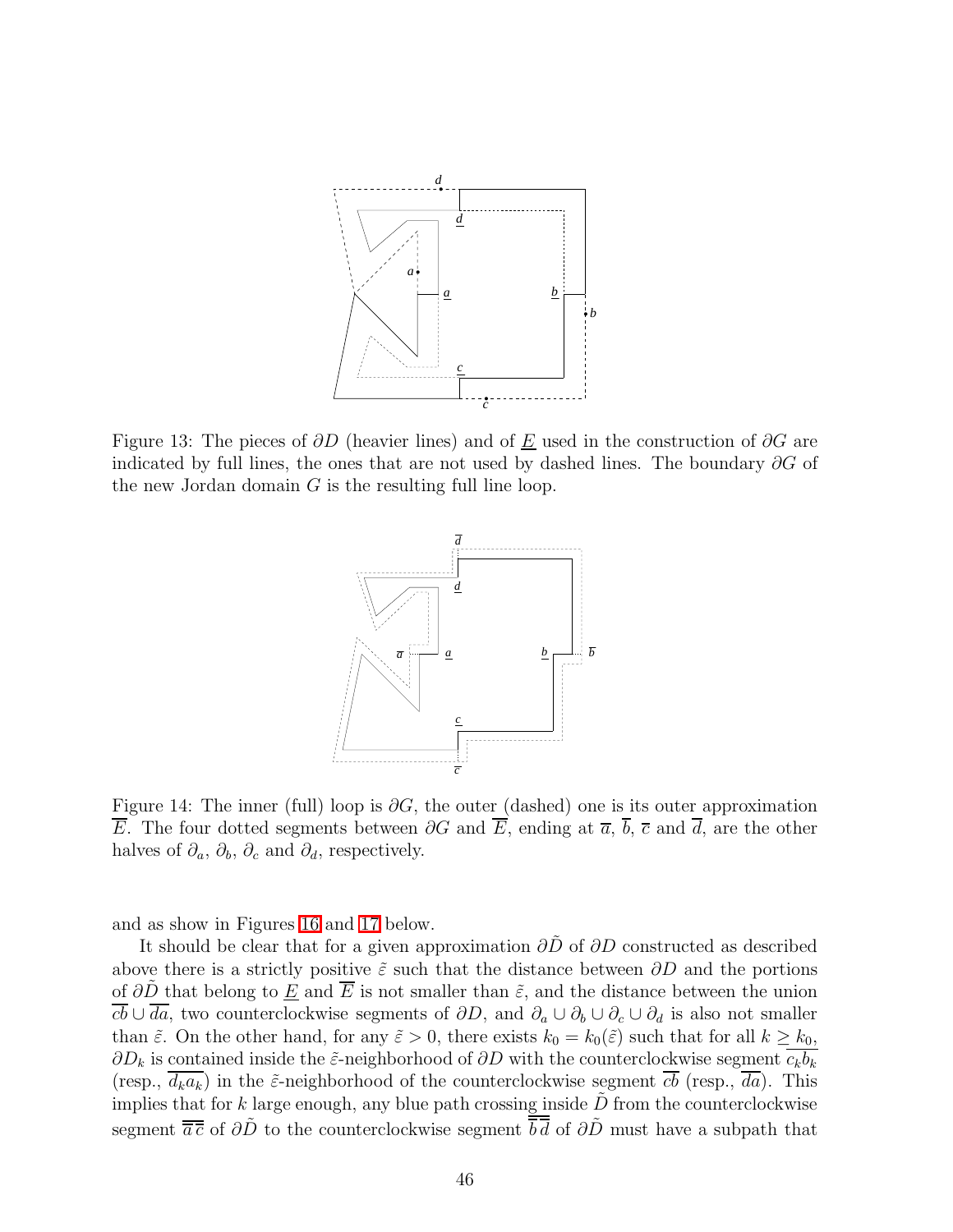

<span id="page-46-0"></span>Figure 15: The outer approximation  $\overline{E}$  (dotted loop) of  $\partial G$  is chosen close enough to  $\partial G$ (full loop) so that it stays between a and  $f(e^{-i\varepsilon_a}a^*)$ , between b and  $f(e^{-i\varepsilon_b}b^*)$ , between c and  $f(e^{i\varepsilon_c}c^*)$ , and between d and  $f(e^{i\varepsilon_d}d^*)$ .



<span id="page-46-1"></span>Figure 16: Final step of the construction of the simple loop  $\partial \tilde{D}$  (shown as a full line loop) using pieces of  $\partial G$  and of  $\overline{E}$  (see Figure [14\)](#page-45-1). The pieces of  $\partial G$  and of  $\overline{E}$  that are not used are dashed.

stays inside  $D_k$  and crosses between the counterclockwise segment  $\overline{a_kc_k}$  of  $\partial D_k$  and the counterclockwise segment  $\overline{b_k d_k}$  of  $\partial D_k$ . Therefore the crossing probability  $\tilde{\Phi}_{\tilde{D}(\varepsilon)}^{\delta_k}$  is a lower bound for  $\Phi_k^{\delta_k}$  for all  $k \geq k_0$ , so that

<span id="page-46-2"></span>
$$
\liminf_{k \to \infty} \Phi_k^{\delta_k} \ge \lim_{k \to \infty} \tilde{\Phi}_{\tilde{D}(\varepsilon)}^{\delta_k} = \tilde{\Phi}_{\varepsilon},\tag{23}
$$

as desired (the equality uses Smirnov's result, Theorem [4,](#page-36-0) for fixed  $\tilde{D}(\varepsilon)$ ).

We now note that as  $\varepsilon \to 0$ ,  $(\tilde{D}, \tilde{a}, \tilde{b}, \tilde{c}, \tilde{d}) \to (D, a, b, c, d)$ . This allows us to use the continuity of Cardy's formula (Lemma [B.2](#page-63-0) in Appendix [B\)](#page-59-0) to obtain

$$
\lim_{\varepsilon \to 0} \tilde{\Phi}_{\varepsilon} = \Phi. \tag{24}
$$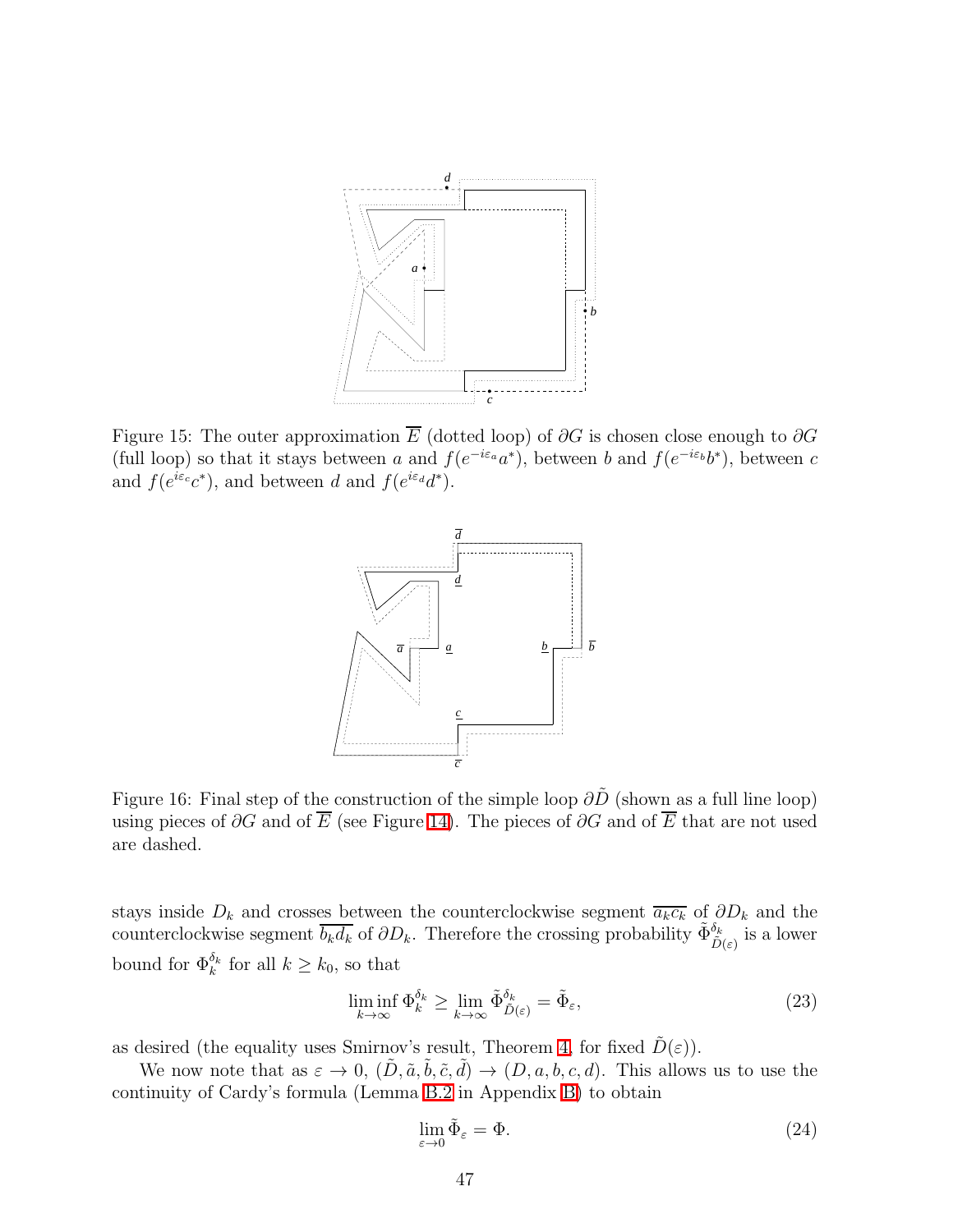

<span id="page-47-0"></span>Figure 17: The figure shows all the curves and special points involved in the construction of the simple loop  $\partial \tilde{D}$ , whose steps have been detailed in the text.  $\partial \tilde{D}$  is indicated by a heavy full line.

From this and [\(23\)](#page-46-2) it follows that

<span id="page-47-1"></span>
$$
\liminf_{k \to \infty} \Phi_k^{\delta_k} \ge \Phi. \tag{25}
$$

The remaining part of the proof involves defining a domain  $\hat{D}$  analogous to  $\tilde{D}$  but with the property that the probability  $\hat{\Phi}_{\varepsilon}^{\delta_k}$  of an appropriate crossing, such that

$$
\lim_{\varepsilon \to 0} \lim_{k \to \infty} \hat{\Phi}_{\hat{D}(\varepsilon)}^{\delta_k} = \Phi,\tag{26}
$$

is an upper bound for  $\Phi_k^{\delta_k}$  for all k large enough. (The details of the construction of  $\hat{D}$ are analogous to those of  $D$ ; we leave them to the reader.) This shows that

$$
\limsup_{k \to \infty} \Phi_k^{\delta_k} \le \Phi,\tag{27}
$$

which, combined with [\(25\)](#page-47-1), implies

$$
\lim_{k \to \infty} \Phi_k^{\delta_k} = \Phi \tag{28}
$$

and concludes the proof.  $\Box$ 

We note that Theorem [6,](#page-42-0) combined with the continuity of Cardy's formula in the shape of the domain (for admissible domains) and positions of the four points on the boundary (Lemma [B.2\)](#page-63-0), implies the convergence of crossing probabilities to Cardy's formula *locally uniformly* in the shape of the domain with respect to the uniform metric on curves, and in the location of the four points on the boundary with respect to the Euclidean metric; i.e., for  $(D, a, b, c, d)$  an admissible domain with  $a, b, c, d \in \partial D$  (with the notation used in Theorem [6\)](#page-42-0),  $\forall \varepsilon > 0$ ,  $\exists \alpha_0 = \alpha_0(\varepsilon)$  and  $\delta_0 = \delta_0(\varepsilon)$  such that for all admissible domains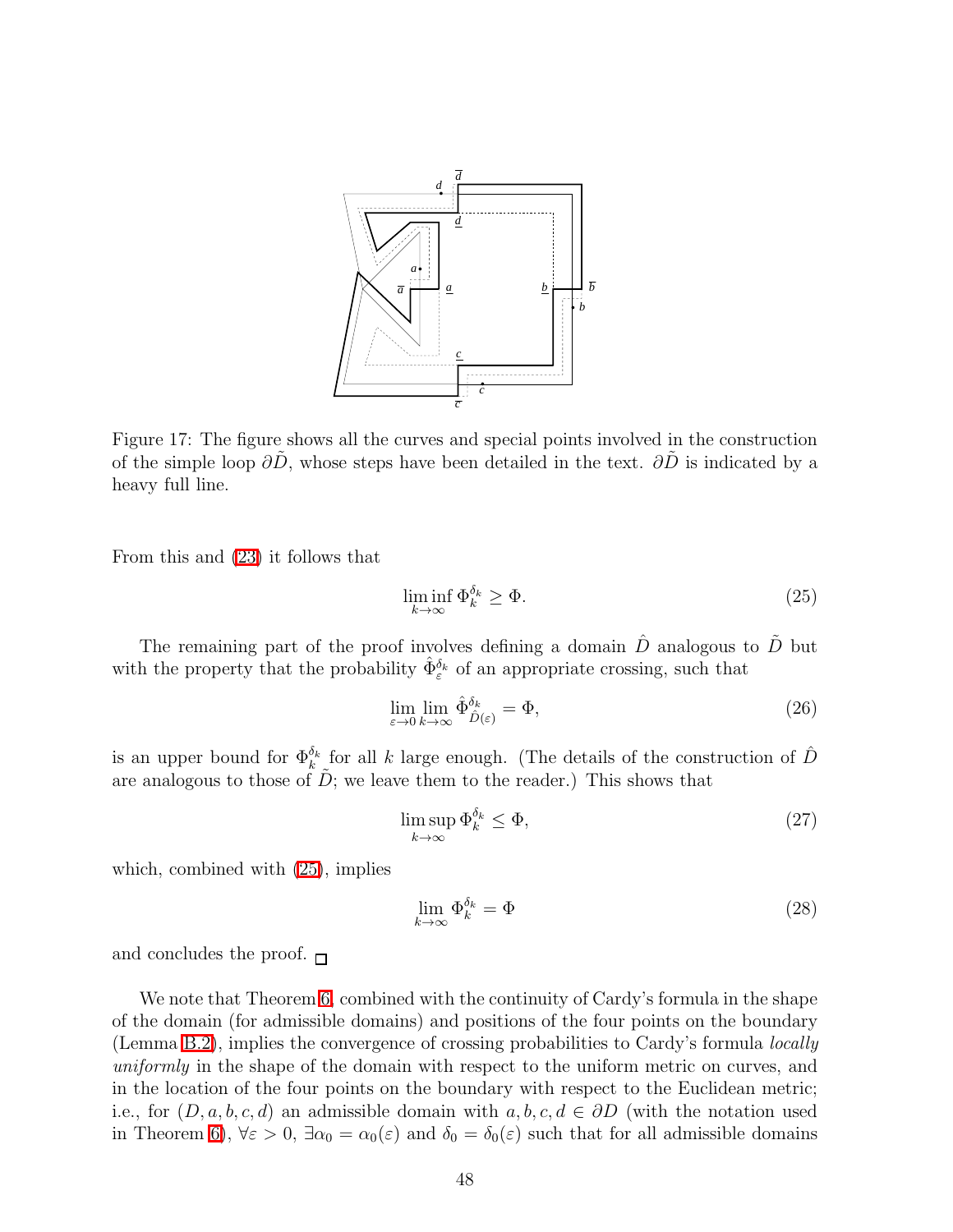$(D', a', b', c', d')$  with  $\max(d(\partial D, \partial D'), |a - a'|, |b - b'|, |c - c'|, |d - d'|) \leq \alpha_0$  and  $\delta \leq \delta_0$ ,  $|\Phi_{D'}(a',c';b',d') - \Phi_{D'}^{\delta}(a',c';b',d')| \leq \varepsilon$ , where  $\Phi_{D'}(a',c';b',d')$  is Cardy's formula and  $\Phi_{D'}^{\delta}(a',c';b',d')$  is the corresponding crossing probability.

Our next task is to show that the filling of any subsequential scaling limit of the percolation exploration process satisfies the spatial Markov property. Let us start with some notation. First of all, suppose that  $D$  is a Jordan domain, and  $a$  and  $b$  are two points on  $\partial D$ . Define the **discrete filling** (or simply filling) at time t of a percolation exploration path  $\gamma_{D,a,b}^{\delta}$  (with a given parametrization) inside (the δ-approximation  $D^{\delta}$ of) D from (the e-vertex closest to) a to (the e-vertex closest to) b to be the union of the hexagons explored up to time  $t$  and those unexplored hexagons from which it is not possible to reach b without crossing an explored hexagon or  $\partial D$  (in other words, this is the set of hexagons that at time  $t$  have been explored or are disconnected from  $b$  by the exploration path).

Consider a sequence  $\{(D_k, a_k, b_k)\}\$  of Jordan domains such that  $(D_k, a_k, b_k) \to (D, a, b),$ where  $a_k, b_k \in \partial D_k$  are two distinct points on  $\partial D_k$ . Denote by  $\gamma_k^{\delta} \equiv \gamma_{D_k,a_k,b_k}^{\delta}$  the percolation exploration path inside (the  $\delta$ -approximation  $D_k^{\delta}$  of)  $D_k$  from (the e-vertex closest to)  $a_k$  to (the e-vertex closest to)  $b_k$ .

Notice that we can couple the paths  $\gamma_k^{\delta}$  simultaneously for all values of k and  $\delta$  by using the same percolation configuration to generate all of them. We can then apply the results of [2] to conclude that there exists a subsequence  $\delta_k \downarrow 0$  such that the law of  $\gamma_k^{\delta_k}$ k converges to some limiting law for a process  $\tilde{\gamma}$  supported on (Hölder) continuous curves inside D from a to b. The filling  $\tilde{K}_t$  of  $\tilde{\gamma}[0,t]$ , appearing in the next theorem, is defined just above Equation [\(17\)](#page-36-2).

<span id="page-48-0"></span>**Theorem 7.** For any subsequential limit process  $\tilde{\gamma}$  of the percolation exploration path  $\gamma_k^{\delta}$ *defined above, the filling*  $\tilde{K}_t$  *of*  $\tilde{\gamma}[0,t]$ *, as a process, satisfies the spatial Markov property.* 

**Proof.** Let  $\delta_k \downarrow 0$  be a subsequence such that the law of  $\gamma_k^{\delta_k}$  $\kappa_k^{\circ_k}$  converges to some limiting law supported on continuous curves  $\tilde{\gamma}$  inside D from a to b. We will prove the spatial Markov property by showing that  $(\tilde{K}_{\tilde{T}_j}, \tilde{\gamma}(\tilde{T}_j))$  as defined in the proof of Theorem [5](#page-38-1) are *jointly* distributed like the corresponding  $SLE_6$  hull variables, which do have the spatial Markov property. For each k, let  $K_t^k$  denote the filling at time t of  $\gamma_k^{\delta_k}$  (with some parametrization – we do not need to worry about the choice of parametrization here). It follows from the Markovian character of the percolation exploration process that, for all k, the filling  $K_t^k$  of the percolation exploration path  $\gamma_k^{\delta_k}$  $\frac{\delta_k}{k}$  satisfies a suitably adapted (to the discrete setting) spatial Markov property. (In fact, the percolation exploration path satisfies a stronger property – roughly speaking, that the future of the path given the filling of the past is distributed as a percolation exploration path in the original domain from which the filling of the past has been removed.)

To be more precise, let  $f_0^k$  be a conformal transformation that maps  $D_k$  to H such that  $f_0^k(a_k) = 0$  and  $f_0^k(b_k) = \infty$  and let  $T_1^k = T_1^k(\varepsilon)$  denote the first exit time of  $\gamma_k^{\delta_k}$  $\binom{o_k}{k}(t)$ from  $G_1^k \equiv (f_0^k)^{-1}(C(0,\varepsilon))$  defined as the first time an explored hexagon intersects the image under  $(f_0^k)^{-1}$  of the semi-circle  $\{z : |z| = \varepsilon\} \cap \mathbb{H}$ . Define recursively  $T_{j+1}^k$  as the first exit time of  $\gamma_k^{\delta_k}$  $\binom{a_k}{k}$   $\left[T_j^k, \infty\right)$  from  $G_{j+1}^k \equiv \left(f_T^k\right)$  $\int_{T_j^k}^{k}$ )<sup>-1</sup>( $C(0,\varepsilon)$ ), where  $f_T^k$  $T_j^k$  is a conformal map from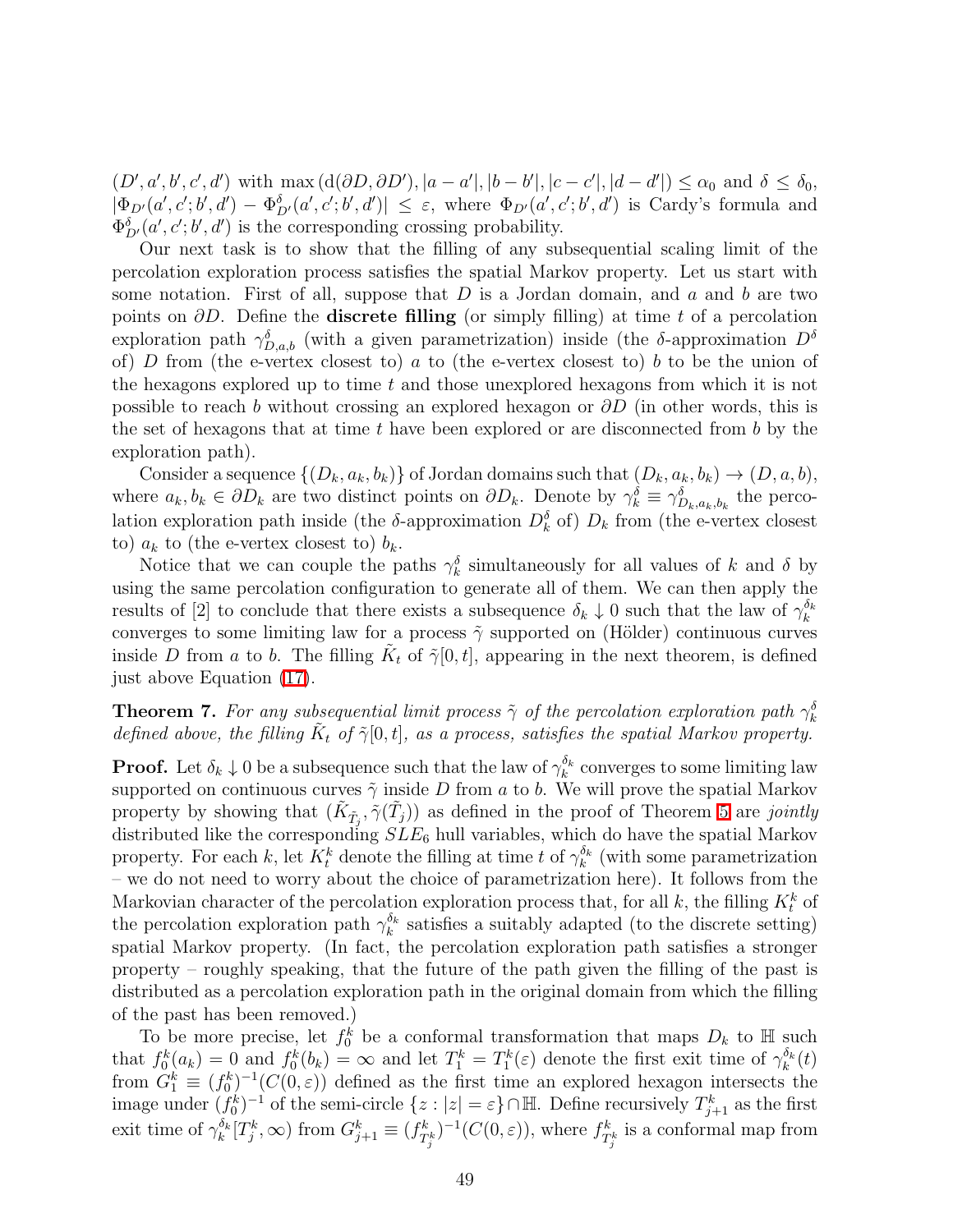$D_k \setminus K_{T_j^k}^k$  to  $\mathbb H$  that maps  $\gamma_k^{\delta_k}$  $\delta_k^{\delta_k}(T_j^k)$  to 0 and  $b_k$  to  $\infty$ . We also define  $\tau_{j+1}^k \equiv T_{j+1}^k - T_j^k$ , so that  $T_j^k = \tau_1^k + \ldots + \tau_j^k$ , and the (discrete-time) stochastic process  $X_j^k \equiv (K_{T_j^k}^k, \gamma_k^{\delta_k})$  $\frac{\delta_k}{k}(T^k_j))$ for  $j = 1, 2, \ldots$ . The Markovian character of the percolation exploration process implies that, for every k,  $X_j^k$  is a Markov process (in j). In order to study the limit as  $k \to \infty$  of  $X_1^k, X_2^k, \ldots$ , we first need to analyze in more detail the mappings  $f_T^k$  $r_k^k\cdot T_j^k$ 

The conformal transformations  $f_T^k$  $\frac{k}{T_j^k}$  are defined as follows, with an arbitrary multiplicative factor  $\lambda_j$ . We choose  $f_T^k$  $\mathcal{L}_{\mathcal{I}_{j}}^{k}$  to be the composition  $\lambda_{j} \psi_{j}^{k} \circ \phi_{j}^{k}$  of two maps, where  $\lambda_j > 0$ ,  $\phi_j^k$  is the conformal transformation that maps  $D_k \setminus K_{T_j^k}^k$  onto  $\mathbb D$  with  $\phi_j^k(0) = 0$ and  $(\phi_j^k)'(0) > 0$  (we are assuming for simplicity that the domain  $D_k \setminus K_{T^k_j}^k$  contains the origin; if that is not the case, one can think of a translated domain that does contain the origin), while  $\psi_j^k$  is the inverse of the transformation

$$
w = e^{i\theta_j^k} \left( \frac{(z+1) - z_j^k}{(z+1) - z_j^k} \right)
$$
\n
$$
(29)
$$

that maps  $\overline{\mathbb{H}}$  onto  $\overline{\mathbb{D}}$ , where  $\theta_j^k$  is chosen so that  $e^{i\theta_j^k} = \phi_j^k(b_k)$  and  $z_j^k$  can be chosen so that  $|1 - z_j^k| = 1$ , Im $(z_j^k) > 0$  and  $\phi_j^k(b_k)(\frac{1 - z_j^k}{1 - z_k^k})$  $\frac{1-z_j^{\kappa}}{1-z_j^k})\,=\,\phi_j^k(\gamma_k^{\delta_k})$  $\int_k^{\delta_k} (T_j^k)$ , which means that  $\lambda_j \psi_j^k$ maps  $\phi_j^k(\gamma_k^{\delta_k})$  $\int_k^{\delta_k} (T_j^k)$  to 0 and  $\phi_j^k(b_k)$  to  $\infty$ , so that  $f_T^k$  $\gamma_{T_j^k}^k = \lambda_j \psi_j^k \circ \phi_j^k$  indeed maps  $\gamma_k^{\delta_k}$  $\frac{\delta_k}{k}(T_j^k)$  to 0 and  $b_k$  to  $\infty$ .

Since  $\gamma_k^{\delta_k}$  converges in distribution to  $\tilde{\gamma}$ , we can find two coupled versions of  $\gamma_k^{\delta_k}$  and  $\tilde{\gamma}$ on some probability space  $(\Omega', \mathcal{B}', \mathbb{P}')$  such that  $\gamma_k^{\delta_k}$ <sup>o<sub>k</sub></sup> converges to  $\tilde{\gamma}$  for all  $\omega' \in \Omega'$ ; in the rest of the proof we work with these new versions which, with a slight abuse of notation, we denote with the same names as the original ones. Let  $\tilde{f}_0$  be a conformal transformation that maps D to  $\mathbb H$  such that  $\tilde{f}_0(a) = 0$  and  $\tilde{f}_0(b) = \infty$  and let  $\tilde{T}_1 = \tilde{T}_1(\varepsilon)$  denote the first time  $\tilde{\gamma}(t)$  hits  $D \setminus \tilde{G}_1$ , with  $\tilde{G}_1 \equiv \tilde{f}_0^{-1}(C(0,\varepsilon))$ . Define recursively  $\tilde{T}_{j+1}$  as the first time  $\tilde{\gamma}(t)$  hits  $D \setminus \tilde{G}_{j+1}$ , with  $\tilde{G}_{j+1} \equiv \tilde{f}_{\tilde{T}_j}^{-1}(C(0, \varepsilon)),$  where  $\tilde{f}_{\tilde{T}_j}$  is a conformal map from  $D \setminus \tilde{K}_{\tilde{T}_j}$  to  $\mathbb{H}$  that maps  $\tilde{\gamma}(\tilde{T}_j)$  to 0 and b to  $\infty$ . We also define  $\tilde{\tau}_j \equiv \tilde{T}_{j+1} - \tilde{T}_j$ , so that  $\tilde{T}_j = \tilde{\tau}_1 + \ldots + \tilde{\tau}_j$ , and the (discrete-time) stochastic process  $\tilde{X}_j \equiv (\tilde{K}_{\tilde{T}_j}, \tilde{\gamma}(\tilde{T}_j))$ . As above, we choose the conformal transformation  $\tilde{f}_{\tilde{T}_j}$  to be the composition  $\lambda_j \tilde{\psi}_j \circ \tilde{\phi}_j$  of two maps, where  $\lambda_j > 0$ ,  $\tilde{\phi}_j$  is the conformal transformation that maps  $D \setminus \tilde{K}_{T_j}$  onto  $\mathbb{D}$ with  $\tilde{\phi}_j(0) = 0$  and  $\tilde{\phi}'_j(0) > 0$  (once again, we are assuming for simplicity that the domain  $D \setminus \tilde{K}_{T_j}$  contains the origin; if that is not the case, one can think of a translated domain that does contain the origin), while  $\tilde{\psi}_j$  is the inverse of the transformation

$$
w = e^{i\tilde{\theta}_j} \left( \frac{(z+1) - \tilde{z}_j}{(z+1) - \overline{\tilde{z}_j}} \right)
$$
(30)

that maps  $\overline{\mathbb{H}}$  onto  $\overline{\mathbb{D}}$ , where  $\tilde{\theta}_j$  is chosen so that  $e^{i\tilde{\theta}_j} = \tilde{\phi}_j(b)$  and  $\tilde{z}_j$  can be chosen so that  $|1-\tilde{z}_j|=1$ ,  $\text{Im}(\tilde{z}_j)>0$  and  $\tilde{\phi}_j(b)(\frac{1-\tilde{z}_j}{1-\tilde{z}_j})=\tilde{\phi}_j(\tilde{\gamma}(\tilde{T}_j))$ , which means that  $\lambda_j \tilde{\psi}_j$  maps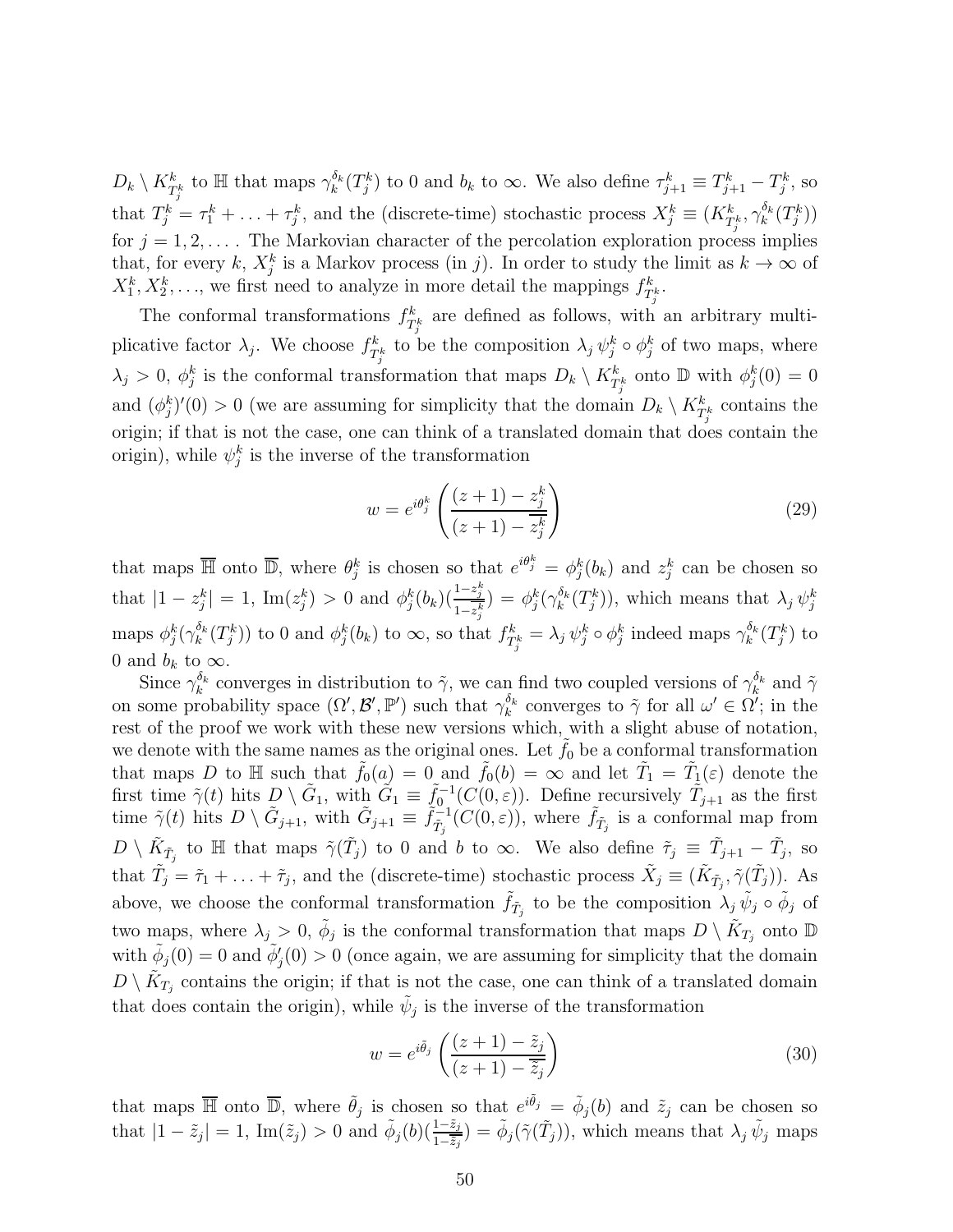$\tilde{\phi}_j(\tilde{\gamma}(\tilde{T}_j))$  to 0 and  $\tilde{\phi}_j(b)$  to  $\infty$ , so that  $\tilde{f}_{\tilde{T}_j} = \lambda_j \tilde{\psi}_j \circ \tilde{\phi}_j$  indeed maps  $\tilde{\gamma}(\tilde{T}_j)$  to 0 and b to ∞.

Analogous quantities can be defined for the trace of chordal  $SLE_6$ . For clarity, they will be indicated here by the superscript  $SLE_6$ ; e.g.,  $f_j^{SLE_6}$  $j^{SLE_6},\ K_{T_j}^{SLE_6}$  $^{SLE_6}_{T_j},\ G^{SLE_6}_{j}$  $j^{SLE_6}$  and  $X_j^{SLE_6}$  $^{SLE_6}_{j}$  . We want to show recursively that, for any j, as  $k \to \infty$ ,  $\{X_1^k, \ldots, X_j^k\}$  converge jointly in distribution to  $\{\tilde{X}_1, \ldots, \tilde{X}_j\}$ . By recursively applying Theorem [6](#page-42-0) and Lemma [A.1,](#page-38-0) we can then conclude that  $\{\tilde{X}_1, \ldots, \tilde{X}_j\}$  are jointly equidistributed with the corresponding  $SLE_6$  hull variables (at the corresponding stopping times)  $\{X_1^{SLE_6}\}$  $\{SLE_6, \ldots, X_j^{SLE_6}\}.$  Since the latter do satisfy the spatial Markov property, so will the former, as desired.

The zeroth step consists in noticing that the convergence of  $(D_k, a_k, b_k)$  to  $(D, a, b)$  as  $k \to \infty$  allows us to apply Radó's theorem (i.e., Theorem [9](#page-59-1) of Appendix [B\)](#page-59-0) to show that  $(\phi_0^k)^{-1}$  converges to  $\tilde{\phi}_0^{-1}$  uniformly in  $\overline{\mathbb{D}}$ . This, together with the convergence of  $a_k$  to a and  $b_k$  to b, implies that  $\phi_0^k(a_k)$  converges to  $\phi_0(a)$  and  $\phi_0^k(b_k)$  to  $\phi_0(b)$ . Therefore, we also have the convergence of  $\lambda_0 \psi_0^k$  to  $\lambda_0 \tilde{\psi}_0$  and we can conclude that  $(f_0^k)^{-1}$  converges to  $\tilde{f}_0^{-1}$  uniformly on compact subsets of  $\overline{\mathbb{H}}$ , which implies that the boundary  $\partial G_1^k$  of  $G_1^k = (f_0^k)^{-1}(C(0, \varepsilon))$  converges to the boundary  $\partial \tilde{G}_1$  of  $\tilde{G}_1 = \tilde{f}_0^{-1}(C(0, \varepsilon))$  in the uniform metric on continuous curves.

Starting from there, the first step of our recursion argument is organized as follows:

- (1)  $K_{T_1^k}^k \to \tilde{K}_{\tilde{T}_1}$  by "number of arms" percolation bounds [16] and Lemma [A.2](#page-53-0) below, but also  $K_{T_1^k}^k \rightarrow K_{T_1}^{SLE_6}$  $T_1^{SLE_6}$  by Lemma [A.1](#page-38-0) (Theorem [6](#page-42-0) is used here).
- (2)  $D_k \setminus K_{T_1^k}^k \to D \setminus \tilde{K}_{\tilde{T}_1}$ , but also  $D_k \setminus K_{T_1^k}^k \to D \setminus K_{T_1}^{SLE_6}$  $T_1^{SLE_6}$ , by (1).
- $(3)$   $f_T^k$  $f_{T_1^k}^k \rightarrow \tilde{f}_{\tilde{T}_1}$ , but also  $f_T^k$  $T_1^k \rightarrow f_{T_1}^{SLE_6}$  $T_1^{SLE6}$ , by Corollary [B.1.](#page-62-0)
- (4)  $G_2^k \rightarrow \tilde{G}_2$ , but also  $G_2^k \rightarrow G_2^{SLE_6}$  $_2^{SLE_6}$ , by (3).

At this point, we are in the same situation as at the zeroth step, but with  $G_1^k$ ,  $\tilde{G}_1$  and  $G_1^{SLE_6}$  ${}_{1}^{SLE_6}$  replaced by  $G_2^k$ ,  $\tilde{G}_2$  and  $G_2^{SLE_6}$  $_2^{SLE_6}$  respectively, and we can proceed by recursion. As explained above, the theorem then follows from the fact that the  $SLE_6$  hull variables do posses the spatial Markov property.

In what follows we will show that the "number of arms" bounds [16] and Lemma [A.2](#page-53-0) below imply the convergence of  $K^k_{T^k_j}$  to  $\tilde{K}_{\tilde{T}_j}$ , and that the conditions to apply Theorem [6,](#page-42-0) Lemma [A.2](#page-53-0) and Corollary [B.1](#page-62-0) are always satisfied. (This last point boils down to showing that the domains  $D \setminus \tilde{K}_{\tilde{T}_j}$  and  $\tilde{G}_j$  are admissible for all j.) We begin by showing first that, as  $k \to \infty$ ,  $K_{T_1^k}^k$  converges in distribution to  $\tilde{K}_{\tilde{T}_1}$  (which also implies that  $\gamma_k^{\delta_k}$  $\frac{\delta_k}{k}(T_1^k)$ converges in distribution to  $\tilde{\gamma}(\tilde{T}_1)$ , from which it follows that  $X_1^k$  converges in distribution to  $\tilde{X}_1$ .

Consider  $G_1^k \setminus K_{T_1^k}^k$  and  $\tilde{G}_1 \setminus \tilde{K}_{\tilde{T}_1}$ ; they are both composed of two domains (which "meet" at  $\gamma_k^{\delta_k}$  $\frac{\delta_k}{k}(T_1^k)$  and  $\tilde{\gamma}(\tilde{T}_1)$  respectively), which we denote by  $A_{1,1}^k$  and  $A_{1,2}^k$  and by  $\tilde{A}_{1,1}$ and  $\tilde{A}_{1,2}$ , respectively (see Figure [18\)](#page-51-0).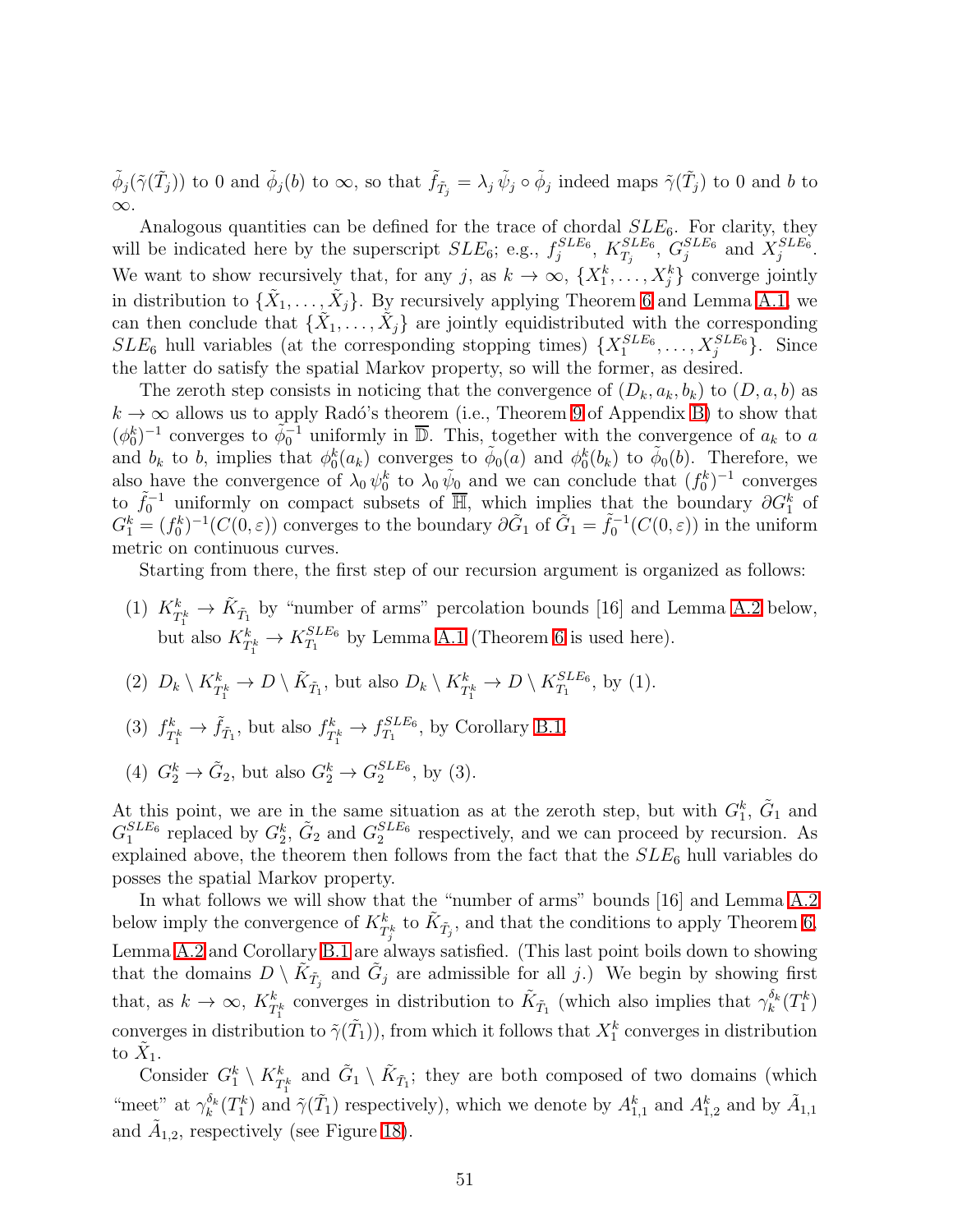

<span id="page-51-0"></span>Figure 18: Schematic figure representing  $\tilde{G}_1 \setminus \tilde{K}_{\tilde{T}_1} = \tilde{A}_{1,1} \cup \tilde{A}_{1,2}$ .

It follows from [2] that for some further subsequence  $k_n$  of the k's (which we denote by simply replacing k by n),  $(\gamma_n^{\delta_n}, \partial A_{1,1}^n, \partial A_{1,2}^n)$  converge jointly in distribution to some limit; we already know that  $\gamma_n^{\delta_n}$  must converge to  $\tilde{\gamma}$  and want to use this fact and a suitably adapted triangular array version of Lemma [5.2](#page-17-1) (whose validity does not rely on statement (S)) to conclude that the limit is unique and coincides with  $(\tilde{\gamma}, \partial \tilde{A}_{1,1}, \partial \tilde{A}_{1,2})$ . (Notice that  $A_{1,1}^n$  and  $A_{1,2}^n$  are two of the (many) domains in  $G_1^n$  produced by the exploration process started at  $a_n$  and stopped when it first hits the image under  $(f_0^n)^{-1}$  of the semi-circle  ${z : |z| = \varepsilon} \cap \mathbb{H}$ , so we are in a context close to that of Lemma [5.2\)](#page-17-1).

First of all, we need to show that the scaling limit of  $K_{T}^{\delta_n}$  $\frac{\delta_n}{T_1^n}$  touches the image of the semi-circle  $\{z : |z| = \varepsilon\} \cap \mathbb{H}$  under  $(f_0)^{-1}$  at a single point. This follows immediately from the definition of the stopping time  $T_1^n$  for every fixed n (with the map  $(f_0^n)^{-1}$ ), but it could fail to be true in the limit  $n \to \infty$ . The fact that it holds true in the limit is a direct consequence of Lemma [A.2](#page-53-0) below (in fact, a simpler version concerning Jordan domains would suffice here, but not when we iterate the argument – see below), which also implies that the single point at which the scaling limit of  $K_{TT}^{\delta_n}$  $\frac{\partial n}{\partial T_1}$  touches the image of the semi-circle  $\{z : |z| = \varepsilon\} \cap \mathbb{H}$  under  $(f_0)^{-1}$  coincides with the limit of  $\gamma^{\delta_n}(T_1^n)$  and with  $\tilde{\gamma}(\tilde{T}_1).$ 

Therefore, if we remove the single point  $\tilde{\gamma}(I)$ , the scaling limit of the boundary of  $K_{T}^{\delta_n}$  $\frac{\delta_n}{T_1^n}$  splits into a left and a right part (corresponding to the scaling limit of the leftmost yellow and the rightmost blue  $\mathcal{T}$ -paths of hexagons explored by  $\gamma_n^{\delta_n}$ , respectively) that do not touch the image of the semi-circle  $\{z : |z| = \varepsilon\} \cap \mathbb{H}$  under  $(f_0)^{-1}$ .

Moreover, Lemma [A.3](#page-54-0) below implies that if  $\gamma_n^{\delta_n}$  has a "close encounter" with  $\partial D_n$ , then it touches  $\partial D_n^{\delta_n}$ . Analogously, the standard bound on the probability of six crossings of an annulus [16], used repeatedly before, implies that wherever  $\gamma_n^{\delta_n}$  has a "close encounter" with itself, there is touching (see the proof of Lemma [5.1\)](#page-17-0). These two observations assure that the scaling limit of  $K_{TT}^{\delta_n}$  $\frac{\delta_n}{T_1^n}$  is almost surely a filling (of  $\tilde{\gamma}[0, \tilde{T}_1]$ ), i.e., a closed connected set whose complement in  $D^{\dagger}$  is simply connected. From the same bound on the probability of six crossings of an annulus, we can also conclude that the scaling limits of the left and right boundaries of  $K_{T_1^n}^n$  are almost surely simple (continuous) curves, as in the proof of Lemma [5.1.](#page-17-0)

It is also possible to conclude that the intersection of the scaling limit of the left and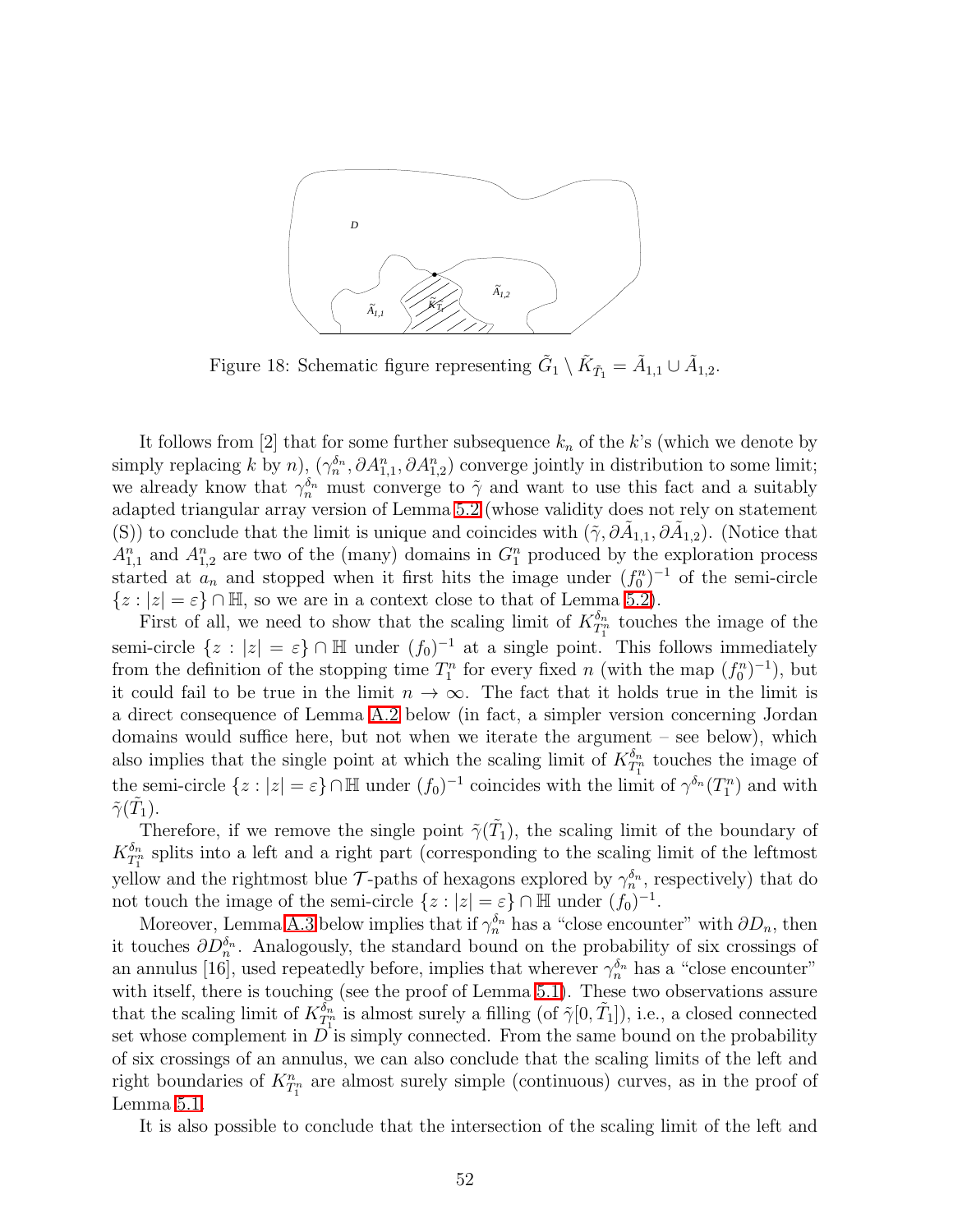right boundaries of  $K_{T_1^n}^n$  with the boundary of D almost surely does not contain arcs of positive length. In fact, if that were the case, it would be possible to find a subdomain D' with three counterclockwise points  $z_1, z_2, z_3$  on its boundary such that the probability that an exploration path started at  $z_1$  and stopped when it first hits the arc  $\overline{z_2z_3}$  of  $\partial D'$ has a positive probability, in the scaling limit, of hitting at  $z_2$  or  $z_3$ , contradicting Cardy's formula (which, by Theorem [6,](#page-42-0) holds for all subsequential scaling limits). This means that the scaling limit of  $K_{T_1^n}^n$  almost surely satisfies the condition in [\(17\)](#page-36-2) and is therefore a hull. It says as well that, almost surely, the scaling limit  $\tilde{\gamma}$  of  $\gamma_n^{\delta_n}$  does not "stick" to the boundary of  $\tilde{G}_1$ , which implies that also  $\tilde{K}_{\tilde{T}_1}$  satisfies the condition in [\(17\)](#page-36-2) and is therefore a hull.

It also implies that  $D \setminus \tilde{K}_{\tilde{T}_{\perp}}$  and  $\tilde{G}_2$  are admissible domains since the part of the boundary of either  $D \setminus \tilde{K}_{\tilde{T}_1}$  or  $\tilde{G}_2$  that belongs to the boundary of  $\tilde{K}_{\tilde{T}_1}$  can be split up, by removing the single point  $\tilde{\gamma}(\tilde{T}_1)$ , into two pieces which are, by an application of the proof of Lemma [5.1,](#page-17-0) simple continuous curves, while the remaining part of the boundary of either  $D \setminus \tilde{K}_{\tilde{T}_1}$  or  $\tilde{G}_2$  is a Jordan arc whose interior does not touch the hull  $\tilde{K}_{\tilde{T}_1}$ . (Notice however, that they need not be Jordan domains because  $\tilde{K}_{\tilde{T}_1}$  has cut-points with positive probability – see Figure [19\)](#page-53-1). This will be important later, when we need to apply Lemma [A.1](#page-38-0) (and therefore Theorem [6\)](#page-42-0), Corollary [B.1](#page-62-0) and Lemmas [A.2-](#page-53-0)[A.3](#page-54-0) again.

Then, since hulls are characterized by their "envelope" (see Lemma [A.1](#page-38-0) and the discussion preceding it), the joint convergence in distribution of  $\{\partial A_{1,1}^n, \partial A_{1,2}^n\}$  to  $\{\partial \tilde{A}_{1,1}, \partial \tilde{A}_{1,2}\}$ would be enough to conclude that  $K_{T_1^n}^n$  converges to  $\tilde{K}_{\tilde{T}_1}$  as  $n \to \infty$ , and in fact that  $(\gamma_n^{\delta_n}, K_{T_1^n}^n)$  converges in distribution to  $(\tilde{\gamma}, K_{\tilde{T}_1})$  (and this will be valid also for the original subsequence k and not just for the further subsequence  $k_n$ ). In order to get that, as explained before, we can use the convergence in distribution of  $\gamma_n^{\delta_n}$  to  $\tilde{\gamma}$  and apply almost the same arguments as used in the proof of Lemma [5.2.](#page-17-1) The only difference is that, in proving claim (C), we cannot use the bound on the probability of three crossings of an annulus centered at a boundary point because we are not necessarily dealing with a convex domain. To replace that bound we use once again Lemmas [A.2-](#page-53-0)[A.3](#page-54-0) below (a simpler version concerning Jordan domains would again suffice here, but not when we iterate the argument – see below).

We can then conclude that  $K_{T_1^n}^n$  converges in distribution to  $\tilde{K}_{\tilde{T}_1}$ , which in turn implies the joint convergence in distribution of  $(K_{T_1^k}^k, \gamma_k^{\delta_k})$  $(\tilde{k}_k(\tilde{T}_1^k))$  to  $(\tilde{K}_{\tilde{T}_1}, \tilde{\gamma}(\tilde{T}_1))$  and concludes the first step of the argument.

We next need to prove that  $((K_{T_1^k}^k, \gamma_k^{\delta_k}(T_1^k)), (K_{T_2^k}^k, \gamma_k^{\delta_k}(T_2^k)))$  converges in distribution to  $((\tilde{K}_{\tilde{T}_1}, \tilde{\gamma}(\tilde{T}_1)),(\tilde{K}_{\tilde{T}_2}, \tilde{\gamma}(\tilde{T}_2)))$ . Since we have already proved the convergence of  $(K^k_{T^k_1},\gamma_k^{\delta_k}$  $(\tilde{k}_k(\tilde{T}_1^k))$  to  $(\tilde{K}_{\tilde{T}_1}, \tilde{\gamma}(\tilde{T}_1)),$  we claim that all we really need to prove is the convergence of  $(K_{T_2^k}^k \setminus K_{T_1^k}^k, \gamma_k^{\delta_k})$  $(\tilde{k}_k^{\delta_k}(T_2^k))$  to  $(\tilde{K}_{\tilde{T}_2} \setminus \tilde{K}_{\tilde{T}_1}, \tilde{\gamma}(\tilde{T}_2))$ . To see this, notice that  $K_{T_2^k}^k \setminus K_{T_1^k}^k$ is distributed like the hull of a percolation exploration path inside  $D_k \setminus K_{T_1^k}^k$ . Besides, the convergence in distribution of  $(K_{T_1^k}^k, \gamma_k^{\delta_k})$  $(\tilde{k}_k^{(\delta_k)}(T_1^k))$  to  $(\tilde{K}_{\tilde{T}_1}, \tilde{\gamma}(\tilde{T}_1))$  implies that we can find versions of  $(\gamma_k^{\delta_k})$  $(\tilde{\lambda}_k^{\delta_k}, K_{T_1^k}^k)$  and  $(\tilde{\gamma}, \tilde{K}_{\tilde{T}_1})$  on some probability space  $(\Omega', \mathcal{B}', \mathbb{P}')$  such that  $\gamma_k^{\delta_k}$  $\binom{0}{k}$   $\left(\omega'\right)$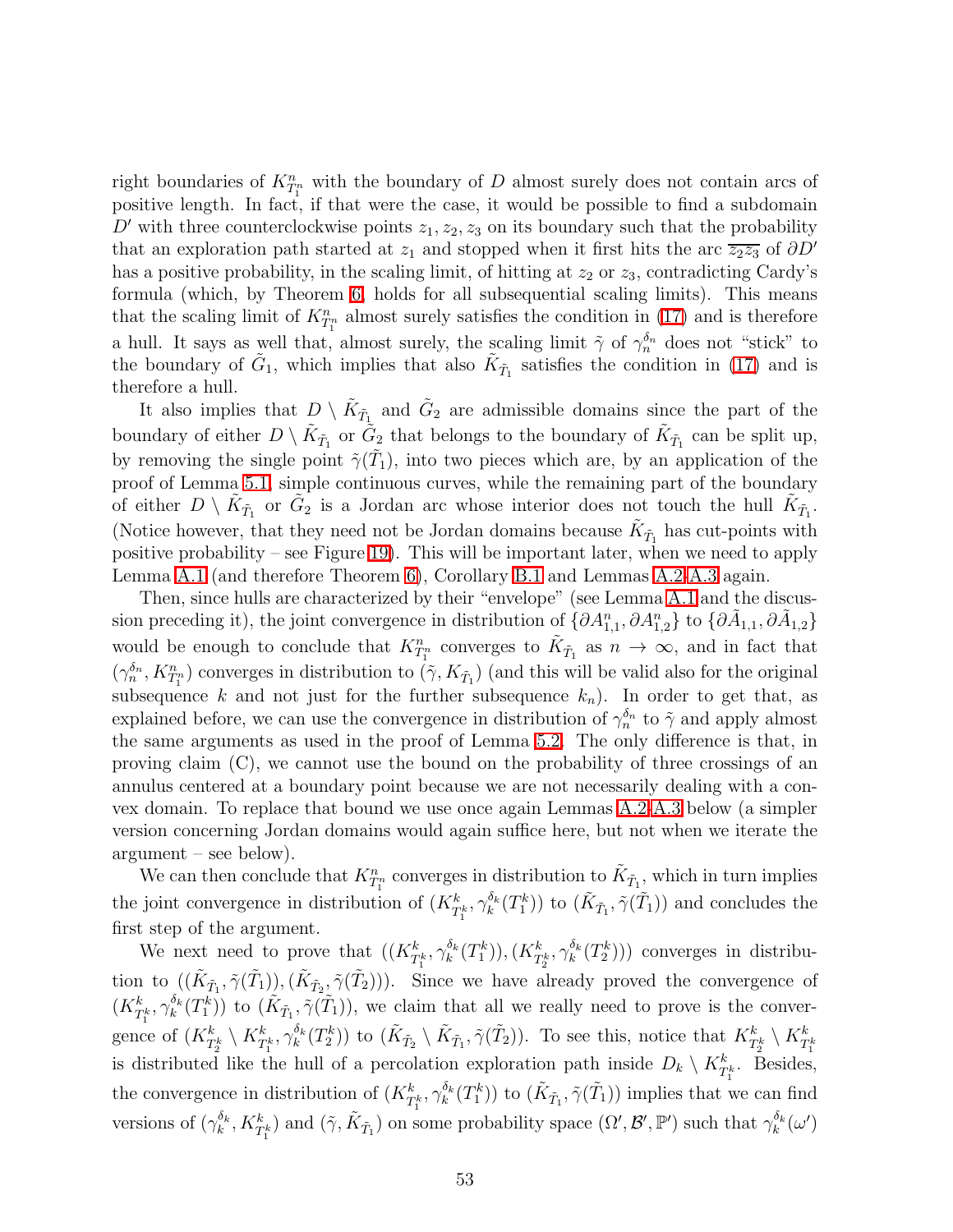converges to  $\tilde{\gamma}(\omega')$  and  $(K_{T_1^k}^k, \gamma_k^{\delta_k})$  $(\tilde{k}_k^{\delta_k}(T_1^k))$  converges to  $(\tilde{K}_{\tilde{T}_1}, \tilde{\gamma}(\tilde{T}_1))$  for all  $\omega' \in \Omega'$ . These two observations imply that, if we work with the coupled versions of  $(\gamma_k^{\delta_k}, K_{T_1^k}^k)$  and  $(\tilde{\gamma}, \tilde{K}_{\tilde{T}_1})$ , we are in the same situation as before, but with  $D_k$  (resp., D) replaced by  $D_k \setminus K_{T_1^k}^k$  (resp.,  $D \setminus \tilde{K}_{\tilde{T}_1}$  and  $a_k$  (resp., a) by  $\gamma_k^{\delta_k}(T_1^k)$  (resp.,  $\tilde{\gamma}(\tilde{T}_1)$ ). As already remarked,  $D \setminus \tilde{K}_{\tilde{T}_1}$  and  $\tilde{G}_2$ are admissible domains, which allows us to use Theorem [6](#page-42-0) (and therefore Lemma [A.1\)](#page-38-0), Corollary [B.1](#page-62-0) and Lemmas [A.2](#page-53-0)[-A.3.](#page-54-0)

Then the conclusion that  $((K_{T_1^k}^k, \gamma_k^{\delta_k}(T_1^k)), (K_{T_2^k}^k, \gamma_k^{\delta_k}(T_2^k)))$  converges in distribution to  $((\tilde{K}_{\tilde{T}_1}, \tilde{\gamma}(\tilde{T}_1)),(\tilde{K}_{\tilde{T}_2}, \tilde{\gamma}(\tilde{T}_2)))$  follows from the same arguments as before, again using Corollary [B.1](#page-62-0) and Lemmas [A.2-](#page-53-0)[A.3.](#page-54-0) In order to get claim (C), in places where the exploration path comes close to the boundary of the past hull we can use the bound on the probability of six crossings of an annulus in the plane (as already seen in the case  $k = 3$ ) of the proof of Theorem [1\)](#page-18-1), while in places where it comes close to the remaining portion of the boundary (i.e.,  $\partial D$  or the Jordan arc  $\overline{cd}$  in Figure [19\)](#page-53-1) we can use Lemmas [A.2-](#page-53-0)[A.3.](#page-54-0)



<span id="page-53-1"></span>Figure 19: Schematic figure representing a hull (shaded) with a cut-point e, resulting in a non-Jordan, but admissible,  $D_2$ .

We can now iterate those same arguments j times, for any  $j > 1$ . It is in fact easy to see by induction that the domains  $D \setminus \tilde{K}_{\tilde{T}_j}$  and  $\tilde{G}_j$  that appear in the successive steps are admissible for all  $j$ . Therefore we can keep using Theorem [6](#page-42-0) (and therefore Lemma [A.1\)](#page-38-0), Corollary [B.1](#page-62-0) and Lemmas [A.2](#page-53-0)[-A.3.](#page-54-0) If we keep track at each step of the previous ones, in the spirit of Theorem [1,](#page-18-1) this provides the *joint* convergence of all the curves and fillings involved at each step and concludes the proof of Theorem [7.](#page-48-0)  $\Box$ 

<span id="page-53-0"></span>**Lemma A.2.** Let  $\{(D_k, a_k, c_k, d_k)\}\)$  *be a sequence of domains admissible with respect to*  $(a_k, c_k, d_k)$  and let  $\gamma_k^{\delta}$  be the percolation exploration path in  $D_k$  started at  $a_k$  and stopped *when it first hits the counterclockwise arc*  $J'_k = c'_k d'_k \subset J_k = c_k d_k$  *of*  $\partial D_k$ . Assume *that, as*  $k \to \infty$ ,  $(D_k, a_k, c_k, c'_k, d_k, d'_k)$  *converges to*  $(D, a, c, c', d, d')$ , where D is a do*main admissible with respect to*  $(a, c, d)$  *and*  $J = \overline{c'd'} \subset J = \overline{cd}$ . Let  $\mathcal{E}_k^{\delta}(J_k; \varepsilon, \varepsilon') =$  $\{\bigcup_{v\in J_k\setminus J'_k}\mathcal{B}_k^\delta(v;\varepsilon,\varepsilon')\}\cup\{\bigcup_{v\in J'_k}\mathcal{A}_k^\delta(v;\varepsilon,\varepsilon')\}\$ , where  $\mathcal{A}_k^\delta(v;\varepsilon,\varepsilon')$  is the event that  $\gamma_k^\delta$  contains *a segment that stays within*  $B(v, \varepsilon)$  *and has a double crossing of the annulus*  $B(v, \varepsilon)$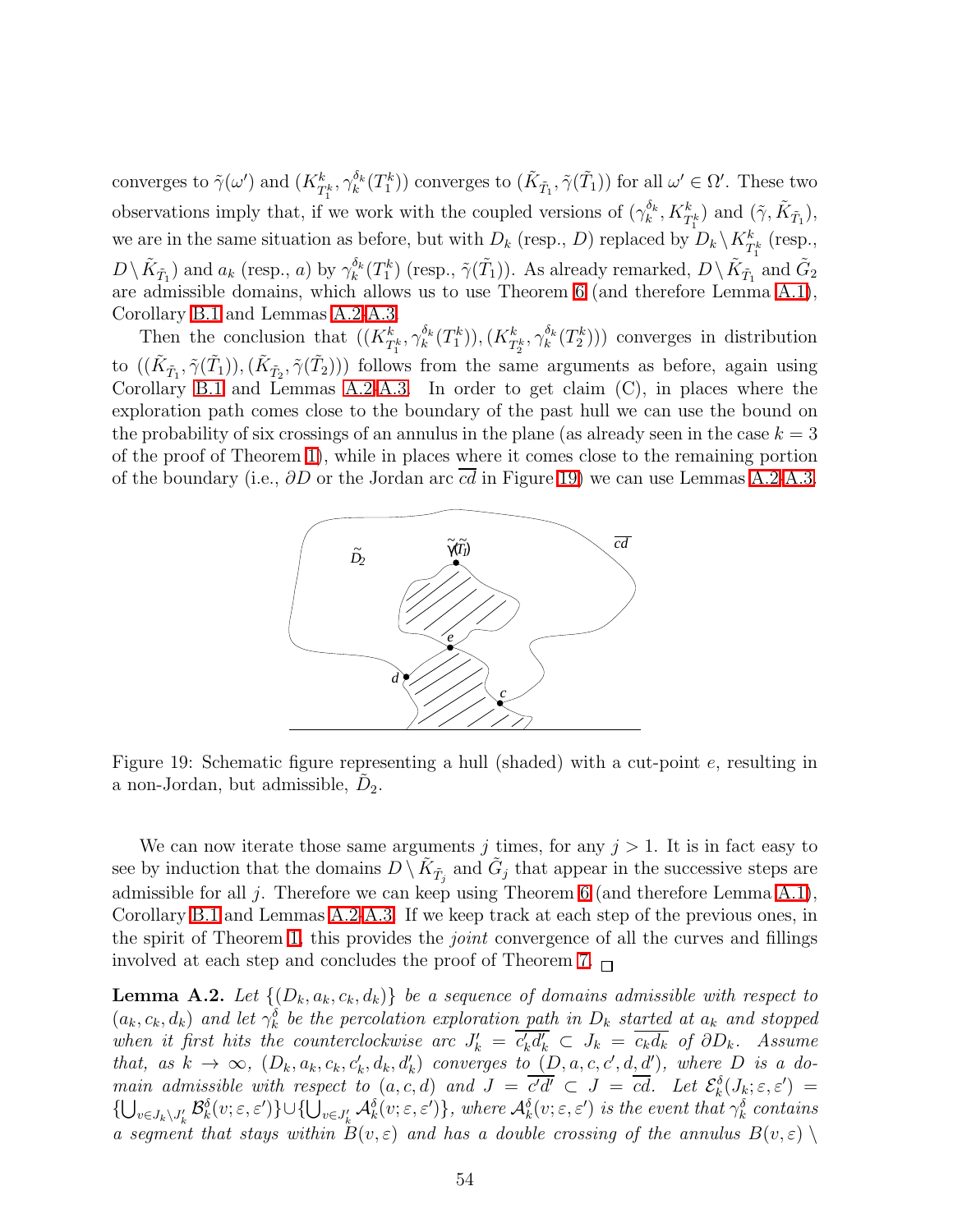<span id="page-54-2"></span> $B(v, \varepsilon')$  without that segment touching  $\partial D_k^{\delta}$ , and  $\mathcal{B}_k^{\delta}(v; \varepsilon, \varepsilon')$  is the event that  $\gamma_k^{\delta}$  enters  $B(v, \varepsilon')$ , but is stopped outside  $B(v, \varepsilon)$  and does not touch  $\partial D_k \cap B(v, \varepsilon)$ . Then, for any  $\varepsilon > 0$ ,

$$
\lim_{\varepsilon' \to 0} \limsup_{\substack{k \to \infty \\ \delta \to 0}} \mathbb{P}(\mathcal{E}_k^{\delta}(J_k; \varepsilon, \varepsilon')) = 0.
$$
\n(31)

*Essentially, this means that as*  $\delta \to 0$  *(and*  $k \to \infty$ *), it becomes increasingly unlikely that the exploration path ever comes close to*  $J_k$  *without quickly touching*  $\partial D_k^{\delta}$  *nearby.* 

<span id="page-54-0"></span>Lemma [A.2](#page-53-0) easily implies the following result, used in Theorem [7](#page-48-0) to show that if  $\tilde{\gamma}$ touches  $\partial D$ , then  $\gamma_n^{\delta_n}$  touches  $\partial D_n^{\delta_n}$  nearby, for *n* large enough.

Lemma A.3. *With the notation and assumptions of Lemma [A.2,](#page-53-0)*

$$
\lim_{\varepsilon \to 0} \lim_{\varepsilon' \to 0} \lim_{\substack{k \to \infty \\ \delta \to 0}} \mathbb{P}(\bigcup_{v \in J_k \setminus J'_k} \mathcal{A}_{k}^{\delta}(v; \varepsilon, \varepsilon')) = 0. \tag{32}
$$

**Proof.** First of all notice that for v in  $J_k \setminus J'_k$  but not in  $B(c', \varepsilon)$  and not in  $B(d', \varepsilon)$ , the events  $\mathcal{A}_{k}^{\delta}(v;\varepsilon,\varepsilon')$  and  $\mathcal{B}_{k}^{\delta}(v;\varepsilon,\varepsilon')$  are exactly the same because the exploration path is, by definition, stopped on  $J'_{k}$ . Therefore, we only have to prove that the event corresponding to the union over  $v \in \{J_k \setminus J'_k\} \cap \{B(c',\varepsilon) \cup B(d',\varepsilon)\}\$  of  $\mathcal{A}_{k}^{\delta}(v;\varepsilon,\varepsilon')$  has probability going to zero as  $\varepsilon \to 0$ . We already know from Lemma [A.2](#page-53-0) that  $\mathcal{B}_k^{\delta}(v; \varepsilon, \varepsilon')$  happens with small probability for those points. This is, however, not sufficient because the exploration path could enter  $B(v, \varepsilon')$ , then exit  $B(v, \varepsilon)$ , and then re-enter it and touch  $J'_k$  inside  $B(v, \varepsilon)$ , which is not an event in  $\mathcal{B}_k^{\delta}(v; \varepsilon, \varepsilon')$ . But such an event would imply that  $\gamma_k^{\delta}$  first touches  $J'_k$  inside one of the two balls of radius  $\varepsilon$  centered at  $c'_k$  and  $d'_k$ , and by an application of Cardy's formula the probability that the latter happens goes to zero as  $\varepsilon \to 0$ .

The proof of Lemma [A.2](#page-53-0) is partly based on relating the failure of [\(31\)](#page-54-2) to the occurrence with strictly positive probability of certain continuum limit "mushroom" events (see Lemma [A.5\)](#page-55-0) that we will show must have zero probability because otherwise there would be a contradiction to Lemma [A.4,](#page-54-1) which itself is a consequence of the continuity of Cardy's formula with respect to the domain boundary. In both of the next two lemmas, we denote by  $\mu$  any subsequence limit of the probability measures for the collection of all colored (blue and yellow)  $\mathcal{T}$ -paths on *all* of  $\mathbb{R}^2$ , in the Aizenman-Burchard sense (see Remark [2.1\)](#page-5-1). We recall that in our notation, D represents an open domain and  $\overline{z_1z_2}$ ,  $\overline{z_3z_4}$ represent closed segments of its boundary. In Lemma [A.4](#page-54-1) below, we restrict attention to a Jordan domain D since that case suffices for the use of Lemma [A.4](#page-54-1) in the proof of Lemma [A.2.](#page-53-0)

<span id="page-54-1"></span>**Lemma A.4.** For  $(D, z_1, z_2, z_3, z_4)$ , with D a Jordan domain, consider the following cross*ing events,*  $C_i^* = C_i^*(D, z_1, z_2, z_3, z_4)$ *, where*  $*$  *denotes either blue or yellow and*  $i = 1, 2, 3$ *:* 

 $\mathcal{C}_1^* = \{ \exists a * path in the closure D from \overline{z_1 z_2} to \overline{z_3 z_4} \},\$ 

$$
\mathcal{C}_2^* = \{ \exists a * path in D from the interior of \overline{z_1 z_2} to the interior of \overline{z_3 z_4} \},\
$$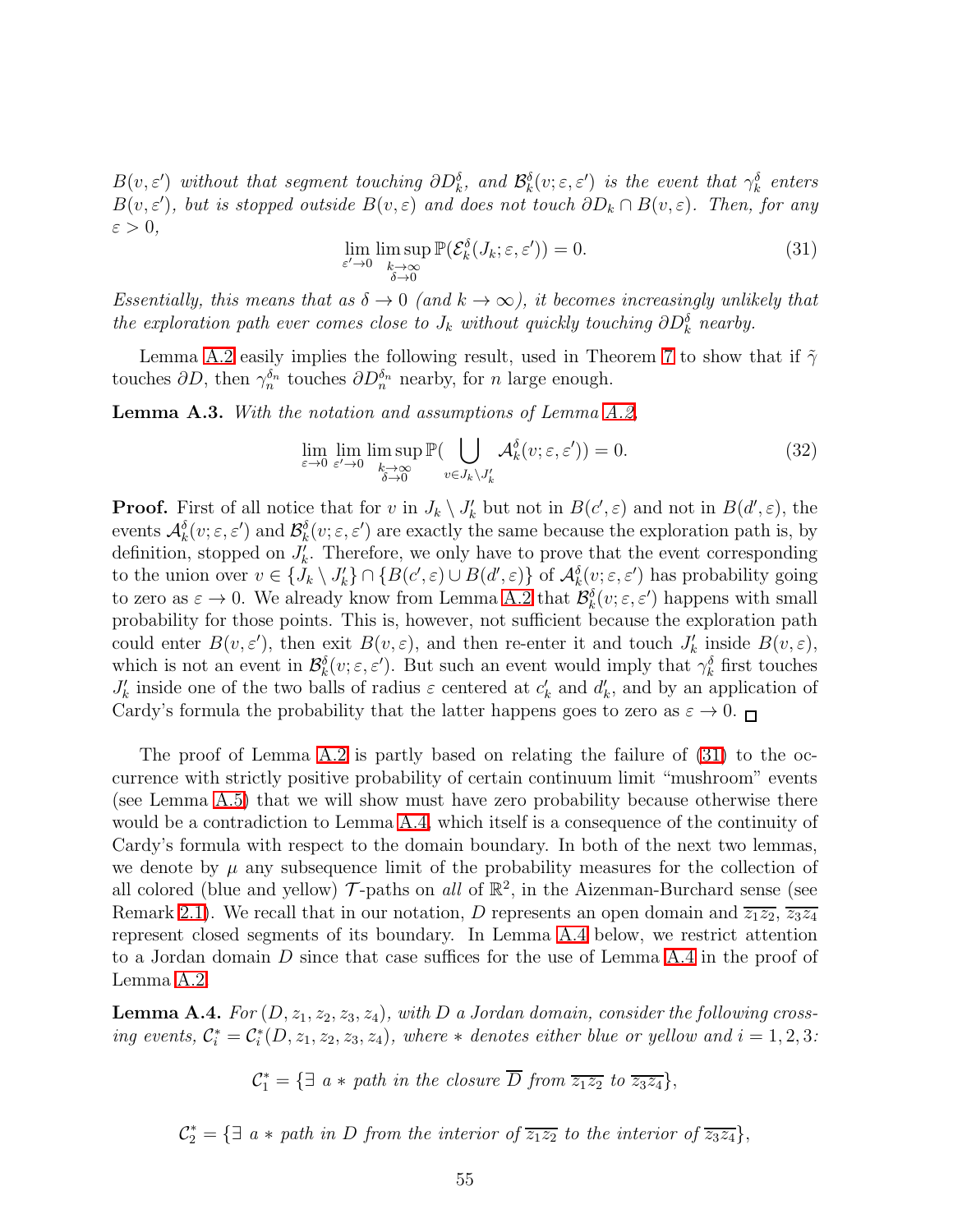$\mathcal{C}_3^* = \{ \exists a * path starting and ending outside D whose restriction to D is as in \mathcal{C}_2^* \}.$ 

*Then*  $\mu(C_1^*) = \mu(C_2^*) = \mu(C_3^*) = \Phi_D(z_1, z_2; z_3, z_4)$ *.* 

**Proof.** The proof is similar to that of Theorem [6,](#page-42-0) but easier because  $D$  is here a Jordan domain. Indeed, it is enough to construct a new Jordan domain  $D(\varepsilon)$  (with appropriately selected points  $\tilde{z}_1(\varepsilon), \tilde{z}_2(\varepsilon), \tilde{z}_3(\varepsilon), \tilde{z}_4(\varepsilon)$  on the boundary and corresponding events  $(\tilde{C}_{i}^{*})$  such that the occurrence of  $\tilde{C}_{1}^{*}$  in  $\tilde{D}(\varepsilon)$  implies the occurrence of  $C_{3}^{*}$  in D and with  $(\tilde{D}(\varepsilon), \tilde{z}_1(\varepsilon), \tilde{z}_2(\varepsilon), \tilde{z}_3(\varepsilon), \tilde{z}_4(\varepsilon)) \to (D, z_1, z_2, z_3, z_4)$  as  $\varepsilon \to 0$ . The continuity of Cardy's formula (Lemma [B.2](#page-63-0) in Appendix [B\)](#page-59-0) does the rest.  $\sqcap$ 

<span id="page-55-0"></span>**Lemma A.5.** For  $(D, a, c, d)$  *as in Lemma [A.2,](#page-53-0)*  $v \in J \equiv \overline{cd}$ , and  $\varepsilon > 0$ , we define  $U^{yellow}(D, \varepsilon, v)$ , the yellow "mushroom" event (at v), to be the event that there is a yellow *path in*  $\overline{D}$  *from* v *to*  $\partial B(v, \varepsilon)$  *and a blue path in*  $\overline{D}$ *, between some pair of distinct points*  $v_1, v_2$  *in* ∂D ∩ {B(v,  $\varepsilon/3$ ) \ B(v,  $\varepsilon/8$ )}*, that passes through* v *and such that this blue path is* between  $\partial D$  *and the yellow path (see Figure [20\)](#page-55-1). We similarly define*  $U^{blue}(D, \varepsilon, v)$ with the colors interchanged and  $U^*(D, \varepsilon, J) = \bigcup_{v \in J} U^*(D, \varepsilon, v)$  where  $*$  denotes blue or *yellow. Then for any deterministic domain* D *and any*  $0 < \varepsilon < \min\{|a - c|, |a - d|\}$ ,  $\mu(U^*(D,\varepsilon,J))=0.$ 



<span id="page-55-1"></span>Figure 20: A yellow "mushroom" event. The dashed path is blue and the dotted path is yellow. The three circles centered at v in the figure have radii  $\varepsilon/8$ ,  $\varepsilon/3$ , and  $\varepsilon$  respectively.

**Proof.** If  $\mu(U^*(D, \varepsilon, J)) > 0$  for some  $\varepsilon > 0$ , then there is some segment  $a'b' \subset J$  of  $\partial D$ of diameter not larger than  $\varepsilon/10$  such that

$$
\mu(\cup_{v \in \overline{a'b'}} U^*(D, \varepsilon, v)) > 0. \tag{33}
$$

Choose any point  $v_0 \in a'b'$  and consider the new domain D' whose boundary consists of the correctly chosen (as we explain below) segment of the circle  $\partial B(v_0, \varepsilon/2)$  between the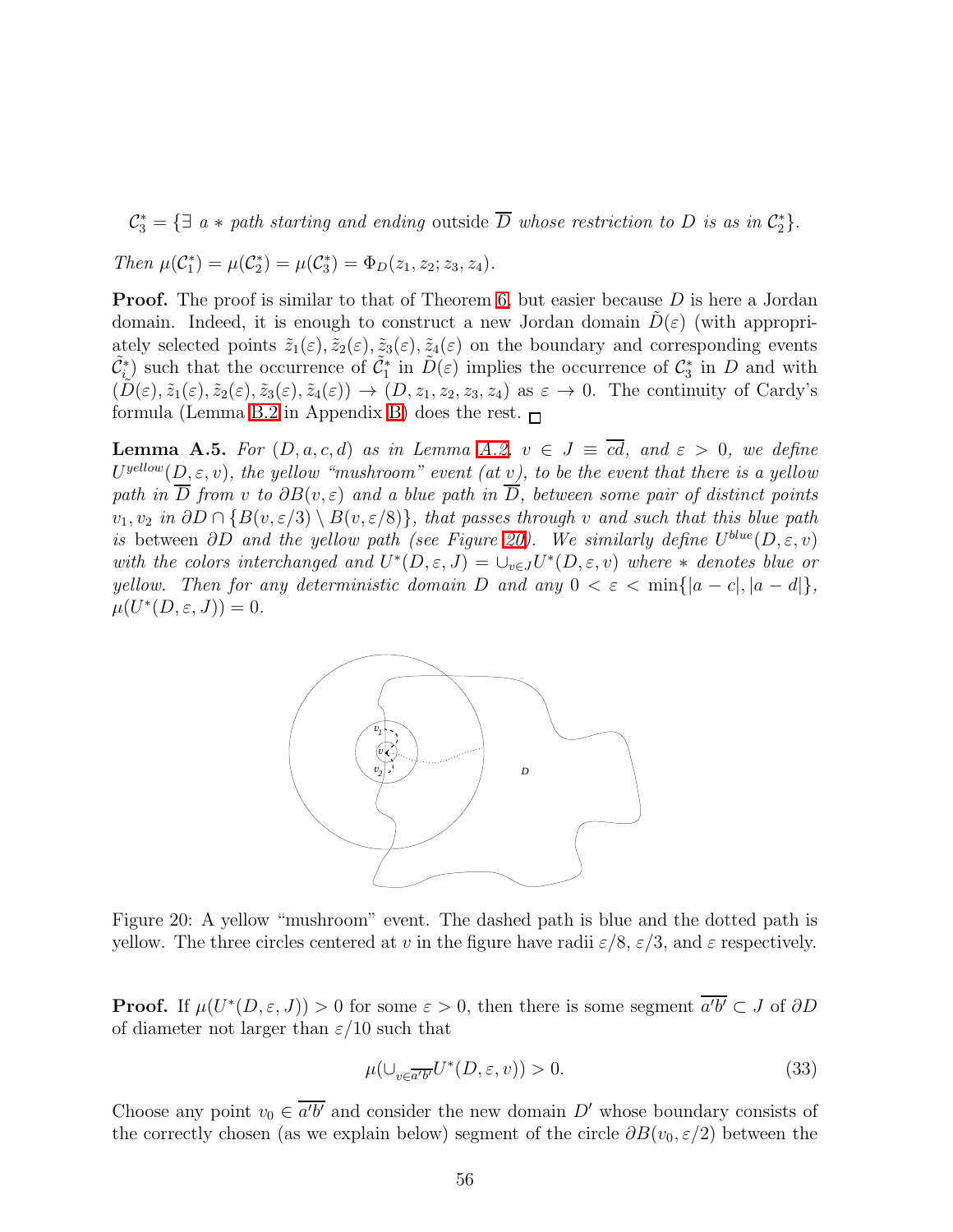

<span id="page-56-0"></span>Figure 21: Construction of the domain  $D'$  (shaded) used in the proof of Lemma [A.5.](#page-55-0)

two points  $c', d'$  where  $\partial D$  first hits  $\partial B(v_0, \varepsilon/2)$  on either side of  $v_0$ , together with the segment from  $d'$  to  $c'$  of  $\partial D$  (see Figure [21\)](#page-56-0). The correct circle segment between  $c'$  and d' is the (counter) clockwise one if  $v_0$  is between c' and d' along  $\partial D$  when  $\partial D$  is oriented (counter) clockwise. It is also not hard to see that since  $\varepsilon < \min\{|a-c|, |a-d|\}, D'$  is a Jordan domain, so that Lemma [A.4](#page-54-1) can be applied. In the new domain  $D'$ ,  $a'b'$  is the same curve segment as it was in the old domain  $D$ , but  $c'd'$  is now a segment of the circle  $\partial B(v_0, \varepsilon/2)$ . It should be clear that

$$
\bigcup_{v \in \overline{a'b'}} U^*(D, \varepsilon, v) \subset C_1^*(D', a', b', c', d') \setminus C_3^*(D', a', b', c', d')
$$
(34)

which yields a contradiction of Lemma [A.4](#page-54-1) if  $\mu(U^*(D,\varepsilon, J)) > 0$ .

**Proof of Lemma [A.2.](#page-53-0)** We first note that since the probability in [\(31\)](#page-54-2) is nonincreasing in  $\varepsilon$ , we may assume that  $\varepsilon < \min\{|a-c|, |a-d|\}$ , as requested by Lemma [A.5.](#page-55-0)

Let us first consider the simpler case of  $\mathcal{B}^{\delta_k}(v;\varepsilon,\varepsilon')$  in which  $v \in J'_k$ . We follow the exploration process until time T, when it first touches  $\partial B(v, \varepsilon')$  for some  $v \in J'_k$ , and consider the annulus  $B(v, \varepsilon) \setminus B(v, \varepsilon')$ . Let  $\pi_Y$  be the leftmost yellow  $\mathcal T$ -path and  $\pi_B$  the rightmost blue T-path in  $\Gamma(\gamma_k^{\delta})$  at time T that cross  $B(v, \varepsilon) \setminus B(v, \varepsilon')$ .  $\pi_Y$  and  $\pi_B$  split the annulus  $B(v, \varepsilon) \setminus B(v, \varepsilon')$  into three sectors that, for simplicity, we will call the central sector, containing the crossing segment of the exploration path, the yellow (left) sector, with  $\pi_Y$  as part of its boundary, and the blue (right) sector, the remaining one, with  $\pi_B$ as part of its boundary.

We then look for a yellow "lateral" crossing within the yellow sector from  $\pi_Y$  to  $\partial D_k$ and a blue lateral crossing within the blue sector from  $\pi_B$  to  $\partial D_k$ . Notice that the yellow sector may contain "excursions" of the exploration path coming off  $\partial B(v, \varepsilon)$ , producing nested yellow and blue excursions of  $\partial B(v, \varepsilon)$ , and the same for the blue sector. But for topological reasons, those excursions are such that for every group of nested excursions, the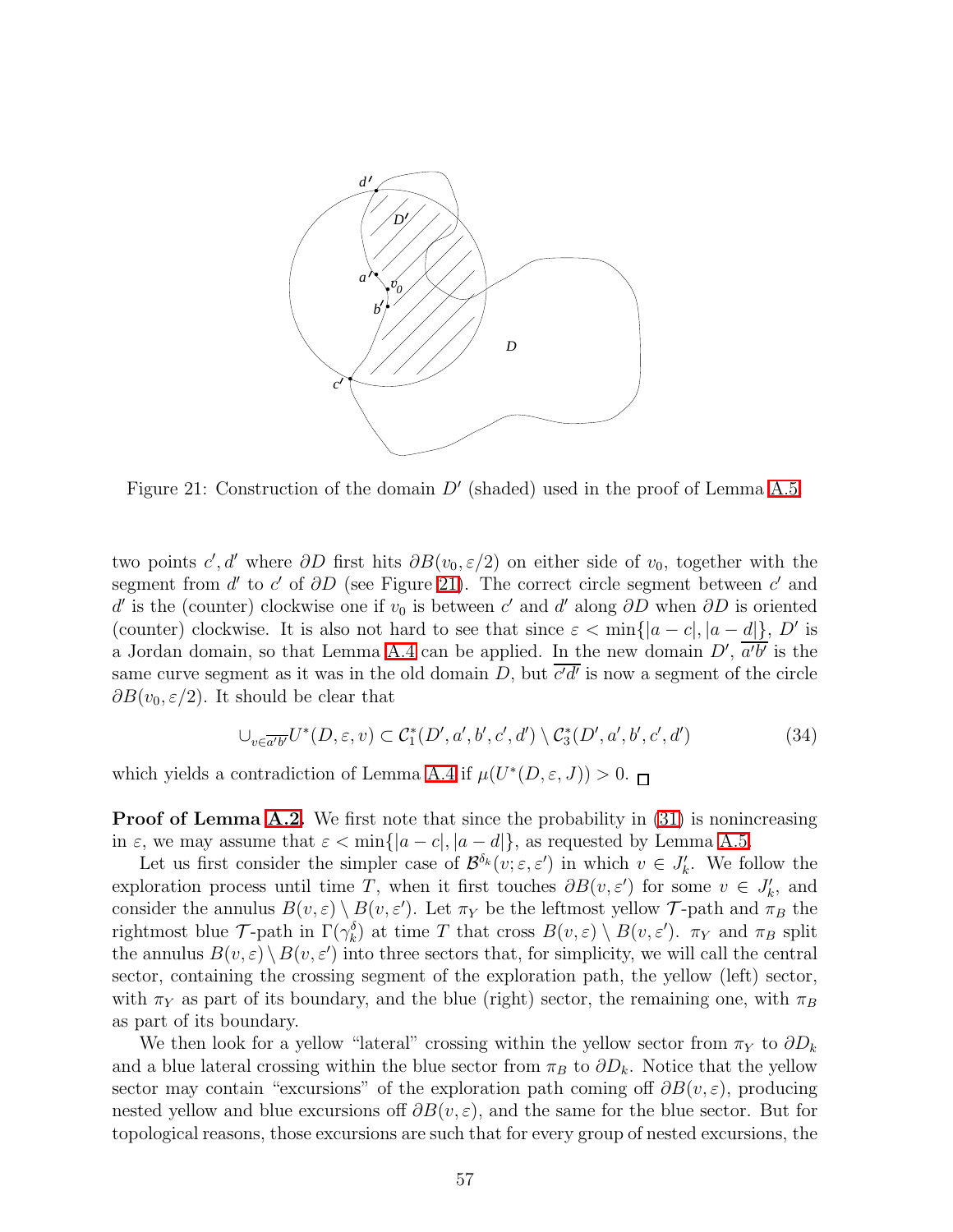outermost one is always yellow in the yellow sector and blue in the blue sector. Therefore, by standard percolation theory arguments, the conditional probability (conditioned on  $\Gamma(\gamma_k^{\delta})$  at time T) to find a yellow lateral crossing of the yellow sector from  $\pi_Y$  to  $\partial D_k$  is bounded below by the probability to find a yellow circuit in an annulus with inner radius  $\varepsilon'$  and outer radius  $\varepsilon$ . An analogous statement holds for the conditional probability (conditioned on  $\Gamma(\gamma_k^{\delta})$  at time T and also on the entire percolation configuration in the yellow sector) to find a blue lateral crossing of the blue sector from  $\pi_B$  to  $\partial D_k$ . Thus for any fixed  $\varepsilon > 0$ , by an application of the Russo-Seymour-Welsh lemma [27, 29], the conditional probability to find both a yellow lateral crossing within the yellow sector from  $\pi_Y$  to  $\partial D_k$  and a blue lateral crossing within the blue sector from  $\pi_B$  to  $\partial D_k$  goes to one as  $\varepsilon' \to 0$ .

But if such yellow and blue crossings are present, the exploration path is forced to touch  $J'_k$  before exiting  $B(v, \varepsilon)$ , and if that happens, the exploration process is stopped, so that it will never exit  $B(v, \varepsilon)$  and the union over  $v \in J'_k$  of  $\mathcal{B}_{k}^{\delta}(v; \varepsilon, \varepsilon')$  cannot occur. This concludes the proof of this case.

Let us now consider the remaining case in which  $v \notin J'_{k}$ . The basic idea of the proof is then that by straightforward weak convergence and related coupling arguments, the failure of [\(31\)](#page-54-2) would imply that *some* subsequence limit  $\mu$  would satisfy  $\mu(U^{\text{yellow}}(D,\varepsilon, J) \cup$  $U^{blue}(D, \varepsilon, J) > 0$ , which would contradict Lemma [A.5.](#page-55-0) This is essentially because the close approach of an exploration path on the  $\delta$ -lattice to  $J_k \setminus J'_k$  without quickly touching nearby yields one two-sided colored  $\mathcal T$ -path (the "perimeter" of the portion of the hull of the exploration path seen from a boundary point of close approach) and a one-sided  $\mathcal{T}$ -path of the other color belonging to the percolation cluster not seen from the boundary point (i.e., shielded by the two-sided path). Both the two-sided path and the one-sided one are subsets of  $\Gamma(\gamma_k^{\delta})$ .

Assume by contradiction that [\(31\)](#page-54-2) is false, so that close encounters without touching happen with bounded away from zero probability. Consider for concreteness an exploration path  $\gamma_k^{\delta}$  that has a close approach to a point v in the counterclockwise arc  $\overline{d'_k d_k}$ . The exploration path may have multiple close approaches to  $v$  with differing colors of the perimeter as seen from  $v$ , but for topological reasons, the last time the exploration path comes close to v, it must do so in such a way as to produce a yellow  $\mathcal{T}$ -path  $\pi_Y$  (seen from v) that crosses  $B(v, \varepsilon) \setminus B(v, \varepsilon')$  twice, and a blue path  $\pi_B$  that crosses it once (see Figure [22\)](#page-58-1). This is so because the exploration process that produced  $\gamma_k^{\delta}$  ended somewhere on  $J'_k$  (and outside  $B(v, \varepsilon)$ ), which is to the right of (i.e., clockwise to) v.

The presence of  $\pi_Y$  implies that there are a yellow leftmost  $\mathcal{T}$ -path  $\pi_L$  and a yellow rightmost  $\mathcal{T}$ -path  $\pi_R$  (looking at v from inside  $D_k$ ) crossing the annulus  $B(v, \varepsilon) \setminus B(v, \varepsilon')$ . The paths  $\pi_L$  and  $\pi_R$  split the annulus  $B(v, \varepsilon) \setminus B(v, \varepsilon')$  into three sectors, that we will call the central sector, containing  $\pi_B$ , the left sector, with  $\pi_L$  as part of its boundary, and the right sector, with  $\pi_R$  as part of its boundary. Again for topological reasons, all other monochromatic crossings of the annulus are contained in the central sector, including at least one blue path  $\pi_B$ . As in the previous case, the left and right sectors can contain nested monochromatic excursions of  $\partial B(v, \varepsilon)$ , but this time for every group of excursions, the outermost one is yellow in both sectors.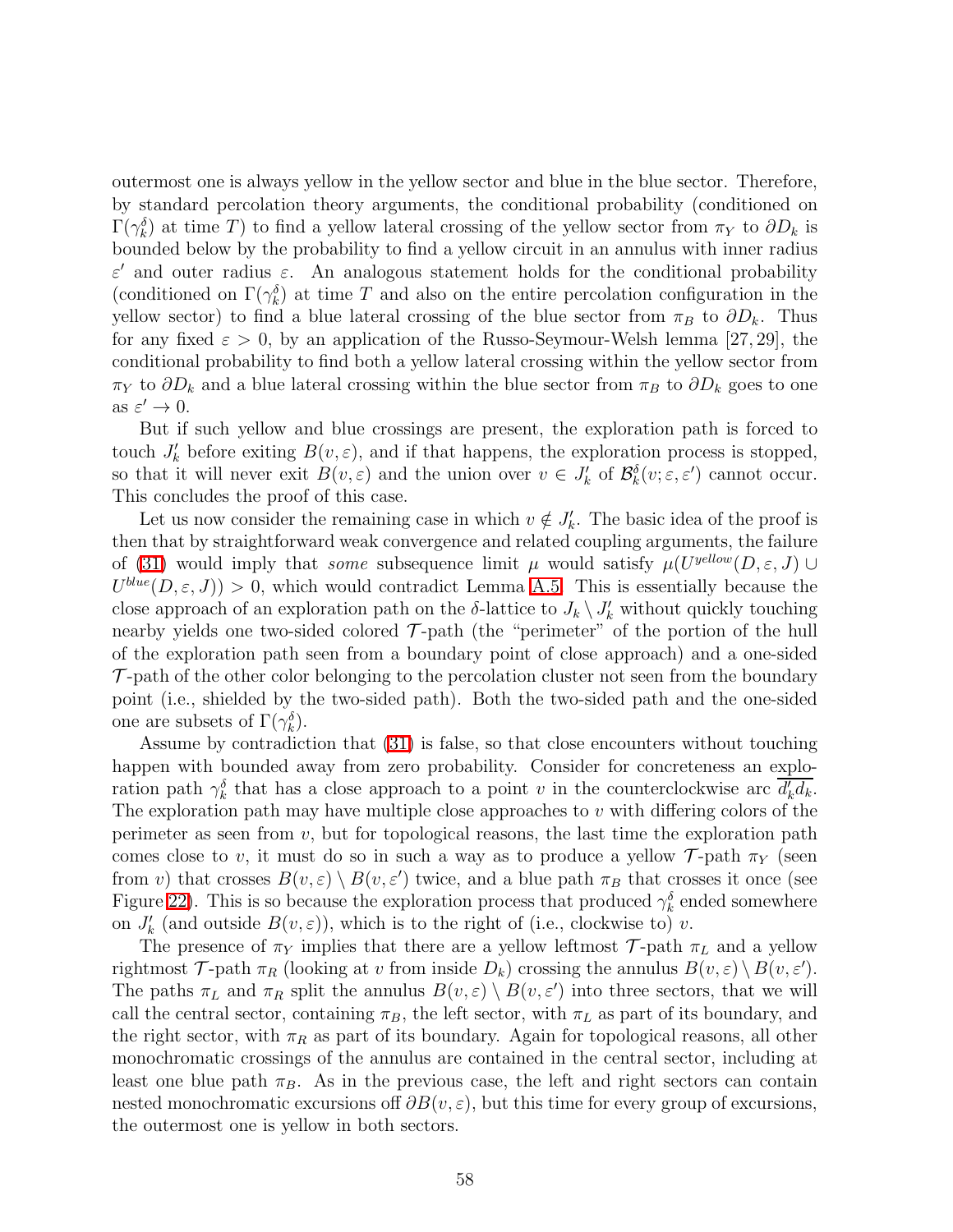

<span id="page-58-1"></span>Figure 22: The event consisting of a yellow double crossing and a blue crossing used as a first step for obtaining a blue mushroom event in the proof of Lemma [A.2.](#page-53-0) The dashed crossing is blue and the dotted crossing is yellow.

Now consider the annulus  $B(v, \varepsilon/3) \setminus B(v, \varepsilon/8)$ . We look for a yellow lateral crossing within the left sector from  $\pi_L$  to  $\partial D_k$  and a yellow lateral crossing within the right sector from  $\pi_R$  to  $\partial D_k$ . Since the outermost excursions in both sectors are yellow, the conditional probability to find a yellow lateral crossing within the left sector from  $\pi_L$  to  $\partial D_k$  is bounded below by the probability to find a yellow circuit in an annulus with inner radius  $\varepsilon'$  and outer radius  $\varepsilon$ , and an analogous statement holds for the conditional probability to find a yellow lateral crossing within the right sector from  $\pi_R$  to  $\partial D_k$ . Thus for any fixed  $\varepsilon > 0$ , by an application of the Russo-Seymour-Welsh lemma [27,29], the conditional probability to find both yellow lateral crossings goes to one as  $\varepsilon' \to 0$ . But the presence of such yellow crossings would produce a (blue) mushroom event, leading to a contradiction with Lemma [A.5.](#page-55-0)  $\Box$ 

<span id="page-58-0"></span>We are finally ready to prove the main result of this section which implies statement (S) at the beginning of Section [5.](#page-16-0)

**Corollary A.1.** *Consider a sequence*  $\{(D_k, a_k, b_k)\}\$  *of Jordan domains with two distinct selected points*  $a_k, b_k$  *on their boundaries*  $\partial D_k$ *. Assume that*  $(D_k, a_k, b_k) \rightarrow (D, a, b)$ *, where* D *is a Jordan domain with two distinct selected points on its boundary* ∂D*. Denote by*  $\gamma_k^\delta \equiv \gamma_{D_k,a_k,b_k}^\delta$  the percolation exploration path inside (the  $\delta$ -approximation  $D_k^\delta$  of)  $D_k$  from *(the e-vertex closest to)*  $a_k$  *to (the e-vertex closest to)*  $b_k$ *. Then for any sequence*  $\delta_k \downarrow 0$ *,*  $as k \to \infty$ ,  $\gamma_k^{\delta_k}$  converges in distribution to the trace  $\gamma_{D,a,b}$  of chordal  $SLE_6$  inside D from a *to* b*.*

**Proof.** It follows from [2] that  $\gamma_k^{\delta_k}$  $k_k^{\delta_k}$  converges in distribution along subsequence limits  $k_n$ . Since we have proved that the filling of any such subsequence limit  $\tilde{\gamma}$  satisfies the spatial Markov property (Theorem [7\)](#page-48-0) and the exit distribution of  $\tilde{\gamma}$  is determined by Cardy's formula (Theorem [6\)](#page-42-0), we can deduce from Theorem [5](#page-38-1) that the limit is unique and that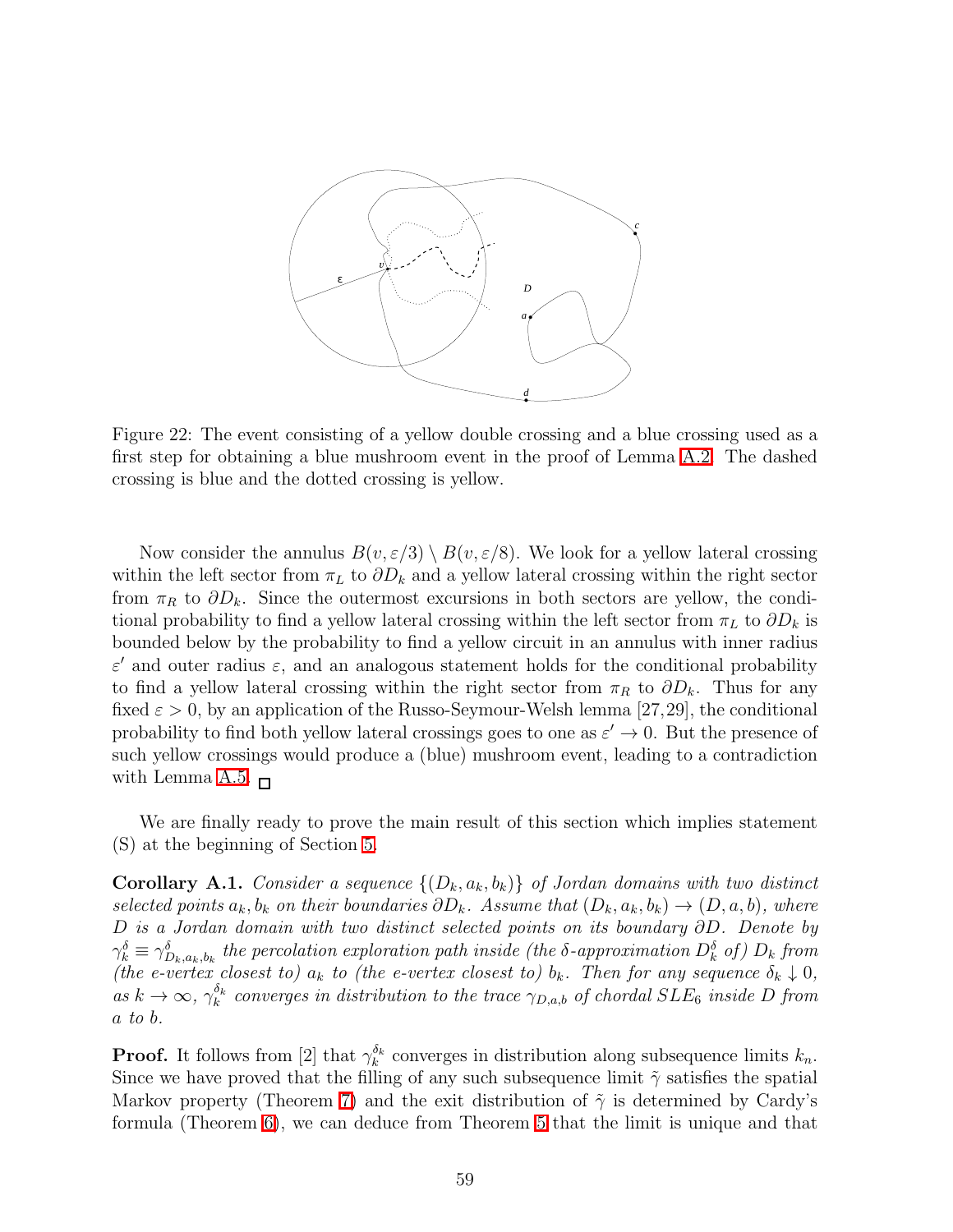the law of  $\gamma_k^{\delta_k}$ <sup>o<sub>k</sub></sup> converges, as  $k \to \infty$ , to the law of the trace  $\gamma_{D,a,b}$  of chordal  $SLE_6$  inside D from a to b.  $\Box$ 

### Appendix B: Sequences of Conformal Maps

<span id="page-59-0"></span>In this appendix, we give some results about sequences of conformal maps that are used in various places throughout the paper. For more details, the interested reader should consult [24].

**Definition B.1.** (see Section 1.4 of [24]) Let  $w_0 \in \mathbb{C}$  be given and let  $\{G_n\}$  be domains *with*  $w_0 \in G_n \subset \mathbb{C}$ *. We say that*  $G_n \to G$  *as*  $n \to \infty$  *with respect to*  $w_0$  *in the sense of* kernel convergence *if*

- *1. either*  $G = \{w_0\}$ , or else G is a domain  $\neq \mathbb{C}$  with  $w_0 \in G$  such that some neighbor*hood of every*  $w \in G$  *lies in*  $G_n$  *for large n;* and
- 2. for  $w \in \partial G$  there exist  $w_n \in \partial G_n$  such that  $w_n \to w$  as  $n \to \infty$ .

It is clear from the definition that every subsequence limit also converges to G and it is also easy to see that the limit is uniquely determined. With this definition we can now state Carathéodory's kernel theorem [9].

<span id="page-59-2"></span>**Theorem 8.** (see Theorem 1.8 of [24]) Let  $f_n$  map  $\mathbb D$  conformally onto  $G_n$  with  $f_n(0) = w_0$ and  $f'_n(0) > 0$ . If  $G = \{w_0\}$ , let  $f(z) \equiv w_0$ ; otherwise let f map  $D$  conformally onto G with  $f(0) = w_0$  and  $f'(0) > 0$ . Then, as  $n \to \infty$ ,  $f_n \to f$  *locally uniformly in*  $\mathbb{D}$  *if and only if*  $G_n \to G$  *with respect to*  $w_0$ *.* 

The next result, Radó's theorem [25], deals with sequences of Jordan domains and is used in the main body of the paper. In this case the conformal maps have a continuous extension to  $\mathbb{D} \cup \partial \mathbb{D}$ .

<span id="page-59-1"></span>**Theorem 9.** (see Theorem 2.11 of [24]) *For*  $n = 1, 2, \ldots$ , *let*  $J_n$  *and*  $J$  *be Jordan curves parametrized respectively by*  $\phi_n(t)$  *and*  $\phi(t)$ *,*  $t \in [0,1]$ *, and let*  $f_n$  *and*  $f$  *be conformal maps from*  $\mathbb D$  *onto the inner domains of*  $J_n$  *and*  $J$  *such that*  $f_n(0) = f(0)$  *and*  $f'_n(0) > 0$ *,*  $f'(0) > 0$  for all n. If  $\phi_n \to \phi$  as  $n \to \infty$  uniformly in [0,1] then  $f_n \to f$  as  $n \to \infty$ *uniformly in* D*.*

The type of convergence of sequences of Jordan domains  ${G_n}$  to a Jordan domain G encountered in the main body of the paper (i.e., in the sense that  $\partial G_n$  converges, as  $n \to \infty$ , to  $\partial G$  in the uniform metric [\(2\)](#page-4-0) on continuous curves) is clearly sufficient to apply Theorem [9.](#page-59-1) In Appendix [A,](#page-35-0) however, we have to deal with domains that are not Jordan, and therefore we cannot use Radó's theorem. The tools needed to deal with those situations are described below.

**Definition B.2.** (see Section 2.2 of [24]) *The closed set*  $A \subset \mathbb{C}$  *is called* **locally con**nected *if for every*  $\varepsilon > 0$  *there is*  $\delta > 0$  *such that, for any two points*  $a, b \in A$  *with*  $|a-b| < \delta$ , we can find a continuum B with diameter smaller than  $\varepsilon$  and with  $a, b \in B \subset A$ .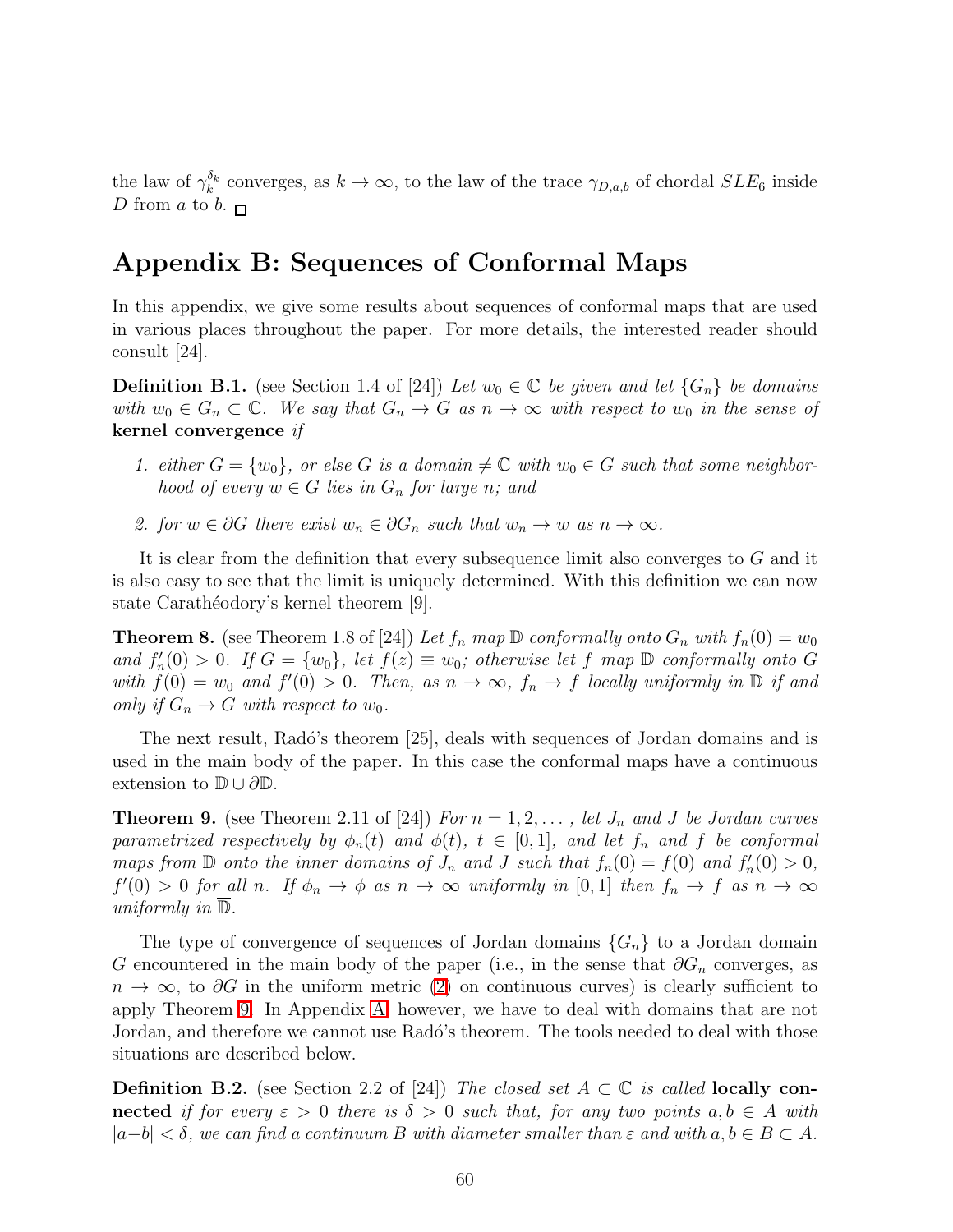In the definition above, a continuum denotes a compact connected set with more than one point. We remark that every continuous curve (with more than one point) is a locally connected continuum (the converse is also true: every locally connected continuum is a curve). The concept of local connectedness gives a topological answer to the problem of global extension of a conformal map to the domain boundary, as follows.

<span id="page-60-0"></span>Theorem 10. (see Continuity Theorem in Section 2.1 of [24]) *Let* f *map the unit disk* <sup>D</sup> *conformally onto* <sup>G</sup> <sup>⊂</sup> <sup>C</sup> ∪ {∞}*. Then the function* <sup>f</sup> *has a continuous extension to* <sup>D</sup> <sup>∪</sup> <sup>∂</sup><sup>D</sup> *if and only if* ∂G *is locally connected.*

When f has a continuous extension to  $\mathbb{D}\cup\partial\mathbb{D}$ , we do not distinguish between f and its extension. This is always the case for the conformal maps considered in this paper. The problem wether this extension is injective on  $\overline{D}$  has also a topological answer, as follows.

Theorem 11. (see Carathh´eodory Theorem in Section 2.1 of [24]) *In the notation of Theorem [10,](#page-60-0) the function* f *has a continuous and injective extension if and only if* ∂G *is a Jordan curve.*

When considering sequences of domains whose boundaries are locally connected the following definition is useful.

**Definition B.3.** (see Section 2.2 of [24]) *The closed sets*  $A_n \subset \mathbb{C}$  *are* uniformly locally connected *if, for every*  $\varepsilon > 0$ *, there exists*  $\delta > 0$  *independent of* n *such that any two points*  $a_n, b_n \in A_n$  *with*  $|a_n - b_n| < \delta$  *can be joined by continua*  $B_n \subset A_n$  *of diameter smaller than* ε*.*

The convergence of domains used in this paper (i.e.,  $G_n \to G$  if  $\partial G_n \to \partial G$  in the uniform metric [\(2\)](#page-4-0) on continuous curves) clearly implies kernel convergence, which immediately allows us to use Theorem [8.](#page-59-2) However, we need uniform convergence in D. This is guaranteed by Radó's theorem in the case of Jordan domains; in the non-Jordan case, sufficient conditions to have uniform convergence are stated in the next theorem.

<span id="page-60-1"></span>**Theorem 12.** (see Corollary 2.4 of [24]) Let  $\{G_n\}$  be a sequence of bounded domains such *that, for some*  $0 < r < R < \infty$ ,  $B(0,r) \subset G_n \subset B(0,R)$  *for all n and such that*  $\{C \setminus G_n\}$ *is uniformly locally connected. Let*  $f_n$  *map*  $\mathbb D$  *conformally onto*  $G_n$  *with*  $f_n(0) = 0$ *. If*  $f_n(z) \to f(z)$  *as*  $n \to \infty$  *for each*  $z \in \mathbb{D}$ *, then the convergence is uniform in*  $\overline{\mathbb{D}}$ *.* 

In order to use Theorem [12](#page-60-1) in Appendix [A](#page-35-0) we need the following lemma. The definitions of admissible domain and the related notion of convergence are given just before Theorem [6](#page-42-0) in Appendix [A.](#page-35-0)

<span id="page-60-2"></span>**Lemma B.1.** Let  $\{(G_n, a_n, c_n, d_n)\}\)$  *be a sequence of domains admissible with respect to*  $(a_n, c_n, d_n)$  and assume that, as  $n \to \infty$ ,  $(G_n, a_n, c_n, d_n) \to (G, a, c, d)$ , where G is a *domain admissible with respect to*  $(a, c, d)$ *. Then the sequence of closed sets*  $\{C \setminus G_n\}$  *is uniformly locally connected.*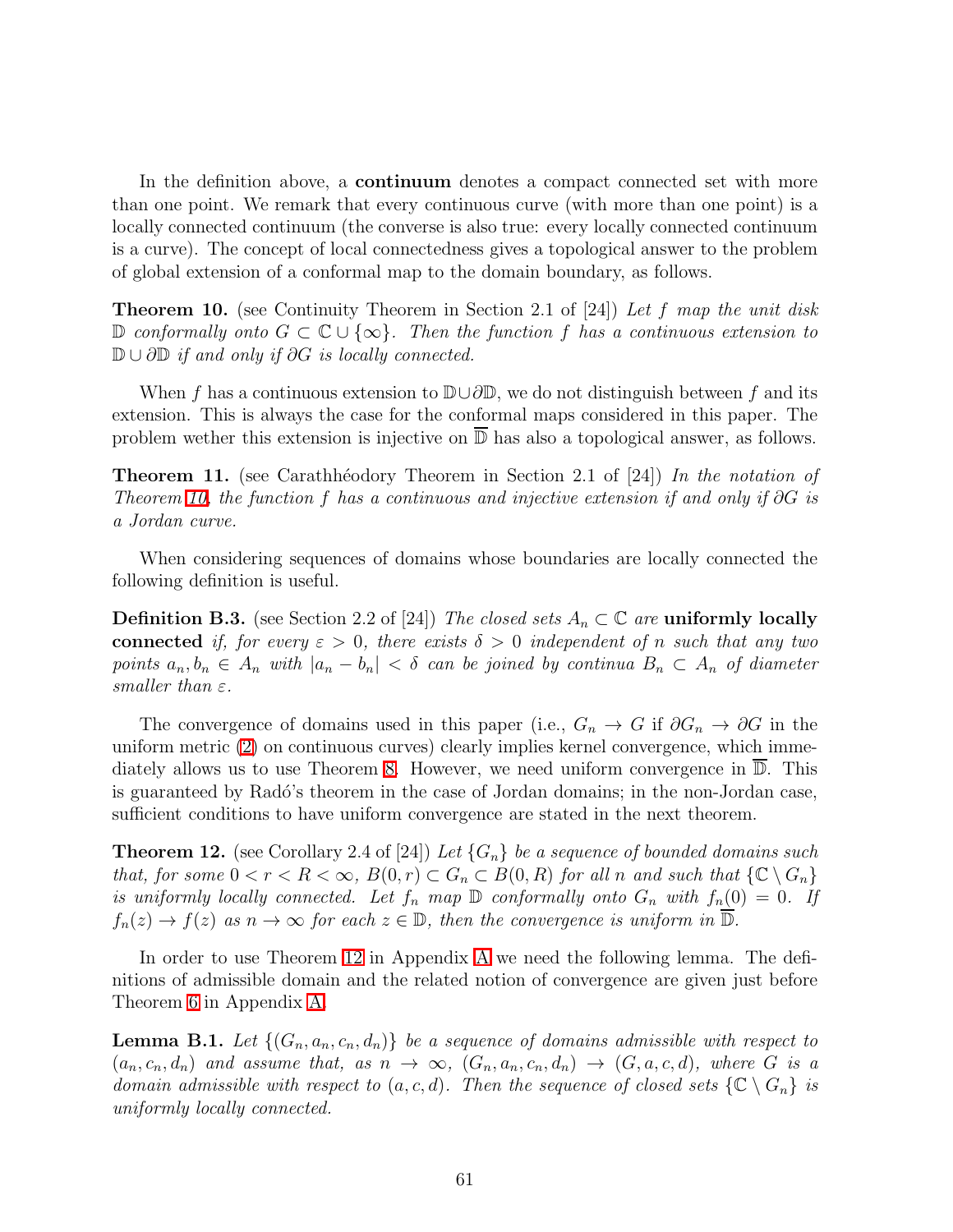Proof. In order to prove the lemma, we claim that it suffices to focus on pairs of points on the boundaries, i.e., to show that: (\*) for every  $\varepsilon > 0$ , there exists  $\delta = \delta(\varepsilon) > 0$ independent of n such that any two points  $u_n, v_n \in \partial G_n$  with  $|u_n - v_n| < \delta$  can be joined by a continuum of diameter  $\epsilon \in \epsilon$  contained in the complement  $\mathbb{C} \setminus G_n$  of  $G_n$ .

To verify our claim, let us assume (\*) for the moment, and consider two points  $u_n, v_n \in$  $\mathbb{C} \setminus G_n$  (but not necessarily in  $\partial G_n$ ) with  $|u_n - v_n| < \delta'$ , where  $\delta' = \min\{\frac{1}{3}, \frac{1}{3}, \frac{1}{3}\}$  $rac{1}{3}\delta(\frac{\varepsilon}{3}$  $\frac{\varepsilon}{3}$ ,  $\frac{\varepsilon}{3}$  $\frac{\varepsilon}{3}$ . If (at least) one of the two points, say  $u_n$ , is at distance greater than  $\delta'$  from  $\partial G_n$ , then we can connect  $u_n$  and  $v_n$  using the closed ball of radius  $\delta'$  centered at  $u_n$ , since  $v_n \in \overline{B(u_n, \delta')} \subset \mathbb{C} \setminus G_n$ . If both points are at distance smaller than  $\delta'$  from  $\partial G_n$ , we can connect each point to a closest point on  $\partial G_n$  by a straight segment of length smaller than δ'. Those two points on  $\partial G_n$  can then be connected to each other by a continuum  $B_n$  of diameter  $\langle \varepsilon/3 \text{ contained in } \mathbb{C} \setminus G_n$ , and the union of  $B_n$  with the two straight segments gives a continuum of diameter  $\lt \varepsilon$  connecting  $u_n$  with  $v_n$  and contained in  $\mathbb{C} \setminus G_n$ .

We now prove (\*). Since  $\partial G_n \to \partial G$  in the uniform metric [\(2\)](#page-4-0) on continuous curves, for every  $\varepsilon > 0$  there exists  $n_0 = n_0(\varepsilon)$  such that for all  $n \geq n_0$ ,  $d(\partial G_n, \partial G) < \varepsilon$ . The admissibility of G implies that we can split its boundary into three Jordan arcs,  $J_1 = \overline{da}$ ,  $J_2 = \overline{ac}$ ,  $J_3 = \overline{cd}$ , such that  $J_3$  does not touch the interior of either  $J_1$  or  $J_2$ . We can do the same with  $\partial G_n$ , letting  $J_{1,n} = \overline{d_n a_n}$ ,  $J_{2,n} = \overline{a_n c_n}$  and  $J_{3,n} = \overline{c_n d_n}$ . Let  $\phi_{i,n}(t)$  and  $\phi_i(t)$ ,  $t \in [0,1], i = 1,2,3$  be parametrizations of  $J_{i,n}$  and  $J_i$  respectively, with  $\sup_{t\in[0,1]} |\phi_{i,n}(t) - \phi_i(t)| < \varepsilon$  for  $n \geq n_0$  and  $i = 1, 2, 3$ .

Let us assume, by contradiction, that  $(*)$  is false. Then there are indices k (actually  $n_k$ , but we abuse notation a bit) and points  $u_k, v_k \in \partial G_k$  with  $|u_k - v_k| \to 0$  (as  $k \to \infty$ ) that cannot be joined by a continuum of diameter  $\langle \varepsilon \rangle$  contained in  $\mathbb{C} \setminus G_k$ . By compactness considerations, we may assume that  $u_k \to u$  and  $v_k \to v$  as  $k \to \infty$ , with  $u = v$ . Suppose that  $u_k$  and  $v_k$  belong to the interior of the same Jordan arc  $J_{i,k}$  for all k large enough. Let  $u_k = \phi_{i,k}(\tau_k)$ ,  $v_k = \phi_{i,k}(\tau_k')$ ,  $u = \phi_i(\tau)$  and  $v = \phi_i(\tau')$ . It follows that  $\tau_k \to \tau$  and  $\tau'_k \to \tau'$ , and since  $J_i$  is a Jordan arc,  $\tau = \tau'$ . For k large enough, the function  $\phi_{i,k}$  maps the closed segment of [0, 1] between  $\tau$  and  $\tau'$  onto a continuum in  $J_{i,k}$  containing  $u_k$  and  $v_k$ whose diameter tends to zero as  $k \to \infty$ , leading to a contradiction with our assumption.

Similar reasoning gives a contradiction if  $u_k$  and  $v_k$  both belong to  $J_{1,k} \cup J_{3,k}$  or both belong to  $J_{2,k} \cup J_{3,k}$  for all k large enough, since the concatenation of  $J_{1,k}$  with  $J_{3,k}$  or of  $J_{2,k}$  with  $J_{3,k}$  is still a Jordan arc. The above reasoning applies except when  $u(=v)$  is on both  $J_1$  and  $J_2$ . When  $u = v = a$ , one can paste together small Jordan arcs on  $J_{1,k}$ and  $J_{2,k}$  to get a suitable continuum leading to a contradiction. The sole remaining case is when for all k large enough,  $u_k$  belongs to the interior of  $J_{1,k}$  and  $v_k$  belongs to the interior of  $J_{2,k}$ .

(Notice that we are ignoring the "degenerate" case in which  $c = d$  coincides with the "last" [from a] double-point on  $\partial G$ , and  $J_3$  is a simple loop. In that case  $u_k$  and  $v_k$  could converge to  $u = v = c = d \in J_1 \cap J_2$  and  $u_k$  or  $v_k$  could still belong to  $J_{3,k}$  for arbitrarily large k's. However, in that case one can find two distinct points on  $J_3$ , c' and d', such that D is admissible with respect to  $(a, c', d')$ , and points  $c'_{k}$  and  $d'_{k}$  on  $J_{3,k}$  converging to  $c'$ and d' respectively, and define accordingly new Jordan arcs,  $J'_1, J'_2, J'_3$  and  $J'_{1,k}, J'_{2,k}, J'_{3,k}$ , so that  $u_k \in J'_{1,k}$  and  $v_k \in J'_{2,k}$  for k large enough. We assume that this has been done if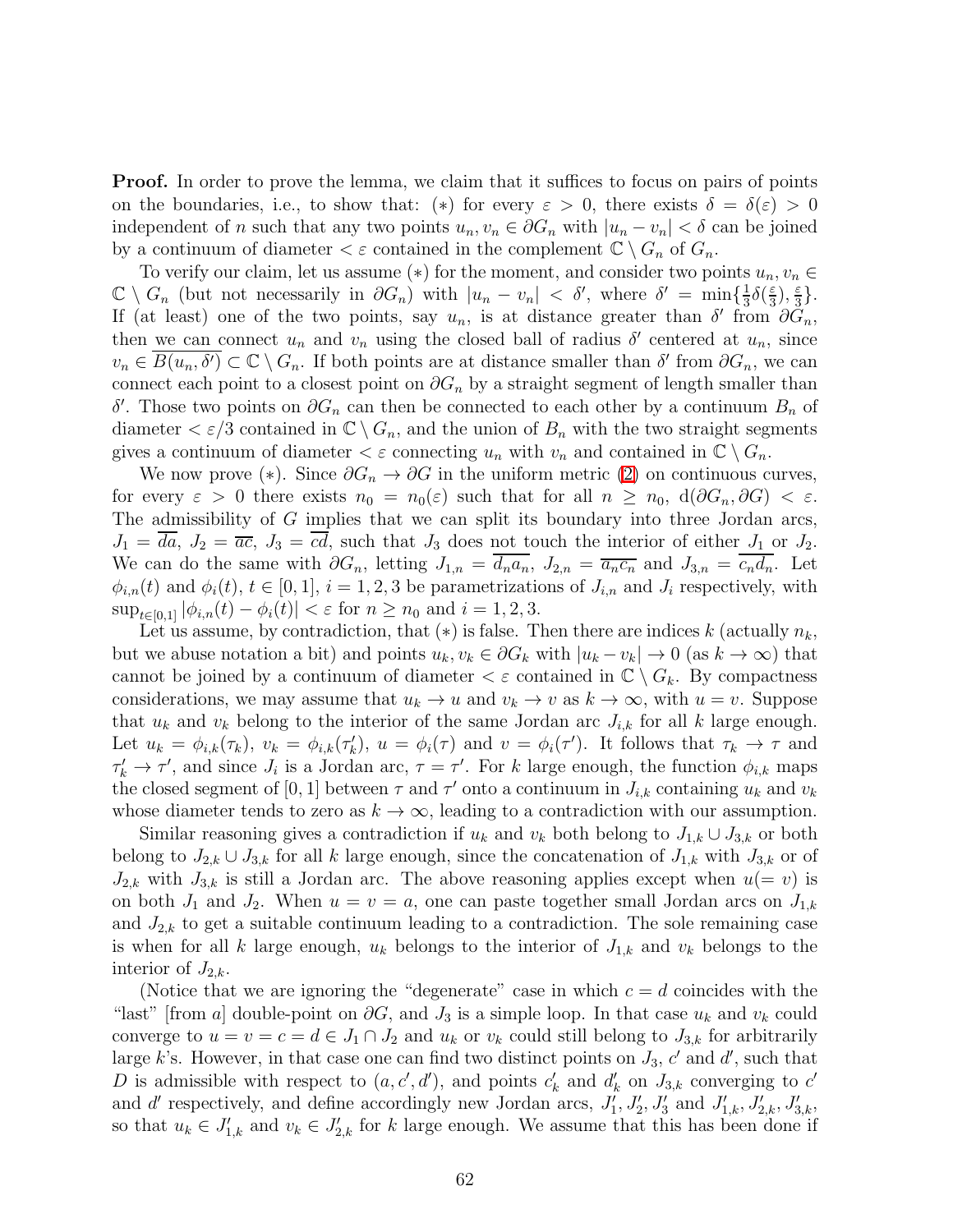necessary, and for simplicity of notation drop the primes.)

In this case let  $[u_kv_k]$  denote the closed straight line segment in the plane between  $u_k$  and  $v_k$ . Imagine that  $[u_k v_k]$  is oriented from  $u_k$  to  $v_k$  and let  $v'_k$  be the first point of  $J_{2,k}$  intersected by  $[u_kv_k]$  and  $u'_k$  be the previous intersection of  $[u_kv_k]$  with  $\partial G_k$ . Clearly,  $u'_{k} \notin J_{2,k}$ . For k large enough,  $u'_{k}$  cannot belong to  $J_{3,k}$  either, or otherwise in the limit  $k \to \infty$ ,  $J_3$  would touch the interior of  $J_1$  and  $J_2$ . We deduce that for all k large enough,  $u'_{k} \in J_{1,k}$ . Since  $J_{1,k}$  and  $J_{2,k}$  are continuous curves and therefore locally connected,  $u_{k}$  and  $u'_{k}$  belong to a continuum  $B_{1,k}$  contained in  $J_{1,k}$  whose diameter goes to zero as  $k \to \infty$ , and the same for  $v_k$  and  $v'_k$  (with  $B_{1,k}$  and  $J_{1,k}$  replaced by  $B_{2,k}$  and  $J_{2,k}$ ).

Since the interior of  $[u'_k v'_k]$  does not intersect any portion of  $\partial G_k$ , it is either contained in  $G_k$  or in its complement  $\mathbb{C} \setminus G_k$ . If  $[u'_k v'_k] \subset \mathbb{C} \setminus G_k$ , we have a contradiction since the union of  $[u'_k v'_k]$  with  $B_{1,k}$  and  $B_{2,k}$  is contained in  $\mathbb{C} \setminus G_k$  and is a continuum containing  $u_k$  and  $v_k$  whose diameter goes to zero as  $k \to \infty$ .

If the interior of  $[u'_k v'_k]$  is contained in  $G_k$ , let us consider a conformal map  $f_k$  from D onto  $G_k$ . Since  $\partial G_k$  is locally connected, the conformal map  $f_k$  extends continuously to the boundary of the unit disc. Let  $u'_k = f_k(u_k^*), v'_k = f_k(v_k^*), a_k = f_k(a_k^*), c_k = f_k(c_k^*)$ and  $d_k = f_k(d_k^*)$ . The points  $c_k^*, d_k^*, u_k^*, a_k^*, v_k^*$  are in counterclockwise order on  $\partial \mathbb{D}$ , so that any curve in  $\mathbb{D}$  from  $a_k^*$  to the counterclockwise arc  $\overline{c_k^*d_k^*}$  must cross the curve from  $u_k^*$  to  $v_k^*$  whose image under  $f_k$  is  $[u'_k v'_k]$ . This implies that any curve in  $G_k$  going from  $a_k$  to the counterclockwise arc  $c_k d_k$  of  $\partial G_k$  must cross the (interior of the) line segment  $[u'_k v'_k]$ . Then, in the limit  $k \to \infty$ , any curve in G from a to the counterclockwise arc cd must contain the limit point  $u = \lim_{k \to \infty} u'_k = \lim_{k \to \infty} v'_k = v$ . On the other hand, except for its starting and ending point, any such curve is completely contained in  $G$ , which implies that either  $u = v = a$  or else that (in the limit  $k \to \infty$ ) the counterclockwise arc cd is the single point at  $u = v = c = d$ . We have already dealt with the former case. In the latter case, one can paste together small Jordan arcs from  $u'_k$  to  $d_k$ , from  $d_k$  to  $c_k$ , and from  $c_k$  to  $v'_k$ , and take the union with  $B_{1,k}$  and  $B_{2,k}$  (defined above) to get a suitable continuum in  $\mathbb{C}\backslash G_k$  containing  $u_k$  and  $v_k$ , leading to a contradiction. This concludes the proof.  $\Box$ 

<span id="page-62-0"></span>Theorem [12,](#page-60-1) together with Theorem [8](#page-59-2) and Lemma [B.1,](#page-60-2) implies the following result, which is used in Appendix [A.](#page-35-0)

Corollary B.1. *With the notation and assumptions of Lemma [B.1](#page-60-2) (and also assuming that*  $G_n$  *and*  $G$  *contain the origin), let*  $f_n$  *map*  $D$  *conformally onto*  $G_n$  *with*  $f_n(0) = 0$ and  $f'_n(0) > 0$ , and f map  $\mathbb{D}$  *conformally onto* G *with*  $f(0) = 0$  *and*  $f'(0) > 0$ *. Then, as*  $n \to \infty$ *,*  $f_n \to f$  *uniformly in*  $\mathbb{D}$ *.* 

**Proof.** As already remarked, the convergence of  $\partial G_n$  to  $\partial G$  in the uniform metric [\(2\)](#page-4-0) on continuous curves (which is part of the definition of  $(G_n, a_n, c_n, d_n) \to (G, a, c, d)$ ) easily implies that the conditions in Carathéodory's kernel theorem (Theorem [8\)](#page-59-2) are satisfied and therefore that  $f_n$  converges to f locally uniformly in  $\mathbb{D}$ , as  $n \to \infty$ . By an ap-plication of Lemma [B.1,](#page-60-2) the sequence  $\{C \setminus D_n\}$  is uniformly locally connected, so that we can apply Theorem [12](#page-60-1) to conclude that, as  $n \to \infty$ ,  $f_n$  converges to f uniformly in  $\overline{\mathbb{D}}$ .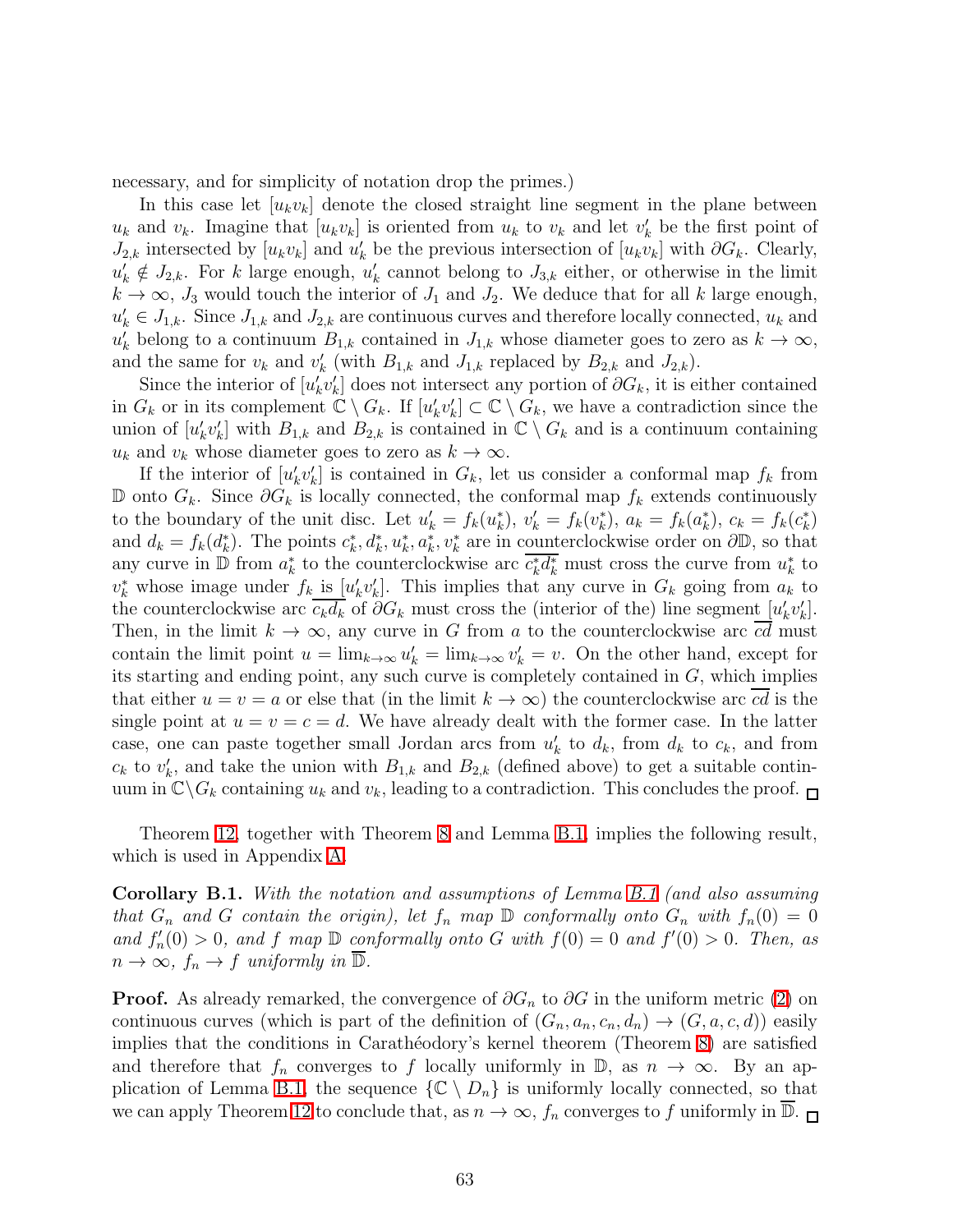We conclude this appendix with a simple lemma, used in the proof of Theorem [6,](#page-42-0) about the continuity of Cardy's formula with respect to the shape of the domain and the positions of the four points on the boundary.

<span id="page-63-0"></span>**Lemma B.2.** For  $\{(D_n, a_n, b_n, c_n, d_n)\}$  and  $(D, a, b, c, d)$  as in Theorem [6,](#page-42-0) let  $\Phi_n$  denote *Cardy's formula (see [\(16\)](#page-36-1)) for a crossing inside*  $D_n$  *from the counterclockwise segment*  $\overline{a_n c_n}$  *of*  $\partial D_n$  *to the counterclockwise segment*  $b_n d_n$  *of*  $\partial D_n$  *and*  $\Phi$  *the corresponding Cardy's formula for the limiting domain* D. Then, as  $n \to \infty$ ,  $\Phi_n \to \Phi$ .

**Proof.** Let  $f_n$  be the conformal map that takes  $\mathbb{D}$  onto  $D_n$  with  $f_n(0) = 0$  and  $f'_n(0) > 0$ , and let f denote the conformal map from  $\mathbb D$  onto D with  $f(0) = 0$  and  $f'(0) > 0$ ; let  $z_1 = f^{-1}(a), z_2 = f^{-1}(c), z_3 = f^{-1}(b), z_4 = f^{-1}(d), z_1^n = f_n^{-1}(a_n), z_2^n = f_n^{-1}(c_n),$  $z_3^n = f_n^{-1}(b_n)$ , and  $z_4^n = f_n^{-1}(d_n)$ . We can apply Corollary [B.1](#page-62-0) to conclude that, as  $n \to \infty$ ,  $f_n$  converges to f uniformly in  $\overline{\mathbb{D}}$ . This, in turn, implies that, as  $n \to \infty$ ,  $z_1^n \rightarrow z_1, z_2^n \rightarrow z_2, z_3^n \rightarrow z_3$ , and  $z_4^n \rightarrow z_4$ .

Cardy's formula for a crossing inside  $D_n$  from the counterclockwise segment  $\overline{a_n c_n}$  of  $\partial D_n$  to the counterclockwise segment  $\overline{b_n d_n}$  of  $\partial D_n$  is given by

$$
\Phi_n = \frac{\Gamma(2/3)}{\Gamma(4/3)\Gamma(1/3)} \eta_n^{1/3} {}_2F_1(1/3, 2/3; 4/3; \eta_n),\tag{35}
$$

where

<span id="page-63-1"></span>
$$
\eta_n = \frac{(z_1^n - z_2^n)(z_3^n - z_4^n)}{(z_1^n - z_3^n)(z_2^n - z_4^n)}.
$$
\n(36)

Because of the continuity of  $\eta_n$  in  $z_1^n$ ,  $z_2^n$ ,  $z_3^n$ ,  $z_4^n$ , and the continuity of Cardy's formula [\(35\)](#page-63-1) in  $\eta_n$ , the convergence of  $z_1^n \to z_1$ ,  $z_2^n \to z_2$ ,  $z_3^n \to z_3$  and  $z_4^n \to z_4$  immediately implies the convergence of  $\Phi_n$  to  $\Phi$ .

Acknowledgements. We are grateful to Greg Lawler, Oded Schramm and Wendelin Werner for various interesting and useful conversations and to Stas Smirnov for communications about a paper in preparation. We note in particular that a discussion with Oded Schramm at the November 2004 Northeast Probability Seminar at the CUNY Graduate Center, about dependence of exploration paths with respect to small changes of domain boundaries, pointed us in a direction that eventually led to Lemmas [A.2-](#page-53-0)[A.5.](#page-55-0) F. C. thanks Wendelin Werner for an invitation to Université Paris-Sud 11, and Vincent Beffara and Luiz Renato Fontes for many helpful discussions. We are especially grateful to Vincent Beffara for pointing out a gap in a preliminary version of Appendix [A.](#page-35-0) We thank Lai-Sang Young for comments about the presentation of our results. F. C. acknowledges the kind hospitality of the Courant Institute where part of this work was completed.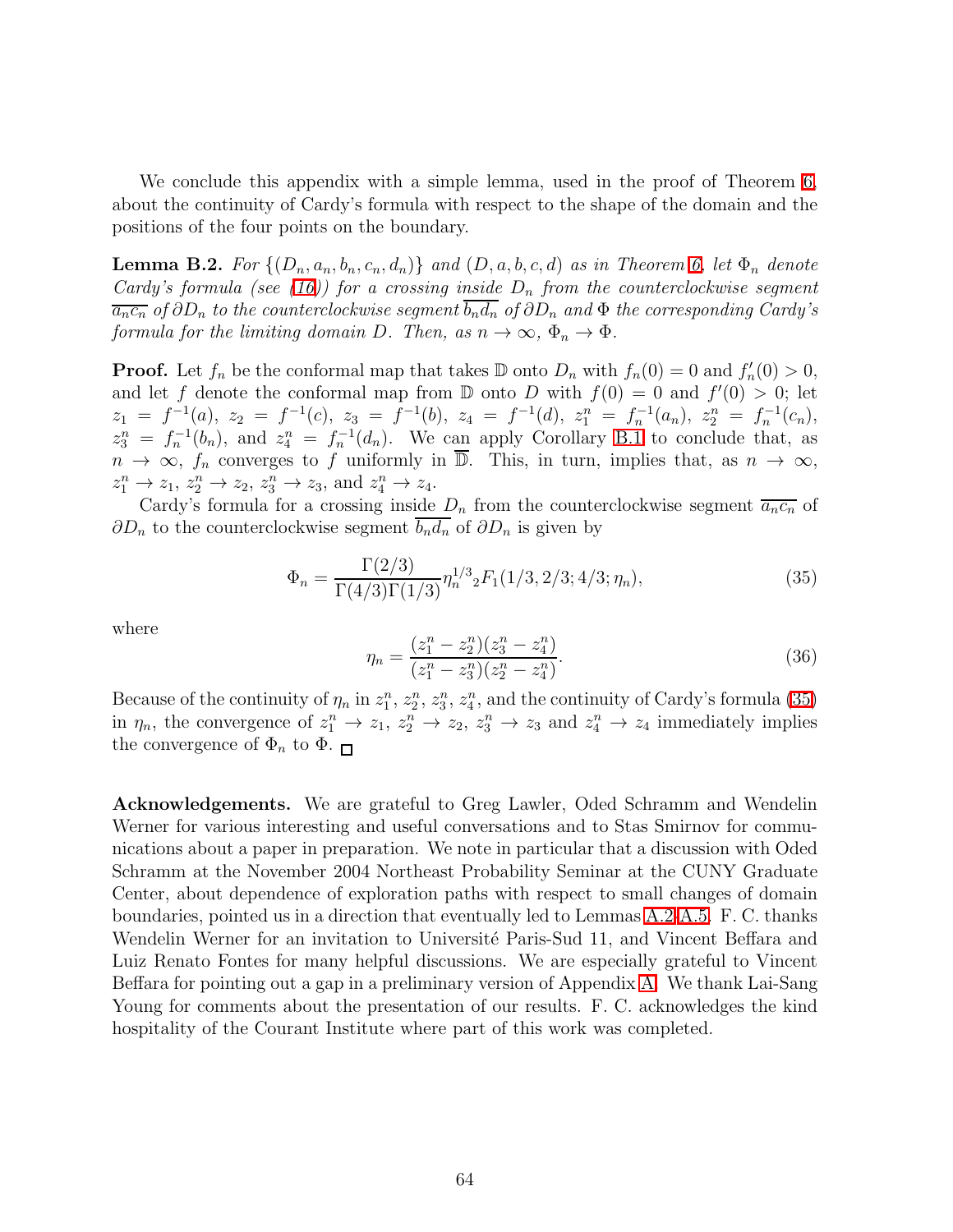### References

- [1] M. Aizenman, Scaling limit for the incipient spanning clusters, in *Mathematics of Multiscale Materials; the IMA Volumes in Mathematics and its Applications* (K. Golden, G. Grimmett, R. James, G. Milton and P. Sen, eds.), Springer (1998).
- [2] M. Aizenman and A. Burchard, Hölder regularity and dimension bounds for random curves, *Duke Math. J.* 99, 419-453 (1999).
- [3] M. Aizenman, B. Duplantier and A. Aharony, Connectivity exponents and the external perimeter in 2D independent percolation, *Phys. Rev. Lett.* 83, 1359-1362 (1999).
- [4] A. A. Belavin, A. M. Polyakov and A. B. Zamolodchikov, Infinite conformal symmetry of critical fluctuations in two dimensions, *J. Stat. Phys.* 34, 763-774 (1984).
- [5] A. A. Belavin, A. M. Polyakov and A. B. Zamolodchikov, Infinite conformal symmetry in two-dimensional quantum field theory, *Nucl. Phys. B* 241, 333-380 (1984).
- [6] P. Billingsley, *Weak Convergence of Measures: Applications in Probability*, Society for Industrial and Applied Mathematics, Philadelphia (1971).
- [7] F. Camia and C. M. Newman, Continuum Nonsimple Loops and 2D Critical Percolation, *J. Stat. Phys.* 116, 157-173 (2004).
- [8] F. Camia, C. M. Newman and V. Sidoravicius, Cardy's formula for some dependent percolation models, *Bull. Brazilian Math. Soc.* 33, 147-156 (2002).
- [9] C. Carath´eodory, Untersuchungen ¨uber die konformen Abbildungen von festen und veränderlichen Gebieten, *Math. Ann.* **72**, 107-144 (1912).
- [10] J. L. Cardy, Critical percolation in finite geometries, *J. Phys. A* 25, L201-L206 (1992).
- [11] J. Cardy, Lectures on Conformal Invariance and Percolation, available at [arXiv:math-ph/0103018](http://arxiv.org/abs/math-ph/0103018) (2001).
- [12] R. Durrett, *Probability: Theory and Examples*, Third Edition, Duxbury Advanced Series (2004).
- [13] G. R. Grimmett, *Percolation*, second edition, Springer, Berlin (1999).
- [14] W. Kager and B. Nienhuis, A Guide to Stochastic Löwner Evolution and Its Applications, *J. Phys. A* 115, 1149-1229 (2004).
- [15] H. Kesten, *Percolation Theory for Mathematicians*, Birkhäuser, Boston (1982).
- [16] H. Kesten, V. Sidoravicius and Y. Zhang, Almost all words are seen in critical site percolation on the triangular lattice, *Electr. J. Probab.* 3, paper no. 10 (1998).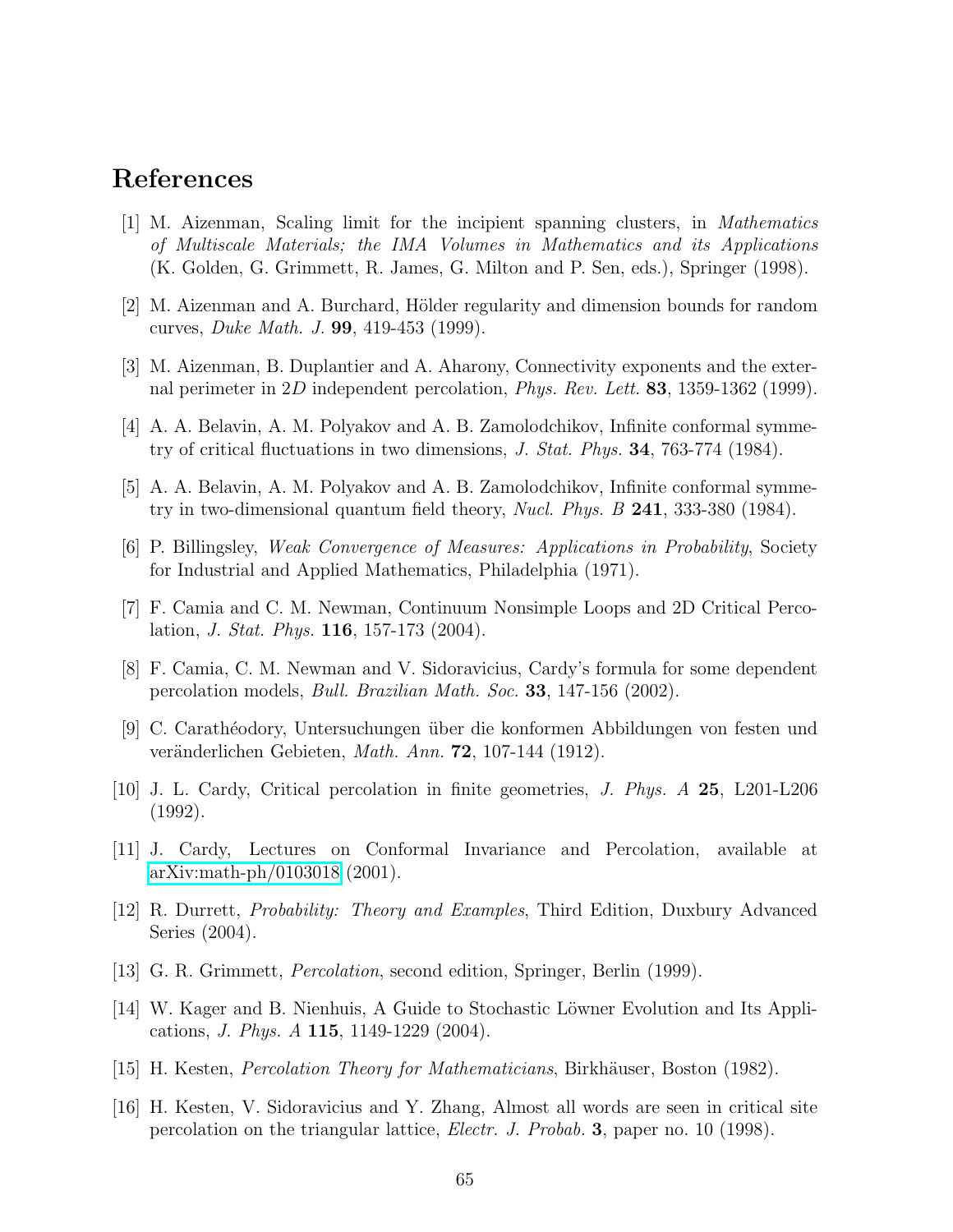- [17] G. Lawler, Conformally Invariant Processes, in *Lecture notes for the 2002 ICTP School and Conference on Probability*, ICTP Lecture Notes Series, Vol. XVII (2004).
- [18] G. F. Lawler, *Conformally Invariant Processes in the Plane*, to be published by the American Mathematical Society (2005).
- [19] G. Lawler, O. Schramm and W. Werner, Values of Brownian intersection exponents I: Half-plane exponents, *Acta Math.* 187, 237-273 (2001).
- [20] G. Lawler, O. Schramm and W. Werner, One arm exponent for critical 2D percolation, *Electronic J. Probab.* 7, paper no. 2 (2002).
- [21] G. Lawler, O. Schramm and W. Werner, Conformal invariance of planar loop-erased random walk and uniform spanning trees, *Ann. Prob.* 32, 939-995 (2004).
- [22] G. Lawler, O. Schramm and W. Werner, Conformal restriction: the chordal case, *J. Amer. Math. Soc.* 16, 917-955 (2003).
- [23] A. M. Polyakov, Conformal symmetry of critical fluctuations, *JETP Letters* 12, 381- 383 (1970).
- [24] Ch. Pommerenke, *Boundary Behaviour of Conformal Maps*, Springer-Verlag, Berlin (1992).
- [25] T. Rad´o, Sur la repr´esentation conforme de domaines variables, *Acta Sci. Math.* (Szeged) 1, 180-186 (1923).
- [26] S. Rohde and O. Schramm, Basic properties of SLE, *Ann. Math.*, to appear, preprint [arXiv:math.PR0106036](http://arxiv.org/abs/math/0106036) (2003).
- [27] L. Russo, A note on percolation, *Z. Wahrsch. Ver. Geb.* 43, 39-48 (1978).
- [28] O. Schramm, Scaling limits of loop-erased random walks and uniform spanning trees, *Israel J. Math.* 118, 221-288 (2000).
- [29] P. D. Seymour, D. J. A. Welsh, Percolation probabilities on the square lattice, in *Advances in Graph Theory* (B. Bollobás ed.), Annals of Discrete Mathematics 3, North-Holland, Amsterdam, pp. 227-245 (1978).
- [30] S. Smirnov, Critical percolation in the plane: Conformal invariance, Cardy's formula, scaling limits, *C. R. Acad. Sci. Paris* 333, 239-244 (2001).
- [31] S. Smirnov, Critical percolation in the plane. I. Conformal invariance and Cardy's formula. II. Continuum scaling limit. (long version of [30], dated Nov. 15, 2001), available at [http://www.math.kth.se/](http://www.math.kth.se/~stas/papers/index.html)∼stas/papers/index.html.
- [32] S. Smirnov, in preparation.